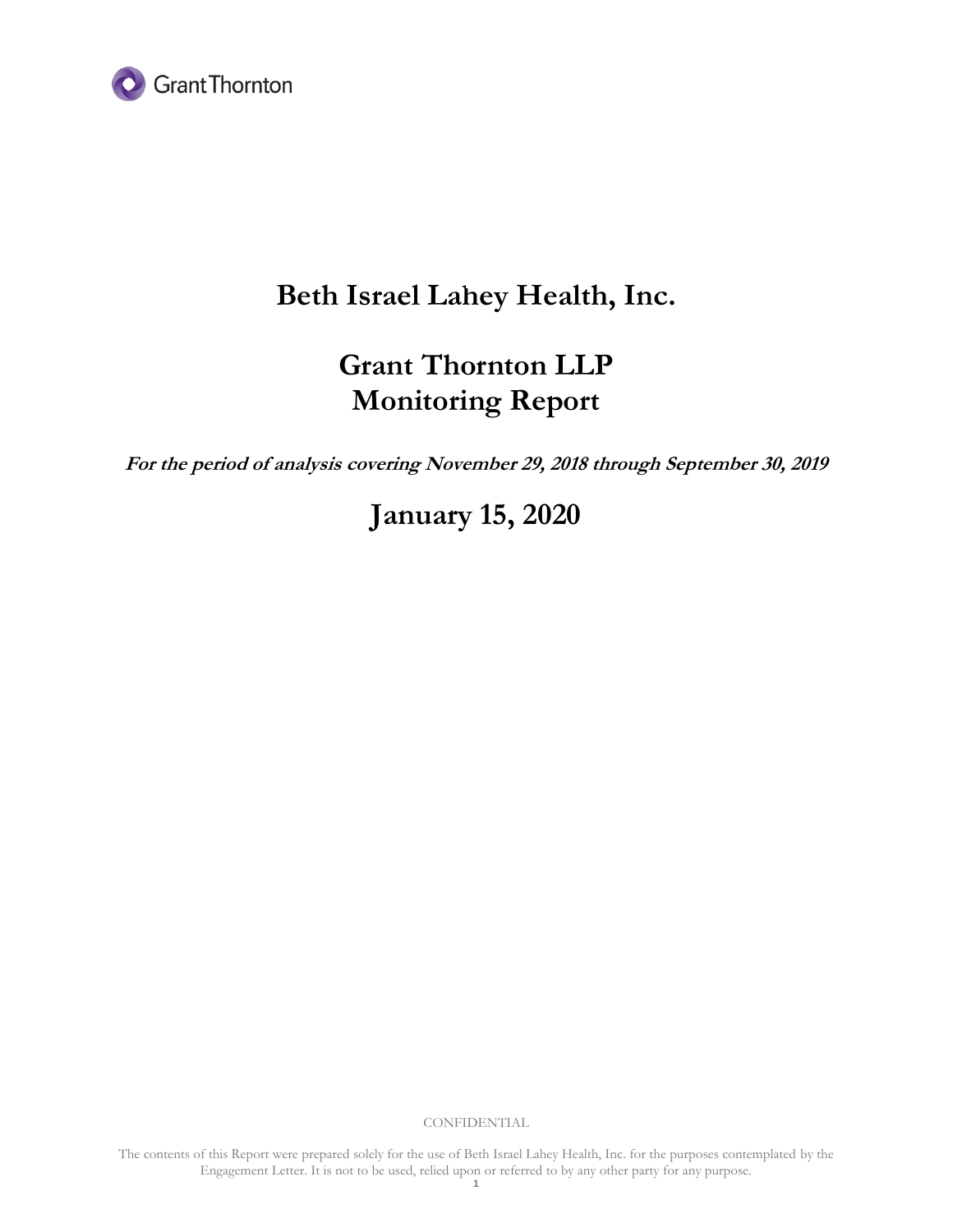

# **TABLE OF CONTENTS**

| I.   |                      |                                                                                              |     |  |
|------|----------------------|----------------------------------------------------------------------------------------------|-----|--|
| II.  |                      |                                                                                              |     |  |
| III. |                      |                                                                                              |     |  |
| IV.  |                      |                                                                                              |     |  |
| V.   |                      |                                                                                              |     |  |
|      | A.                   |                                                                                              |     |  |
|      |                      |                                                                                              |     |  |
|      |                      |                                                                                              |     |  |
| VI.  |                      |                                                                                              |     |  |
|      |                      |                                                                                              |     |  |
|      |                      | 1.                                                                                           |     |  |
|      |                      | Constraint on Managed Medicare Unit Price Payments and Alternative Payment Methods 23<br>11. |     |  |
|      |                      |                                                                                              |     |  |
|      |                      | $\mathbf{1}$ .                                                                               |     |  |
|      |                      | $\dddot{\mathbf{u}}$ .                                                                       |     |  |
|      |                      |                                                                                              |     |  |
|      |                      |                                                                                              |     |  |
|      |                      | i.                                                                                           |     |  |
|      |                      | $\overline{11}$ .                                                                            |     |  |
|      |                      | $\dddot{m}$ .                                                                                |     |  |
|      |                      |                                                                                              |     |  |
|      |                      | $\mathbf{i}$ .                                                                               |     |  |
|      | $\mathbf{F}_{\cdot}$ |                                                                                              |     |  |
|      |                      |                                                                                              |     |  |
|      |                      |                                                                                              |     |  |
|      |                      | i.                                                                                           |     |  |
|      |                      | ii.                                                                                          |     |  |
|      |                      |                                                                                              |     |  |
|      |                      | i.                                                                                           |     |  |
|      |                      | $\overline{\mathbf{11}}$ .                                                                   |     |  |
|      |                      | 111.                                                                                         |     |  |
| L.   |                      |                                                                                              |     |  |
|      |                      | $\mathbf{i}$ .                                                                               |     |  |
|      |                      | 11.                                                                                          |     |  |
| J.   |                      |                                                                                              |     |  |
|      |                      | i.                                                                                           |     |  |
|      |                      |                                                                                              |     |  |
|      |                      |                                                                                              | .58 |  |

CONFIDENTIAL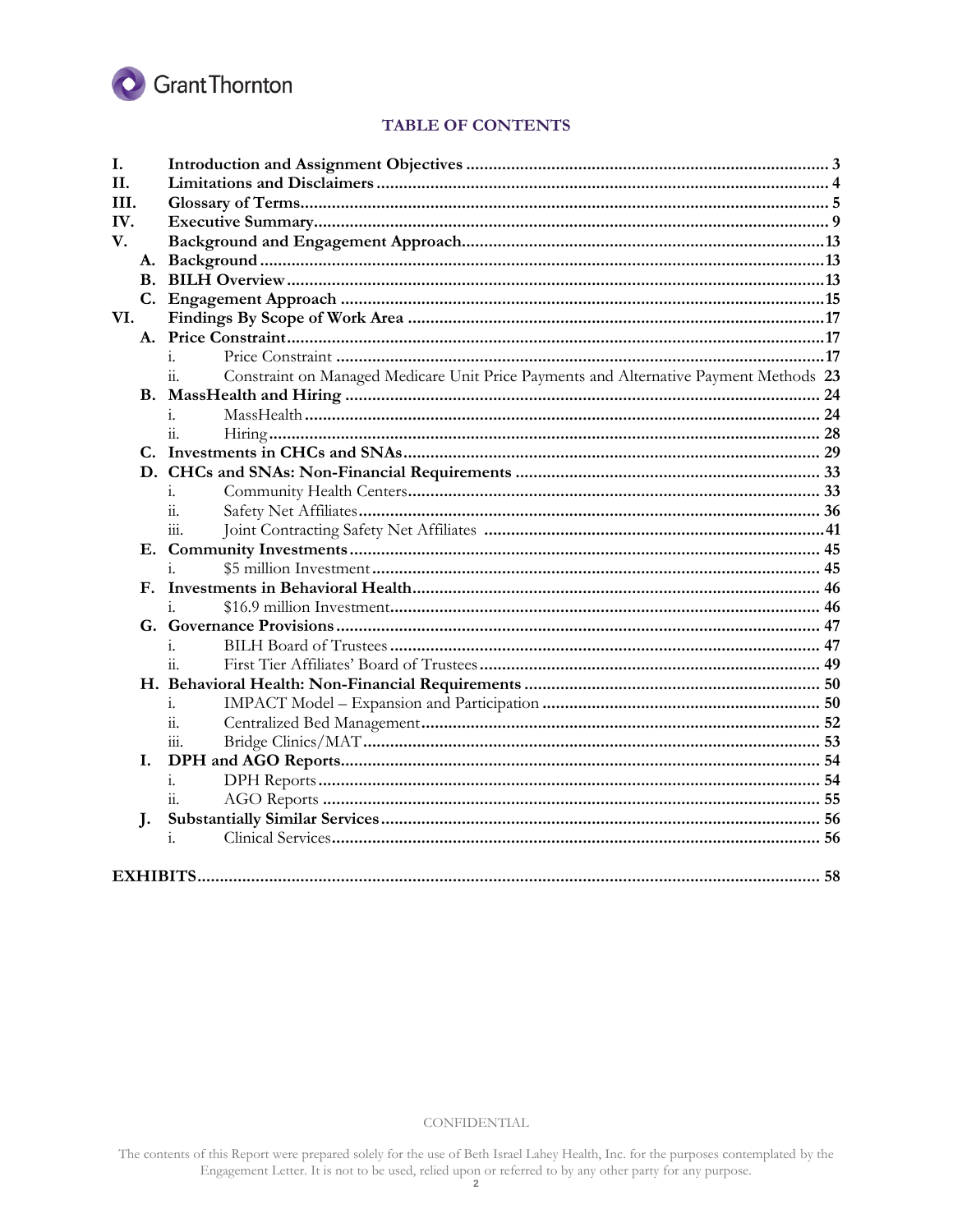

# **I. INTRODUCTION AND ASSIGNMENT OBJECTIVES**

Grant Thornton LLP ("Grant Thornton", "we", "us", "our") was retained by Beth Israel Lahey Health, Inc. ("BILH") pursuant to the provisions of our engagement letter and related scope of work executed on April 30, 2019 and August 29, 2019, respectively.

As contemplated by the Assurance of Discontinuance in the matter of the Commonwealth of Massachusetts v. Beth Israel Lahey Health, Inc., executed as of November 29, 2018 (the "AOD"), BILH has retained a third party monitor ("the Monitor") to perform the duties set forth in the AOD and on terms consistent with the AOD. The Monitor has conducted an assessment of certain financial and operational metrics of BILH, as described in further detail herein. The terms of the engagement have been approved by the Massachusetts Attorney General's Office (the "AGO"), which has been designated as a third-party beneficiary to BILH's engagement letter with Grant Thornton.<sup>1</sup>

Following the execution of this agreement and within ninety (90) days after March 1, 2019 (the "Closing Date"), Grant Thornton, in consultation with the AGO and with input from BILH, prepared a proposed Scope of Work (see Exhibit 1) and associated budget detailing the services to be provided by Grant Thornton. The AGO reviewed and approved the proposal.<sup>2</sup>

In the role of Monitor, Grant Thornton has obtained information from BILH and related parties through written documents and interviews. While Grant Thornton has performed testing on various aspects of the information provided, it is the expectation that information provided by BILH can be relied upon to be true, accurate and complete. Testing is defined within each section of the subsequent report.

In accordance with the AOD and Grant Thornton's professional standards, Grant Thornton is independent of BILH to the extent there are no known conflicts in the form of recent or current economic relationships (except for this engagement), governance conflicts or other impairments related to BILH or any of the entities listed in Exhibit A of the AOD, or to the AGO.

-

<sup>1</sup> AOD Par. 142.

<sup>2</sup> AOD Par. 144.

The contents of this Report were prepared solely for the use of Beth Israel Lahey Health, Inc. for the purposes contemplated by the Engagement Letter. It is not to be used, relied upon or referred to by any other party for any purpose.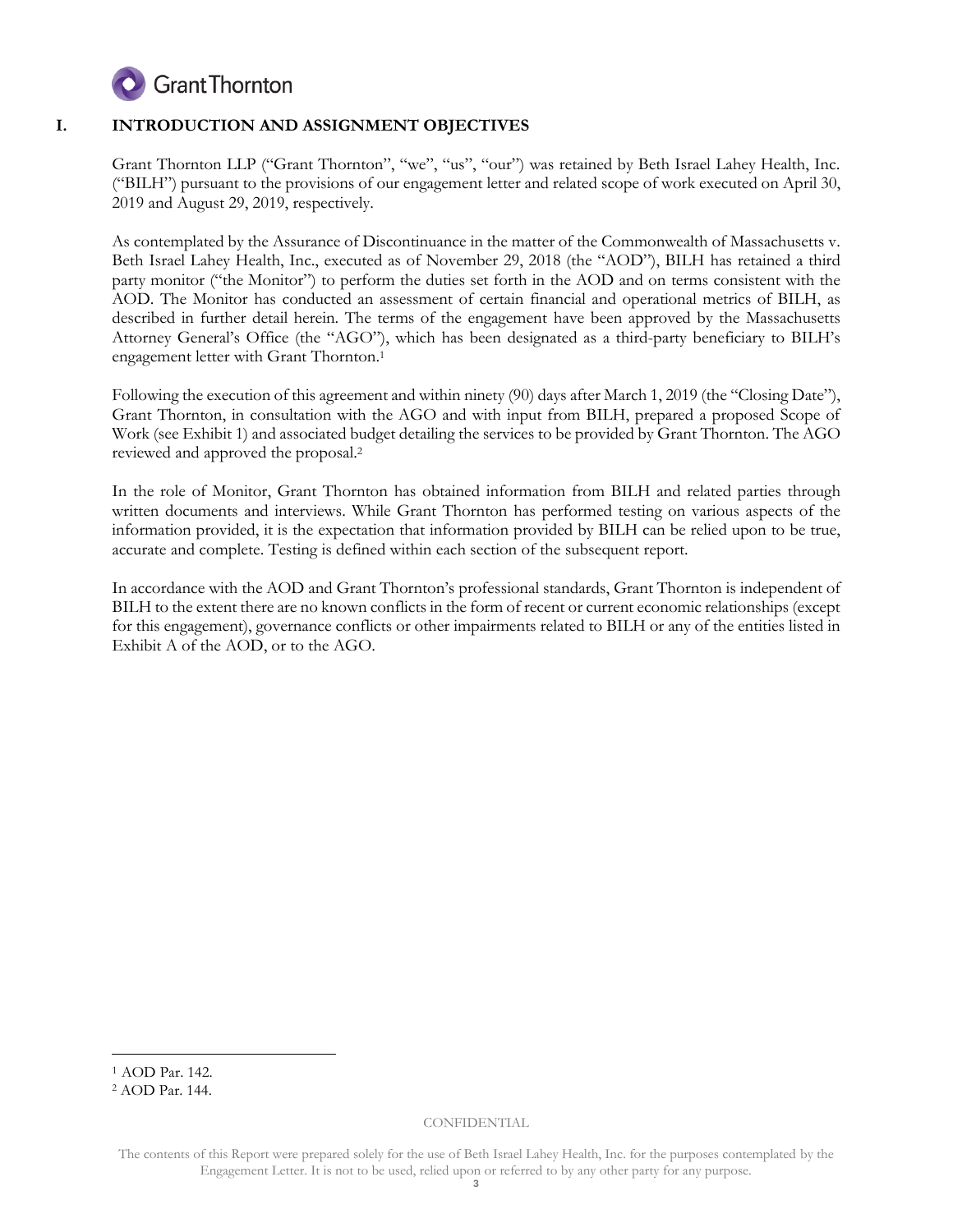

# **II. LIMITATIONS AND DISCLAIMERS**

# **A. Standards of Performance**

We were engaged as Monitor in accordance with the AOD. Nonetheless, and notwithstanding the specifics of the AOD, our scope of work is limited to that set forth in our engagement letter or as otherwise agreed to by the AGO and BILH. The scope of services in our engagement letter was reviewed and approved by the AGO. Our monitoring services did not and do not constitute an audit, review, or compilation in accordance with auditing and attestation standards and, consequently, we do not express an opinion on the figures included in the report. Because our services are limited in nature and scope, they cannot be relied upon to discover all documents and other information or provide all analyses that may be of importance in this matter. Accordingly, we make no representations regarding the sufficiency of our procedures for any other purposes or for the purposes of any third party recipient. Our services were provided in accordance with the Statement on Standards for Consulting Services promulgated by the American Institute of Certified Public Accountants (the "AICPA") and, accordingly, neither constitute a rendering by Grant Thornton or its partners or staff of any legal advice, nor do they include the compilation, review, or audit of financial statements, as defined by the AICPA.

Unless specifically stated herein, we did not validate the accuracy or completeness of any data or information provided to perform our procedures. The scope of the assignment has been limited to analyses of documents and data, along with information provided in interviews, which have all been provided by BILH, the AGO, or third parties at BILH's request. As such, we cannot be relied upon to discover all documents and other information or provide all analyses that may be of importance to the operations and administration of BILH. Although we have been engaged to monitor aspects of BILH's compliance with the AOD, we cannot and do not guarantee that BILH complied with the AOD or any other law or regulation. Of course, BILH and the AGO have asked us to identify indications of noncompliance with the AOD with which we became aware and we have done so herein. For the avoidance of doubt, our responsibility for the engagement was not to conduct an investigation into possible fraudulent or unlawful activity.

# **B. Limitations on Use and Distribution**

This report is prepared solely for the purpose contemplated by the engagement letter and is restricted for the use of BILH therein. It is not intended for and should not be used or relied upon by any third parties. We have not and shall not be deemed to assume any duties or obligations to any third party. This report is limited to the specific scope of work agreed to with BILH as specified in the Engagement Letter. We understand that a copy of the report will be delivered to the AGO as a requirement of the AOD, and will be subject to public disclosure laws and may be accessible to the public via the AGO's internet site. Except as specifically contemplated by the engagement letter or as required by applicable law or the AOD, our report may not be copied, reproduced, disseminated, or distributed. In preparing this report, Grant Thornton used professional care and diligence and relied upon the information provided by BILH and other sources for our analysis. No representation or warranty, express or implied, is made by Grant Thornton as to the accuracy or completeness of the information relied upon and included in this report.

Grant Thornton acknowledges and accepts that this report was prepared for BILH at the request of the AGO in connection with the AOD and may become a public record and subject to public disclosure. Nonetheless, Grant Thornton assumes no duties or obligations to any member of the public. By reviewing this Report any third party acknowledges and agrees that the Report was prepared solely for BILH and that they may not rely on it for any purpose. This report is not to be used for any purpose other than as explicitly contemplated by the Engagement Letter and we specifically disclaim any responsibility for losses or damages incurred through the use of this report for any other purpose.

The contents of this Report were prepared solely for the use of Beth Israel Lahey Health, Inc. for the purposes contemplated by the Engagement Letter. It is not to be used, relied upon or referred to by any other party for any purpose.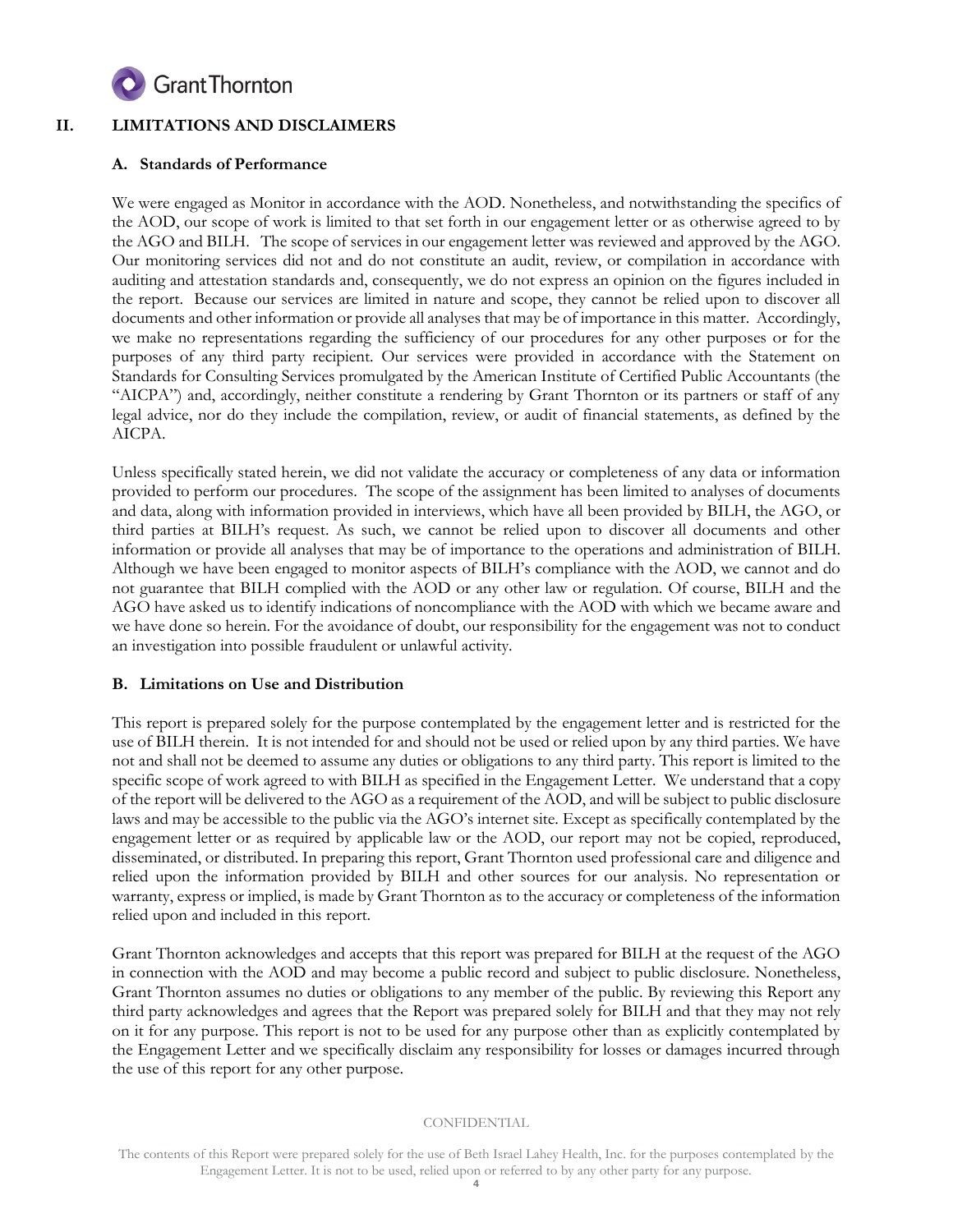

# **III. GLOSSARY OF TERMS**

The following terms are defined in and used throughout this report. They are included here for reference purposes. The AOD has its own set of defined terms, and where possible, we used terms in this report consistently with how they are defined in the AOD.

- 1. **Access Period** March 1, 2019 February 28, 2027, the eight (8) year period following the Closing Date.<sup>3</sup>
- 2. **AGO**  Massachusetts Office of the Attorney General.
- 3. **AICPA** American Institute of Certified Public Accountants.
- 4. **Alternative Payment Methods** any transfer of funds from a payer to BILH pursuant to a contract for a Commercial Health Insurance Product or a Managed Medicare Health Insurance Product that is not captured by Commercial Unit Price payments or by Managed Medicare Percent of Unit Price payments, including but not limited to risk payments, quality payments, and infrastructure payments.<sup>4</sup>
- 5. **AOD** Assurance of Discontinuance, pursuant to M.G.L. Chapters 93A, § 5 and 93, § 9.<sup>5</sup>
- 6. **Baseline Revenue** Revenue paid to BILH by a payer for that category of services in 2018, or the revenue that was paid to BILH for that category of services in a recent trailing twelve-month period, provided that each such revenue amount during such recent trailing twelvemonth period used by BILH for this purpose is acceptable to the Covered Commercial Payer.<sup>6</sup>
- 7. **Baseline Set of Services** Volume of each and every health care service provided by Covered BILH Providers to a Covered Commercial Payer's enrollees…in the most recently completed Contract Year. 7
- 8. **BHC** Behavioral Health Clinician.
- 9. **BIDCO** Beth Israel Deaconess Care Organization, one of the three legacy physician contracting organizations.<sup>8</sup>
- 10. **BIDMC** Beth Israel Deaconess Medical Center, Inc.
- 11. **BILH** Beth Israel Lahey Health, Inc., including its corporate affiliates, subsidiaries, subdivisions, officers, directors, trustees, partners, agents, servants, employees and/or successors. 9
- 12. **BILH Hospital** Any Massachusetts licensed hospital that is owned, operated, or controlled by BILH, including all facilities and sites that operate under the license of such hospital.<sup>10</sup>
- 13. **BILHPN** Beth Israel Lahey Health Performance Network.
- 14. **BILH Providers** All health care providers that are owned or controlled by, under direct financial management of, or that jointly contracted with BILH. The term "BILH Provider" shall include all of its subdivisions, officers, directors, trustees, partners, agents, servants and/or employees (including its employed physicians and other health care professionals) and all of the physicians and other health care professionals who are members of, are affiliated with and/or participate in such BILH Provider for payer contracting.<sup>11</sup>
- 15. **Bridge Clinic** A transitional outpatient addiction clinic that provides substance use disorder treatment to patients leaving the emergency department or patients discharged from inpatient care until the patient is placed in a community care setting. 12

#### CONFIDENTIAL

<sup>-</sup><sup>3</sup> AOD Par. 10.

<sup>4</sup> AOD Par. 11.

<sup>5</sup> AOD Par. 6.

<sup>6</sup> AOD Par. 77(g)(ii).

<sup>7</sup> AOD Par. 77(b).

<sup>8</sup> BILH 60 Day Report dated April 30, 2019 – Patients and Revenue p.2.

<sup>9</sup> AOD Par. 15.

<sup>10</sup> AOD Par. 17.

<sup>11</sup> AOD Par. 19.

<sup>12</sup> AOD Par. 20.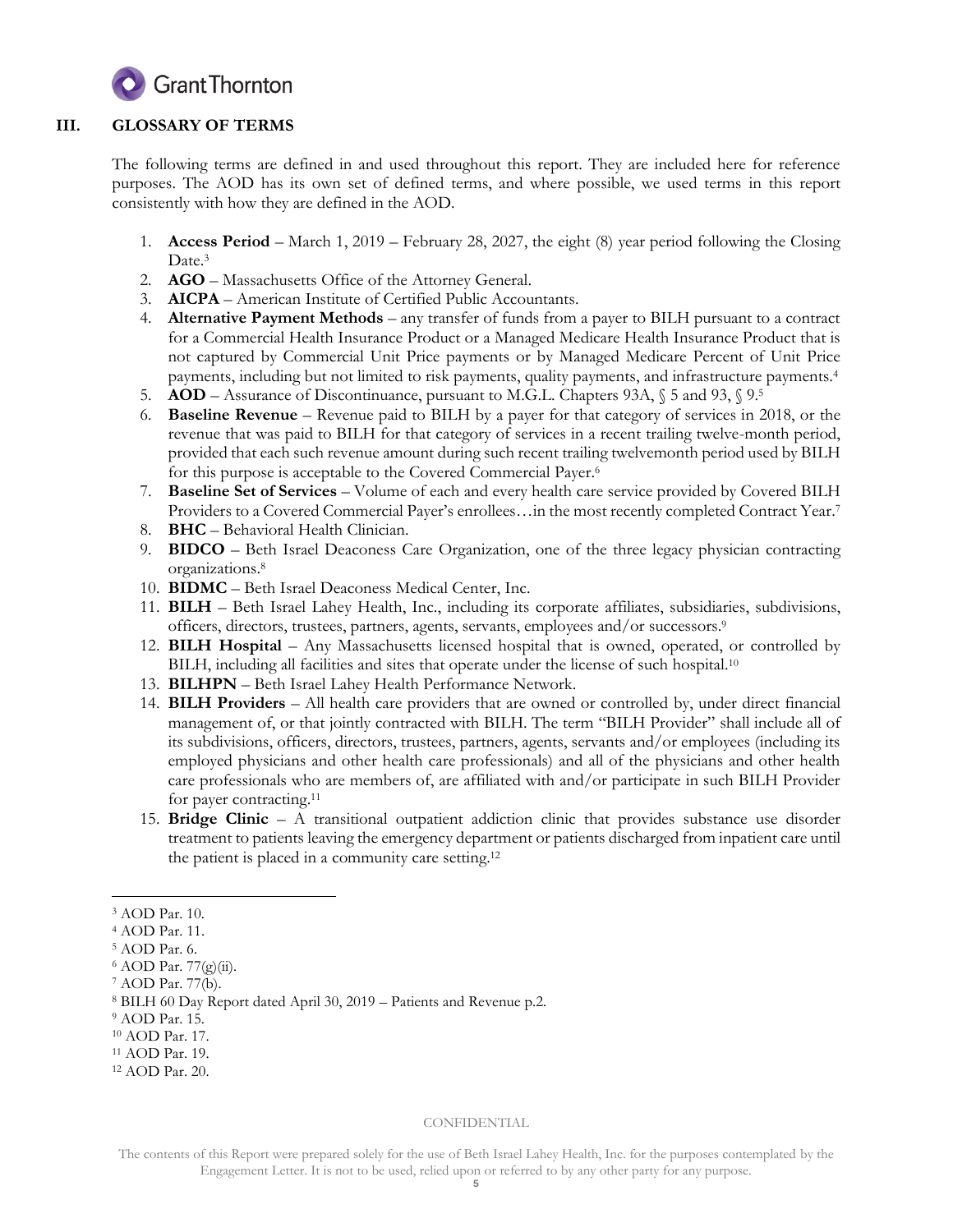

- 16. **CBM Program** Centralized Bed Management Program. Lahey Health's centralized inpatient psychiatry and detoxification bed management and bed placement system wherein a centralized system or department monitors a behavioral health patient's progress through a facility's emergency department and coordinates the placement of such behavioral health patients in the inpatient unit best suited to their needs based on clinical presentation and geographic location.<sup>13</sup>
- 17. **CCA**  Community Care Alliance.
- 18. **CHA** Cambridge Health Alliance.
- 19. **CHC Affiliate** Community Health Center Affiliate, or Bowdoin Street Health Center, Inc.; Fenway Community Health Center, Inc.; South Cove Community Health Center, Inc.; Dimock Community Health Center, Inc.; Charles River Community Health, Inc.; or Outer Cape Health Services, Inc.<sup>14</sup>
- 20. **CHIA** Center for Health Information and Analysis. 15
- 21. **CIN**  Clinically-Integrated Network. 16
- 22. **Closing Date**  March 1, 2019, the date upon which BILH became the sole member of any or all of the entities listed as First Tier Affiliates in Exhibit A of the AOD. 17
- 23. **Commercial Health Insurance Product** Any of the various health insurance plans or products and/or health benefit plan designs offered or administered by any payer and not funded by Medicare, or Medicaid, including but not limited to tiered network plans, limited network plans, self-insured health plans, indemnity plans, preferred provider organization plans, health maintenance organization plans, and point of service plans.<sup>18</sup>
- 24. **Commercial Unit Price** The negotiated rate of reimbursement to be paid to BILH or any Covered BILH Provider in exchange for providing a specified health care service to an enrollee.<sup>19</sup>
- 25. **Commercial Unit Price Rate of Increase**  The percentage change in total Projected Revenue that would be paid, in the aggregate, to the Covered BILH Providers from one Contract Year to the immediately following (next) Contract Year for a pre-defined "market basket" of health care services.<sup>20</sup>
- 26. **Commonwealth** The Commonwealth of Massachusetts.
- 27. **Community Health Center** A non-profit, community-based organization that provides comprehensive primary and preventive health care and social services to medically underserved individuals and families (see Section 330 of the Public Health Service Act).<sup>21</sup>
- 28. **Contract Year** A twelve (12) month period during which a Payer Contract between BILH or any Corporate Affiliate of BILH and a Covered Commercial Payer or Covered Managed Medicare Payer is in effect.<sup>22</sup>
- 29. **Covered BILH Providers** All BILH Providers excluding the Joint Contracting Safety Net Affiliates.<sup>23</sup>
- 30. **Covered Commercial Payer** Payers that issue health insurance policies for Massachusetts residents, including the following named payers: Harvard Pilgrim Health Care, Inc.; Tufts Health Plan, Inc.; Blue Cross and Blue Shield of Massachusetts, Inc.; Fallon Community Health Plan, Inc.; United Healthcare, Inc.; Cigna Corporation; and Aetna Health, Inc. 24
- <sup>13</sup> AOD Par. 22.

-

<sup>14</sup> AOD Par. 23.

- <sup>16</sup> AOD Par. 25.
- <sup>17</sup> AOD Par. 26.
- <sup>18</sup> AOD Par. 29.
- <sup>19</sup> AOD Par. 75.
- <sup>20</sup> AOD Par. 77(a). <sup>21</sup> AOD Par. 28.
- <sup>22</sup> AOD Par. 32.
- <sup>23</sup> AOD Par. 35.
- <sup>24</sup> AOD Par. 78.

#### CONFIDENTIAL

<sup>15</sup> AOD Par. 24.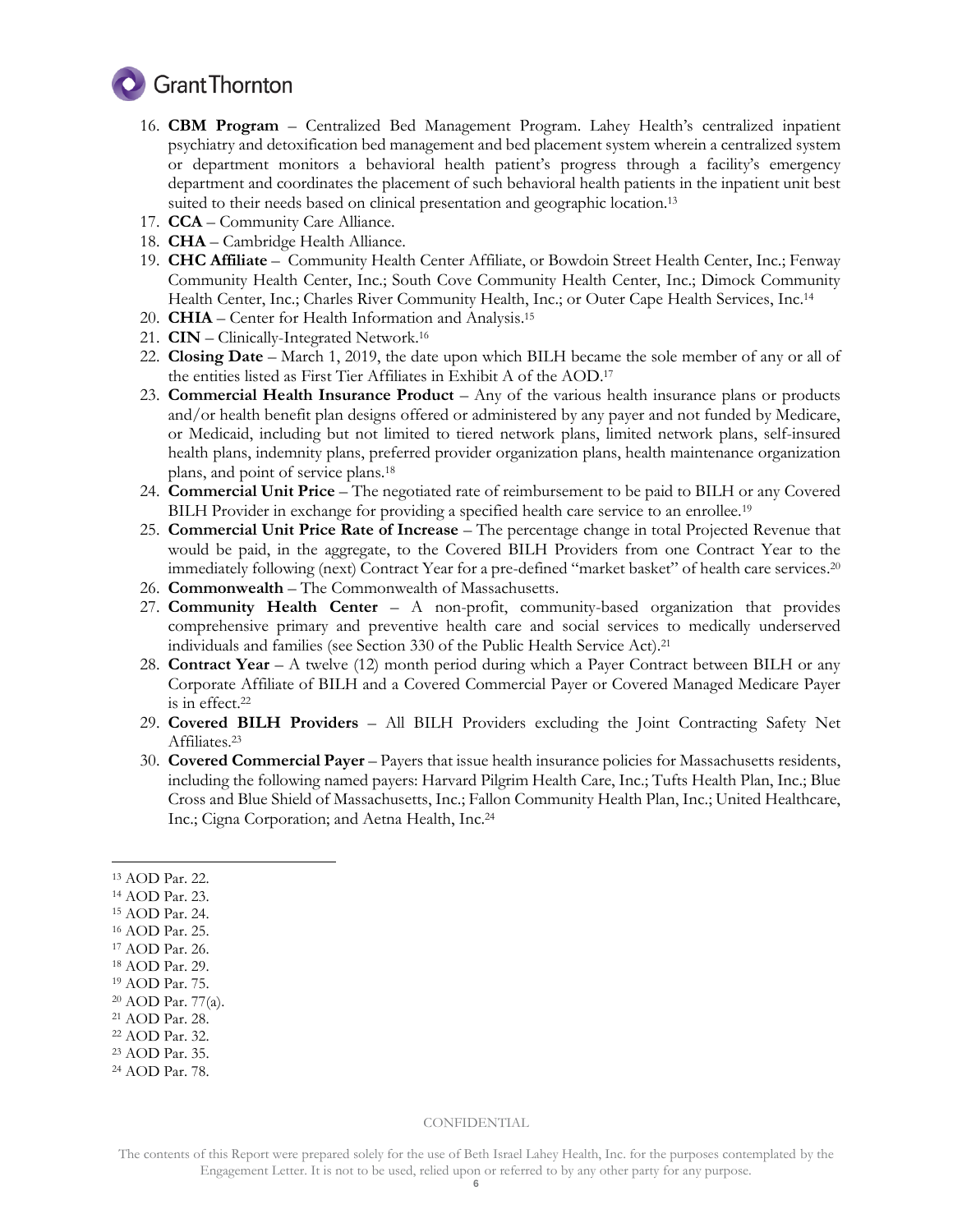

- 31. **Covered Managed Medicare Payer** Any Payer that contracts with BILH for any BILH Providers to provide services to that Payer's Managed Medicare enrollees. 25
- 32. **DoN –** "Determination of Need Application": NEWCO-17082413-TO, amended and approved by the DPH, October 2018.<sup>26</sup>
- 33. **DPH**  Massachusetts Department of Public Health. 27
- 34. **Fiscal Year** March 1, 2019 September 30, 2019, which is BILH's fiscal reporting year as pertaining to this report.
- 35. **Filing Date** November 29, 2018, the date upon which the AOD was filed with the clerk of the Suffolk Superior Court.<sup>28</sup>
- 36. **First Tier Affiliate** Any entity of which BILH is the sole corporate member.<sup>29</sup>
- 37. **Gateway Municipality** A municipality with a population greater than 35,000 and less than 250,000 with a median household income below the Commonwealth's average and a rate of educational attainment of a bachelor's degree or above that is below the Commonwealth's average.
- 38. **HCCGB** Health Care Cost Growth Benchmark.<sup>30</sup>
- 39. **HPC** Massachusetts Health Policy Commission.
- 40. **IMPACT model** (also referred to as the "Collaborative Care" model) A behavioral health integration model, which involves introducing primary care patients who are identified through screenings and direct referrals to an embedded behavioral health clinician.<sup>31</sup>
- 41. **Joint Contracting SNA** Lawrence General Hospital, Cambridge Health Alliance, and any other Safety Net Hospital that may enter into an agreement with BILH pursuant to which BILH contracts with payers on its behalf.<sup>32</sup>
- 42. **LGH** Lawrence General Hospital.
- 43. **Lahey** Lahey Health System, Inc.
- 44. **Managed Medicare Health Insurance Product** A managed care health insurance plan made available by a Payer only to Medicare-eligible enrollees under Title XVIII of the Social Security Act.<sup>33</sup>
- 45. MassHealth ACO Accountable Care Organization health programs offered through MassHealth.<sup>34</sup>
- 46. **MAT** Medication Assisted Treatment.<sup>35</sup>
- 47. **Monitor** The independent third party who will monitor BILH's compliance with the AOD throughout the Monitoring Period.<sup>36</sup>
- 48. **Monitoring Period** March 1, 2019 February 28, 2029, the ten (10) year period following the Closing Date. 37
- 49. **NEBH** New England Baptist Hospital.
- 50. **NPSR**  Net Patient Service Revenue. The revenue a hospital would expect to collect for services provided less contractual allowances, as contained in the hospital's financial statements and as reported by the hospital to CHIA.38

-

<sup>25</sup> AOD Par. 88.

<sup>26</sup> AOD Par. 128.

<sup>27</sup> Ibid.

<sup>28</sup> AOD Par. 39.

<sup>29</sup> AOD Par. 40.

<sup>&</sup>lt;sup>30</sup> Health Care Cost Growth Benchmark, via *[https://www.mass.gov/info-details/health-care-cost-growth-benchmark#benchmark](https://www.mass.gov/info-details/health-care-cost-growth-benchmark#benchmark-overview-)[overview-](https://www.mass.gov/info-details/health-care-cost-growth-benchmark#benchmark-overview-)*, accessed December 19, 2019.

<sup>31</sup> AOD Par. 45.

<sup>32</sup> AOD Par. 46.

<sup>33</sup> AOD Par. 48.

<sup>34</sup> AOD Par. 52.

<sup>35</sup> AOD Par. 53.

<sup>36</sup> AOD Par. 54.

<sup>37</sup> AOD Par. 55.

<sup>38</sup> BILH 60 Day Report dated April 30, 2019 – Patients and Revenue p.3.

The contents of this Report were prepared solely for the use of Beth Israel Lahey Health, Inc. for the purposes contemplated by the Engagement Letter. It is not to be used, relied upon or referred to by any other party for any purpose.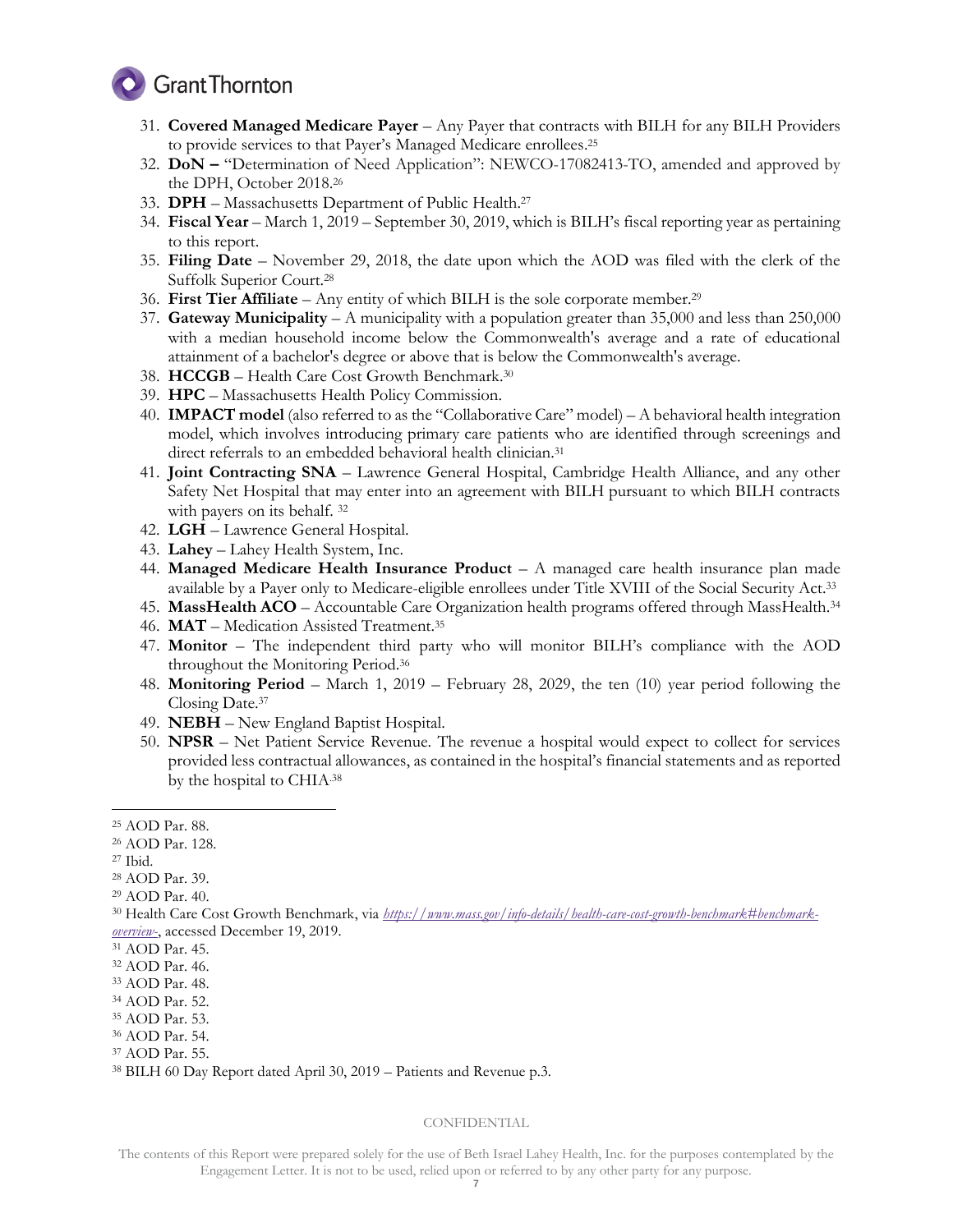

- 51. **Partners** Partners HealthCare.
- 52. **Payer** Any organization or entity that contracts with health care providers and other health care organizations to provide or arrange for the provision of health care services to any person or group of persons and that is responsible for payment to such providers and other health care organizations of all or part of any expense for such health care services. 39
- 53. **Payer Contract** Contract between BILH and a payer pursuant to which BILH agrees to provide or arrange for the provision of health care services to enrollees of the Payer's Commercial Health Insurance Products and/or the Payer's Managed Medicare Insurance Products.<sup>40</sup>
- 54. **PCP** Primary care provider.<sup>41</sup>
- 55. **Price Constraint Period –** March 1, 2019 February 28, 2026, the seven (7) year period following the Closing Date to which the price constraint requirements apply.<sup>42</sup>
- 56. **Projected Revenue –** To calculate the Projected Revenue for a given service in each Contract Year, the negotiated Commercial Unit Price for that service in that Contract Year is applied to the volume of that service in the Baseline Set of Services.<sup>43</sup>
- 57. **Scope Period**  November 29, 2018 September 30, 2019, the period between the Filing Date and BILH's fiscal reporting year end as pertaining to this report.
- 58. **SHC –** Signature Healthcare Brockton Hospital.
- 59. **SNA –** Safety Net Affiliate, meaning Lawrence General Hospital; Cambridge Health Alliance; or Signature Healthcare Brockton Hospital. 44
- 60. **Safety Net Hospital –** Any hospital with a Medicaid payer mix greater than 20%, as reported by CHIA for the prior fiscal year.<sup>45</sup>
- 61. **System-wide Price Constraint** Value set at the HCCGB in the calendar year the Payer Contract in effect for those Contract Years is signed, minus 0.1%.<sup>46</sup>
- 62. **Transaction Parties –** Lahey Health System, Inc., CareGroup, Inc., and their component parts, subsidiaries, and affiliates; Seacoast Regional Health Systems, Inc.; Lahey Clinical Performance Network, LLC; Lahey Clinical Performance Accountable Care Organization, LLC; and Beth Israel Deaconess Care Organization, and including all the closing entities as listed on Exhibit A of the AOD.<sup>47</sup>
- 63. **UHC –** United Healthcare of New England, Inc.
- 64. **Uniform Price Change –** Payer Contracts or parts of Payer Contracts in which BILH and a Covered Commercial Payer negotiate percentage price changes for categories of health care services in which all services in such category receive the same negotiated percentage price change.<sup>48</sup>
- 65. **Vertically Integrated** A relationship between a payer and a health care system in which a health care system controls, is controlled by, or is under common control with a payer, whether by corporate membership, equity ownership, or otherwise.<sup>49</sup>
- 66. **Year End**  September 30, 2019, the final day of BILH's fiscal reporting year end.

-

<sup>45</sup> AOD Par. 64.

<sup>47</sup> AOD Par. 1.

<sup>39</sup> AOD Par. 58.

<sup>40</sup> AOD Par. 59.

<sup>41</sup> AOD Par. 60. <sup>42</sup> AOD Par. 61.

<sup>43</sup> AOD Par. 77(c).

<sup>44</sup> AOD Par. 63.

<sup>46</sup> AOD Par. 76.

<sup>48</sup> AOD Par. 77(g)(i).

<sup>49</sup> AOD Par. 78(c)(i).

The contents of this Report were prepared solely for the use of Beth Israel Lahey Health, Inc. for the purposes contemplated by the Engagement Letter. It is not to be used, relied upon or referred to by any other party for any purpose.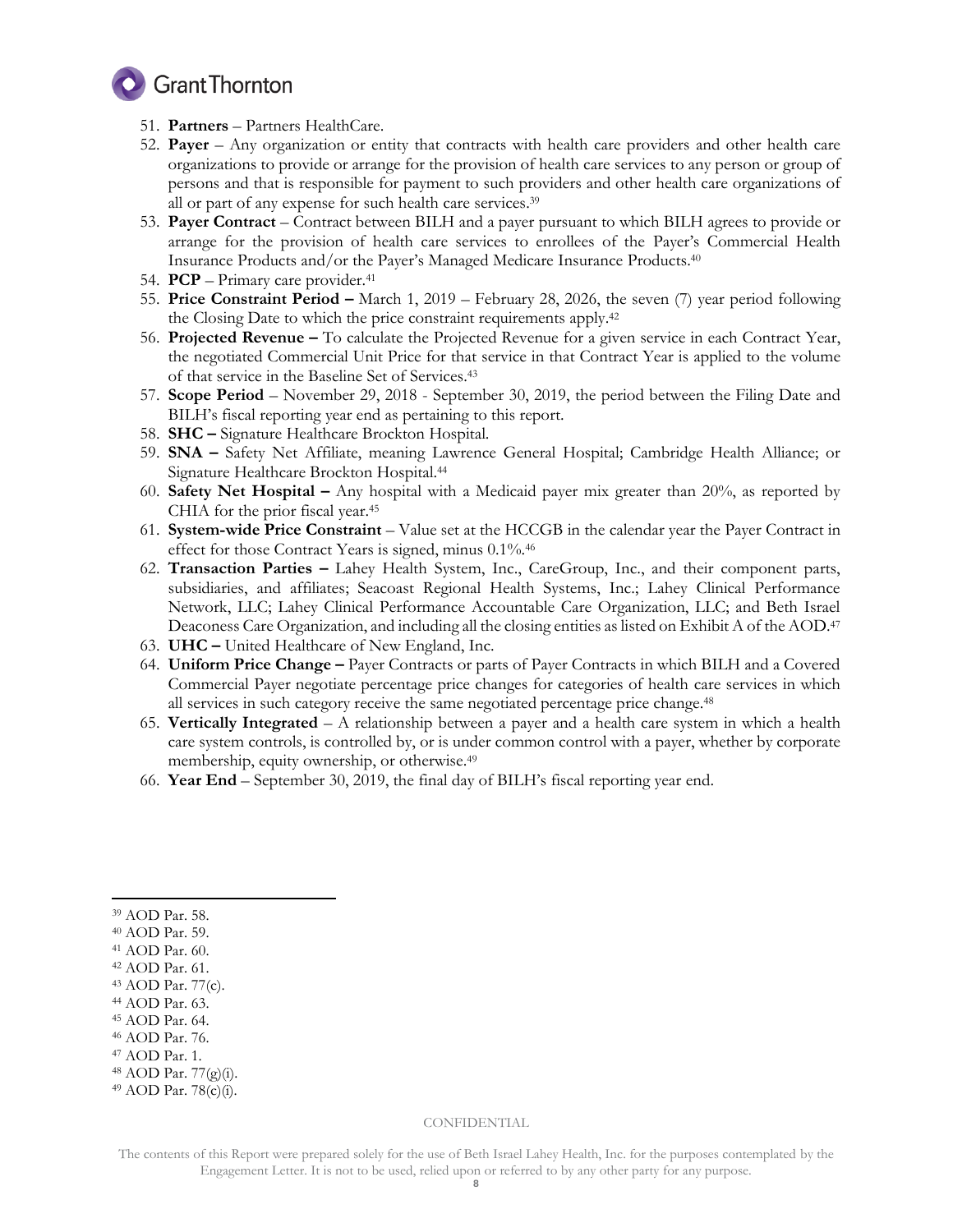

# **IV. EXECUTIVE SUMMARY**

Following an investigation of the proposed merger of Lahey Health System, Inc. ("Lahey"), CareGroup, Inc., and Seacoast Regional Heath Systems, Inc. to form BILH, the AGO and BILH reached a resolution to mitigate concerns surrounding the risk of: (a) substantially lessened competition in the sale of health care services in certain geographic areas of the Commonwealth; (b) potential increases in total health care costs in the Commonwealth; and (c) adverse effects on access to health care services, particularly for vulnerable populations.

As part of this resolution, the parties agreed upon a set of enforceable conditions by the Commonwealth of Massachusetts (the "Commonwealth") to be tracked and verified on an annual basis by a third party for the (10) year period following the Closing Date (the "Monitoring Period"), as set forth in the Assurance of Discontinuance ("AOD"), dated November 29, 2018.

As the third party compliance monitor, Grant Thornton serves, in part, to observe BILH's compliance or lack thereof with the requirements set forth by the AOD and to report on these findings annually based on testing performed in accordance with the annual work plan (see **Exhibit 1**). The work plan was developed in consultation with the AGO and with input from BILH, and was subsequently approved by the AGO.

The AOD describes various requirements with compliance deadlines that occur throughout the Monitoring Period. This report focuses primarily on the requirements with compliance deadlines that fall within BILH's Fiscal Year ended on September 30, 2019. Where appropriate, Grant Thornton has noted BILH's progress against requirements with compliance dates that fall in future periods when adequate evidence was available for us to do so.

# **BILH Compliance Testing Overview:**

 **A – Price Constraint –** The AOD describes a Price Constraint mechanism outlined to "…mitigate the growth of health care costs in the Commonwealth".

For the items subject to a determination of compliance as of September 30, 2019, BILH identified the Covered Commercial Payers, and payers excluded from the price constraint provisions, which Grant Thornton analysed and tested. An assessment of current managed care contracts revealed one contract, the Winchester Hospital agreement with United Healthcare for Commercial Health Insurance Products, was renegotiated and executed between the Filing Date and September 30, 2019. According to information provided by BILH, there were no managed care Medicare contract renewals executed during this period. BILH calculated the Uniform Price Change for various services categories within inpatient and outpatient service groupings. The information provided, and consistent with Grant Thornton's testing, indicated an aggregate Commercial Unit Price Rate of Increase below the Systemwide Price Constraint of 3.0% established by the AOD. Based on these procedures, Grant Thornton has not identified evidence of non-compliance with the terms of AOD.

 **B – MassHealth and Hiring –** The AOD describes a requirement for BILH Providers (all health care providers that are owned or controlled by, under direct financial management of, or that jointly contracted with BILH) and facilities participating in MassHealth to maintain their participation in MassHealth indefinitely. BILH may not limit the number of MassHealth patients it collectively serves. Additionally, BILH must promote access to healthcare providers in underserved communities in eastern Massachusetts while adhering to hiring constraints specified in the AOD. For a period of one year after the Closing Date, BILH may not employ any PCP who, as of the Filing Date, is employed by or jointly contracted with a Safety Net Hospital or a Community Health Center, with limited

The contents of this Report were prepared solely for the use of Beth Israel Lahey Health, Inc. for the purposes contemplated by the Engagement Letter. It is not to be used, relied upon or referred to by any other party for any purpose.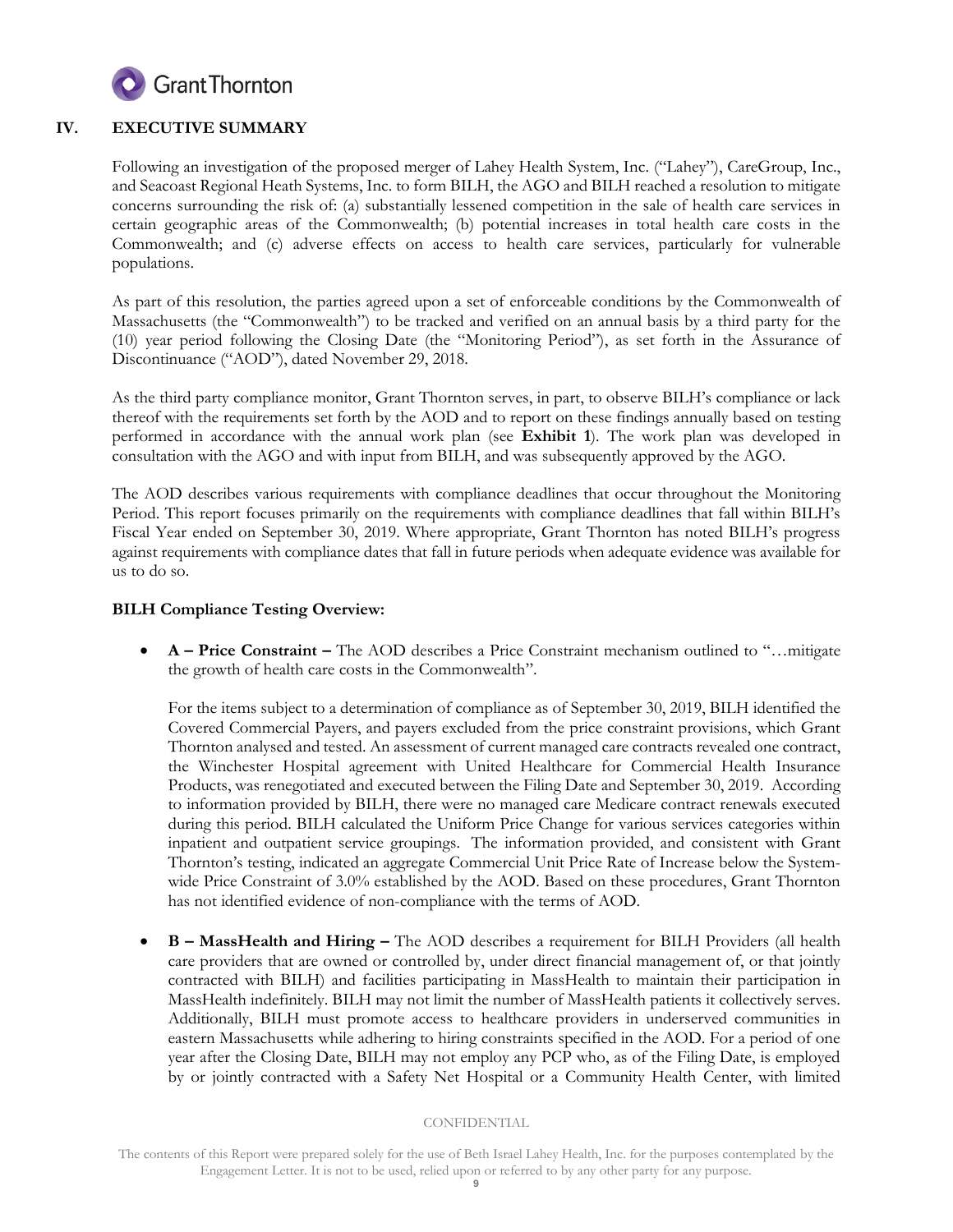

# **C** Grant Thornton

exceptions, such as those whose recruitment was "in-process" prior to the merger. Additionally, BILH may not solicit any department of a Safety Net Hospital for employment during the Access Period.

Based on testing procedures performed, Grant Thornton has noted no evidence that BILH caps the number of MassHealth patients it serves. The sole PCP hire employed by or jointly contracted with a Safety Net Hospital or CHC that occurred between the Filing Date and Year End was initiated prior to the Filing Date, and fell under the "in-process" exception. Grant Thornton did not observe any evidence BILH solicited for hire a department of a Safety Net Hospital. Overall, Grant Thornton did not discover any evidence of noncompliance with AOD terms related to MassHealth or hiring.

 **C – CHCs and SNAs: Investments –** During the Access Period, the eight (8) year period following the Closing Date, the AOD requires BILH to maintain historical levels of funding of \$40.96 million to Community Health Centers ("CHCs") and Safety Net Affiliates ("SNAs"), while also agreeing to make additional investments of \$8.8 million in direct financial support. Biannual contributions amounting to a minimum of \$4.096 million must be made throughout the Access Period. Only \$1 million of investments by BILH for CHCs and SNAs made between the Filing Date and Closing Date may count towards the \$40.96 million.

Grant Thornton analyzed contributions related to CHCs and SNAs as of September 30, 2019 and noted \$4,509,499 of the \$4.096 million biannual contribution requirement has been met as of September 30, 2019. There is no determination of compliance required by the AOD for the Scope Period of this report. A determination will be made in a subsequent report.

 **D – CHCs and SNAs: Non-Financial –** The AOD contains several requirements relating to BILH's CHC and SNA partners. BILH must renew its affiliation agreements on substantially similar terms and maintain the clinical services currently offered by affiliates which existed as of the Filing Date. Additionally, BILH must work collaboratively with CHCs and SNAs to perform needs assessments, regional planning, and investment and support planning. The AOD requires that BILH assist the SNAs with co-branding and marketing efforts as well as the recruitment of Primary Care Providers ("PCPs"), should they request it, and specifies additional requirements for Joint Contracting SNAs which are detailed further in this report.

Grant Thornton notes no evidence of noncompliance with requirements pertaining to non-financial commitments for CHCs and SNAs. Agreements renewed during the period appear to be on substantially similar terms, clinical programs have been maintained, collaborative planning has been initiated, and the BILH affiliates have been given access to PCP recruiting assistance and co-branding. BILH appears to have met all requirements related to Joint Contracting SNAs.

 **E – Community Investments –** The AOD requires BILH to fund and distribute at least \$5 million in investments throughout the Access Period to expand access to necessary health care services for communities of color and lower-income levels. This amount is in addition to the \$40.96 million in commitments throughout the Access Period to CHCs and SNAs referred to in Section C.

There is no determination of compliance required for Community Investments at this time.

 **F – Behavioral Health Investments -** The AOD requires BILH to invest at least \$16.9 million to develop and expand comprehensive behavioral health services throughout the Access Period. The AOD states that the investment shall prioritize the behavioral health requirements set forth in Paragraphs 120-122.

The contents of this Report were prepared solely for the use of Beth Israel Lahey Health, Inc. for the purposes contemplated by the Engagement Letter. It is not to be used, relied upon or referred to by any other party for any purpose.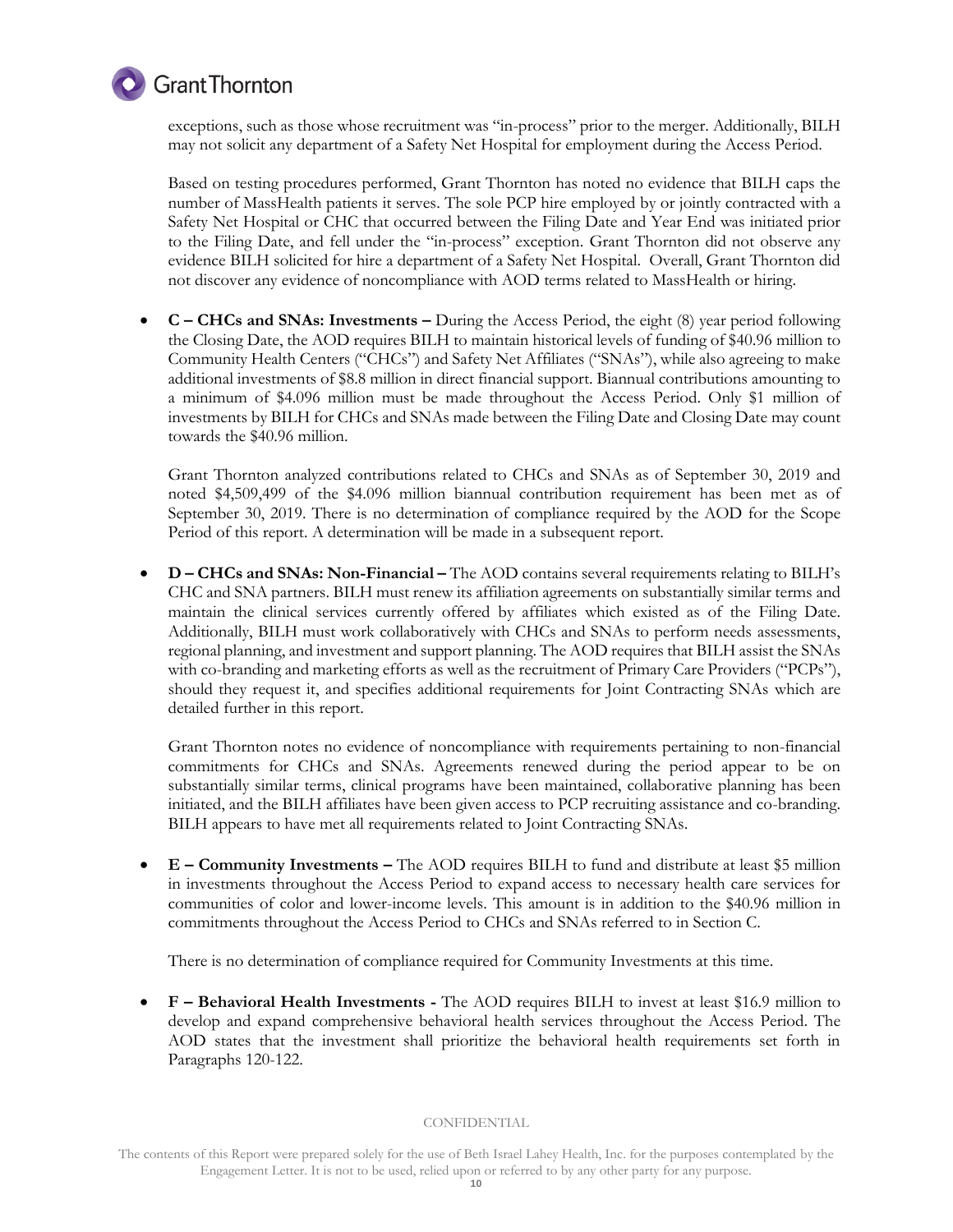

There is no determination of compliance required for Behavioral Health investments at this time.

 **G – Governance –** The AOD requires that BILH aim to increase diversity among the BILH board members and the boards of its First Tier Affiliates in the areas of race, gender, socioeconomics, and geographic representation. Additional requirements call on BILH to include community health advocates on its board who are experienced at serving the needs of underserved and uninsured or government-payer populations in the BILH service area.

BILH modified its bylaws in June 2019 to address governance requirements of the AOD. Included in the changes were provisions related to maintaining a commitment to diversity, geographic representation, and trustees independent of BILH. Grant Thornton confirmed this through analysis of the bylaws and trustee profiles as posted on the BILH website. Additionally, meeting agendas reviewed by Grant Thornton indicated ongoing discussions regarding diversity best practices at board meetings. BILH provided an attestation stating no donation requirement exists to serve on the board.

BILH is in the process of making changes to its First Tier Affiliate boards. The First Tier Affiliate boards have not made changes to board membership related to racial or geographic diversity, but have instituted changes to the expiration of board member terms that may allow for such board appointments as open board seats are filled. Subsequent to the Scope Period of this report, BILH has also begun implementing governance training and education for the First Tier Affiliate boards.

**H – Behavioral Health: Non-financial –** The AOD provides several requirements related to behavioral health access that BILH must meet within two to five years of the Closing Date and continuing for the remainder of the Access Period. The AOD requires BILH to extend and implement the IMPACT Model (also referred to as the "Collaborative Care" model) to 50% of BILH primary care practices within three years and to 100% within five years of the Closing Date, and to perform a study of the feasibility of expanding the IMPACT Model to the CHC Affiliates within two years of the Closing Date. The AOD also requires BILH to extend the Centralized Bed Management ("CBM") program to all hospitals and facilities with inpatient behavioral health services, and enhance the status of the Medication Assisted Treatment ("MAT") program/bridge clinics.

Grant Thornton assessed BILH's progress towards compliance through several discussions with BILH behavioral health management as well as analysis of documents provided by BILH. There is no determination of compliance required at this time.

 **I – DPH and AGO Reports –** The AOD requires BILH to provide the AGO with copies of any reports it submits to the Department of Public Health ("DPH") as a condition of the Determination of Need approval ("DoN"). Additionally, BILH must provide to the AGO annual reports related to BILH's targeted cost savings as a result of the elimination of redundant operations, improved efficiencies related to patient care, shifting community-appropriate care to higher value sites of care, and the cost savings actually achieved during the reporting period for each of the respective reports. BILH must also identify the creation, elimination, and/or consolidation of any clinical, administrative, financial, or other operations during the reporting period and the locations impacted.

Grant Thornton received documentation from BILH demonstrating BILH provided to the AGO and the DPH the Other Condition 9 Proposal dated September 26, 2019, as well as e-mails from the DPH and AGO confirming receipt. BILH also confirmed the sharing of required targeted cost savings reports. As such, Grant Thornton observed no evidence of noncompliance by BILH with the requirements of the AOD related to DPH and AGO reports.

The contents of this Report were prepared solely for the use of Beth Israel Lahey Health, Inc. for the purposes contemplated by the Engagement Letter. It is not to be used, relied upon or referred to by any other party for any purpose.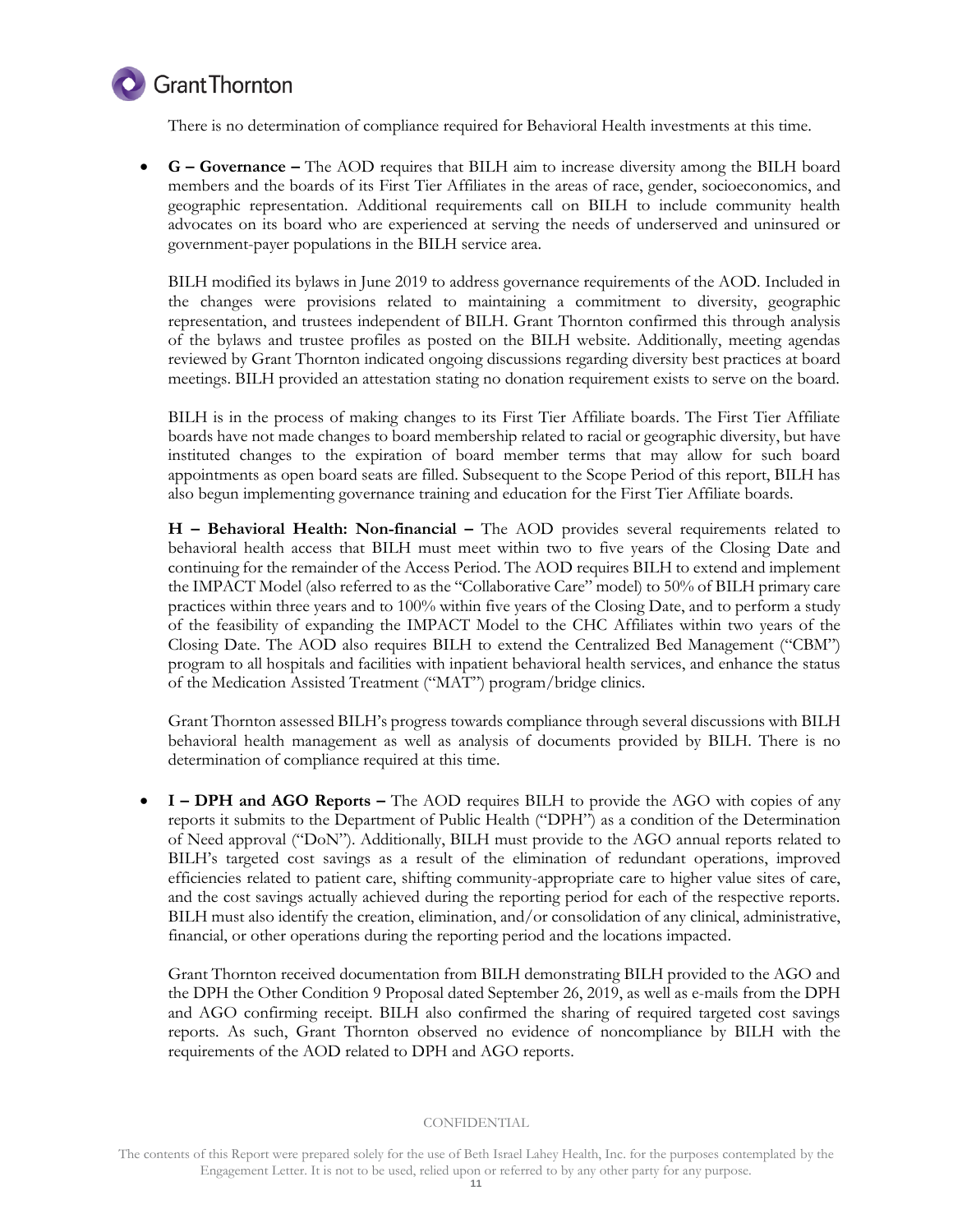

 **J – Substantially Similar Services –** The AOD states that BILH shall maintain access to substantially similar clinical services for the communities served by BILH Hospitals as were offered before the Closing Date.

Grant Thornton reviewed documentation of clinical service offerings as of the Filing Date and as of September 30, 2019. Additionally, Grant Thornton conducted interviews with BILH staff related to the availability of selected services. In the course of this testing, Grant Thornton found no evidence of noncompliance with BILH's obligations related to access for the communities served by its Hospitals as outlined in the AOD.

 **K – Other Testing Areas –** In compliance with the AOD's requirement, BILH submitted a report to the AGO within 60 days of the Closing Date and provided a copy to Grant Thornton. Based on testing described in the Scope of Work presented in Exhibit 1, Grant Thornton did not observe any evidence of noncompliance.

Finally, we would like to acknowledge that we received cooperation during the performance of our work from management and staff with whom we interacted at BILH, CHCs, and SNAs.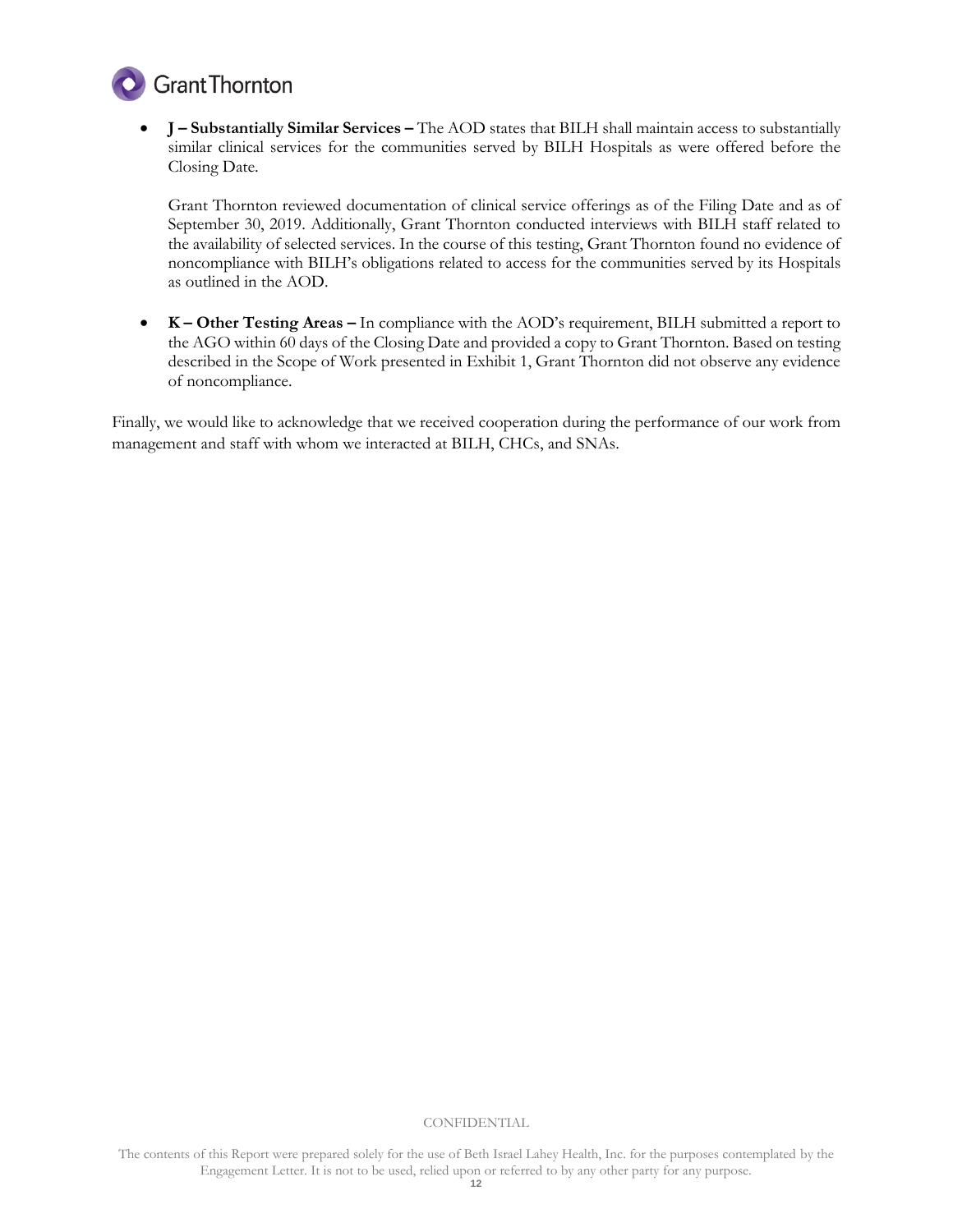

# **V. BACKGROUND AND ENGAGEMENT APPROACH**

# **A. Background**

In July 2017, Lahey Health System, Inc., CareGroup, Inc., and Seacoast Regional Heath Systems, Inc. signed an agreement to become corporately affiliated and agreed to the formation of a new corporate entity to be called Beth Israel Lahey Health. 50

- Lahey Health System, Inc. was the parent of Lahey Clinic Hospital, Inc.; Northeast Hospital Corporation d/b/a Beverly Hospital, Addison Gilbert Hospital, and BayRidge Hospital; and Winchester Hospital.
- CareGroup, Inc. was the parent of Beth Israel Deaconess Medical Center, Inc., which includes Beth Israel Deaconess Hospital-Milton, Beth Israel Deaconess Hospital-Needham, and Beth Israel Deaconess Hospital-Plymouth, New England Baptist Hospital, and Mount Auburn Hospital.
- Seacoast Regional Health Systems, Inc. was the parent of Anna Jaques Hospital.<sup>51</sup>

In October 2017, the parties' affiliated contracting networks, Beth Israel Deaconess Care Organization ("BIDCO"), Lahey Clinical Performance Network ("LCPN"), and Mount Auburn Cambridge Independent Practice Association ("MACIPA") also signed an affiliation agreement that BILH would create a clinicallyintegrated network that would own BIDCO, LCPN, and Lahey Clinical Performance Accountable Care Organization ("ACO"), to be called Beth Israel Lahey Health Performance Network ("BILHPN"). MACIPA participates in the network but remains corporately independent. <sup>52</sup>

On November 29, 2018, the AGO and BILH reached a resolution to mitigate concerns about the impact of the merger on competition, health care costs, and health care access in Massachusetts. BILH agreed to abide by the AOD, which includes a series of enforceable conditions to be tracked and verified on an annual basis by a third party monitor to ensure compliance with the terms for the ten (10) years.

# **B. BILH Overview**

BILH is a health system comprised of academic medical centers, teaching hospitals, an orthopedic hospital, primary care and specialty care providers, ambulatory surgery centers, urgent care centers, community hospitals, specialty hospitals, homecare services, behavioral health services, and addiction treatment programs. Together, the BILH network brings together more than 4,000 physicians and 35,000 employees in a shared mission to expand access to care and advance the science and practice of medicine. 53

BILH currently functions under an organizational structure and operating model driven by four interconnected domains to design meaningful partnerships across organizations, care settings, specialties, and geographies to ensure patients receive the care they need in communities where they live and work. The four domains are: (i) physician enterprise, (ii) hospital and ambulatory services group, (iii) population health enterprise, and (iv) network of administrative and operational system-level support services. 54

**CONFIDENTIAL** 

<sup>-</sup><sup>50</sup> Massachusetts Health Policy Commission Cost and Market Impact Review – Final Report dated September 27, 2018, p.1.

<sup>51</sup> Determination of Need Application, "NEWCO-17082413-TO," amended and approved by the DPH, October 2018.

<sup>52</sup> Massachusetts Health Policy Commission Cost and Market Impact Review – Final Report dated September 27, 2018, p.8.

<sup>53</sup> About BIDMC via *<https://www.bidmc.org/about-bidmc>* accessed December 17, 2019.

<sup>54</sup> BILH Announces Organizational Structure and Members of Senior Leadership Team via *[https://www.bilh.org/in-the](https://www.bilh.org/in-the-news/2019/2/7/beth-israel-lahey-health-merger-clears-final-approval-with-conditions)[news/2019/2/7/beth-israel-lahey-health-merger-clears-final-approval-with-conditions](https://www.bilh.org/in-the-news/2019/2/7/beth-israel-lahey-health-merger-clears-final-approval-with-conditions)* accessed December 17, 2019.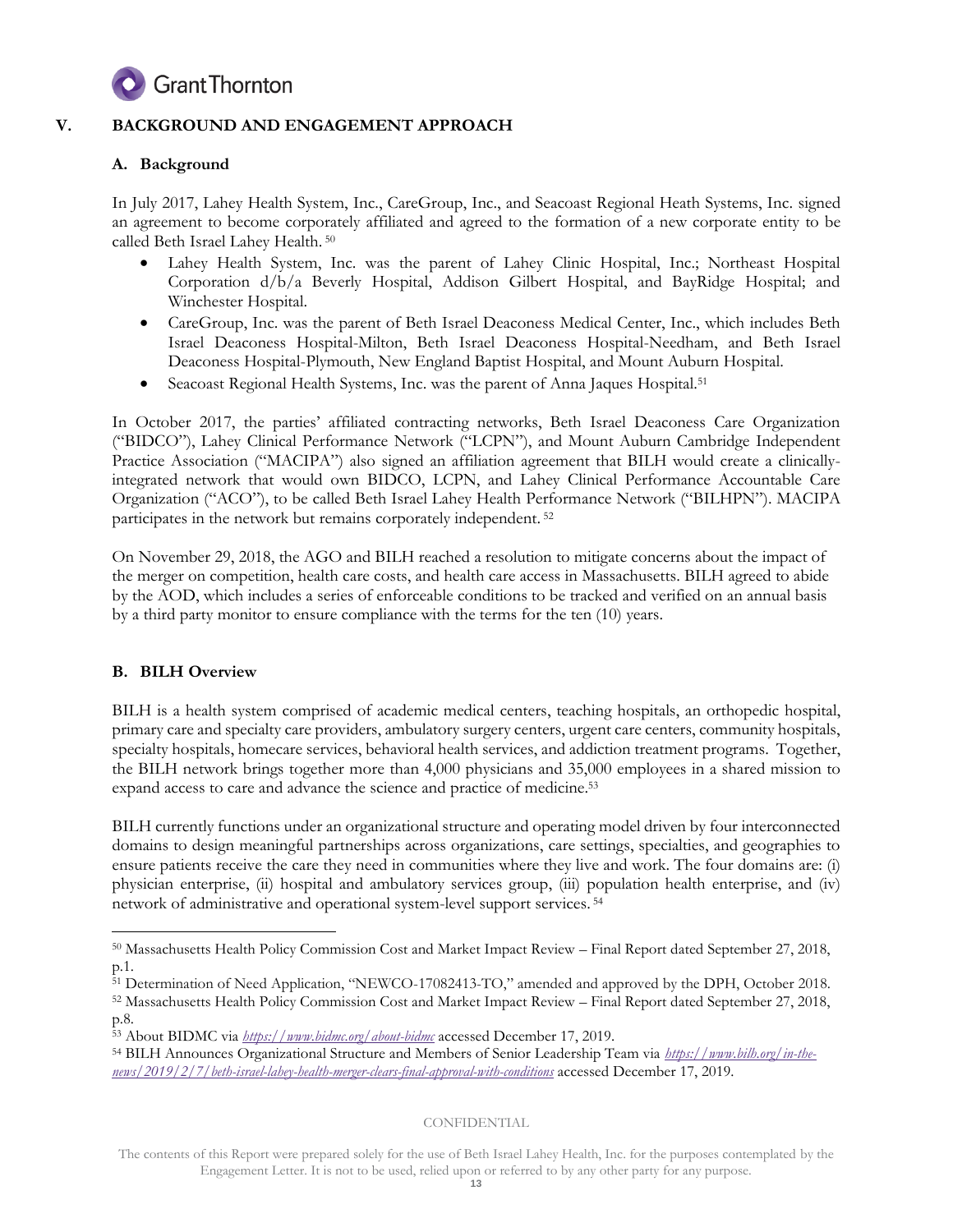

Effective as of the Closing Date, the BILH health system is comprised of BILH as the system parent, and its First Tier Affiliates, and all of their related health centers and hospitals:

# **First Tier Affiliates:**<sup>55</sup>

- Anna Jaques Hospital
- Beth Israel Deaconess Medical Center, Inc. ("BIDMC")<sup>56</sup>
- Beth Israel Deaconess Hospital Milton
- Beth Israel Deaconess Hospital Needham
- Beth Israel Deaconess Hospital Plymouth
- Lahey Clinic Foundation, Inc.<sup>57</sup>
- Mount Auburn Hospital
- New England Baptist Hospital ("NEBH")
- Northeast Hospital Corporation<sup>58</sup>
- Northeast Behavioral Health Corporation
- Winchester Hospital

The BILH health system also includes several affiliated heath centers and hospitals located throughout Eastern Massachusetts:

# **Community Health Centers ("CHC Affiliate" or "CHCs"):**<sup>59</sup>

- Bowdoin Street Health Center, Inc. (under the BIDMC license)
- Fenway Community Health Center, Inc.
- South Cove Community Health, Inc.
- Dimock Community Health, Inc.
- Charles River Community Health, Inc.
- Outer Cape Health Services, Inc.

# **Safety Net Affiliates ("SNAs"):**<sup>60</sup>

- Cambridge Health Alliance ("CHA")
- Lawrence General Hospital ("LGH")
- Signature Healthcare Brockton Hospital ("SHC")

-

<sup>58</sup> Northeast Hospital Corporation includes Beverly Hospital, Addison Gilbert Hospital, BayRidge Hospital, Lahey Outpatient Center, Danvers, Lahey Health Behavioral Services and Lahey Health Senior Care. Beverly Hospital About Us via *<https://www.beverlyhospital.org/about-us>* accessed December 17, 2019.

<sup>59</sup> AOD Par. 23.

<sup>60</sup> AOD Par. 63.

#### **CONFIDENTIAL**

<sup>55</sup> AOD Exhibit A.

<sup>56</sup> CareGroup, Inc. will merge into BIDMC (AOD Exhibit A).

<sup>57</sup> Lahey Health System, Inc. will merge into Lahey Clinic Foundation, Inc.; which is currently and will remain the sole member of Lahey Clinic, Inc. and Lahey Clinic Hospital, Inc. (AOD Exhibit A).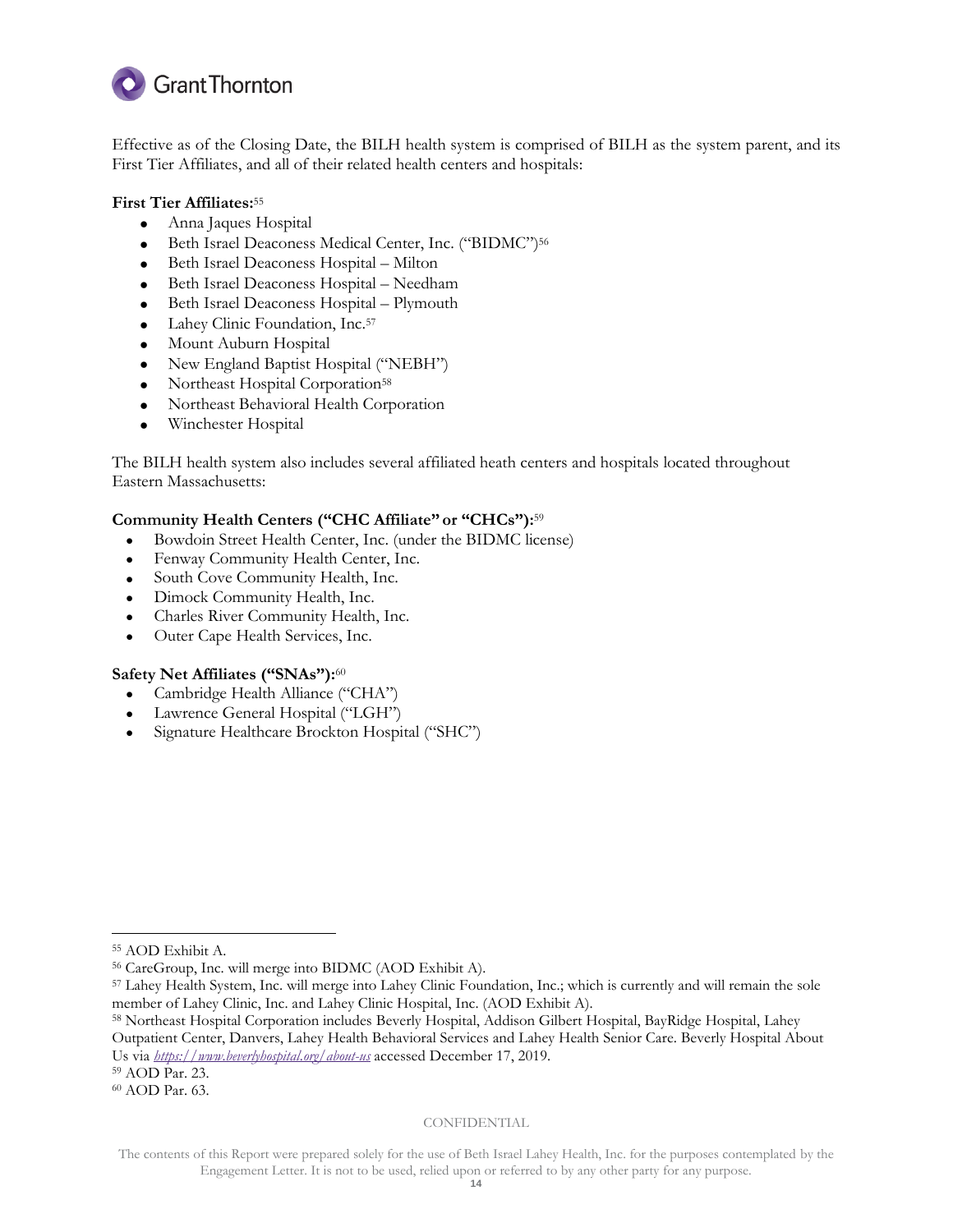

# **C. Engagement Approach**

# i. **Procedures overview**

The execution of our scope-of-work, which is presented in its entirety in Exhibit 1, included the following broad procedures:

- Gaining an understanding of BILH's initial baselines (e.g., payer contracts, existing clinical services, physicians, MassHealth participation, etc.).
- Gaining an understanding of the BILH health system organizational, governance, risk, and management structures.
- Reading and evaluating relevant policies and regulations related to our scope of work.
- Gaining an understanding of and evaluating BILH's financial performance.
- Understanding relevant aspects of the BILH Performance Network.
- Evaluating and testing relevant processes and operations (clinical, administrative, financial, etc.) related to our scope of work and how they have evolved.
- Analyzing relevant reports and supporting documentation.
- Analyzing BILH contracts (e.g., payer, risk, etc.) related to our scope.
- Gaining an understanding of and evaluating relevant marketing and advertising programs.
- Interviewing relevant BILH employees.
- Holding discussions with representatives from the AGO.

Grant Thornton utilized various testing techniques to obtain insight into BILH's processes, procedures, and strategies addressing the requirements in the AOD. In response to each of the requirements, Grant Thornton assessed whether BILH complied with each requirement during the current reporting period.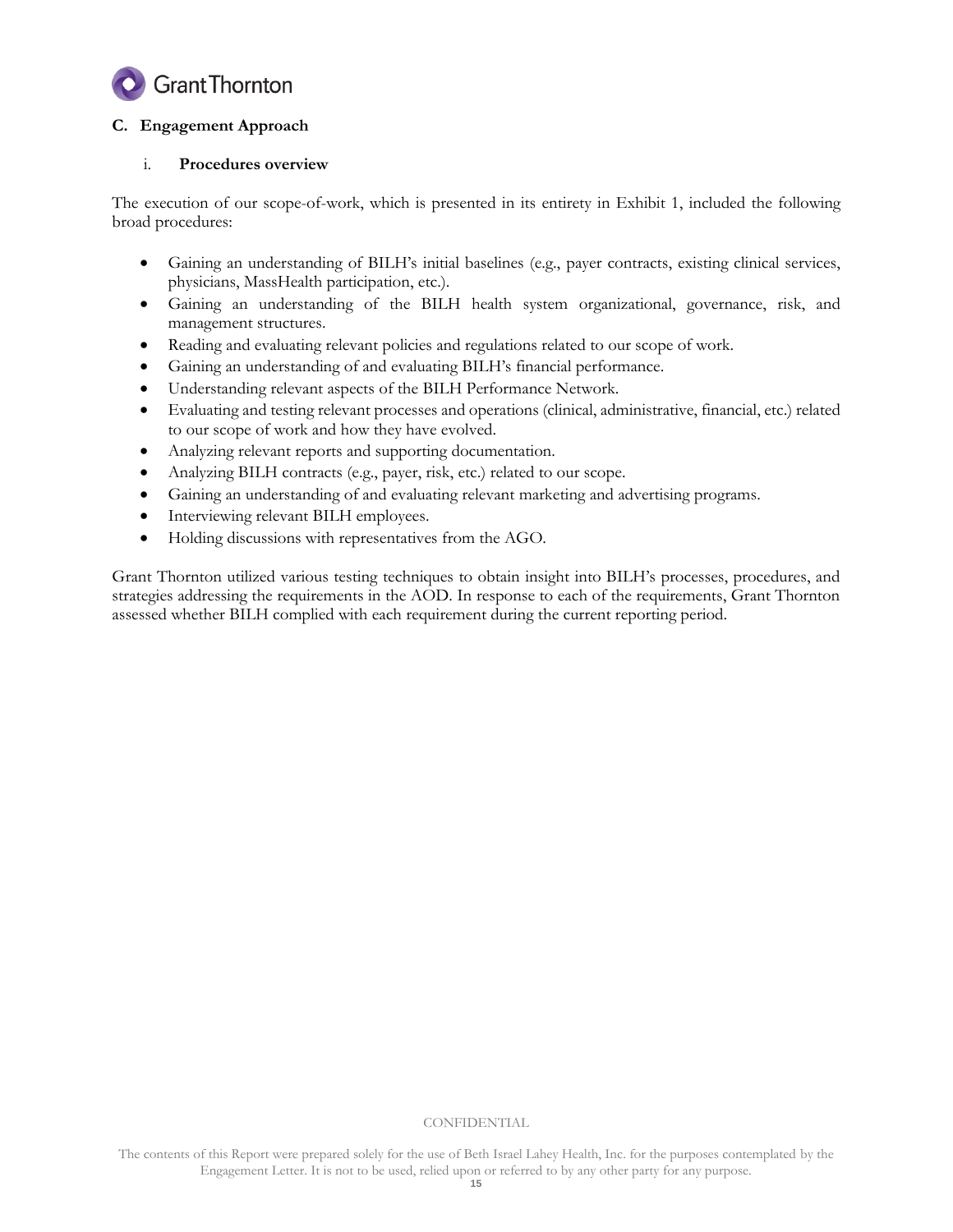

# **ii. Interviews**

During the course of our engagement, Grant Thornton interviewed the following individuals:

| $\#$            | <b>Title of Individual</b>                                              | <b>Interview Date(s)</b> |
|-----------------|-------------------------------------------------------------------------|--------------------------|
| 1               | BILH Executive Vice President, Chief Population Health Officer          | May 21, 2019             |
|                 |                                                                         | October 21, 2019         |
|                 |                                                                         | October 28, 2019         |
| 2               | <b>BILHPN Chief Business Officer</b>                                    | May 21, 2019             |
|                 |                                                                         | October 21, 2019         |
| 3               | President of Behavioral Services                                        | May 21, 2019             |
|                 |                                                                         | October 28, 2019         |
| $\overline{4}$  | <b>BILH Chief Strategy Officer</b>                                      | May 21, 2019             |
|                 |                                                                         | October 16, 2019         |
| 5               | BILH Vice President of Revenue Analysis & Regulatory Reporting          | May 21, 2019             |
|                 |                                                                         | October 15, 2019         |
| 6               | BILH Executive Vice President, Chief Financial Officer                  | May 21, 2019             |
| $\overline{7}$  | <b>BILH Chief Integration Officer</b>                                   | May 22, 2019             |
| $\overline{8}$  | BILH Vice President of Community Benefits & Community Relations         | May 22, 2019             |
|                 |                                                                         | October 16, 2019         |
| 9               | Chair of BILH Board of Trustees                                         | May 22, 2019             |
| 10              | <b>BILH General Counsel</b>                                             | May 23, 2019             |
| 11              | Executive Director, South Cove CHC                                      | November 14, 2019        |
| 12              | President Signature Medical Group, SHC                                  | November 18, 2019        |
| 13              | Executive Director, Charles River CHC                                   | November 18, 2019        |
| 14              | Interim CEO & Chief Medical Officer, CHA                                | November 19, 2019        |
| 15              | Interim President & CEO, LGH                                            | November 19, 2019        |
| 16              | Executive Director, Bowdoin Street Health Center                        | November 21, 2019        |
| 17              | Senior Vice President of Network Development, CHA                       | November 25, 2019        |
| $18\,$          | Director of Patient Access, BIDMC                                       | December 9, 2019         |
| 19              | Chief Administration Officer of Dept. Medicine, BIDMC                   | December 9, 2019         |
| 20              | Executive Director, Ambulatory Services, BIDMC                          | December 9, 2019         |
| 21              | Senior Vice President and Chief Financial Officer, BIDMC                | December 9, 2019         |
| 22              | Consultant, Baker Newman Noyes                                          | December 9, 2019         |
| 23              | Director of Patient Access, Lahey                                       | December 9, 2019         |
| 24              | Customer Service, Lahey                                                 | December 9, 2019         |
| 25              | Vice President and Associate Chief Nurse, BayRidge Hospital             | December 10, 2019        |
| 26              | Director of Emergency Psych Services, BayRidge Hospital                 | December 10, 2019        |
| 27              | Manager of Patient Accounts, Amesbury Health Center                     | December 11, 2019        |
| 28              | Supervisor of Access & Scheduling, Amesbury Health Center               | December 11, 2019        |
| 29              | Scheduler, Amesbury Health Center                                       | December 11, 2019        |
| $\overline{30}$ | Chief Financial Officer, BID-Plymouth                                   | December 12, 2019        |
| 31              | Vice President, Ambulatory Services & Process Improvement, BID-Plymouth | December 12, 2019        |
| 32              | Central Scheduling Manager, BID-Plymouth                                | December 12, 2019        |

#### CONFIDENTIAL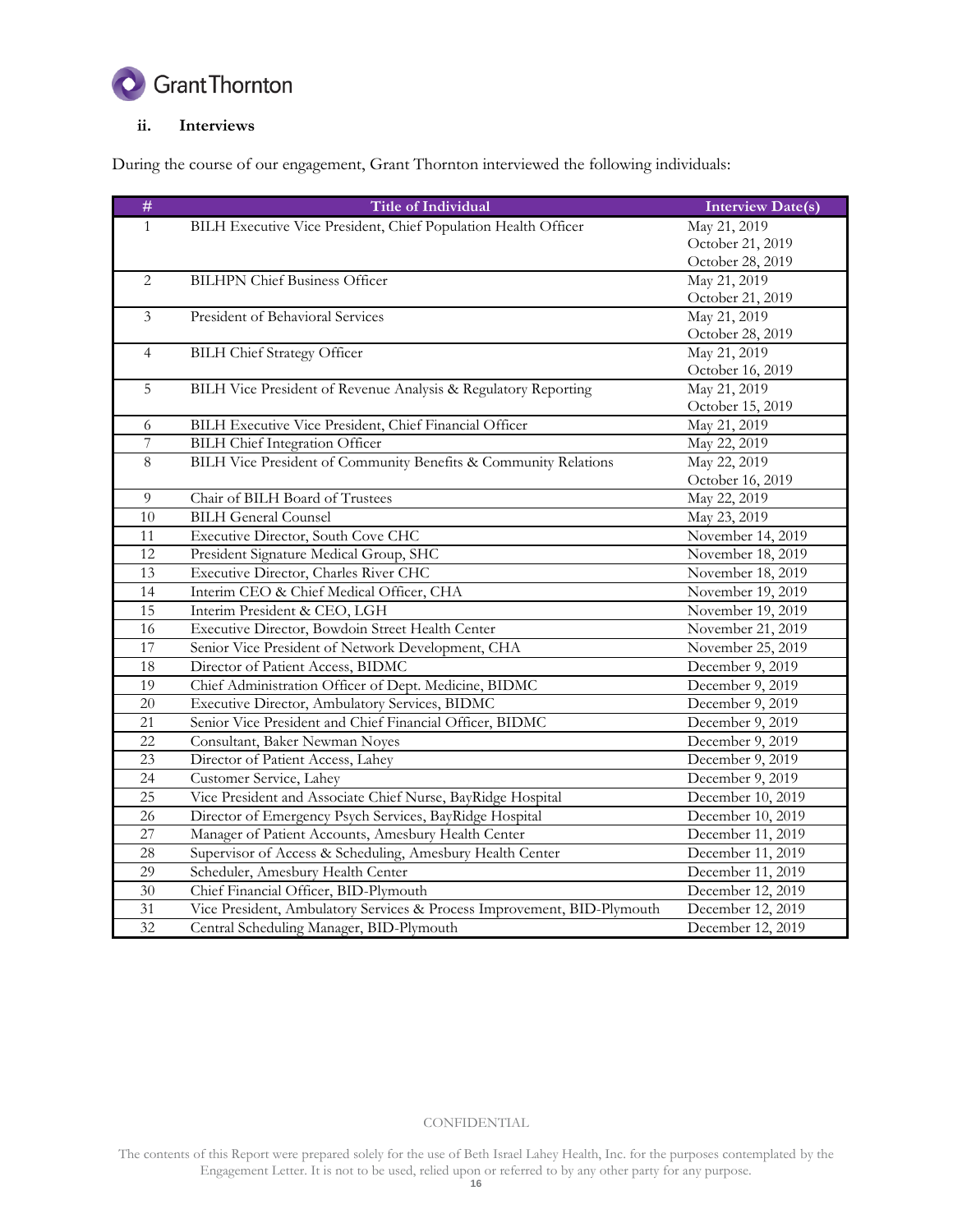

# **VI. FINDINGS BY SCOPE OF WORK AREA**

# **A. Price Constraint**

*Summary provided for convenience of the reader. The language of the AOD prevails.* 

The AOD enumerates in Paragraphs 72-89 various requirements for price constraints that BILH must comply with during the first seven years following the Closing Date, a period defined as the Price Constraint Period. The requirements apply to those commercial Payers which comprise at least 90% of the BILH's commercial revenue, and associated contracts with those Payers being renegotiated to take effect during a fiscal year within the Price Constraint Period.

# **i. Price Constraint**

# **a. Paragraphs 72-78<sup>61</sup>**

Paragraphs 72-78 describe the Price Constraint mechanism outlined to "mitigate the growth of health care costs in the Commonwealth" [Paragraph 72], including the definition of key terms, requirements for contracts subject to the Price Constraint, key factors in setting these requirements, the mechanism to determine which payers are covered by the constraint, and the methodology for measuring compliance with the price constraints. Please refer to the specific AOD paragraphs for details of the requirements. *Date Due:* Price Constraint Period (March 1, 2019 – February 28, 2026)

# **Testing Approach**

As it pertains to the price constraint requirements in the AOD, the following terms are defined in the AOD, with consistent definitions provided below related to their use in this report.

- Baseline Revenue means, for each category of services, the revenue paid to BILH by that Payer for that category of services in 2018, or the revenue that was paid to BILH for that category of services in a recent trailing twelve-month period, provided that each such revenue amount during such recent trailing twelvemonth period used by BILH for this purpose is acceptable to the Covered Commercial Payer.<sup>62</sup>
- Baseline Set of Services means the volume of each and every health care service provided by Covered BILH Providers to a Covered Commercial Payer's enrollees…in the most recently completed Contract Year. 63
- Covered BILH Providers means all BILH Providers excluding the Joint Contracting SNAs. 64
- Covered Commercial Payer means Harvard Pilgrim Health Care, Inc.; (ii) Tufts Health Plan, Inc.; (iii) Blue Cross and Blue Shield of Massachusetts, Inc.; (iv) Fallon Community Health Plan, Inc.; (v) UnitedHealthcare, Inc.; (vi) Cigna Corporation; and (vii) Aetna Health, Inc.; and additional Payers, as necessary, so that the volume of payments pursuant to Commercial Health Insurance Products (see **Section A(i)(d)**) to Covered BILH Providers that the System-wide Price Constraint applies to

-

<sup>61</sup> AOD Par. 72-78.

<sup>62</sup> AOD Par. 77(g)(ii).

<sup>63</sup> AOD Par. 77(b).

<sup>64</sup> AOD Par. 35.

The contents of this Report were prepared solely for the use of Beth Israel Lahey Health, Inc. for the purposes contemplated by the Engagement Letter. It is not to be used, relied upon or referred to by any other party for any purpose.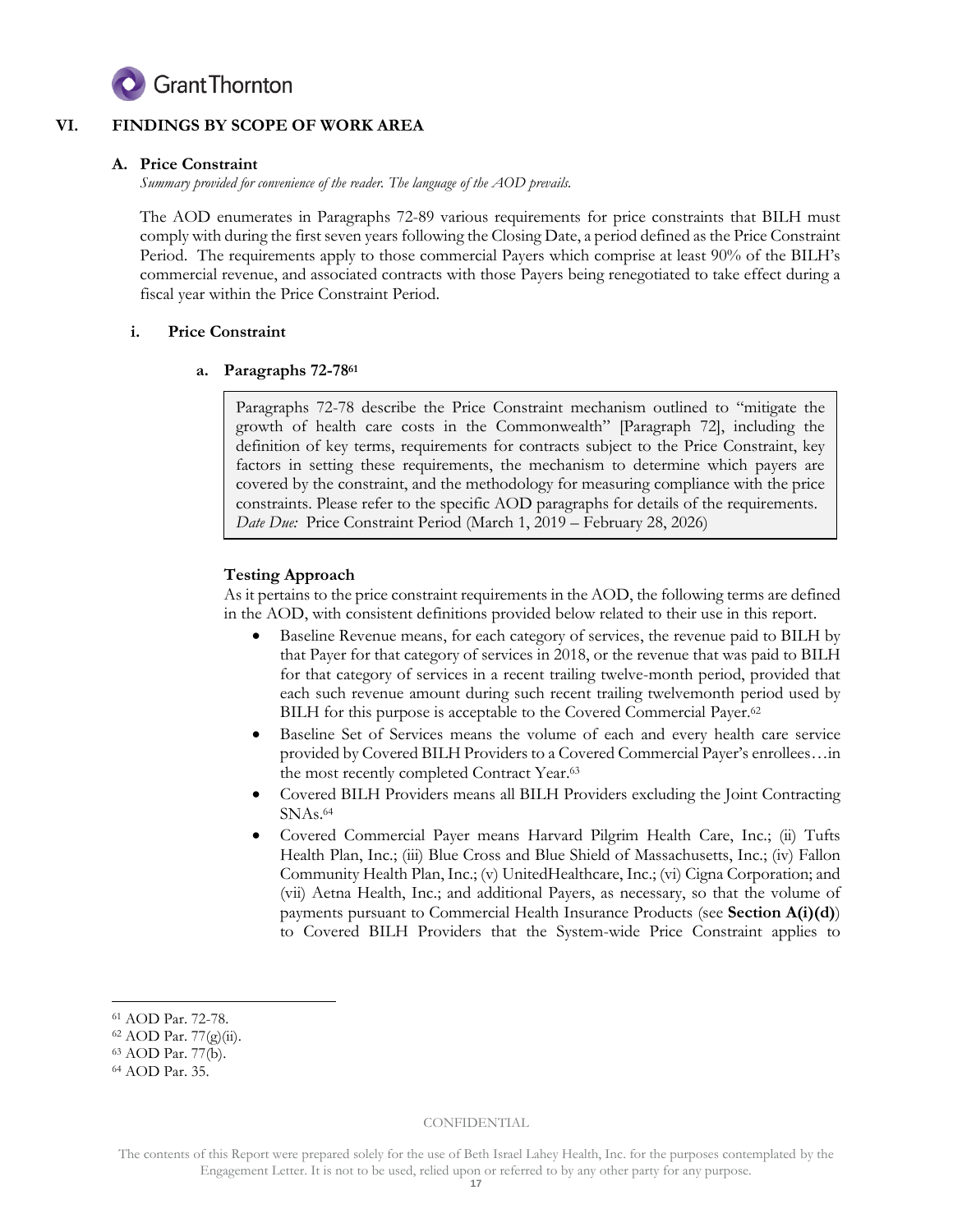

collectively account for at least 90% of such commercial payments to the Covered BILH Providers. 65

- Covered Managed Medicare Payer means any Payer that contracts with BILH for any BILH Providers to provide services to that Payer's managed Medicare enrollees.<sup>66</sup>
- Commercial Unit Price means the negotiated rate of reimbursement to be paid to BILH or any Covered BILH Provider in exchange for providing a specified health care service to an enrollee.<sup>67</sup> This negotiated rate is paid on a unit basis.<sup>68</sup>
- Commercial Unit Price Rate of Increase means the percentage change in total Projected Revenue that would be paid, in the aggregate, to the Covered BILH Providers from one Contract Year to the next Contract Year for a pre-defined "market basket" of health care services.<sup>69</sup>
- Contract Year means any twelve-month period during which a Payer Contract between BILH or any Corporate Affiliate of BILH and a Covered Commercial Payer or Covered Managed Medicare Payer is in effect.<sup>70</sup>
- Payer means any organization or entity that contracts with health care providers and other health care organizations to provide or arrange for the provision of health care services to any person or group of persons and that is responsible for payment to such providers and other health care organizations of all or part of any expense for such health care services. 71
- Payer Contract means a contract between BILH and a Payer pursuant to which BILH agrees to provide or arrange for the provision of health care services to enrollees of the Payer's Commercial Health Insurance Products and/or the Payer's Managed Medicare Insurance Products (managed care health insurance plan made available by a Payer only to Medicare-eligible enrollees under Title XVIII of the Social Security  $\rm Act^{72.})^{73}$
- Projected Revenue means the negotiated Commercial Unit Price for a service in each Contract Year, applied to the volume of that service in the Baseline Set of Services.<sup>74</sup>
- Uniform Price Change means the same negotiated percentage price change for all health care services in a category, and applies to Payer Contracts or parts of Payer Contracts in which BILH and a Covered Commercial Payer negotiate percentage price changes for categories of health care services.<sup>75</sup>

The System-wide Price Constraint, as defined in Paragraph 76, is set at the Health Care Cost Growth Benchmark ("HCCGB") in the calendar year the Payer contract in effect for those Contract Years is signed, minus 0.1%. Paragraph 73 specifies that, for any Contract Year of a Payer Contract executed on or after the Filing Date, the Commercial Unit Price Rate of Increase for Covered BILH Providers agreed to in any Payer Contract with any Covered Commercial Payer shall not be greater than the System-wide Price Constraint.

<sup>66</sup> AOD Par. 88.

<sup>68</sup> Ibid.

-

<sup>70</sup> AOD Par. 32.

<sup>72</sup> AOD Par. 48.

#### CONFIDENTIAL

<sup>65</sup> AOD Par. 78(a)-(b).

<sup>67</sup> AOD Par. 75.

<sup>69</sup> AOD Par. 77(a).

<sup>71</sup> AOD Par. 58.

<sup>73</sup> AOD Par. 59. <sup>74</sup> AOD Par. 77(c).

<sup>75</sup> AOD Par. 77(g)(i).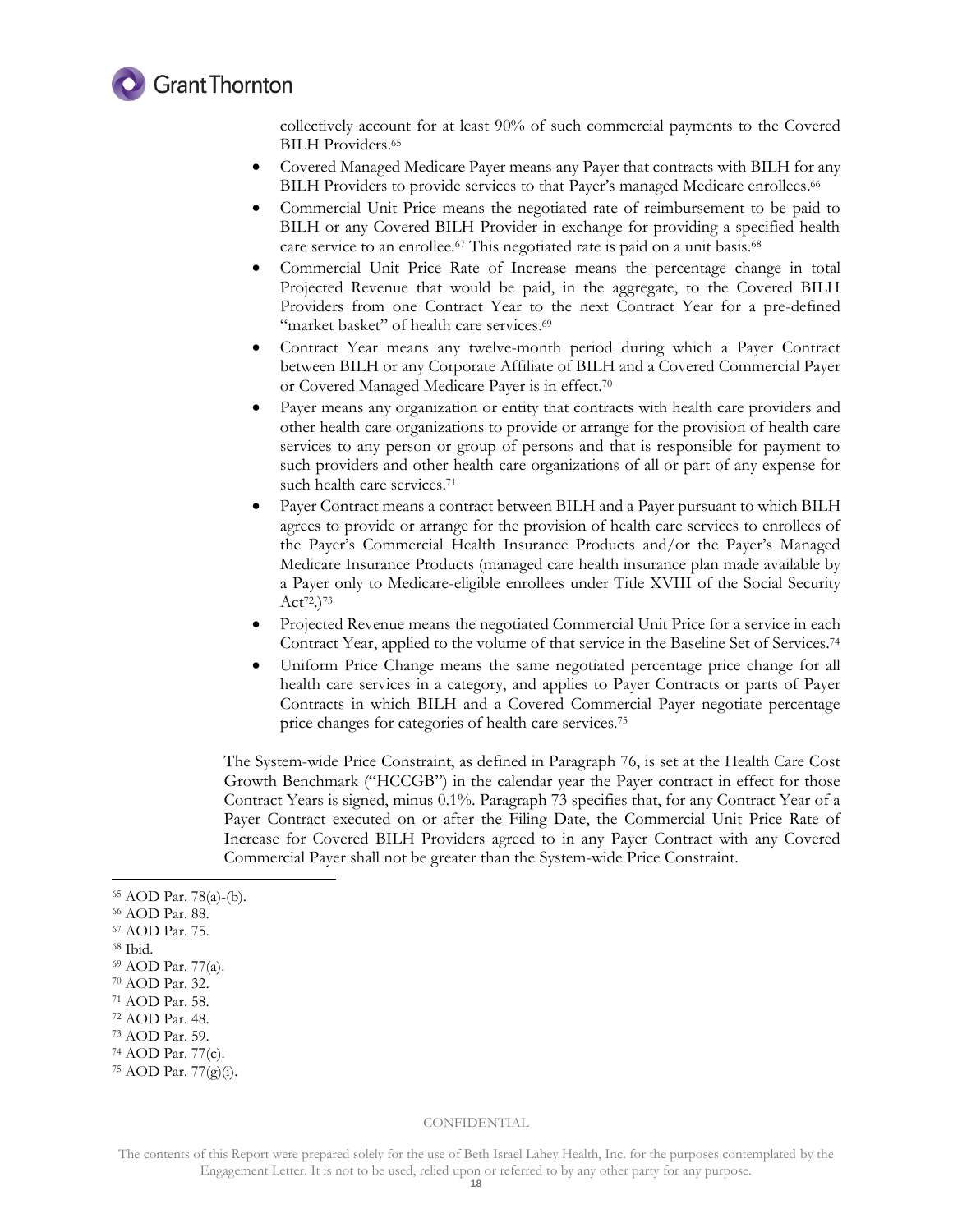

The Massachusetts Health Policy Commission ("HPC") has set the HCCGB for the years 2018-2022 at 3.1%.<sup>76</sup> BILH must ensure the Commercial Unit Price Rate of Increase, calculated on an annual aggregated basis across all Covered BILH Providers, does not exceed the System-wide Price Constraint. Compliance with the System-wide Price Constraint is measured prospectively at the time the contract is signed.

Grant Thornton obtained a table of Fiscal Year 2018 Net Patient Service Revenue ("NPSR") by Payer, as prepared by BILH. NPSR is the revenue a hospital would expect to collect for services provided less contractual allowances, as contained in the hospital's financial statements and as reported by the hospital to CHIA:<sup>77</sup> Grant Thornton agreed total revenue to the audited financial statements of the relevant entities. No further testing of the NPSR by provider or Payer was conducted. From this analysis, Grant Thornton determined that Blue Cross Blue Shield of Massachusetts, Inc.; Harvard Pilgrim Health Care, Inc.; Tufts Associated Health Maintenance Organization, Inc. /Total Health Plan, Inc.; United Healthcare of New England, Inc. ("UHC"); CIGNA Healthcare of Massachusetts, Inc.; Aetna Health Inc.; and Fallon Community Health Plan, Inc. together represent 91.4% of BILH's total NPSR. These Payers are consistent with those listed in Paragraph 78(a) and represent the Covered Commercial Payers as of September 30, 2019. There were no additions or departures of Payers from this list between the Filing Date and September 30, 2019.

BILH also provided exhibits which identified Allways Health Partners, the Payer entity controlled by Partners HealthCare ("Partners"), as a Vertically Integrated Payer, per the definition included in Paragraph 78(c)(i), which states that Vertically Integrated means "a relationship between a Payer and a Health Care System where a Health Care System controls, is controlled by, or is under common control with a Payer, whether by corporate membership, equity ownership, or otherwise." <sup>78</sup> Grant Thornton analyzed the following criteria:

- Common control There is common corporate control between the Partners provider entities and the Partners insurance entities.
- Market share Per the 2017 CHIA report on healthcare expenditures, Partners maintains a 27.4% market share. 79
- Service locations Based on a review of the public website of Partners, the organization has service locations in the counties identified in Paragraph 78(c).

As a Vertically Integrated Payer, Allways Health Partners was excluded from the price constraint analysis. No other Vertically Integrated Payers were identified by BILH.

Additionally, as part of testing for Paragraphs 72-78, Grant Thornton reviewed a summary of managed care contracts provided by BILH to identify any contracts scheduled to expire between the Filing Date and September 30, 2019. BILH designated contracts as either "evergreen" (generally defined as auto-renewing on an annual basis) or "negotiated renewal" (generally defined as a contract that is effective for a specified time period with rates and terms renegotiated at the end of that term). For contracts on the summary schedule, Grant Thornton performed the following testing:

-

<sup>76</sup> Health Care Cost Growth Benchmark, via *[https://www.mass.gov/info-details/health-care-cost-growth-benchmark#benchmark](https://www.mass.gov/info-details/health-care-cost-growth-benchmark#benchmark-overview-)[overview-](https://www.mass.gov/info-details/health-care-cost-growth-benchmark#benchmark-overview-)*, accessed December 19, 2019.

<sup>77</sup> BILH 60 Day Report dated April 30, 2019 – Patients and Revenue p.3.

<sup>78</sup> AOD Par. 78(c)(i).

<sup>79</sup> CHIA Annual Report on the Performance of the Massachusetts Health Care System, 2019.

The contents of this Report were prepared solely for the use of Beth Israel Lahey Health, Inc. for the purposes contemplated by the Engagement Letter. It is not to be used, relied upon or referred to by any other party for any purpose.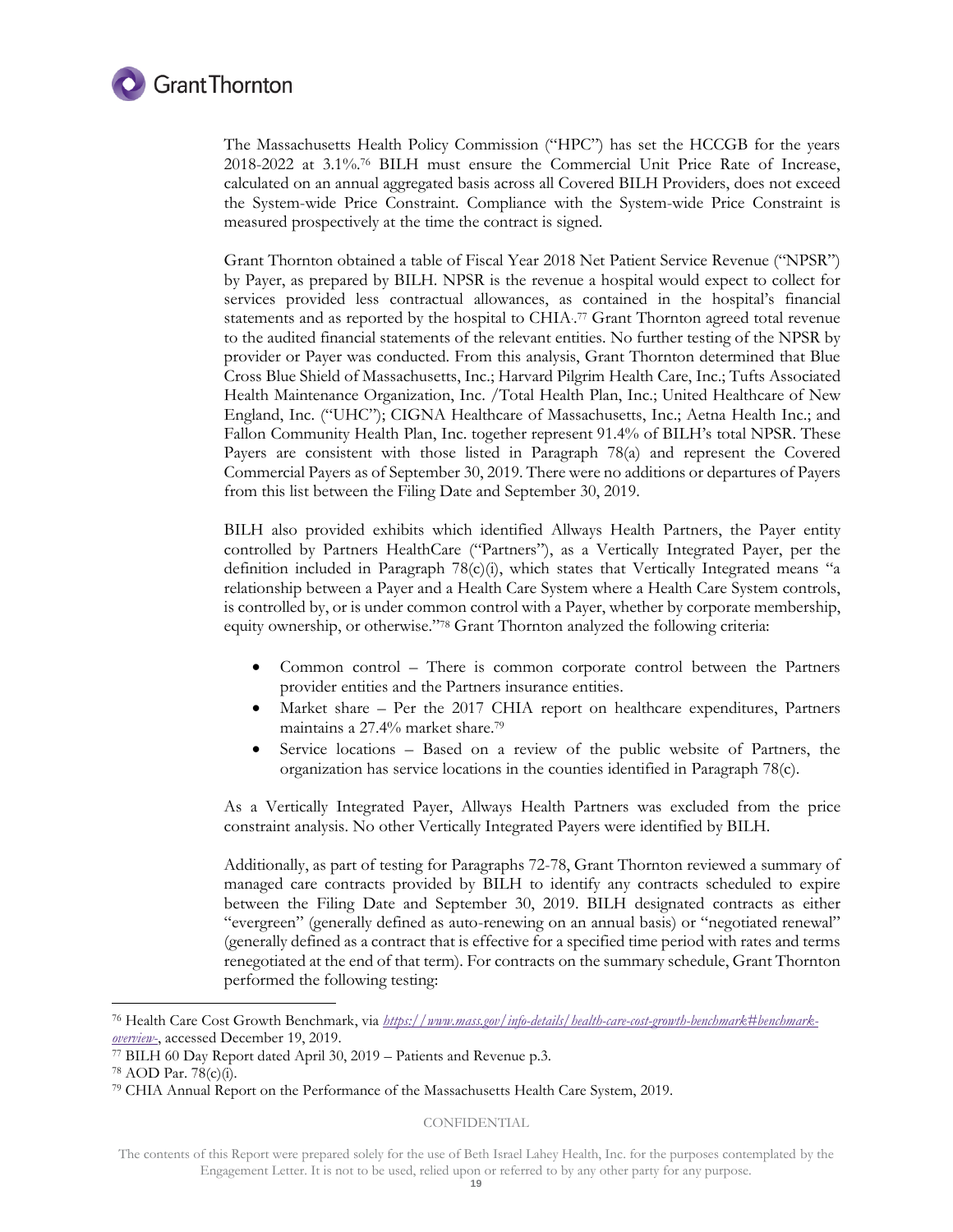

- 1. Grant Thornton reviewed a set of 10 randomly selected contracts listed in the inventory. Through validation of contract and amendment terms, Grant Thornton determined that the contract inventory appeared to correctly define the contracts currently in place and scheduled to expire between the Filing Date and September 30, 2019.
- 2. The review of the contract inventory also indicated that the contract between Winchester Hospital and UHC, a Covered Commercial Payer, was due for negotiation between the Filing Date and September 30, 2019.

Subsequently, Grant Thornton analyzed base contracts, amendments, and financial and contract schedules related to the Winchester Hospital-UHC agreement. This analysis included:

- 1. Identification of contractual reimbursement terms. Based on the information provided, the UHC contract included reimbursement terms consistent with common fee-for-service mechanisms (i.e., per diems, case rates, fee schedules, etc.).
- 2. The negotiated increase allowed for Uniform Price Changes by service category. This amendment also included language restricting Winchester Hospital price increases, and restrictions limiting UHC reimbursements to charged amounts.
- 3. Grant Thornton's analysis of the AOD Exhibit C Price Constraint work sheet prepared by BILH included developing an understanding of the Baseline Revenue, Uniform Price Changes for various categories of service, Projected Revenue, and the aggregate Commercial Unit Price Rate of Increase. "Exhibit C" is BILH's formal summary of "Alternative calculation of the Commercial Unit Price Rate of Increase with Baseline Revenue of most recently completed Contract Year" and "...of trailing twelve-month period," included in the AOD.

Based on the predecessor agreement information and the summation of the Projected Revenue, BILH calculated price increases for various services categories within inpatient and outpatient service groupings. The information provided, and consistent with Grant Thornton's testing, indicated the Commercial Unit Price Rate of Increase fell below the 3.0% limit established by the AOD.

### **Result**

Grant Thornton testing identified the Covered Commercial Payers consistent with the terms of the AOD. Based on the distribution of revenues, the list of Covered Commercial Payers represented 91.4% of BILH's total NPSR, as indicated above. No additional Payers were included as Covered Commercial Payers.

BILH's schedule of current managed care contracts indicated that the Winchester Hospital agreement with UHC for commercial benefit plans was renegotiated and executed between the Filing Date and September 30, 2019. Based on the aforementioned testing and analysis on the terms of this contract, Grant Thornton did not observe instances of non-compliance with the System-wide Price Constraint. No other contracts appear to have been renegotiated with execution dates between the Filing Date and September 30, 2019.

Grant Thornton notes no instances of noncompliance with the conditions of Paragraphs 72-78 of the AOD.

The contents of this Report were prepared solely for the use of Beth Israel Lahey Health, Inc. for the purposes contemplated by the Engagement Letter. It is not to be used, relied upon or referred to by any other party for any purpose.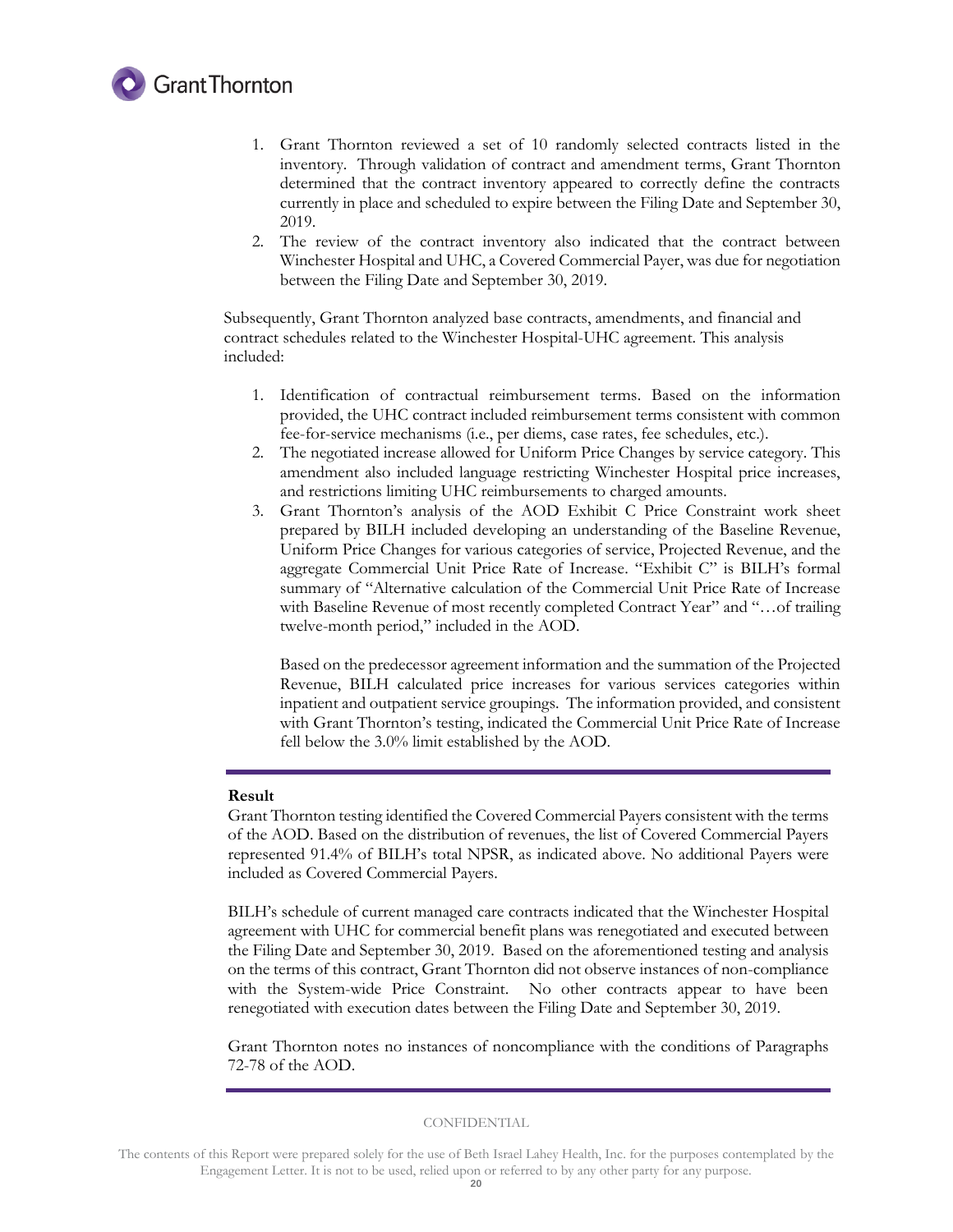

# **b. Paragraphs 79-80<sup>80</sup>**

Paragraph 79 of the AOD outlines Price Constraint requirements "if a health care provider becomes a Covered BILH Provider during the Price Constraint Period…" while Paragraph 80 outlines requirements "if a provider departs BILH during the Price Constraint Period…" In the respective paragraphs, the AOD outlines how to calculate the Commercial Unit Price increase based on the change that occurred. *Date Due:* Price Constraint Period (March 1, 2019 – February 28, 2026).

# **Testing Approach**

Grant Thornton requested full provider rosters from BILH, inclusive of facilities and individual physicians. Based on the information provided, no facilities joined or exited BILH between the Filing Date and September 30, 2019. While some physician providers were recruited to BILH, the only contract renegotiated with an effective date between the Filing Date and September 30, 2019 was the Winchester Hospital agreement with UHC.

#### **Result**

Based on the information provided, there were no additions or deletions to BILH that were impacted by the requirements in Paragraphs 79 and 80. As such, Grant Thornton notes no instances of noncompliance with these paragraphs.

# **c. Paragraph 81<sup>81</sup>**

Paragraph 81 outlines the procedure that should be utilized to complete revenue projections "[if] BILH and a Covered Commercial Payer agree to a change in Unit Price or a Uniform Price change…occurs during a Contract Year". *Date Due:* Price Constraint Period (March 1, 2019 – February 28, 2026).

# **Testing Approach**

For this testing period, only one contract (the agreement between Winchester Hospital and UHC) was renegotiated with an effective date between the Filing Date and September 30, 2019. Grant Thornton notes that the changes occurred in alignment with the expected term of the contract and contract amendments. As such, no additional testing was required.

#### **Result**

There is no determination of compliance for Paragraph 81 required at this time.

-

<sup>80</sup> AOD Par. 79-80.

<sup>81</sup> AOD Par. 81.

The contents of this Report were prepared solely for the use of Beth Israel Lahey Health, Inc. for the purposes contemplated by the Engagement Letter. It is not to be used, relied upon or referred to by any other party for any purpose.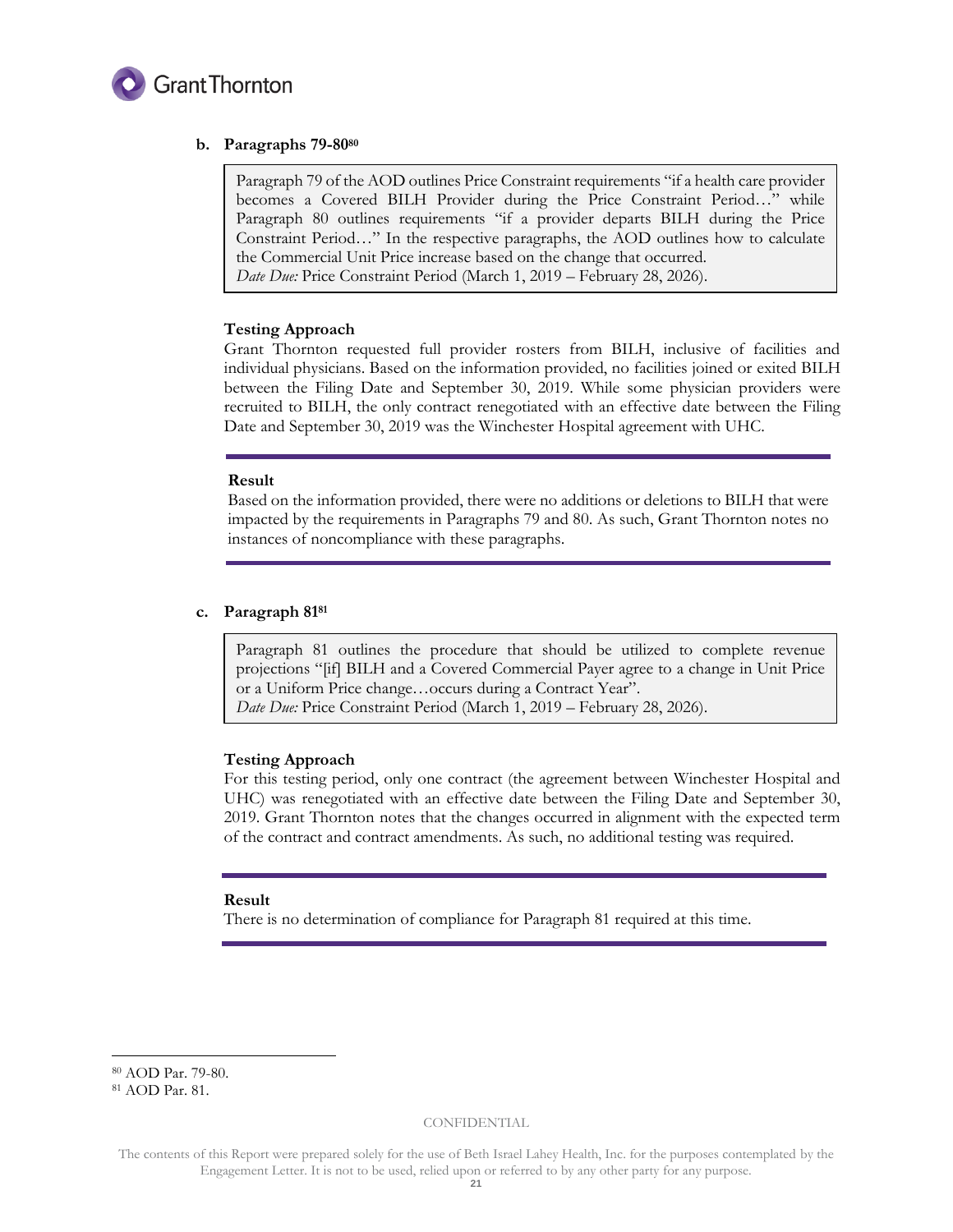

# **d. Paragraph 82<sup>82</sup>**

Paragraph 82 outlines approaches to compliance with the Price Constraint in the event that "BILH and a Covered Commercial Payer [enter] into an agreement that provides payment for a Commercial Health Insurance Product to BILH or a Covered BILH Provider through one or more Alternative Payment Methods…". *Date Due:* Price Constraint Period (March 1, 2019 – February 28, 2026).

# **Testing Approach**

A Commercial Health Insurance Product is any of the various health insurance plans or products and/or health benefit plan designs offered or administered by any Payer and not funded by Medicare, or Medicaid, including but not limited to tiered network plans, limited network plans, self-insured health plans, indemnity plans, preferred provider organization plans, health maintenance organization plans and point of service plans. 83

Alternative Payment Methods is any transfer of funds from a payer to BILH pursuant to a contract for a Commercial Health Insurance Product or a Managed Medicare Health Insurance Product that is not captured by Commercial Unit Price payments or by Managed Medicare Percent of Unit Price payments, including but not limited to risk payments, quality payments, and infrastructure payments.<sup>84</sup> Managed Medicare Health Insurance Products is any means a managed care health insurance plan made available by a Payer only to Medicare-eligible enrollees under Title XVIII of the Social Security Act.<sup>85</sup>

For this testing period, only one contract (the agreement between Winchester Hospital and UHC) was renegotiated with an effective date between the Filing Date and September 30, 2019. This agreement is based solely on Commercial Unit Price provisions.

# **Result**

There is no determination of compliance for Paragraph 82 required at this time.

-

<sup>82</sup> AOD Par. 82.

<sup>83</sup> AOD Par. 29.

<sup>84</sup> AOD Par. 11.

<sup>85</sup> AOD Par. 48.

The contents of this Report were prepared solely for the use of Beth Israel Lahey Health, Inc. for the purposes contemplated by the Engagement Letter. It is not to be used, relied upon or referred to by any other party for any purpose.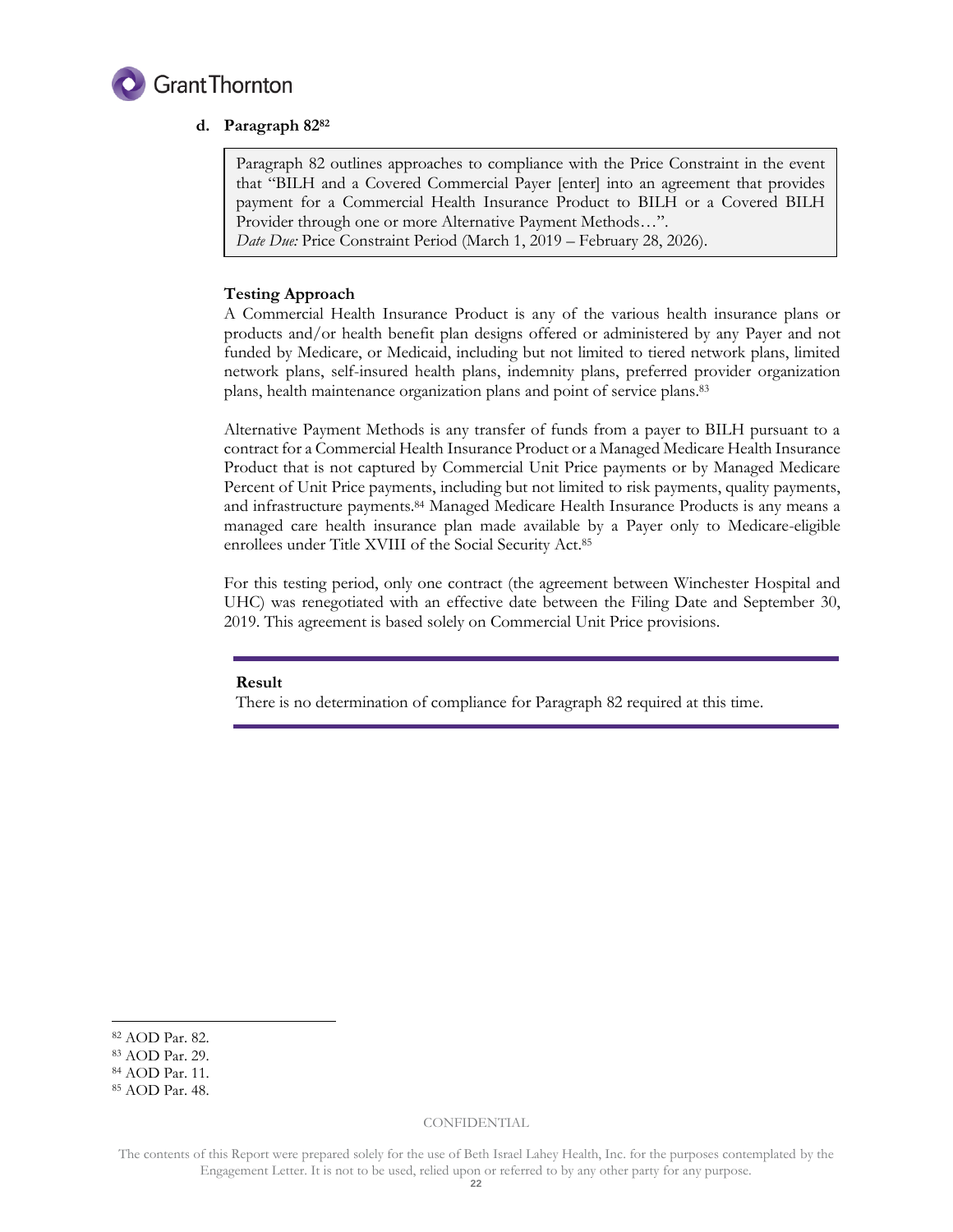

# **ii. Constraint on Managed Medicare Unit Price Payments and Alternative Payment Methods**

# **a. Paragraphs 83-88<sup>86</sup>**

Paragraphs 83-88 outline the approach for demonstration of compliance with the Price Constraint related to the "negotiated rate of reimbursement to be paid to BILH or any Covered BILH provider in exchange for providing a specified health care service to an enrollee of a Covered Managed Medicare Payer's Managed Medicare Health Insurance Plan…"

*Date Due:* Price Constraint Period (March 1, 2019 – February 28, 2026).

# **Testing Approach**

These paragraphs were not applicable in this reporting period. No managed Medicare contracts were renegotiated with execution dates between the Filing Date and September 30, 2019.

#### **Result**

There is no determination of compliance for Paragraphs 83-88 required at this time.

# **b. Paragraph 89<sup>87</sup>**

Paragraph 89 outlines the approach for demonstration of compliance with the Price Constraint related to Managed Medicare contract agreements which include Alternative Payment Methods.

*Date Due:* Price Constraint Period (March 1, 2019 – February 28, 2026).

# **Testing Approach**

This paragraph was not applicable in this reporting period. No managed Medicare contracts were renegotiated between the Filing Date and September 30, 2019.

#### **Result**

There is no determination of compliance for Paragraph 89 required at this time.

-

<sup>86</sup> AOD Par. 83-88.

<sup>87</sup> AOD Par. 89.

The contents of this Report were prepared solely for the use of Beth Israel Lahey Health, Inc. for the purposes contemplated by the Engagement Letter. It is not to be used, relied upon or referred to by any other party for any purpose.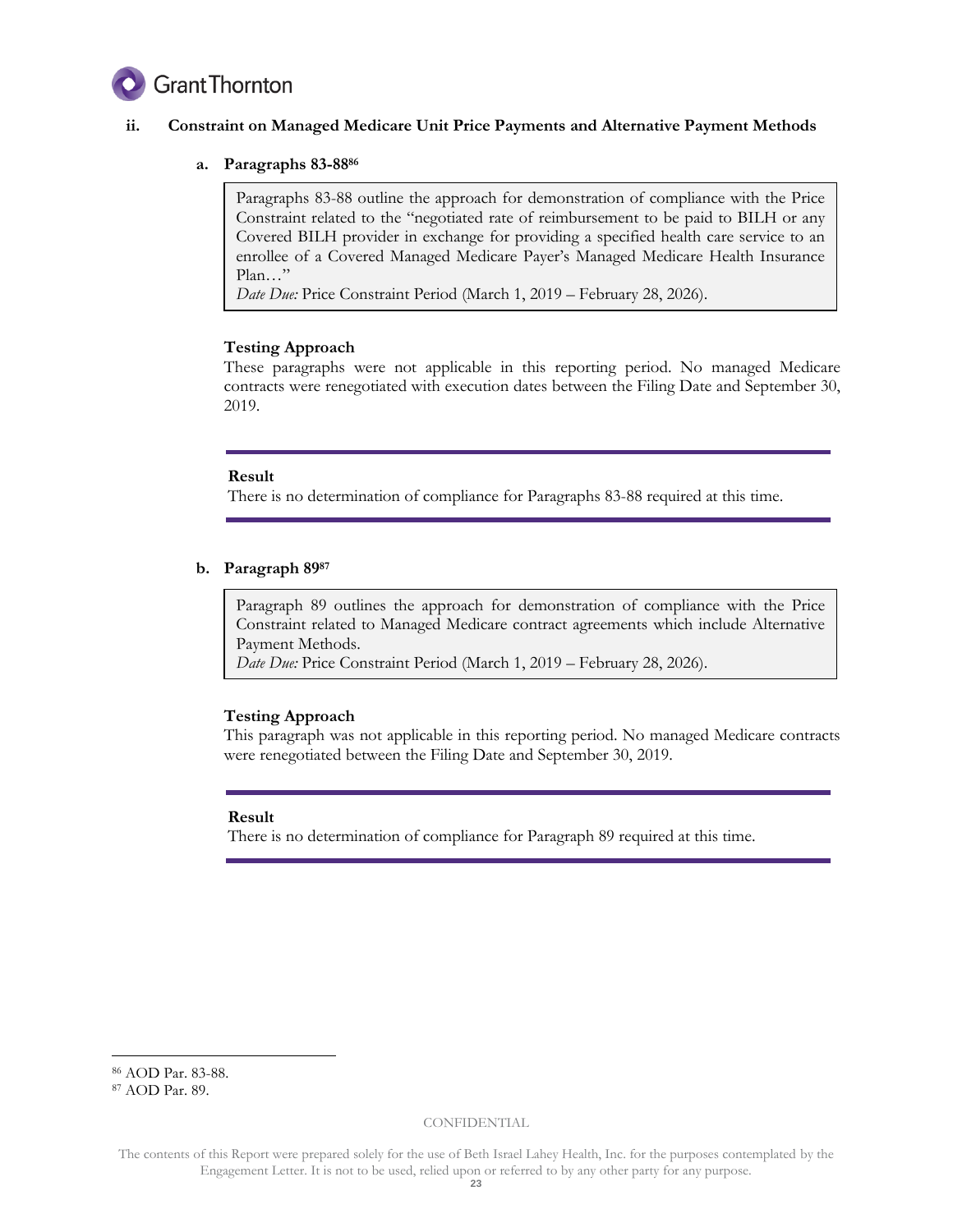

# **B. MassHealth and Hiring**

*Summary provided for convenience of the reader. The language of the AOD prevails.* 

As stated in the AOD, BILH agreed to several provisions that either maintain or extend BILH participation in MassHealth over different time periods governed by the AOD. The AOD stipulates that all facilities and providers participating in MassHealth as of the Filing Date are expected to continue to do so throughout the term of the AOD, and BILH may not cap the number of MassHealth patients it collectively serves. BILH also agreed to make a good faith effort to have all physicians and other licensed providers apply to participate in MassHealth within three years of the Filing Date.

Additionally, BILH has agreed to target underserved populations by marketing, advertising and promoting access to BILH Providers participating in MassHealth in specific geographies in eastern Massachusetts and the Boston neighborhoods of Mission Hill, Roxbury, Dorchester and Mattapan. "BILH Providers" means all health care providers that are owned or controlled by, under direct financial management of, or that jointly contracted with BILH. <sup>88</sup>

The AOD also includes a focus on the hiring practices of BILH following the merger, with specific limitations on physician and department hiring from any Safety Net Hospital or Community Health Center to a BILH Hospital. As defined by the AOD, "BILH Hospital" means any Massachusetts licensed hospital that is owned, operated, or controlled by BILH and includes all facilities and sites that operate under the license of such hospital.<sup>89</sup> BILH has agreed not to employ any Safety Net Hospital or Community Health Center PCPs who were employed or jointly-contracted by these entities as of the Filing Date, with some approved exceptions, within one year of the Closing Date. Similarly, BILH is prohibited by the AOD from soliciting the transfer of any departments from a Safety Net Hospital throughout the Access Period.

# **i. MassHealth**

# **a. Paragraphs 92-93**<sup>90</sup>

Paragraph 92: "BILH Facilities participating in MassHealth as of the Filing Date shall maintain their participation in MassHealth indefinitely." *Date Due:* Indefinitely, monitored annually.

Paragraph 93: "All health care providers employed by BILH who participate in MassHealth as of the Filing Date shall continue to participate in MassHealth so long as they are qualified to do so."

*Date Due:* Indefinitely, monitored annually.

# **Testing Approach**

In its proposal submitted to the DPH as part of the DoN Condition 10 requirement, BILH offered a definition for "participation" in MassHealth that is subject to DPH's approval. For purposes of AOD compliance with Paragraphs 92-93, and in the absence of any formal or legal definition for "participation" in MassHealth, Grant Thornton performed its testing based on BILH's proposed definition.

<sup>-</sup><sup>88</sup> AOD Par. 19.

<sup>89</sup> AOD Par. 17.

<sup>90</sup> AOD Par. 92-93.

The contents of this Report were prepared solely for the use of Beth Israel Lahey Health, Inc. for the purposes contemplated by the Engagement Letter. It is not to be used, relied upon or referred to by any other party for any purpose.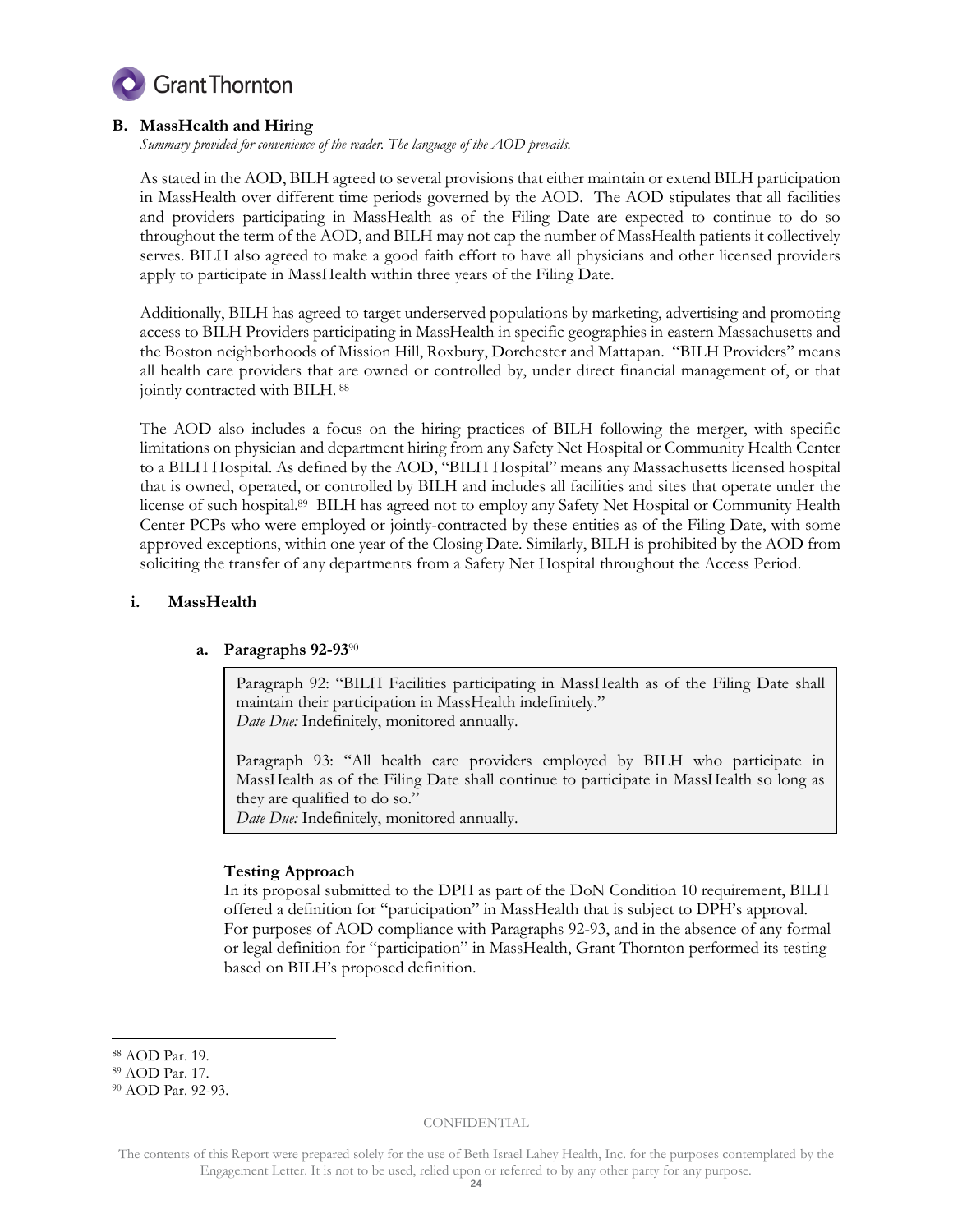

BILH assembled inventories of MassHealth participation among its facilities and providers based on the proposed definition, and provided copies to Grant Thornton. BILH documents indicated all BILH Hospitals and affiliate hospitals in the BILH system (Lahey, BIDMC, BID-Milton, BID-Needham, BID-Plymouth, Mount Auburn Hospital, New England Baptist Hospital, Anna Jaques Hospital, Addison Gilbert Hospital, BayRidge Hospital, Beverly Hospital, and Winchester Hospital) were participating as of year-end.

Additionally, Grant Thornton obtained an attestation from BILH that all providers participating in MassHealth as of September 30, 2019 were also participating as of the Filing Date. Similarly, BILH's Chief Integration Officer stated that all BILH facilities, which all participated as of the Filing Date, continued to participate in MassHealth as of September 30, 2019. During site visits to several BILH facilities, Grant Thornton inquired about each facility's participation in MassHealth, and noted no exceptions in which a facility was not participating.

# **Result**

Grant Thornton finds no evidence of noncompliance by BILH with Paragraphs 92 and 93 during this reporting period, which require BILH to maintain indefinitely the level of its providers and facilities participating in MassHealth as of the Filing Date. Grant Thornton will continue to evaluate BILH's MassHealth participation and the DPH's disposition towards the proposed definition of participation in future reporting periods.

# **b. Paragraph 94<sup>91</sup>**

Paragraph 94: "BILH shall make a good faith effort to have all physicians and other licensed providers who are employed by BILH, and all other BILH Providers, apply to participate in MassHealth (if they are eligible for such participation) within three (3) years of the Filing Date."

*Date Due:* Within 3 years of Closing Date (March 1, 2022).

#### **Testing Approach**

In addition to the AOD, BILH must comply with an additional set of requirements for MassHealth participation in accordance with its DoN filed with the DPH. Condition 10 of the DoN requires BILH to "develop a plan for review and approval by the Department through which, within two years of the approval of the DoN, all employed physicians and other licensed providers who are authorized to participate in MassHealth, shall have applied to participate in MassHealth."<sup>92</sup>

-

CONFIDENTIAL

<sup>91</sup> AOD Par. 94.

<sup>92</sup> Determination of Need Application, "NEWCO-17082413-TO," amended and approved by the DPH, October 2018.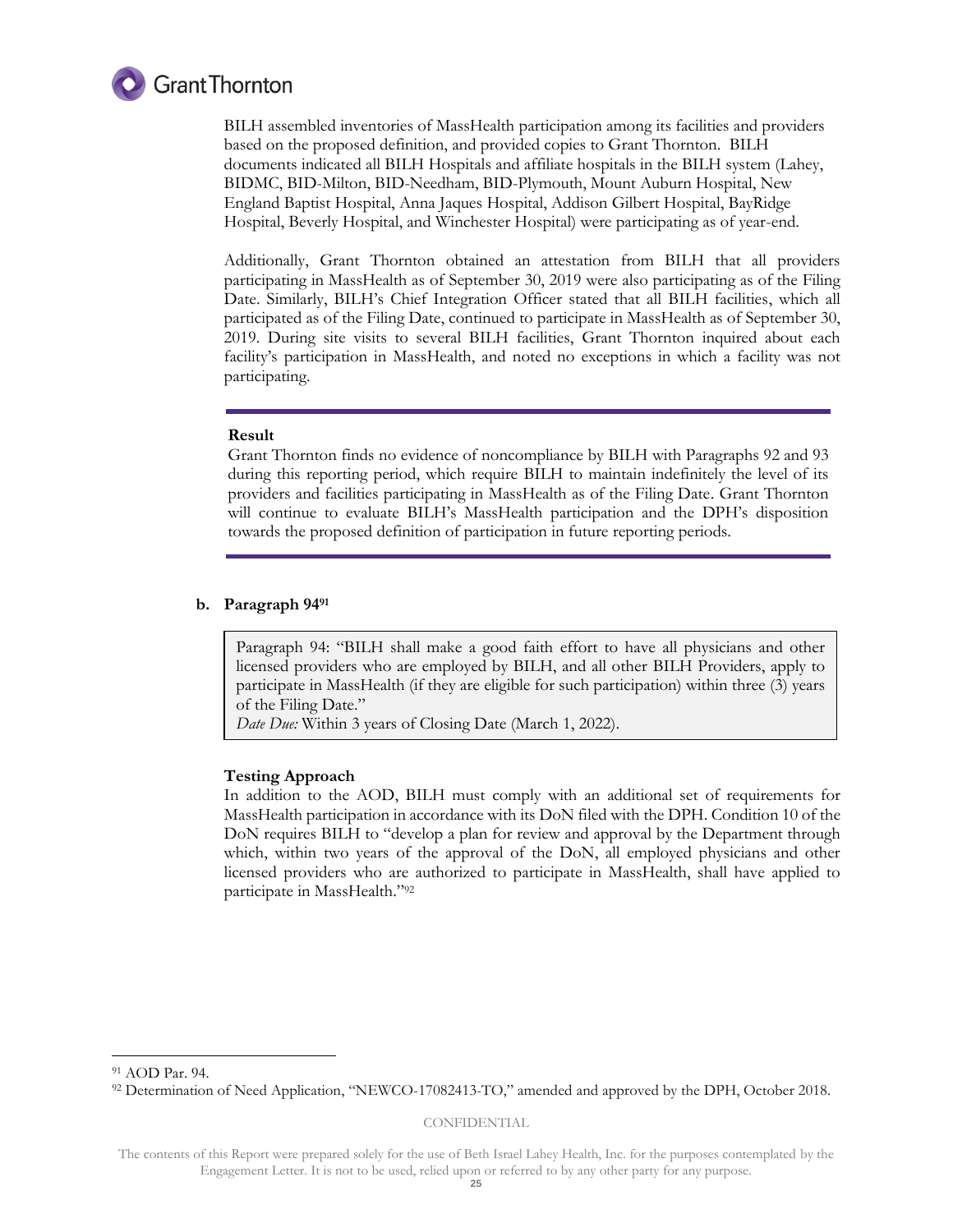

BILH has formed a proposal for the DoN Condition 10 requirement and shared it with Grant Thornton, which was submitted on December 12, 2019. The proposal outlined the process BILH will follow to achieve network-wide enrollment in MassHealth for all of its providers. Per the proposal, BILH stated an intent to follow the timeline required by the DPH to have all providers apply to enroll in MassHealth by October 10, 2020, which is more than one year earlier than the AOD requirement of November 29, 2021.93

#### **Result**

Paragraph 94 requires that BILH comply within three years of the Filing Date and, as such, no determination of compliance is required for this paragraph at this time.

#### **c. Paragraph 95**<sup>94</sup>

Paragraph 95: "Consistent with M.G.L. ch. 151B, § 4(10) and 130 CMR 450.202, BILH shall be prohibited indefinitely from capping the number of MassHealth patients it collectively serves."

*Date Due:* Indefinitely, monitored annually.

#### **Testing Approach**

BILH's Chief Integration Officer stated during meetings with Grant Thornton that BILH does not have any policies placing a cap on the number of MassHealth patients that it serves.

Grant Thornton visited a sample of BILH Hospital locations to understand these locations' policies related to patient acceptance and scheduling of MassHealth patients. During interviews with the patient access and scheduling teams at Lahey, BIDMC, BayRidge Hospital, Amesbury Health Center (a member of Anna Jaques Hospital), and Beth Israel Deaconess-Plymouth, Grant Thornton found no instances when patient insurance status had any bearing on a patient's access to services, whether they be commercially-insured or a MassHealth or governmentally-insured patient.

#### **Result**

-

Grant Thornton observed no evidence that BILH placed caps on the number of MassHealth patients it serves, and as such, Grant Thornton finds no evidence of noncompliance with the requirement in Paragraph 95 between the Closing Date and September 30, 2019.

<sup>93</sup> BILH Proposal to the Massachusetts Department of Public Health Regarding Provider Participation in the MassHealth Program (Condition 10 Proposal), dated December 12, 2019. <sup>94</sup> AOD Par. 95.

The contents of this Report were prepared solely for the use of Beth Israel Lahey Health, Inc. for the purposes contemplated by the Engagement Letter. It is not to be used, relied upon or referred to by any other party for any purpose.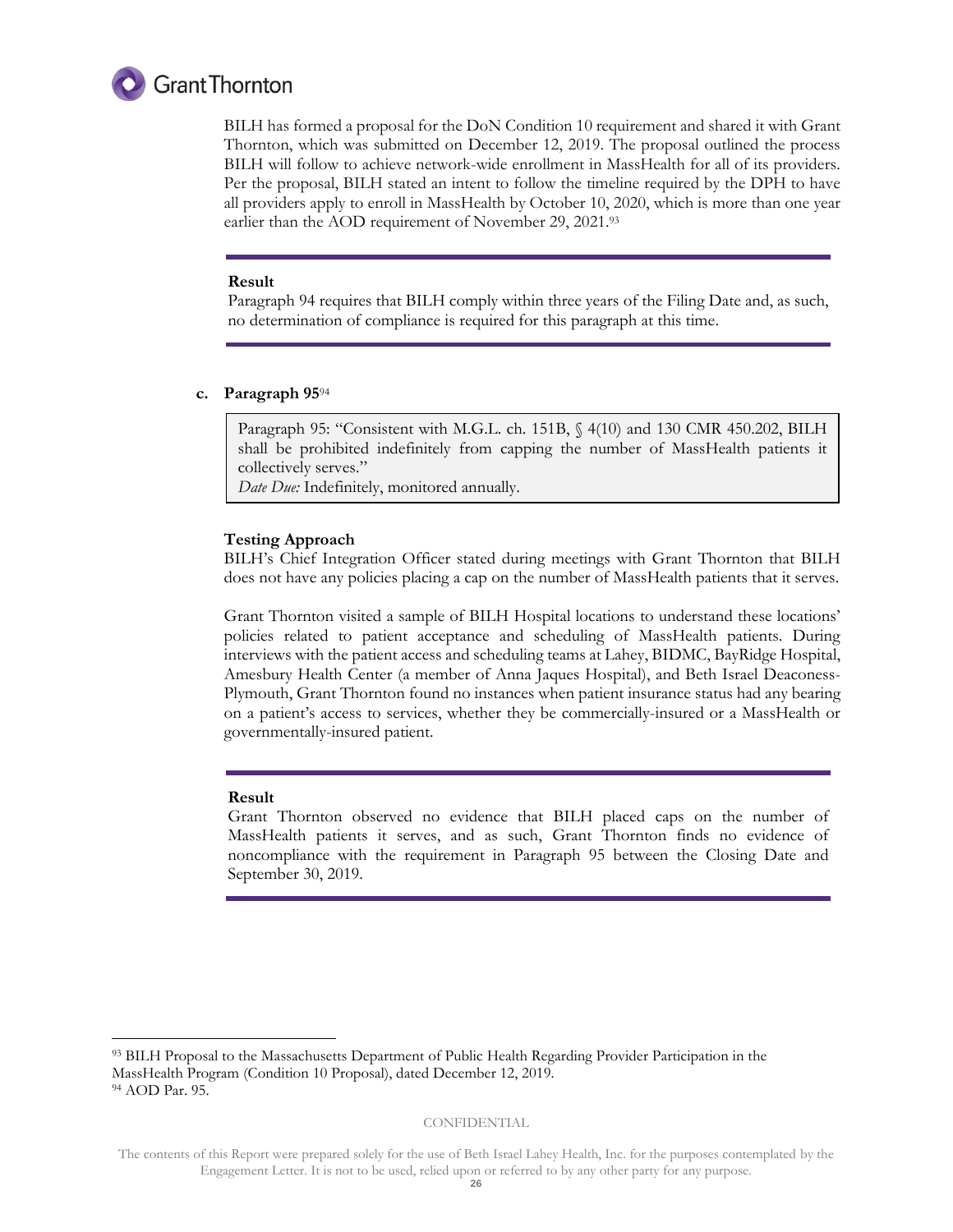

# **d. Paragraphs 96-97**<sup>95</sup>

Paragraph 96: "To increase the percentage of MassHealth patients in its payer mix, BILH shall create, implement and adequately fund a new program of marketing and advertising that targets underserved populations in specific geographies throughout Eastern Massachusetts and highlights and promotes access to BILH Providers for MassHealth patients. BILH, with input from the AGO, shall determine the scope and scale of such a program, as well as its geographic and demographic priorities." *Date Due:* Access Period, monitored annually.

Paragraph 97: "As part of its efforts to serve MassHealth patients, NEBH shall create, implement and adequately fund a marketing, advertising and outreach program, including but not limited to the development of a multi-channel, micro-targeted campaign with a mix of transit advertising, print and digital advertising, and targeted outreach to housing developments (all utilizing multilingual messaging), focusing on the Boston neighborhoods of Mission Hill, Roxbury, Dorchester, and Mattapan." *Date Due:* Access Period, monitored annually.

# **Testing Approach**

In accordance with Paragraph 96, BILH developed a marketing and advertising plan with the purpose of expanding access to MassHealth patients in the BILH service area. This plan was detailed in a report provided to the DPH as a requirement of BILH's DoN. <sup>96</sup> In this report, BILH states that it plans to use a combination of traditional and digital advertising, along with media outreach, to provide information about BILH medical, surgical, and behavioral health services as well as educational content targeted at MassHealth enrollees.

Similarly, NEBH developed a marketing plan to expand access of its orthopedic program for MassHealth patients, as required by Paragraph 97. This plan was included in the same report provided to DPH as the BILH marketing plan for MassHealth. This plan is scheduled to be implemented in FY2020, and will target residents in the Mission Hill, Roxbury, Dorchester, and Mattapan communities. Goals of the plan include improving access and building awareness of NEBH services, which will be accomplished through multilingual and multimedia outreach in these regions.

# **Result**

BILH developed marketing plans to increase access for MassHealth patients in its service area, and for NEBH specifically. The AOD does not specify a time period for complying with these efforts, but does indicate BILH should seek input from the AGO. Grant Thornton will assess and report on these activities in future periods, and will indicate if and when the threshold has been met to meet these requirements. As such, no compliance determination is made at this time.

-

<sup>95</sup> AOD Par. 96-97.

<sup>96</sup> BILH Proposal to Expand Access and Treatment of Patients Participating in the MassHealth Program (Condition 9 Proposal), submitted to DPH, dated September 26, 2019.

The contents of this Report were prepared solely for the use of Beth Israel Lahey Health, Inc. for the purposes contemplated by the Engagement Letter. It is not to be used, relied upon or referred to by any other party for any purpose.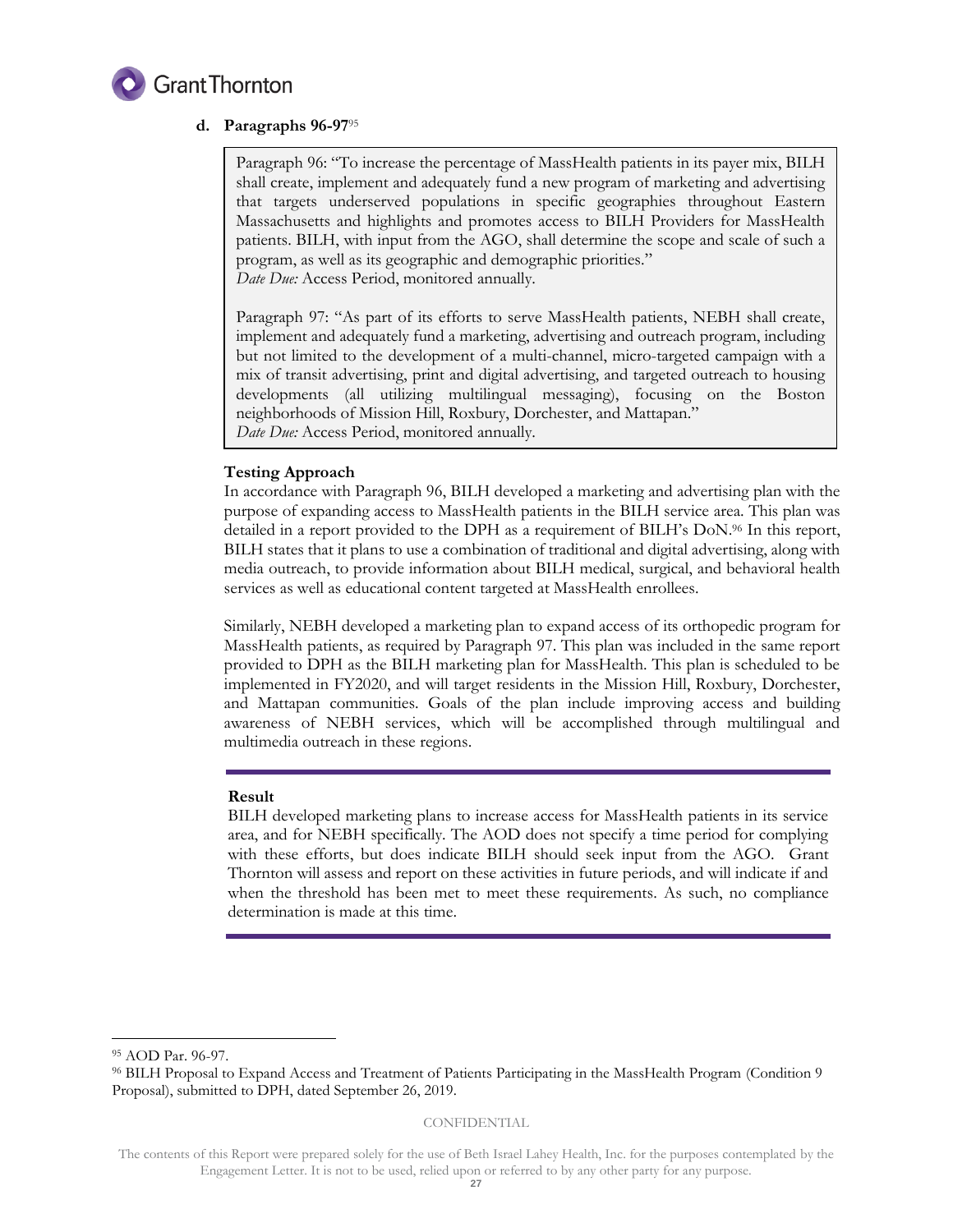

# **ii. Hiring**

# **a. Paragraphs 103-104**<sup>97</sup>

Paragraph 103: "For a period of one year after the Closing Date, BILH shall not employ any PCP who as of the Filing Date is employed by or jointly contracted with (i) a Safety Net Hospital, or (ii) a Community Health Center, provided, however, that this "no hire" provision shall not apply:

a. to a PCP who is employed by or jointly contracted with a hospital which is contractually affiliated with or owned by a Health Care System that has 10% or more statewide commercial market share by Net Patient Service Revenue, as calculated by CHIA for the prior fiscal year; or

b. to any PCP with whom BILH has a non-disclosure agreement, letter of intent, or executed agreement already in place as of the Closing Date, provided further, however, that for any employment arrangement that would otherwise violate this provision but for this "in process" exception, BILH will provide the AGO and the HPC with evidence that negotiations over terms were already underway as of the Filing Date."

*Date Due:* For a period of 1 year after the Closing Date (March 1, 2020).

Paragraph 104: "During the Access Period, except with the assent of the hospital, BILH shall not solicit, or cause the solicitation, for employment any Department that is part of a Safety Net Hospital. For purposes of this paragraph, a "Department" shall mean all or a substantial majority of hospital medical staff in a clinical department or division, such that the departure of such a group of medical staff members would render the hospital incapable of continuing to provide that clinical service, including specialty and subspecialty services."

*Date Due:* Access Period (March 1, 2019 – February 28, 2027).

# **Testing Approach**

Grant Thornton obtained physician hiring inventories provided by BILH of all PCPs, including those from Safety Net Hospitals and Community Health Centers, hired or in the process of being hired prior to the Filing Date. A "Safety Net Hospital" is any hospital with a Medicaid Payer mix greater than 20%, as reported by Center for Health Information and Analysis (CHIA) for the prior fiscal year.<sup>98</sup> A "Community Health Center" is a non-profit, community-based organization that provides comprehensive primary and preventive health care and social services to medically underserved individuals and families. These inventories included the PCPs' current or former employers, future employment location, date that hiring discussions were underway, and if and when employment began. BILH also provided a case list of potential recruitments to the AGO.

Grant Thornton conducted interviews with leadership of BILH's SNAs to understand any departmental changes and PCP transfers from an SNA to a BILH facility, and the circumstances surrounding any such transfer. Grant Thornton interviewed the President of Signature Medical Group at SHC; the Interim President and CEO at LGH; the Interim CEO and Chief Medical Officer at CHA; and the Senior Vice President for Network Development

-

<sup>97</sup> AOD Par. 103-104.

<sup>98</sup> AOD Par. 64.

The contents of this Report were prepared solely for the use of Beth Israel Lahey Health, Inc. for the purposes contemplated by the Engagement Letter. It is not to be used, relied upon or referred to by any other party for any purpose.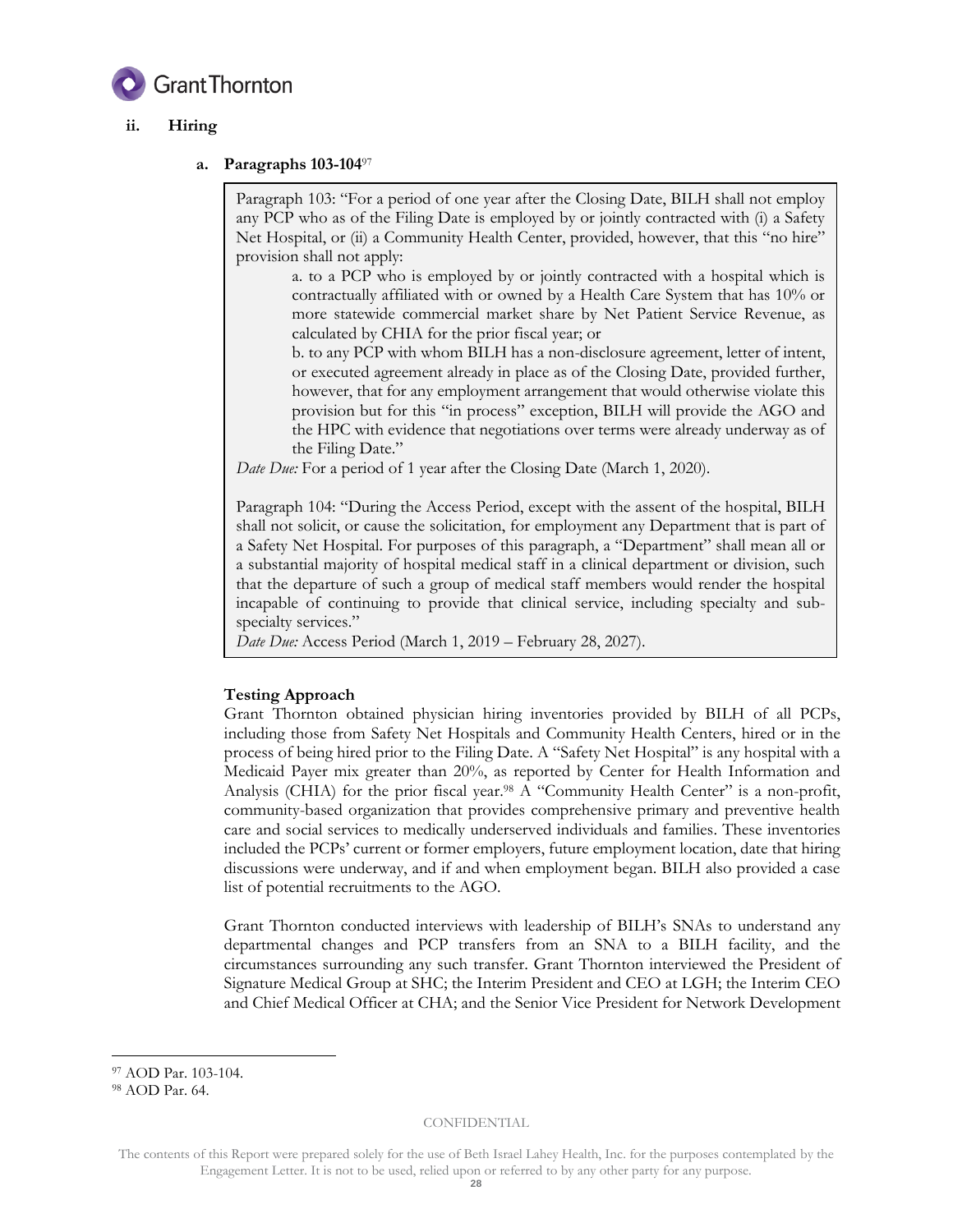

at CHA. According to those interviewed, BILH did not solicit PCP or department transfers between the Closing Date and September 30, 2019.

BILH noted one PCP whose recruitment was "in process" as of the Closing Date and, as such, falls under the exclusion described in Paragraph 103(b). Grant Thornton confirmed with the AGO that they were notified of this "in process" exception, and that BILH did not violate any terms of the AOD in hiring this PCP. The AOD's prohibition on hiring of PCPs employed by or jointly contracted by Safety Net Hospitals or Community Health Centers applies to the period of one year after the Closing Date. This requirement ends on March 1, 2020.

BILH described two cases in which a specialist was potentially solicited from an SNA, which could have been applicable to the requirement in Paragraph 104 prohibiting the hiring of departments from a Safety Net Hospital. Grant Thornton reviewed the terms of these transfers – one breast surgeon from CHA and one vascular surgeon from LGH – both of which were noted on the case list of inquiries brought to the AGO, and learned through the interviews with SNA leaders that the respective SNAs were involved in the hiring discussions and provided their consent.

#### **Result**

Grant Thornton observed no instances of BILH hiring PCPs or departments of Safety Net Hospital between the Closing Date and September 30, 2019 that were not conducted according to the terms required by Paragraphs 103 and 104. As such, Grant Thornton notes no evidence of noncompliance with these Paragraphs as of September 30, 2019.

#### **C. CHCs and SNAs: Investments**

-

*Summary provided for convenience of the reader. The language of the AOD prevails.* 

In Paragraphs 98 and 99 of the AOD, BILH commits to maintaining historical funding to CHCs and SNAs of \$40.96 million, while also agreeing to additional investments of \$8.8 million in direct financial support. The AOD also calls for an additional \$5 million in investments to expand access to health care within communities of color and low-income communities by establishing new collaborative relationships with CHCs and SNAs, including, but not limited to, those located in Gateway Municipalities and other underserved areas of eastern Massachusetts (See **Section E** of this report). 99 The requirements for each investment category are separate and distinct. Only \$1 million of the investments by BILH for CHCs and SNAs made between the Filing Date and Closing Date may count towards the \$40.96 million. These investments must be made without reducing historical levels of support from BILH.<sup>100</sup>

<sup>99 &</sup>quot;Gateway Municipality" refers to a municipality with a population greater than 35,000 and less than 250,000 with a median household income below the commonwealth's average and a rate of educational attainment of a bachelor's degree or above that is below the commonwealth's average, as defined in M.G.L. c. 23A, § 3A. <sup>100</sup> AOD Par. 98.

The contents of this Report were prepared solely for the use of Beth Israel Lahey Health, Inc. for the purposes contemplated by the Engagement Letter. It is not to be used, relied upon or referred to by any other party for any purpose.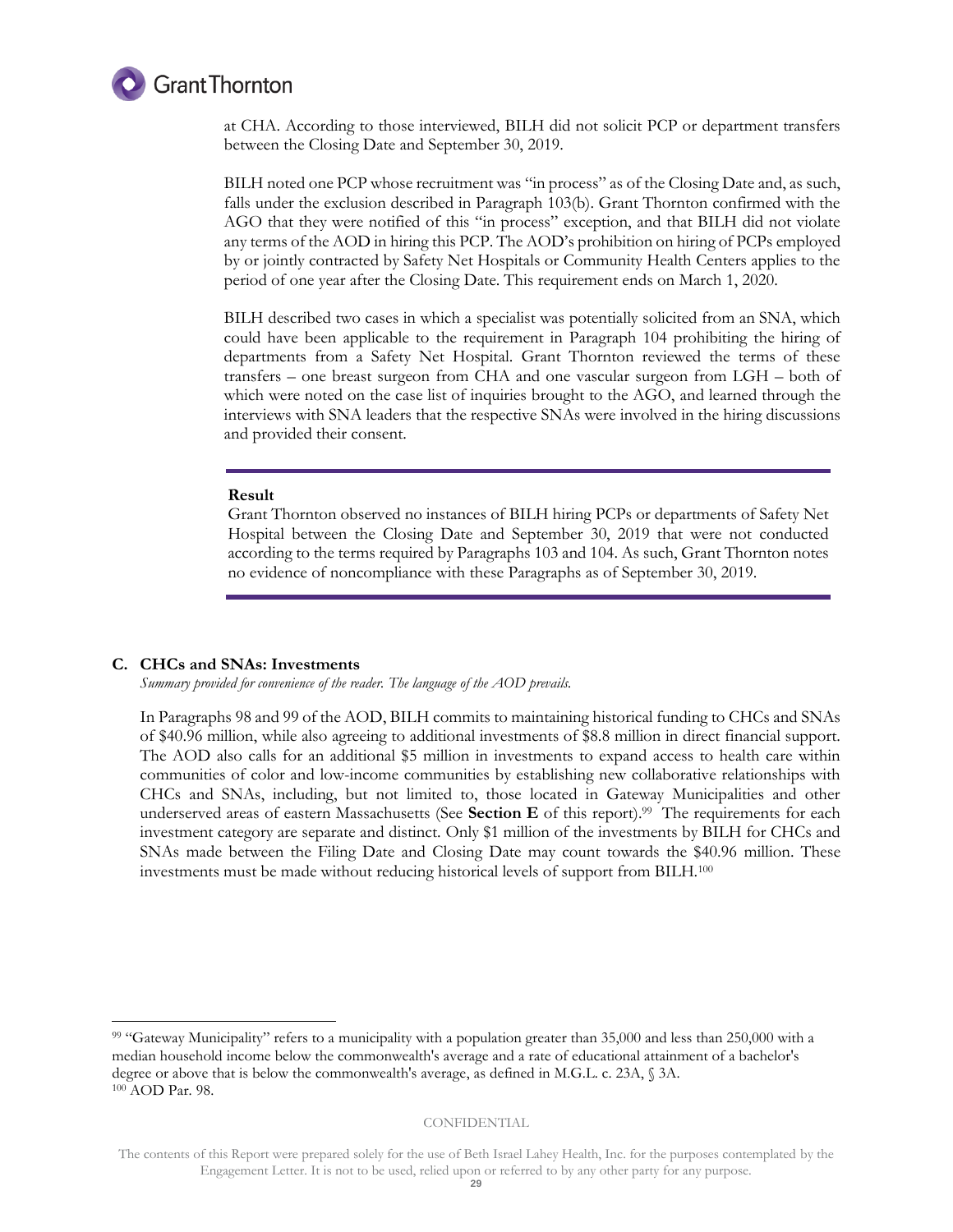

# **a. Paragraphs 98-99**<sup>101102</sup>

Paragraph 98: "Consistent with the Transaction Parties' historical clinical and financial support for CHC Affiliates and Safety Net Affiliates, BILH shall fund and distribute at least \$40.96 million in the aggregate to CHC Affiliates and Safety Net Affiliates during the Access Period, provided, however, that up to \$1 million of such funds may be expended in the time period between the Filing Date and Closing Date. The distributions shall be made on a timely and reasonably consistent annual basis and shall not at any point fall below \$4.096 million over any two-year period during the Access Period." *Date Due:* Access Period (March 1, 2019 – February 28, 2027); Between Filing Date and Closing Date (November 29, 2018 - March 1, 2019); Initial two year period during the Access Period (March 1, 2019 – February 28, 2021)

Paragraph 99: "BILH shall also fund and distribute at least \$8.8 million in additional direct financial support to CHC Affiliates and Safety Net Affiliates during the Access Period. The distribution of this \$8.8 million shall (i) begin as soon as possible and, in any event, no later than two (2) years after the Closing Date, and (ii) continue on a timely and reasonably consistent basis throughout the Access Period and in accordance with planning processes described in Paragraphs 106(a) and 112(b). BILH shall not fund this \$8.8 million from a reduction in other historical spending used to benefit underserved populations." *Date Due:* Two years after Closing Date (March 1, 2021).

# **Testing Approach**

Grant Thornton obtained an understanding of BILH's financial relationships and investments with CHCs and SNAs. During the period between the Filing Date and September 30, 2019, BILH provided direct financial support to the following CHCs and SNAs: Charles River Community Health Center, The Dimock Center, Fenway Community Health Center, Outer Cape Health Services, South Cove Community Health Center, and CHA. Based on discussions with BILH's Vice President of Revenue Analysis & Regulatory Reporting, BILH's investments in SNAs are based, in part, out of agreements with hospitals in which BILH leases physician staff to SHC at subsidized rates (SHC) or the coverage of non-physician costs (LGH).<sup>103104</sup> Further, as part of its investments, BILH absorbs the losses of the operations of Bowdoin Street Health Center, a CHC under the license of BIDMC. 105

These financial relationships between BILH and the CHCs and SNAs are listed in the table below.

-

#### CONFIDENTIAL

<sup>101</sup> AOD Par. 98.

<sup>102</sup> AOD Par. 99.

<sup>103</sup> Affiliated Physicians Group/Lawrence General Hospital Leased Physicians Agreement, dated February 6, 2015. <sup>104</sup> Affiliated Physicians Group/Signature Healthcare Medical Group Fourth Amended Leased Physicians Agreement, dated October 1, 2017.

<sup>105</sup> Bowdoin Clinic Revenue - Email from BILH (Attestation) dated December 16, 2019.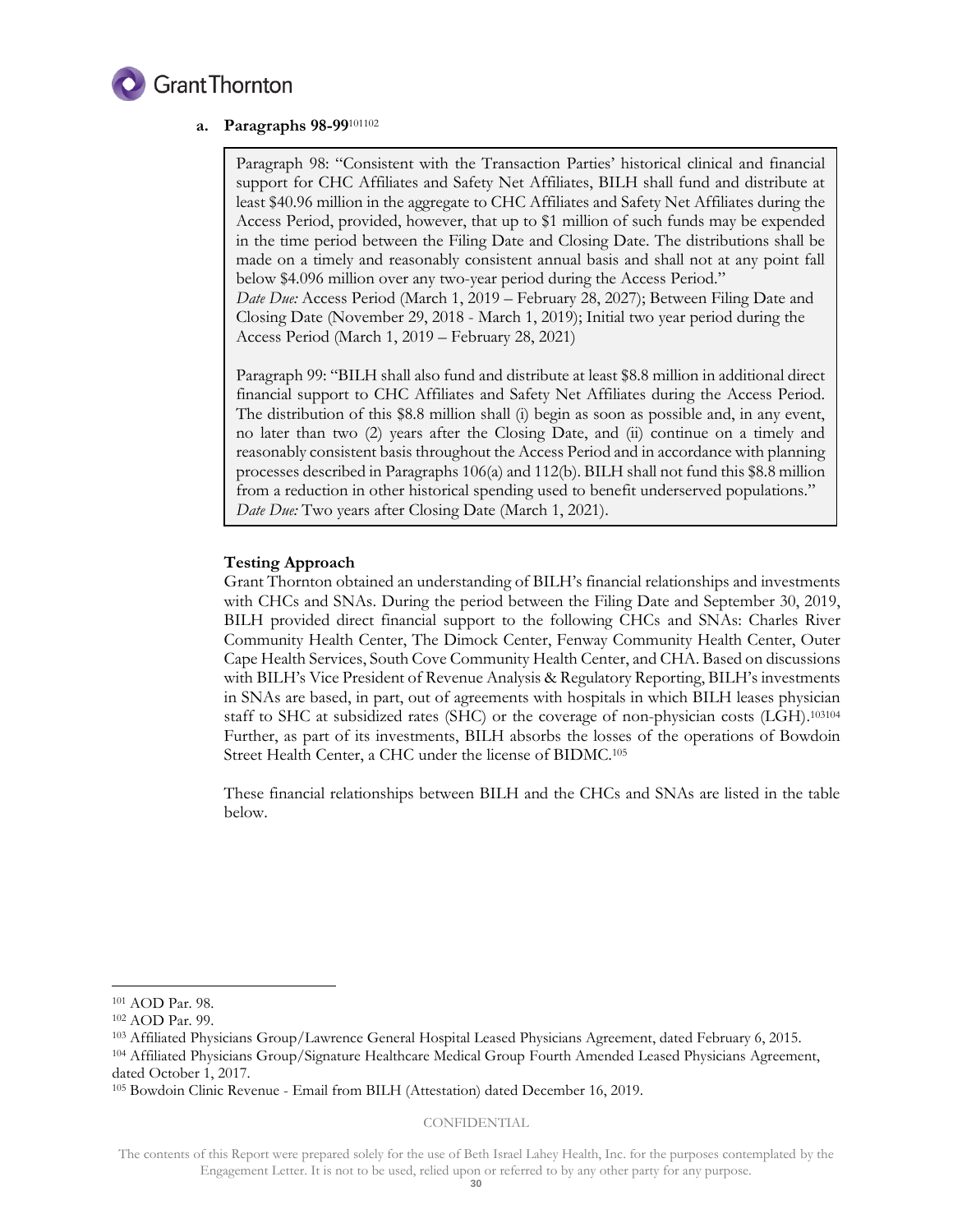

# **Grant Thornton**

| Organization                          | <b>Type</b> | Form of Support                            |  |
|---------------------------------------|-------------|--------------------------------------------|--|
| Charles River Community Health Center | <b>CHC</b>  | Direct payment support                     |  |
| The Dimock Center                     | CHC.        | Direct payment support                     |  |
| Fenway Community Health Center        | <b>CHC</b>  | Direct payment support                     |  |
| Outer Cape Health Services            | CHC         | Direct payment support                     |  |
| South Cove Community Health Center    | CHC         | Direct payment support                     |  |
| Bowdoin Street Health Center          | CHC         | BILH schedule outlining absorption of loss |  |
| Cambridge Health Alliance             | SNA         | Direct payment as prescribed by Donor      |  |
|                                       |             | Commitment Agreement                       |  |
| Lawrence General Hospital             | <b>SNA</b>  | Direct payment to LGH for physicians       |  |
|                                       |             | shared with APG                            |  |
| Signature Healthcare                  | <b>SNA</b>  | Direct support for clinical services       |  |

Further, Grant Thornton obtained and analyzed leased physician agreements between Affiliated Physicians Group ("APG") and LGH, and between APG and SHC, to gain an understanding of the financial implications of contracts with respect to BILH's investment in SNAs. Grant Thornton also obtained a Donor Commitment Agreement between BIDMC and CHA.<sup>106</sup>

Grant Thornton subsequently tested the existence of the investments by agreeing the invoice and voucher documentation to the investment schedule provided by BILH for the Scope Period. For purposes of tracking BILH investments in CHCs and SNAs, payments are tabulated on a Cash Basis. Payments are considered part of BILH's investment in CHCs and SNAs once paid, not as of the invoice date.

With respect to Bowdoin Street Health Center, Grant Thornton analyzed a series of related financial schedules provided by BILH that depict excess expenses over revenue for periods analyzed (Filing Date to Closing Date and Closing Date to September 30, 2019). The primary schedule was generated from BIDMC's financial systems, and displayed gross patient service revenues and direct expenses (e.g., salaries, supplies, etc.) for the cost centers that comprise the Bowdoin Street Health Center.

Net revenue information from BILH's decision support system provided inpatient and outpatient net revenue for BIDMC for which the sum agreed to BIDMC's internal financial statements. BIDMC also provided an itemized list of net revenue for various outpatient services, the sum of which agreed to the total outpatient net revenues.<sup>107</sup> BILH provided additional net revenue detail for services provided at the Bowdoin Street Health Center, the sum of which agreed to the amount shown for the clinic on the itemized list of outpatient services.<sup>108</sup> BILH's VP of Revenue Analysis and Regulatory Reporting attested that net revenue for services provided at the clinic were not recorded elsewhere within BIDMC.<sup>109</sup> No further testing was performed on net revenue.

BILH allocated three categories of BIDMC overhead to the clinic, and did not to allocate other categories of overhead costs that are more hospital-centric and are less related to the operation of a clinic.

-

<sup>106</sup> Cambridge Health Alliance Donor Commitment Agreement, dated December 1, 2018.

<sup>107</sup> Bowdoin Street Health Center Financial Summaries for FY15-FY19.

 $108$  Ibid.

<sup>109</sup> Bowdoin Street Health Center Revenue - Email from BILH (Attestation), dated December 16, 2019.

The contents of this Report were prepared solely for the use of Beth Israel Lahey Health, Inc. for the purposes contemplated by the Engagement Letter. It is not to be used, relied upon or referred to by any other party for any purpose.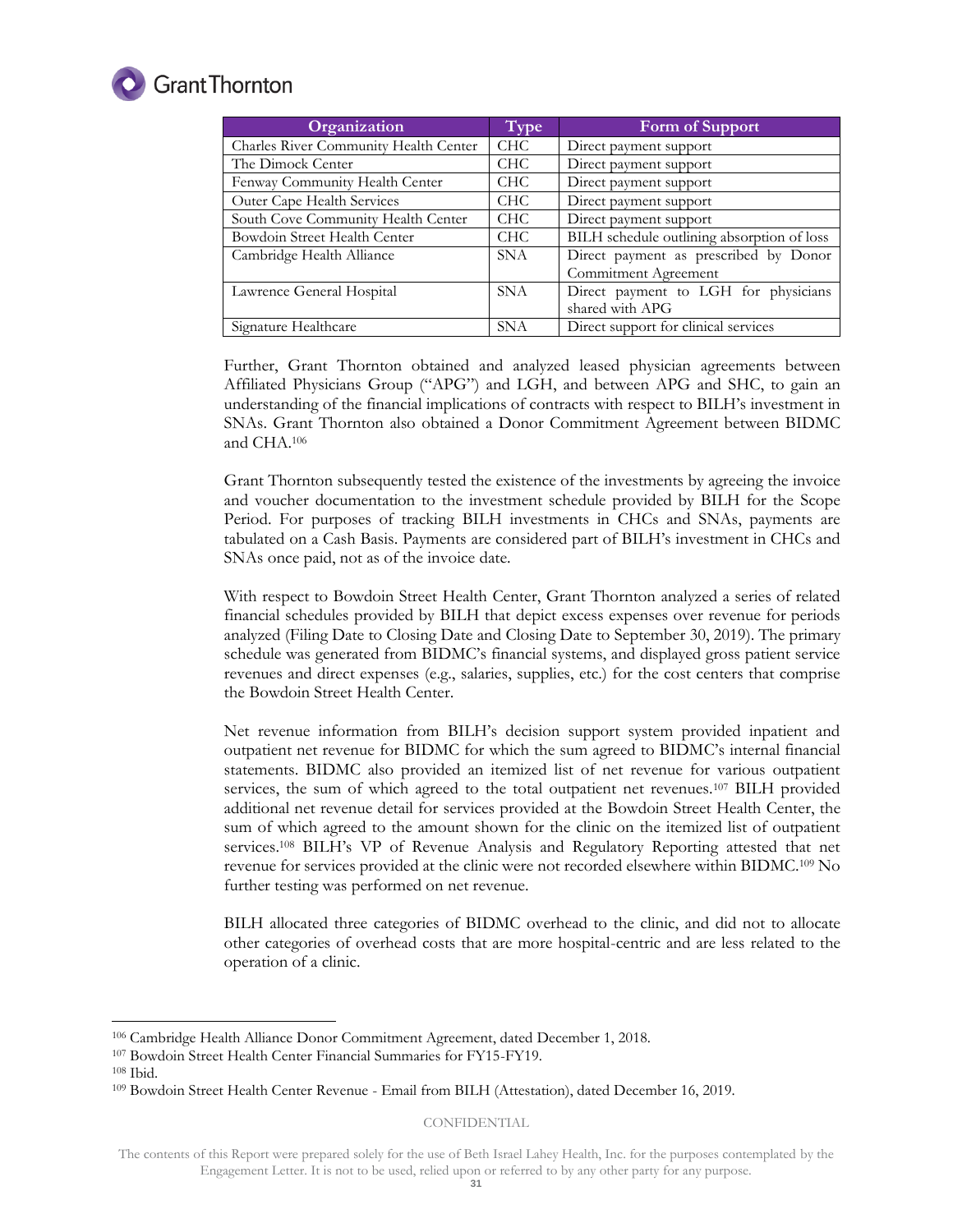

| <b>BIDMC Overhead Allocations to the Bowdoin Street Clinic</b> |                           |  |  |
|----------------------------------------------------------------|---------------------------|--|--|
| Included                                                       | Excluded                  |  |  |
| <b>Fringe Benefits</b>                                         | Facilities                |  |  |
| Admitting and Billing                                          | Maintenance and repairs   |  |  |
| Hospital Administration                                        | Cleaning services         |  |  |
|                                                                | Food and dietary          |  |  |
|                                                                | Social services           |  |  |
|                                                                | Central services/supplies |  |  |

BILH allocated costs to Bowdoin Street Health Center by multiplying the respective unit cost multiplier for each overhead category from BIDMC's Fiscal Year 2018 Medicare Cost Report by the allocation metric for each overhead category. <sup>110</sup> Grant Thornton traced these amounts from the schedules prepared by BILH to BIDMC's Fiscal Year 2018 Medicare Cost Report and noted their agreement.

Based on the above testing for net revenue, direct expenses, and indirect expenses provided by BILH, Grant Thornton did not observe any discrepancies in its stated investment in Bowdoin Street Health Center for the periods analyzed.

#### **Result**

There is no determination of compliance required by the AOD as of September 30, 2019. A determination will be made in a subsequent report.

Grant Thornton notes investments in CHCs and SNAs for the period between November 29, 2018 and February 28, 2019 of \$1,845,497, an amount in excess of the \$1 million permitted to count toward the \$40.96 million investment requirement set forth in Paragraph 98 of the AOD.

BILH contributed an additional \$3,509,499 between March 1, 2019 and September 30, 2019, amounting to \$4,509,499 total investment of the required \$40.96 million investment to be made toward CHCs and SNAs over the Access Period.

\$4,509,499 of the \$4.096 million biannual contribution requirement had been disbursed as of September 30, 2019.

-

<sup>110</sup> BIDMC Fiscal Year 2018 Medicare Annual Cost Report.

The contents of this Report were prepared solely for the use of Beth Israel Lahey Health, Inc. for the purposes contemplated by the Engagement Letter. It is not to be used, relied upon or referred to by any other party for any purpose.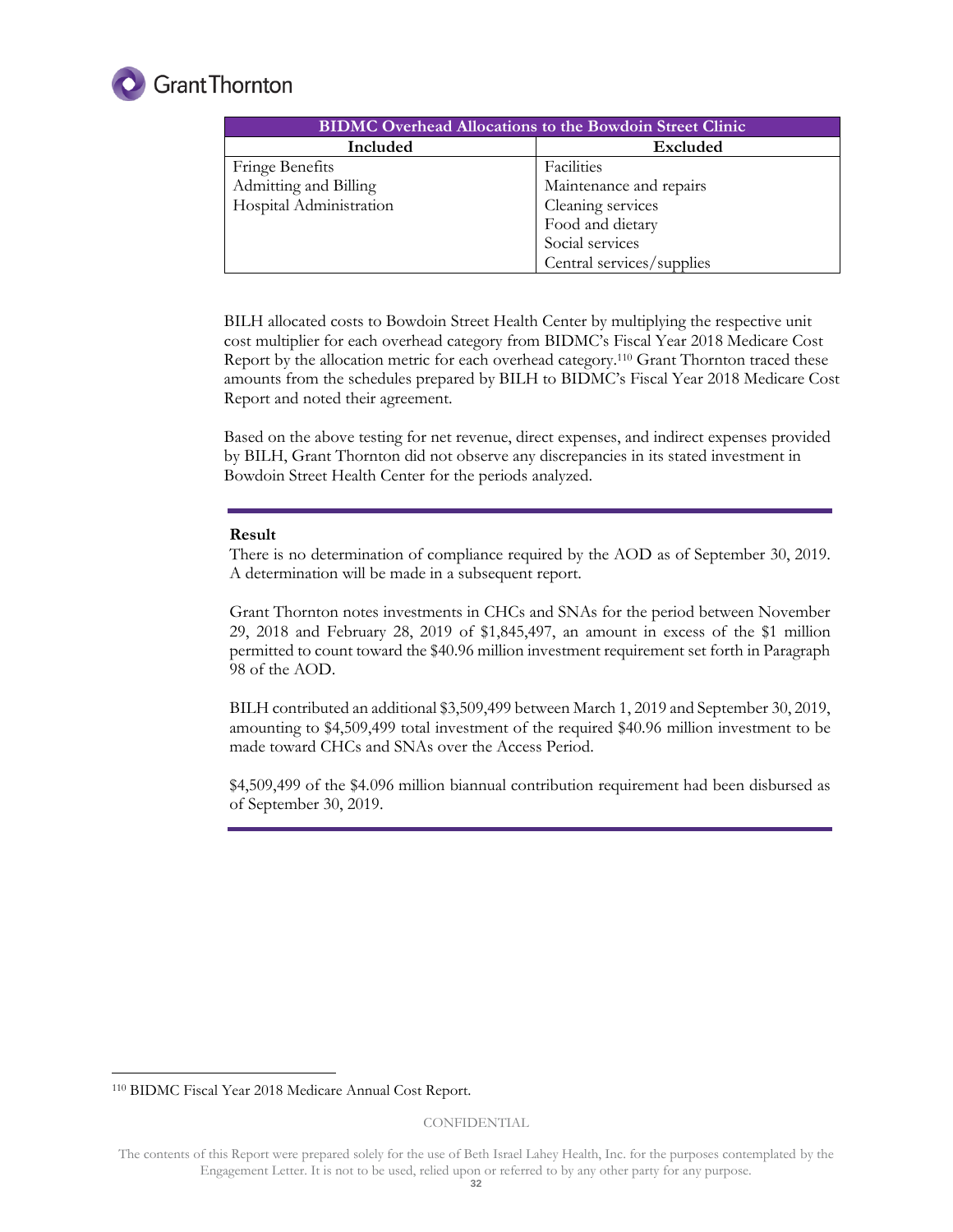

# **D. CHCs and SNAs: Non-Financial**

*Summary provided for convenience of the reader. The language of the AOD prevails.* 

In addition to financial commitments, the AOD also calls on BILH to make various operational commitments to its CHCs and SNAs. These include renewing CHC affiliation agreements on substantially similar terms to those in place at the Filing Date; involving the CHCs in collaborative planning for use of investments, business planning and regional community needs assessments; and expanding investments in health centers in specific areas of eastern Massachusetts.

Related specifically to SNAs, BILH shall assist with the recruitment of PCPs and specialists to their hospitals, and must offer its branding and marketing to the SNAs. BILH is also prohibited from employing PCPs employed or jointly contracted by Safety Net Hospitals or CHCs as of the Filing Date until the first anniversary of the Closing Date (with some exceptions permitted), and is not permitted to solicit the employment of a Safety Net Hospital department during the Access Period. BILH must also create a model for joint system and regional planning with SNAs, set mutually agreed upon priorities for investments, and include SNA personnel in meaningful planning of community needs assessments within one year of the Closing Date.

BILH must also refrain from various contracting activities with Joint Contracting SNAs, including incentivizing SNA physicians to move into risk-sharing arrangements with BILH Hospitals, treating referrals by CIN physicians to SNAs as leakage (or otherwise discouraging CIN physicians from referring to SNAs), or entering into contracts with reimbursement levels for SNAs that fall below thresholds defined in Paragraph 117. As defined in the AOD, a CIN is an entity, however named, that jointly negotiates contracts with Payers on behalf of BILH health care facilities and providers and contractual affiliates. 111

# **i. Community Health Centers ("CHCs")**

# **a. Paragraph 105**<sup>112</sup>

Paragraph 105: "BILH shall make good faith efforts to continue and renew affiliation agreements with the CHC Affiliates on substantially similar terms to those in place as of the Filing Date and in accordance with its financial obligations in Paragraphs 98-99. If a CHC Affiliate chooses to discontinue its affiliation with BILH, any obligation of BILH towards that CHC Affiliate under this Assurance, including financial obligations under Paragraphs 98-99, shall cease and any funds that BILH would have used to meet its financial obligations to that CHC Affiliate shall be reallocated towards BILH's other obligations under Paragraphs 98 or 99."

*Date Due:* Access Period (March 1, 2019 – February 28, 2027).

-

<sup>111</sup> AOD Par. 95.

<sup>112</sup> AOD par. 105.

The contents of this Report were prepared solely for the use of Beth Israel Lahey Health, Inc. for the purposes contemplated by the Engagement Letter. It is not to be used, relied upon or referred to by any other party for any purpose.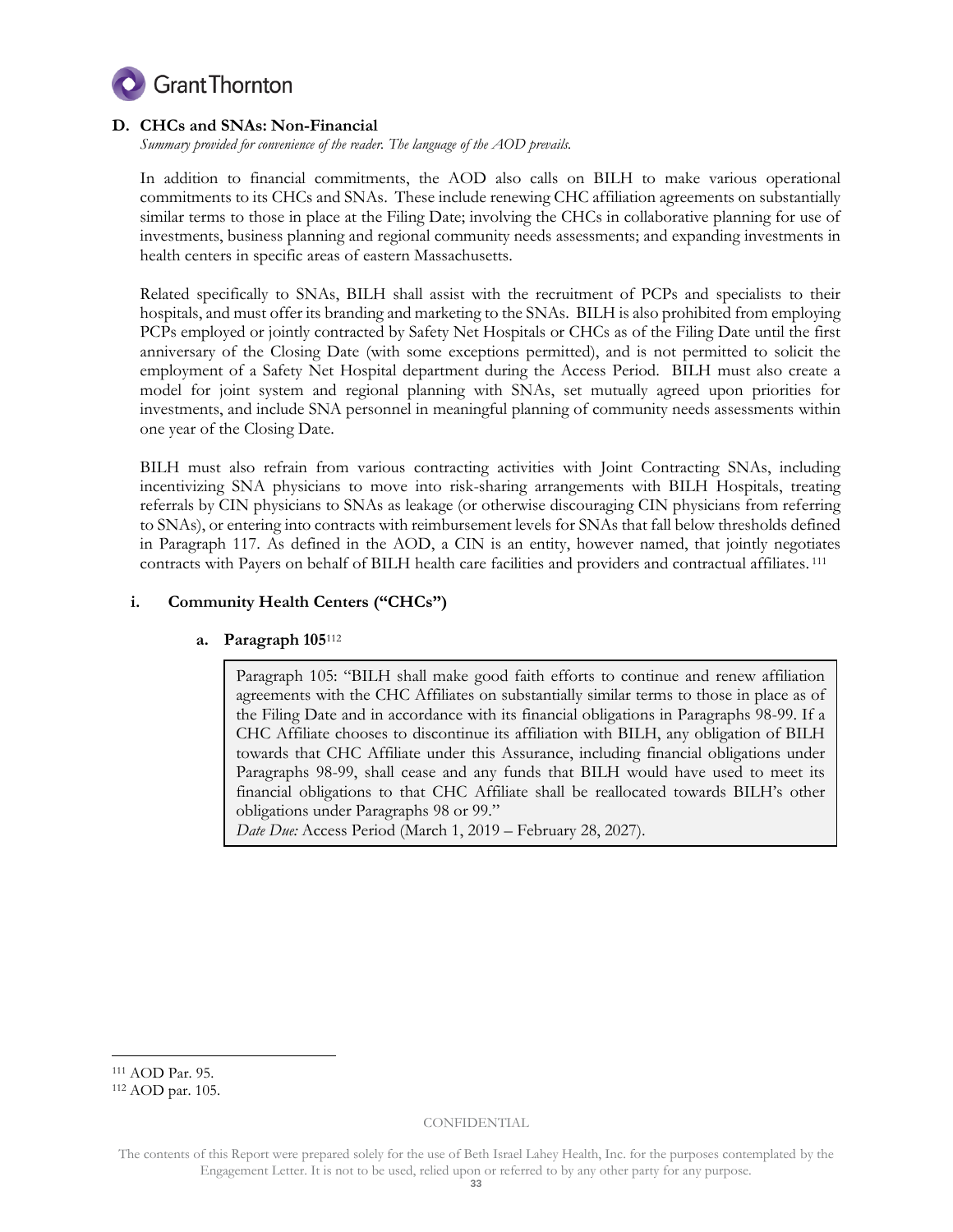

# **Testing Approach**

Grant Thornton obtained the current Memorandum of Understanding for each CHC and notes that between the Filing Date and September 30, 2019, all of the CHC affiliation agreements continued and remained in effect, and none were renewed on new terms.

# **Result**

Grant Thornton notes no evidence of BILH's noncompliance with the requirement in Paragraph 105 that BILH renew its affiliation agreements with CHCs on "substantially similar terms," as new contracts were not executed during this reporting period. This requirement will be reassessed, as applicable, in subsequent reporting periods as affiliation agreements are renewed.

# **b. Paragraph 106**<sup>113</sup>

Paragraph 106: "Within one (1) year of the Closing Date, and continuing throughout the Access Period:

a. BILH shall engage in a collaborative process with each CHC Affiliate to establish goals and priorities for BILH's investments in Community Health Centers, including new investments made pursuant to Paragraph 99; and

b. BILH shall ensure meaningful participation of personnel from the CHC Affiliates in regional clinical needs assessments and other relevant BILH business planning in the CHC Affiliates' service areas."

*Date Due:* Within 1 year of Closing Date (March 1, 2020), monitored annually.

# **Testing Approach**

Grant Thornton obtained the bylaws for the Community Care Alliance ("CCA"), a committee consisting of each of the CHCs affiliated with BILH (Bowdoin Street Health Center, Charles River Community Health Center, The Dimock Center, Fenway Community Health Center, Outer Cape Health Services, and South Cove Community Health Center), whose chief purpose is to facilitate an integrated network of health centers to deliver care to patients from primarily underserved or uninsured populations. The CCA has membership from both CHC representatives and BILH representatives. The CCA meets monthly and, based on meeting agendas obtained by Grant Thornton, frequent topics discussed include community health needs assessments and the community health improvement plans and their implementation, as well as other community-based health initiatives and performance updates from the CHCs.

Grant Thornton conducted interviews with Executive Directors at South Cove Community Health Center, Charles River Community Health Center, and Bowdoin Street Health Center in order to obtain an understanding of their involvement in collaborative planning and needs assessments with BILH. Topics discussed during these interviews included each interviewee's role in the CCA, views of their respective relationships with BILH pre- and post-merger, BILH's participation and collaboration with the CHCs in community health and regional needs assessments, and financial investments by BILH. Other topics in relation to the AOD and its requirements were also discussed as applicable. These interviews provided evidence that members of the CCA have engaged and continue to engage in collaboration with BILH.

-

<sup>113</sup> AOD Par. 106.

The contents of this Report were prepared solely for the use of Beth Israel Lahey Health, Inc. for the purposes contemplated by the Engagement Letter. It is not to be used, relied upon or referred to by any other party for any purpose.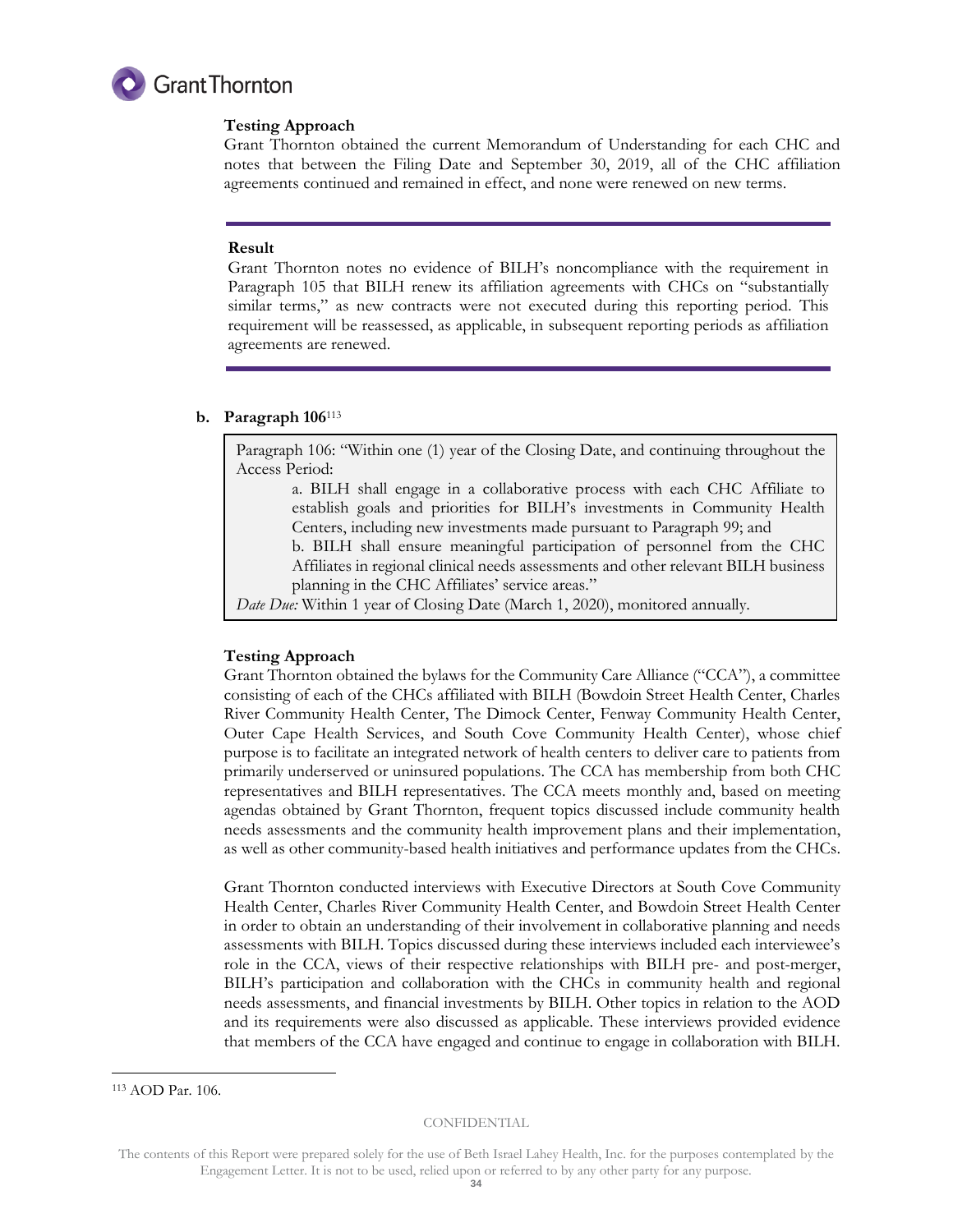

In interviews with Grant Thornton, CCA members stated that they have direct lines of communication with BILH leadership, and that BILH makes good faith efforts to meet the needs of the CHCs. BILH has also approached some of the CHCs for feedback relating to behavioral health needs, which is an additional requirement of the AOD (see **Section H** of this report), including identification of data that the CHCs can collect to improve the implementation of the BILH's behavioral health plan.

Based on analysis of CCA meeting agendas and interviews with selected CHC management personnel, BILH appears to have collaborated with CHCs on community health needs. BILH informed Grant Thornton it intends to continue this collaboration and focus on establishing goals and priorities for BILH's investments in CHCs. According to Grant Thornton's interviews with selected CHC management personnel, discussions concerning regional clinical needs assessments have started to occur.

# **Result**

Paragraph 106 specifies that BILH must comply with these requirements by March 1, 2020 and continue to do so throughout the Access Period. Therefore, no determination of compliance is required at this time.

#### **c. Paragraph 107**<sup>114</sup>

Paragraph 107: "Within two (2) years of the Closing Date, and continuing throughout the Access Period, BILH shall explore opportunities to expand clinical and financial support to additional Community Health Centers within the primary service areas of BILH Hospitals and hospitals who are Contractually-Affiliated Providers in Essex and Middlesex Counties."

*Date Due:* Two years from Closing Date (March 1, 2021), monitored annually.

#### **Testing Approach**

Based on discussion with BILH, it has begun the process of exploring opportunities with health centers in Essex and Middlesex Counties, but has not yet entered into any commitments related to this requirement.

#### **Result**

No compliance determination is being made with respect to Paragraph 107 at this time. This requirement will be reassessed following March 1, 2021.

<sup>114</sup> AOD Par. 107.

-

The contents of this Report were prepared solely for the use of Beth Israel Lahey Health, Inc. for the purposes contemplated by the Engagement Letter. It is not to be used, relied upon or referred to by any other party for any purpose.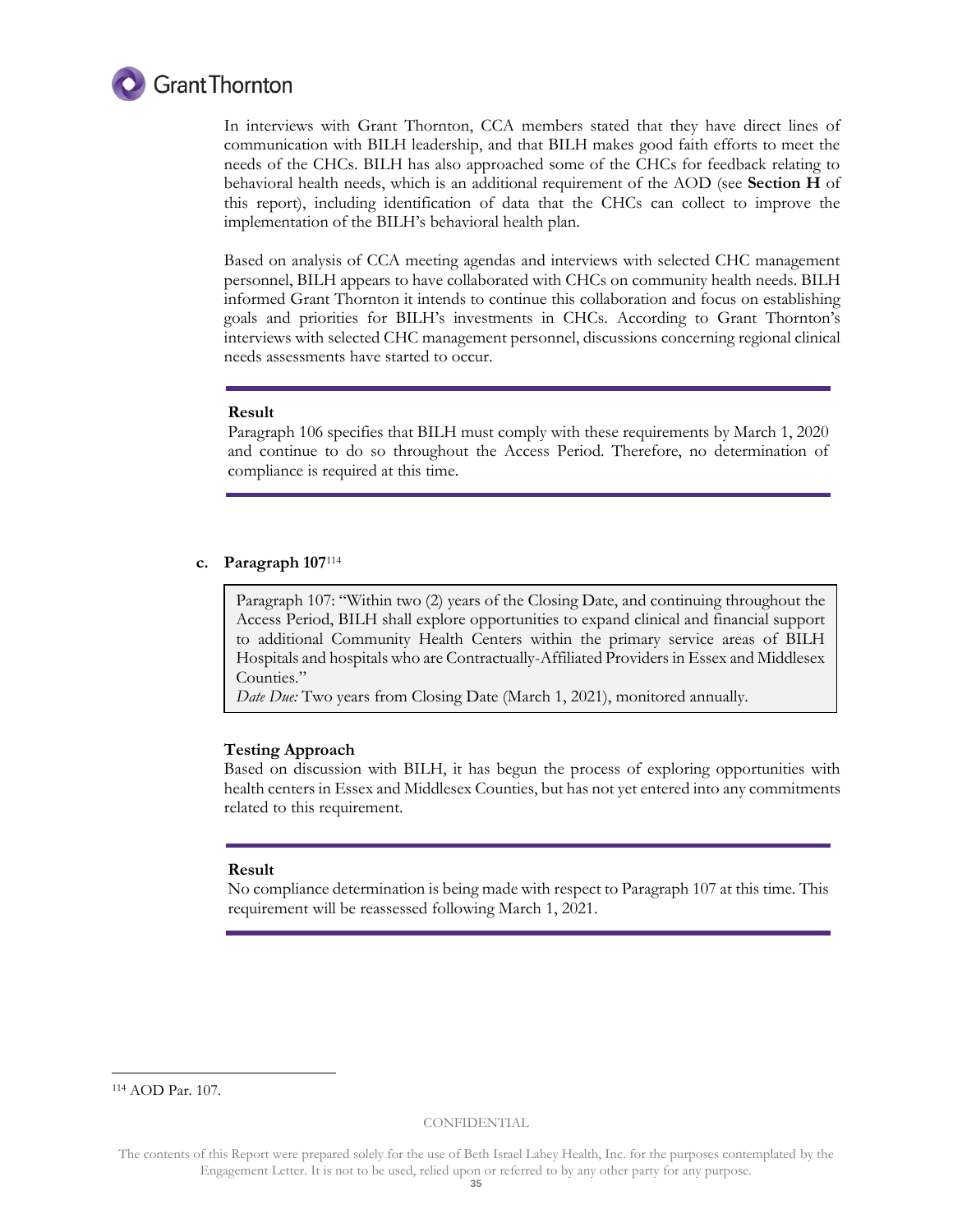

# **ii. Safety Net Affiliates ("SNAs")**

# **a. Paragraph 108**<sup>115</sup>

Paragraph 108: "BILH shall make good faith efforts to continue and renew affiliation agreements with the Safety Net Affiliates on substantially similar terms to those in place as of the Filing Date and in accordance with its financial obligations in Paragraphs 98-99. However, if a Safety Net Affiliate chooses to discontinue its affiliation with BILH, any obligation of BILH towards that Safety Net Affiliate under this Assurance, including financial obligations under Paragraphs 98-99, shall cease. Further, any funds that BILH would have used to meet its financial obligations to that Safety Net Affiliate shall be reallocated towards BILH's other obligations under Paragraphs 92-122, including to programs and services addressing access for at-risk, underserved, uninsured and MassHealth patient populations and to Safety Net Hospitals that become contractually or clinically affiliated with BILH after the Filing Date. While such funds may be directed to sustaining or expanding BILH's participation in MassHealth ACO programs, they shall not be used to offset any losses from BILH's participation in the MassHealth program itself."

*Date Due:* Access Period (March 1, 2019 – February 28, 2021)

# **Testing Approach**

Discussions with BILH and SNA management indicated that, during the period between the Filing Date and September 30, 2019, BILH's affiliation agreements with LGH and SHC did not change. However, BILH did execute a new affiliation agreement with CHA during this period.

Grant Thornton analyzed and compared the initial CHA Clinical Affiliation Agreement executed April 25, 2013<sup>116</sup> and the First Amended and Restated CHA Clinical Affiliation Agreement dated December 1, 2018. <sup>117</sup> Changes in language, additions, and deletions that included clarification of previous language or expansion of processes specified between CHA, BIDMC and Harvard Medical Faculty Physicians were noted during analysis of the agreements. For example, the Agreement included expansion of development opportunities that the parties may engage in and an extension of the notice to not renew the Agreement from six months to 12 months.<sup>118</sup> These modifications do not change the agreement from being substantially the same as the initial agreement.

CHA, LGH, and SHC all had active affiliation agreements as of year-end, and Grant Thornton's interviews with management at each SNA were consistent with this. As such, the requirement related to the reallocation of financial obligations does not apply to the current reporting period.

-

<sup>115</sup> AOD Par. 108.

<sup>116</sup> Cambridge Health Alliance Clinical Affiliation Agreement, executed April 25, 2013.

<sup>117</sup> First Amended and Restated CHA Clinical Affiliation Agreement, dated December 1, 2018. <sup>118</sup> Ibid.

The contents of this Report were prepared solely for the use of Beth Israel Lahey Health, Inc. for the purposes contemplated by the Engagement Letter. It is not to be used, relied upon or referred to by any other party for any purpose.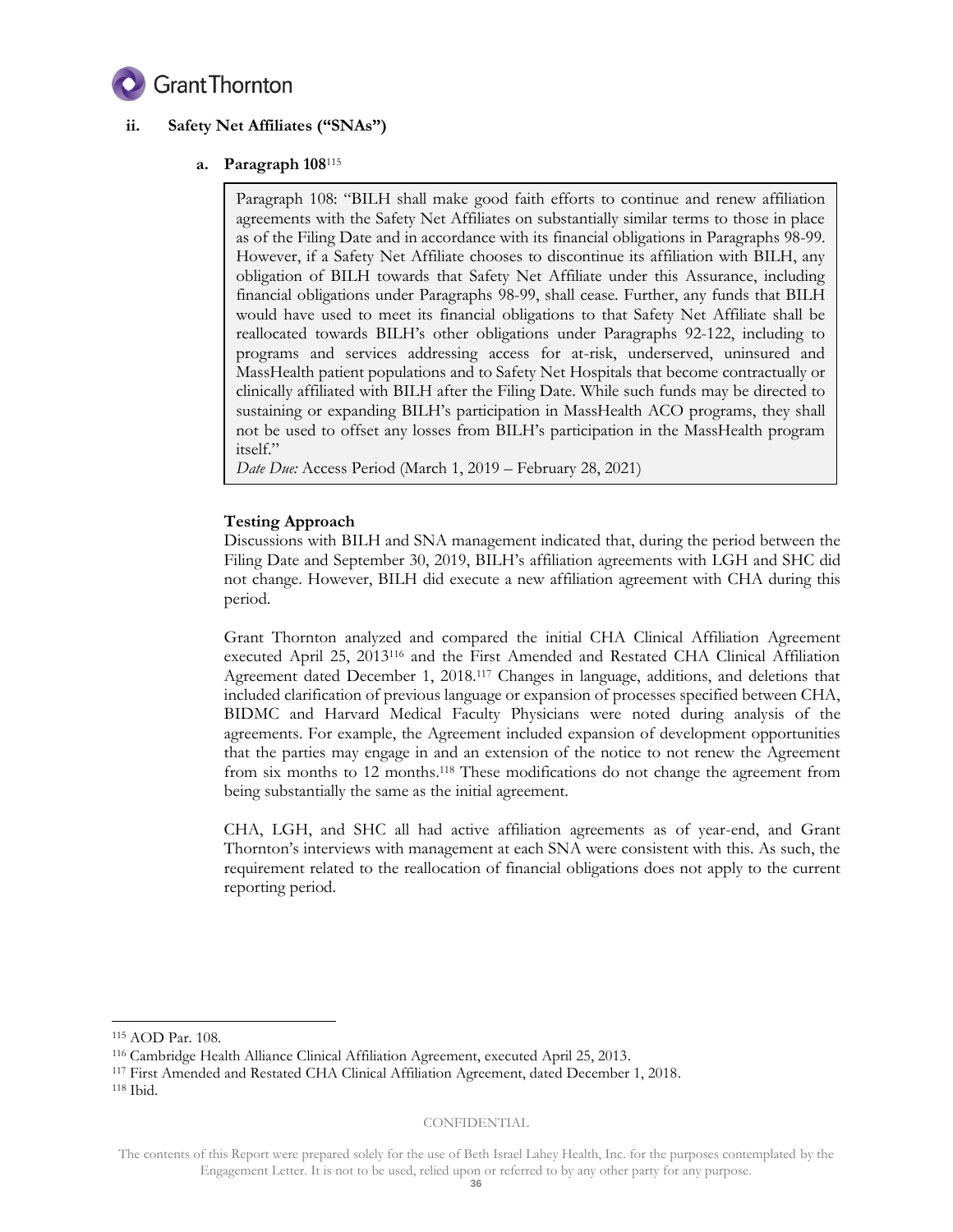

#### **Result**

Grant Thornton observes that the CHA affiliation agreement renewed during the period between the Filing Date and Year End was renewed on substantially similar terms, and as such, notes no evidence of BILH's noncompliance with the requirements set forth in Paragraph 108.

# **b. Paragraph 109**<sup>119</sup>

Paragraph 109: "BILH shall, in accordance with ongoing affiliation agreements, maintain the clinical programs that the Transaction Parties are supporting at Safety Net Affiliates as of the Filing Date, provided, however, that if in accordance with BILH's obligations set forth in Paragraphs 112(a) and 112(b), BILH and a Safety Net Affiliate agree to end or reduce a clinical program existing as of the Filing Date in favor of a different clinical program, such discontinuance or reduction shall not constitute a violation of this Paragraph 109 as long as the historical levels of financial support to the Safety Net Affiliates pursuant to Paragraph 98 are maintained."

*Date Due:* Access Period (March 1, 2019 – February 28, 2021)

#### **Testing Approach**

Grant Thornton obtained and analyzed a listing of services provided at each SNA, and observed that BILH has maintained the clinical programs in place as of the Filing Date at each of its SNAs, in accordance with Paragraph 109. BILH added anesthesiology services at CHA during the reporting year, when CHA ceased using the services of the third party anesthesiology provider with whom it had previously contracted. No services were noted as being eliminated from any of the SNAs.

Additionally, the respective leaders of SHC, LGH, and CHA stated in interviews with Grant Thornton that none of the BILH-supported clinical programs at their hospitals have been reduced or discontinued between the Closing Date and year-end.

#### **Result**

Grant Thornton finds no evidence of noncompliance with the requirement in Paragraph 109 to maintain the clinical programs in place as of the Filing Date and supported by BILH at the SNA facilities.

-

<sup>119</sup> AOD Par. 109.

The contents of this Report were prepared solely for the use of Beth Israel Lahey Health, Inc. for the purposes contemplated by the Engagement Letter. It is not to be used, relied upon or referred to by any other party for any purpose.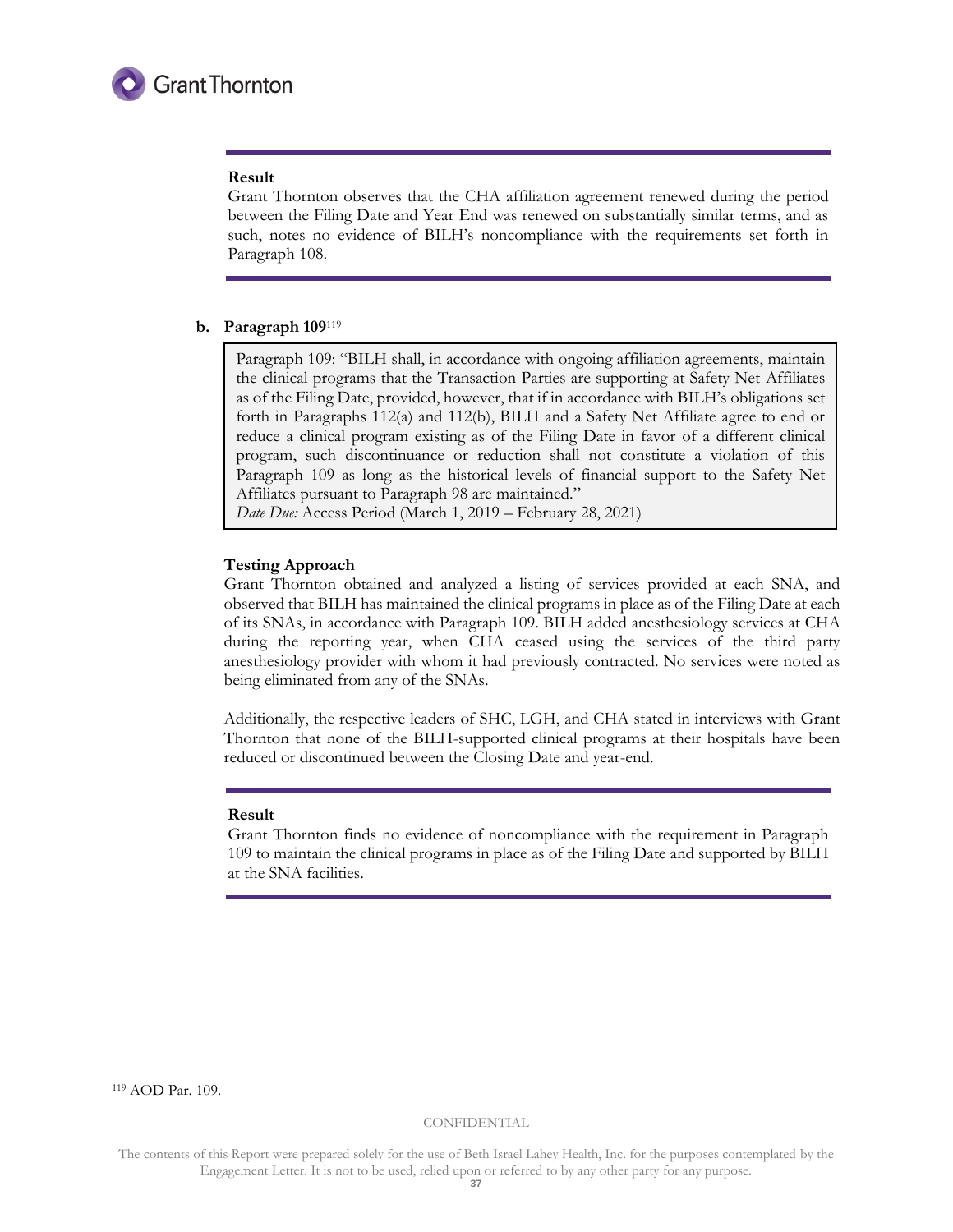

# **c. Paragraph 110**<sup>120</sup>

Paragraph 110: "BILH shall assist Safety Net Affiliates with the recruitment of PCPs and specialists, and with efforts to increase the number of PCPs and specialists affiliated with the Safety Net Affiliates, based on shared programmatic priorities, as agreed to by those entities."

*Date Due:* Access Period (March 1, 2019 – February 28, 2021)

# **Testing Approach**

Grant Thornton obtained the affiliation agreements for each of the SNAs, and notes that each affiliate contract contains provisions that reference options for joint physician recruiting with BILH, and that LGH's affiliation agreement with BILH contains language devoted to recruiting. Primary care recruitment needs have also been listed as agenda items for LGH and CHA Steering Committee meetings.

For LGH, Grant Thornton obtained additional documentation of a primary care needs assessment performed for LGH by a healthcare consulting firm, which BILH stated was jointly funded by BIDMC and LGH. The Interim President and CEO of LGH stated in an interview with Grant Thornton that BILH and LGH have an agreement for BILH to assist in the recruitment of ten new PCPs at LGH, and that six have been recruited as of the date of Grant Thornton's interview, with a year and a half remaining on the agreement.

The President of Signature Medical Group at SHC stated in an interview with Grant Thornton that SHC has not requested BILH to assist in PCP recruiting, but is aware that the option is available should they choose to pursue it. The Interim CEO and Chief Medical Officer of CHA stated in an interview with Grant Thornton that while CHA has not requested assistance from BILH with PCP recruiting, BILH has assisted in recruiting specialists.

# **Result**

Grant Thornton finds no evidence of noncompliance by BILH with the requirement in Paragraph 110 that it assist the SNAs in their recruitment of PCPs and specialists.

<sup>120</sup> AOD Par. 110.

-

The contents of this Report were prepared solely for the use of Beth Israel Lahey Health, Inc. for the purposes contemplated by the Engagement Letter. It is not to be used, relied upon or referred to by any other party for any purpose.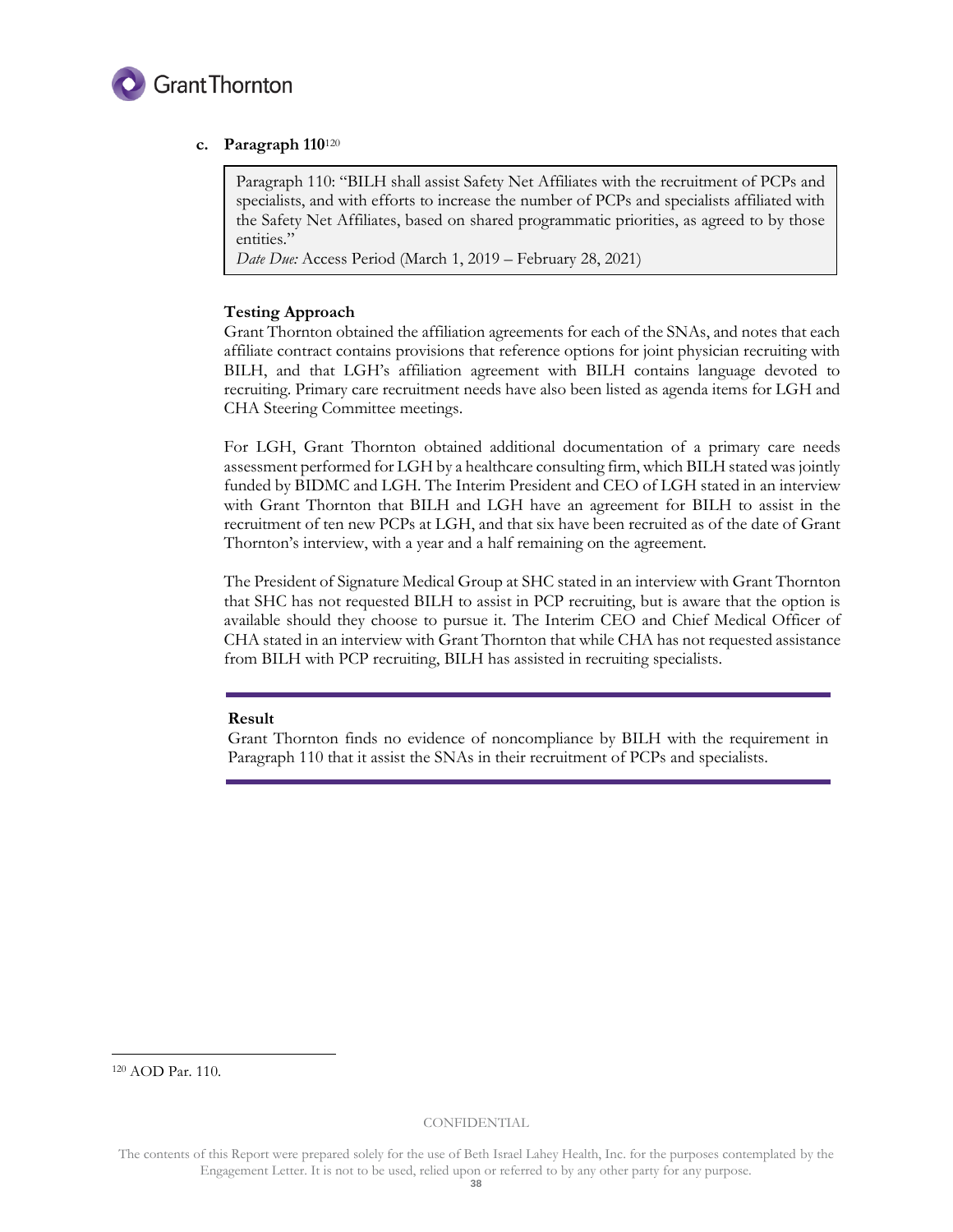

# **d. Paragraph 111**<sup>121</sup>

Paragraph 111: "BILH shall make the BILH brand and logo available to the Safety Net Affiliates for the purpose of overall hospital co-branding in signage, marketing, communications, and advertisement, as well as for targeted co-branding of clinical programs that have a sufficient degree of clinical integration with BILH (e.g., Signature Healthcare's Greene Cancer Care Center's affiliation with Beth Israel Deaconess Medical Center ("BIDMC")). Such co-branding shall follow clear and consistent guidelines developed by the BILH marketing and clinical teams, provided, however, that BILH shall also maintain flexibility to meet the needs of Safety Net Affiliates that choose to maintain co-branding with a specific legacy institution (e.g., BIDMC) rather than BILH." *Date Due:* Access Period (March 1, 2019 – February 28, 2027).

# **Testing Approach**

Grant Thornton obtained the most recent Clinical Affiliation Agreements between BIDMC, Harvard Medical Faculty Physicians, and the SNAs, noting that each agreement contains language that require joint marketing plans to be developed collaboratively and mutually agreed upon by the parties, and each provides opportunities for co-branding strategies between the parties for clinical and academic programs and services.<sup>122123124</sup> Further, Grant Thornton observed the use of BIDMC branding at two of the SNA locations.

#### **Result**

Grant Thornton finds no evidence of noncompliance by BILH with the requirement in Paragraph 111, and notes that BILH has adequately made the BILH brand and logo available to the SNAs for the purpose of co-branding.

-

<sup>121</sup> AOD Par. 111.

<sup>122</sup> First Amended and Restated CHA Clinical Affiliation Agreement, dated December 1, 2018.

<sup>123</sup> First Amendment to LGH Clinical Affiliation Agreement, dated May 6, 2014.

<sup>124</sup> SHC Clinical Affiliation Agreement, dated May 31, 2013.

The contents of this Report were prepared solely for the use of Beth Israel Lahey Health, Inc. for the purposes contemplated by the Engagement Letter. It is not to be used, relied upon or referred to by any other party for any purpose.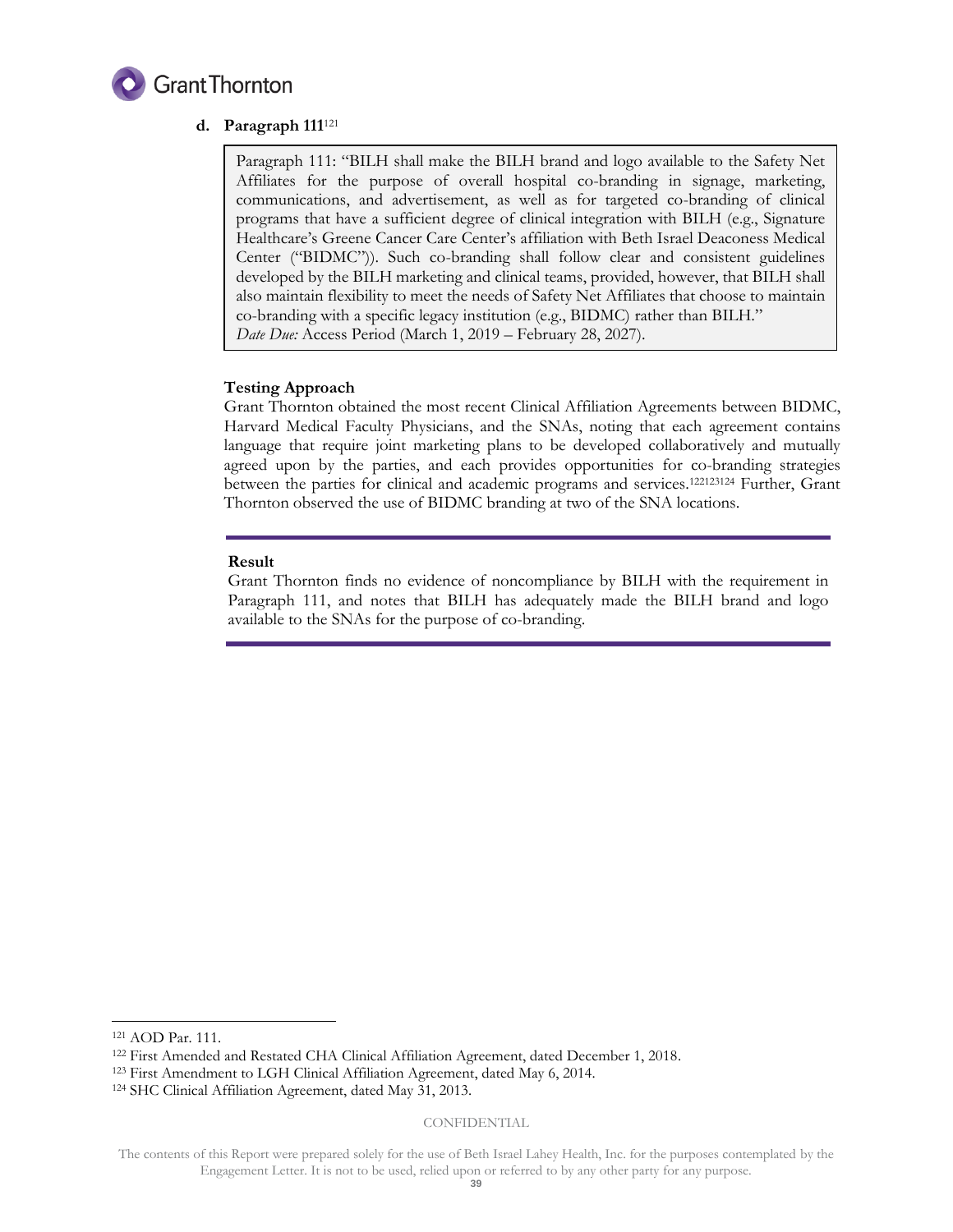

# **e. Paragraph 112**<sup>125</sup>

Paragraph 112: "Within one (1) year of the Closing Date, and continuing throughout the Access Period:

a. BILH shall establish a model for joint system and regional planning for the relevant regions within which each Safety Net Affiliate operates. This model shall ensure meaningful participation of personnel from the Safety Net Affiliates in (i) regional clinical needs assessments; (ii) planning for clinical service expansion or closure; (iii) opening, expanding, or closing facilities; and (iv) other relevant business planning in the Safety Net Affiliates' respective geographic regions. b. BILH shall determine with each Safety Net Affiliate a set of mutually agreedupon priorities for investment, including new investments pursuant to Paragraph 99, in concert with ongoing affiliation agreements, except in such cases where mutually agreed-upon priorities have been previously defined with a Safety Net Affiliate. c. BILH shall ensure meaningful participation of personnel from the Safety Net Affiliates in community health needs assessments and program planning related to BILH's provision of Community Benefits in furtherance of its charitable mission in the relevant service areas of each Safety Net Affiliate; provided, however, that each Safety Net Affiliate is expected to maintain its own distinct Community Benefits program."

*Date Due:* Within 1 year of Closing Date (March 1, 2020), and throughout Access Period.

# **Testing Approach**

BILH continued to hold steering committee meetings with its SNAs following the Closing Date, as noted by Grant Thornton through inspection of meeting agendas for meetings held during this period. In addition, BILH held new regional planning meetings with CHA and SHC. Grant Thornton's analysis of meeting agendas and summaries indicated these meetings included discussions regarding updates to clinical programs and opportunities for collaboration between the entities. The LGH Steering Committee has continued to meet monthly while the CHA and SHC Steering Committees meet quarterly. Additional Regional Planning meetings are scheduled after year-end.

BILH established a Regional Planning Framework with its SNAs and presented the framework to the CHA and SHC Steering Committees. This framework divides the BILH service area into three geographic regions and specifies the following goals: "Identify and address specific clinical needs and challenges in each clinical affiliate region; Jointly develop and implement solutions with a focus on improving access and providing care in the most appropriate setting; and Measure our joint success in accomplishing these goals."<sup>126</sup>

To understand the SNAs' level of participation in this regional planning model, Grant Thornton interviewed the following SNA representatives, all of whom are members of their respective entity's Steering Committees: the President of Signature Medical Group at SHC; the Interim CEO at LGH; the Interim CEO and Chief Medical Officer at CHA; and the Senior Vice President of Network Development at CHA.

-

<sup>125</sup> AOD Par. 112.

<sup>126</sup> Clinical Affiliate Regional Planning Framework, handout presented at May 23, 2019 CHA Steering Committee Meeting.

The contents of this Report were prepared solely for the use of Beth Israel Lahey Health, Inc. for the purposes contemplated by the Engagement Letter. It is not to be used, relied upon or referred to by any other party for any purpose.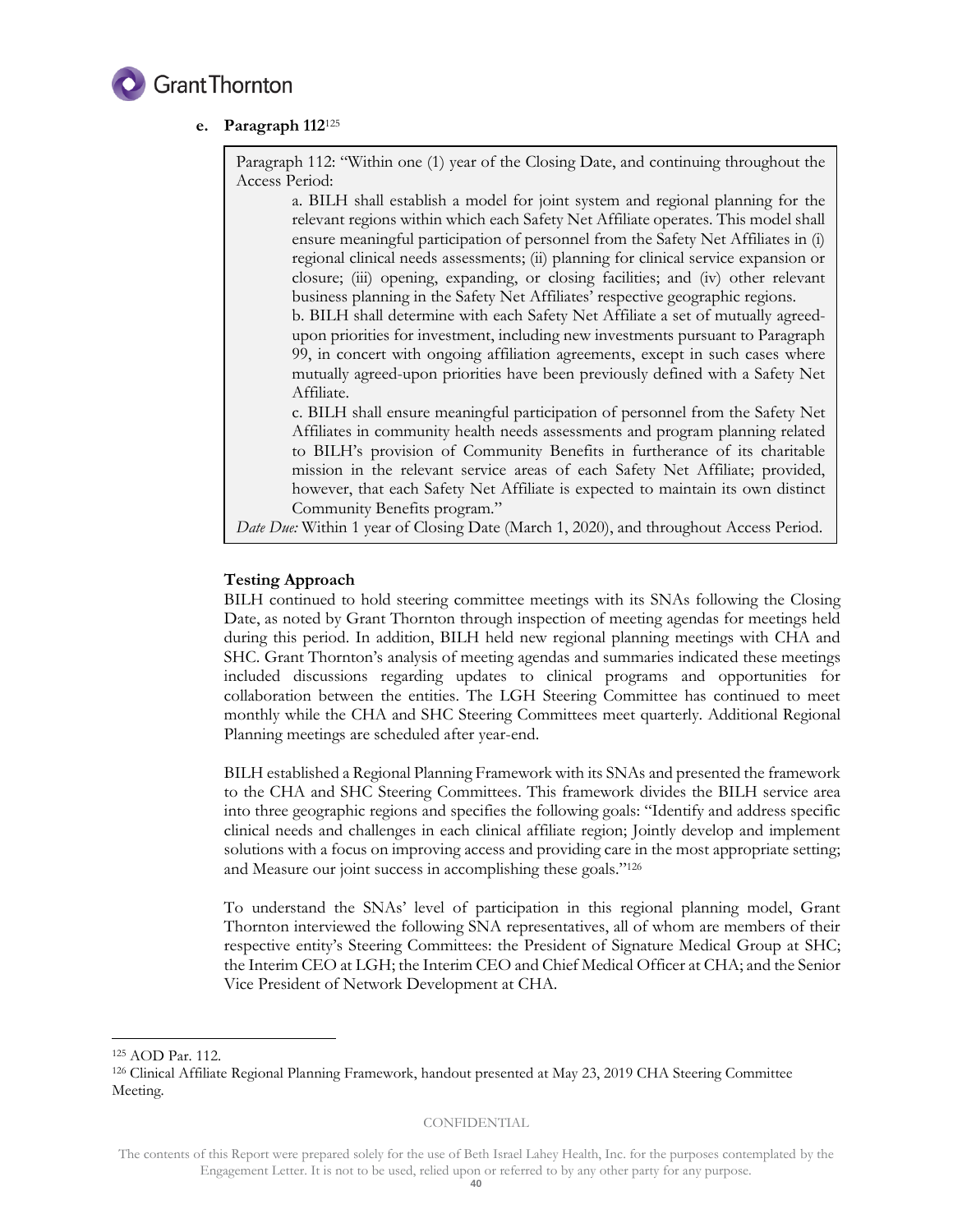

Topics discussed during these interviews included the interviewees' roles in the steering committees and regional planning efforts, their view of their relationship with BILH pre- and post-merger, BILH's participation and collaboration with the SNAs in community health and regional needs assessments, joint-planning conducted with BILH, physician and departmental transfers from the SNAs that have occurred since the merger, and any support provided by BILH. Other topics in relation to the AOD and its requirements were discussed, as applicable, as part of Grant Thornton's testing process.

Though the regional planning committee meetings are still in their preliminary stages, SHC and CHA representatives confirmed that they attended the regional planning meetings, and are aware of the regional planning framework.

Based on Grant Thornton's interviews conducted with SNA leadership, investment priorities have not yet been discussed. Community health needs assessments were discussed with LGH and briefly with CHA.

#### **Result**

Grant Thornton finds no evidence of noncompliance with the requirements in Paragraph 112(a). BILH has until March 1, 2020 to comply with Paragraphs 112(b) and 112(c), and as such, no determination of compliance is being made as of the date of this report.

#### **iii. Joint Contracting Safety Net Affiliates**

#### a. **Paragraphs 113 & 118**<sup>127</sup>

Paragraph 113: "BILH shall not require, encourage or otherwise affirmatively incent physicians in risk-sharing arrangements with Joint Contracting Safety Net Affiliates to move into a risk-sharing arrangement with any BILH Hospital." *Date Due:* Access Period (March 1, 2019 – February 28, 2021)

Paragraph 118: "BILH shall offer Joint Contracting Safety Net Affiliates the option to participate in all CIN shared risk contracts." *Date Due:* Access Period (March 1, 2019 – February 28, 2021)

#### **Testing Approach**

Grant Thornton obtained the Physician Organization Participation Agreement and Hospital Participation Agreements among BILHPN, BIDCO Physician LLC, and CHA and LGH (the "Joint Contracting SNAs"). The agreements enable all "physicians," as defined in the first paragraph of the Participation Agreement, to participate in Payer Contracts negotiated by BILHPN.<sup>128</sup> Section 2.4 (Jointly-Negotiated Payer Contracts) of the Hospital Participation Agreements set forth BILHPN's role, as agent to each hospital, in negotiating and entering into Jointly-Negotiated Payer Contracts. 129

-

CONFIDENTIAL

<sup>127</sup> AOD Par. 113, 118.

<sup>128</sup> Physician Organization Participation Agreement, Beth Israel Lahey Performance Network, LLC, effective July 30, 2019.

<sup>129</sup> Hospital Participation Agreement. Beth Israel Lahey Health Performance Network, LLC.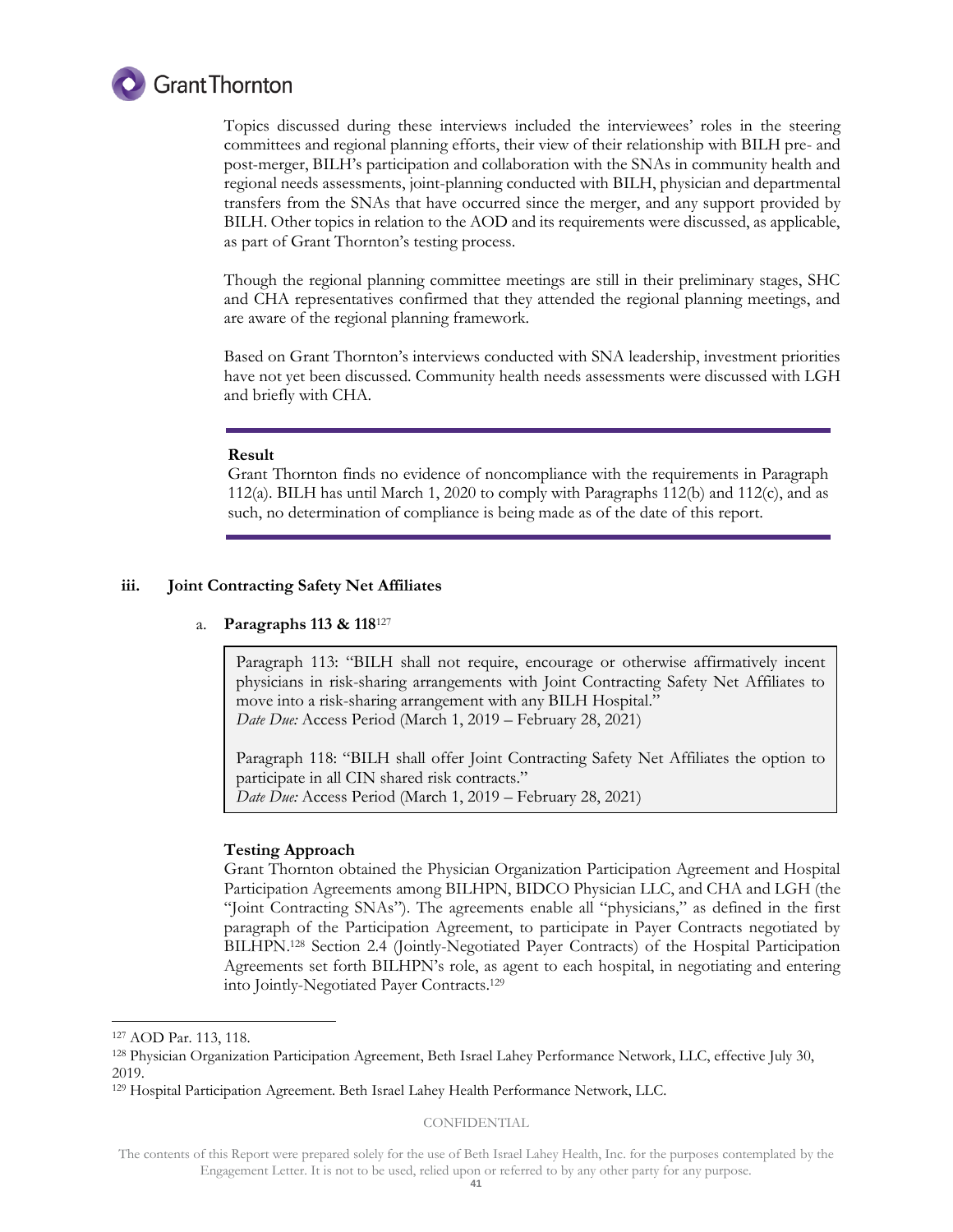

Section 2.4.1 (Participation: Agency and Authority) provides: "Subject to the other provisions of this Agreement, and unless precluded from doing so by law, the Hospital hereby appoints BILHPN as the Hospital's agent for the purpose of negotiating, accepting, rejecting or entering into Jointly-Negotiated Payer Contracts on the Hospital's behalf, and on behalf of licensed professionals who are employed or otherwise affiliated with the Hospital. Except as expressly provided otherwise, the Hospital shall participate in, and be bound by all of the terms and conditions applicable to the Hospital, in each and every Jointly-Negotiated Payer Contract."<sup>130</sup>

Section 2.4.2 (Clinical Integration) elaborates further that "The Hospital acknowledges that BILHPN intends to operate a clinical integration program approved by the BILHPN Board of Managers that is the basis for one or more Jointly-Negotiated Payer Contracts. BILHPN will describe the terms of its clinical integration program in various documents that BILHPN will make available to the Hospital." 131

The above contracts meet the requirements of Paragraph 113 because BILHPN effectively becomes the sole negotiating entity for both the hospitals and Joint Contracting SNAs, and therefore BILH does not have the ability to incent Joint Contracting SNA physicians to move away from agreements with the SNAs and into agreements with a BILH Hospital. Further, Section 3.1 of the Hospital Participation Agreements requires that BILHPN use good faith efforts to include the hospitals in every Payer Contract, which places BILH Hospitals and the Joint Contracting SNAs in an equal position.<sup>132</sup>

The existence of these documents also provide evidence of BILH's compliance with the requirement specified in Paragraph 118 that the Joint Contracting SNAs are given the option to participate in all shared-risk contracts. The BILHPN Board of Managers plans to meet in early 2020 to adopt risk sharing and funds flow principles for BILHPN.

Additionally, through interviews with SNA leaders and discussion with BILH management, Grant Thornton notes that we are not aware of BILH making active efforts to encourage any SNA physicians to change affiliations from an SNA hospital to a BILH Hospital. While there have been some instances of physician transfers from SNA hospitals, they have all been communicated to and approved by the appropriate SNA.

#### **Result**

Grant Thornton finds no evidence of noncompliance by BILH with the requirements specified in both Paragraph 113 and Paragraph 118.

<sup>131</sup> Ibid.

-

<sup>132</sup> Ibid.

<sup>130</sup> Hospital Participation Agreement. Beth Israel Lahey Health Performance Network, LLC.

The contents of this Report were prepared solely for the use of Beth Israel Lahey Health, Inc. for the purposes contemplated by the Engagement Letter. It is not to be used, relied upon or referred to by any other party for any purpose.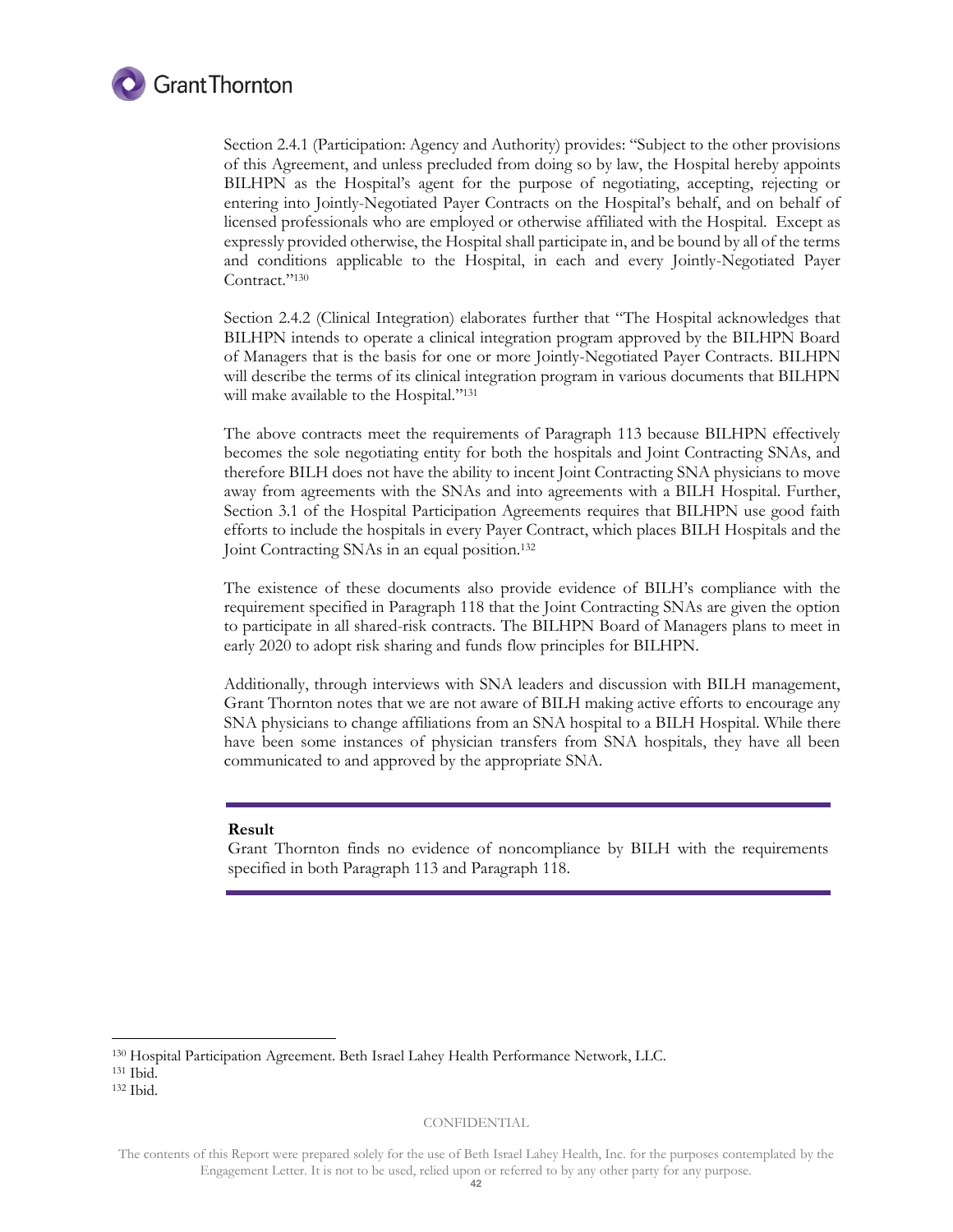

# **b. Paragraphs 114-115**<sup>133</sup>

Paragraph 114: "BILH shall treat all referrals by CIN physicians to any CIN network hospitals (including the Joint Contracting Safety Net Affiliates) or CIN network physicians as "in-system" or "retained" (i.e., not leakage)."

*Date Due:* Access Period (March 1, 2019 – February 28, 2021)

Paragraph 115: "BILH shall not take any actions to discourage or dis-incentivize CIN physicians (regardless of their affiliation) from referring patients to the Joint Contracting Safety Net Affiliates, including but not limited to actions that discourage such referral through BILH's design and implementation of metrics measuring "leakage" or systems incentivizing referrals."

*Date Due:* Access Period (March 1, 2019 – February 28, 2021)

# **Testing Approach**

BILH and BILHPN have established Participation Agreements with the two Joint Contracting SNAs (CHA and LGH) that enable all physicians to participate in Payer Contracts negotiated by BILHPN (per Sections 2.4 and 2.4.1 of the Hospital Participation Agreements, referenced above). Through analysis of these agreements and discussions with BILH management, Grant Thornton acknowledges that by virtue of these Participation Agreements, all Physicians employed by the Joint Contracting SNAs are considered "in-system". BILH has also approved, through its BILHPN Board of Managers, a set of policies regarding in-network and out-of-network patient referrals.

# **Result**

BILH has taken measures to ensure that all CIN physicians within its network are treated as "in-network," and that BILH does not dis-incentivize CIN physicians from referring patients to Joint Contracting SNAs, as required by AOD Paragraph 114 and 115, respectively. As such, Grant Thornton finds no evidence of BILH's noncompliance with this component of the AOD.

<sup>133</sup> AOD Par. 114-115.

-

The contents of this Report were prepared solely for the use of Beth Israel Lahey Health, Inc. for the purposes contemplated by the Engagement Letter. It is not to be used, relied upon or referred to by any other party for any purpose.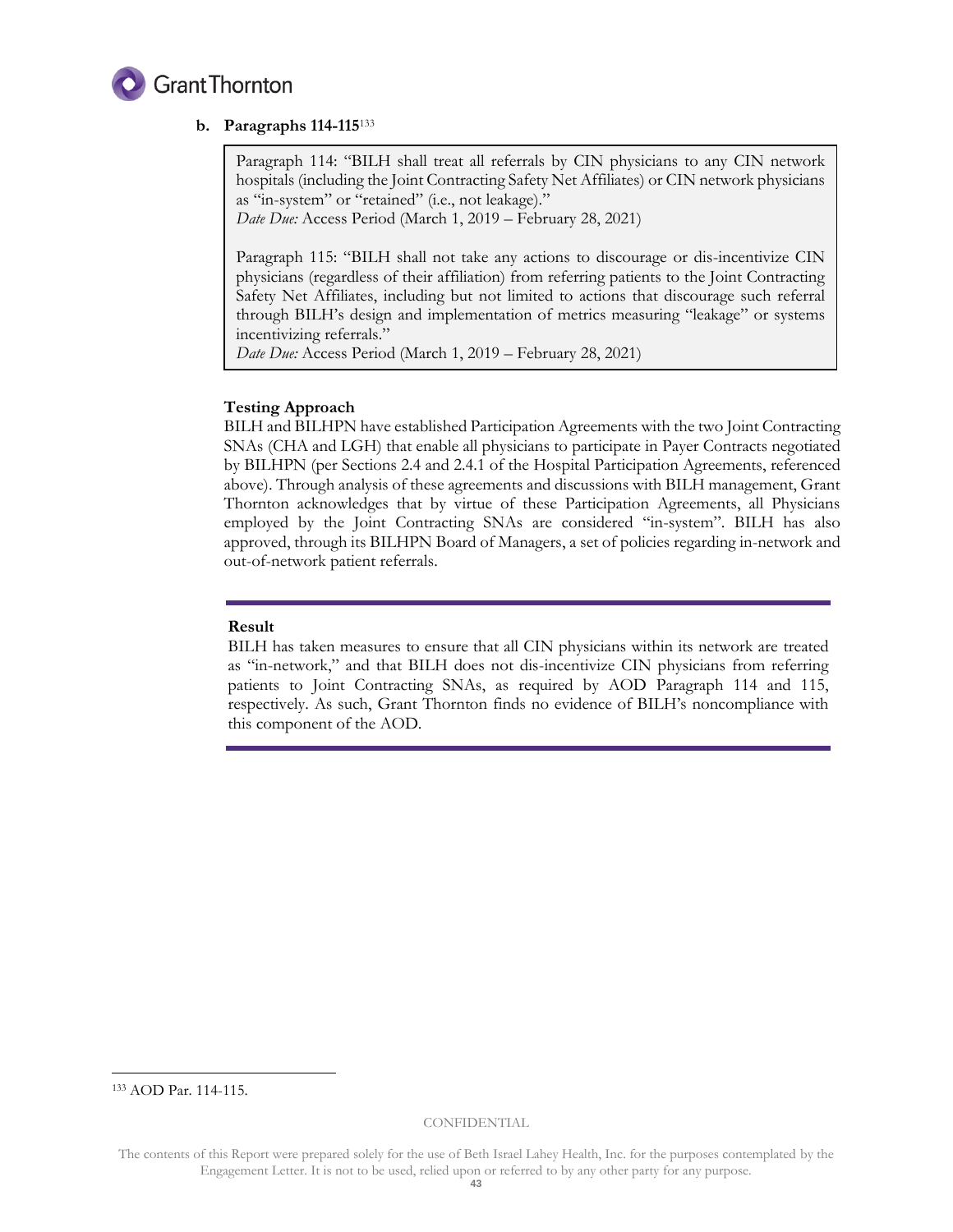

# **c. Paragraph 116**<sup>134</sup>

Paragraph 116: "BILH shall ensure that at least one member of the CIN Board of Managers shall be a representative from a Joint Contracting Safety Net Affiliate." *Date Due:* Access Period (March 1, 2019 – February 28, 2021)

# **Testing Approach**

Through discussions with BILH and the Joint Contracting SNAs, Grant Thornton learned that a representative from CHA, the Senior Vice President of Network Development, is a current member of the BILHPN Board of Managers.

# **Result**

Grant Thornton finds no evidence of noncompliance by BILH with the requirement in Paragraph 116.

# **d. Paragraph 117**<sup>135</sup>

Paragraph 117: "BILH shall ensure that, when negotiating and implementing reimbursement rates, Joint Contracting Safety Net Affiliates and BILH Hospitals with a Statewide Relative Price of less than 0.85 as defined and calculated by CHIA, receive a rate increase no less than the Commercial Unit Price Rate of Increase for each Covered Commercial Payer as defined in paragraph 77(a)."

*Date Due:* Access Period (March 1, 2019 – February 28, 2021)

# **Testing Approach**

BILH has not negotiated any new contracts on behalf of the Joint Contracting SNAs between the Filing Date and September 30, 2019.

# **Result**

Grant Thornton finds no evidence of noncompliance by BILH with the requirement specified in Paragraph 117, and this requirement will be reassessed as new contracts are negotiated.

-

<sup>134</sup> AOD Par. 116.

<sup>135</sup> AOD Par. 118.

The contents of this Report were prepared solely for the use of Beth Israel Lahey Health, Inc. for the purposes contemplated by the Engagement Letter. It is not to be used, relied upon or referred to by any other party for any purpose.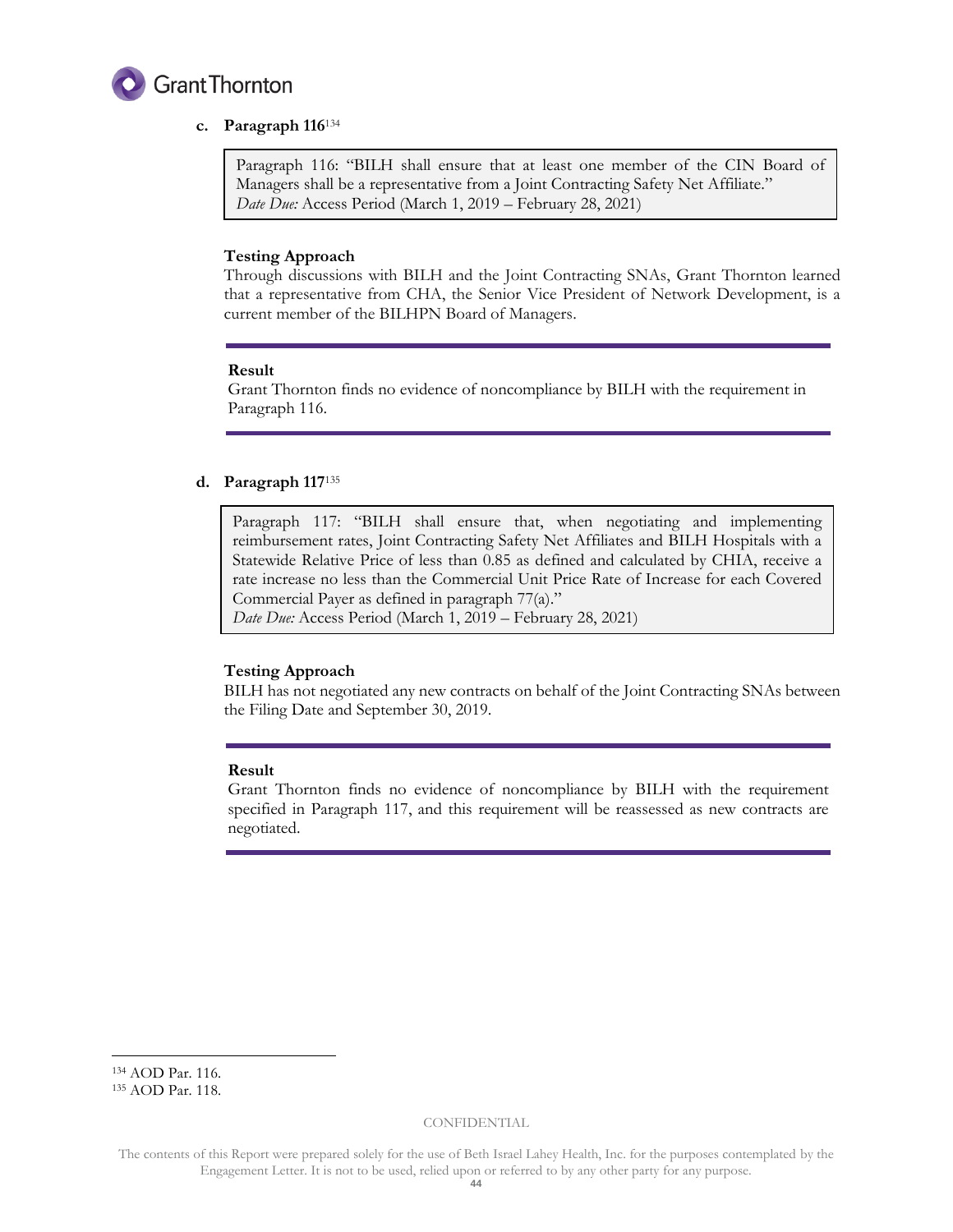

# **E. Community Investments**

*Summary provided for convenience of the reader. The language of the AOD prevails.* 

The AOD requires that, in addition to the historical \$40.96 million and additional \$8.8 million in investments in CHCs and SNAs, BILH also fund and distribute at least \$5 million in investments to expand access to necessary health care services for communities of color and low-income communities.<sup>136</sup>

# **i. \$5M Investment**

# **a. Paragraph 101**<sup>137</sup>

Paragraph 101: "In addition to the financial obligations described in Paragraphs 98-99, BILH shall also fund and distribute at least \$5 million in strategic investments during the Access Period to expand access to needed health care services for communities of color and low-income communities, including, but not limited to, by establishing new collaborative relationships with Community Health Centers located in Gateway Municipalities and other underserved areas. This \$5 million shall not come from a reduction in other historical spending used by BILH to benefit underserved populations." *Date Due:* Access Period (March 1, 2019 – February 28, 2027).

# **Testing Approach**

Grant Thornton conducted interviews with relevant BILH employees to understand the nature of discussions with CHCs in Gateway Municipalities. On October 15, 2019, Grant Thornton met with BILH's Chief Integration Officer, and the BILH Vice President of Revenue Analysis and Regulatory Reporting, who stated BILH is evaluating what portion of the \$5 Million investment required by Paragraph 101 will go to one or more new health center relationships in Gateway Municipalities. BILH intends to use this mechanism to identify where opportunities for spending will be. As of this meeting, there were no investments disbursed between the Closing Date and September 30, 2019, and BILH is continuing to evaluate options. Grant Thornton confirmed this information in an October 16, 2019 interview with the BILH Vice President of Community Benefits & Community Relations, who stated there have been meetings regarding the expansion of CHC relationships, but no plans to distribute funding as of September 30, 2019.

# **Result**

There is no determination of compliance required at this time. As described in AOD Paragraph 101, BILH is required to distribute these investments report during the Access Period, but not necessarily by September 30, 2019.

#### <sup>136</sup> AOD Par. 101. <sup>137</sup> Ibid.

-

The contents of this Report were prepared solely for the use of Beth Israel Lahey Health, Inc. for the purposes contemplated by the Engagement Letter. It is not to be used, relied upon or referred to by any other party for any purpose.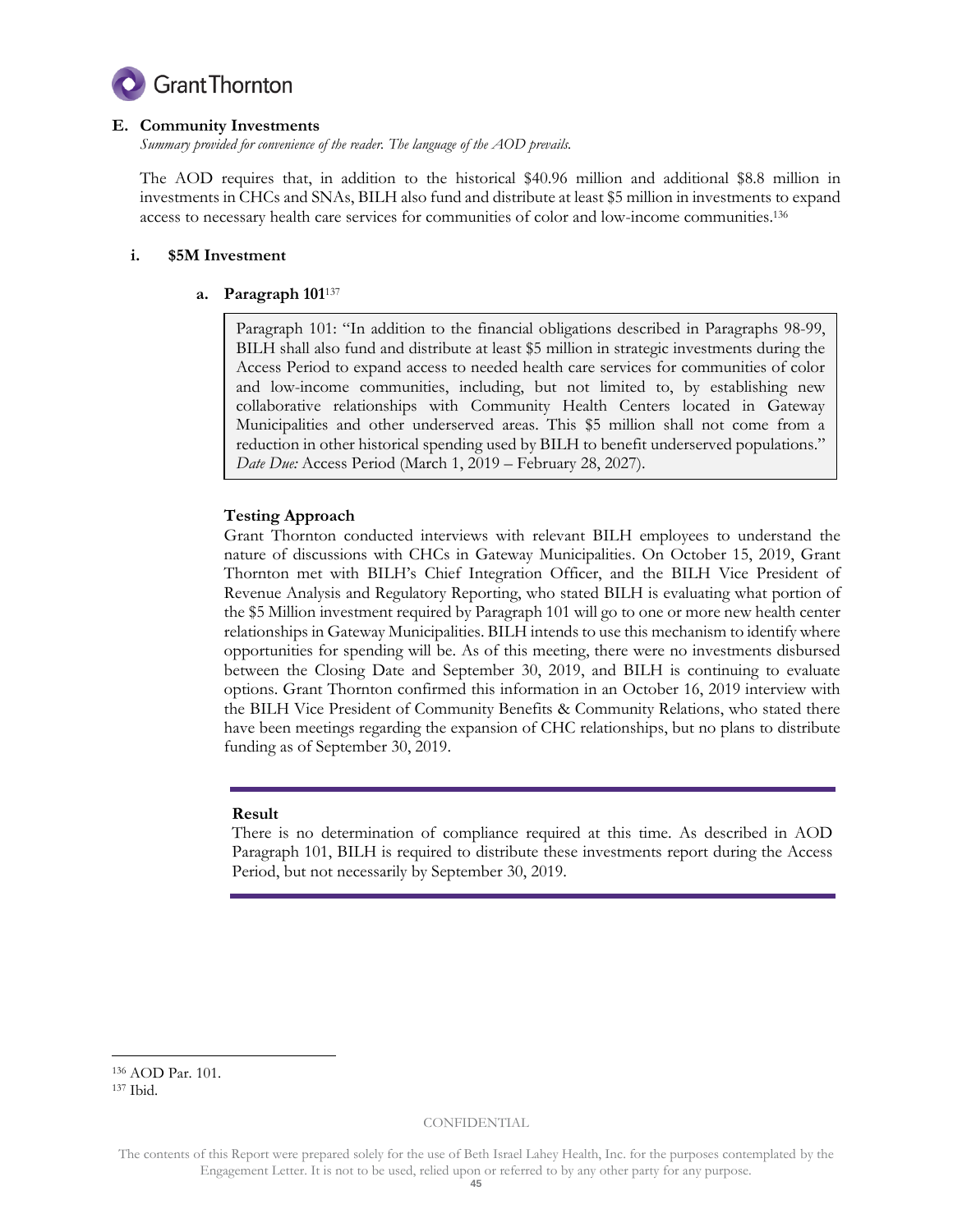

# **F. Behavioral Health: Investments**

*Summary provided for convenience of the reader. The language of the AOD prevails.* 

The AOD provides several requirements related to behavioral health access that BILH must comply with within two to five years of the Closing Date and continuing for the remainder of the Access Period. The AOD requires BILH to invest at least \$16.9 million to develop and expand comprehensive behavioral health services across the BILH system to enhance access to mental health and substance use disorder treatment. Further, the AOD states that the investment shall prioritize the behavioral health requirements set forth in Paragraphs 120-122 (see **Section H** of this report).

# **i. \$16.9M Investment**

# **a. Paragraph 119<sup>138</sup>**

Paragraph 119: "BILH shall create and fund through an investment of at least \$16.9 million a comprehensive and integrated continuum of behavioral health services with multiple entry points that enhances access to mental health and substance use disorder treatment for patients across Eastern Massachusetts. BILH shall prioritize the initiatives set forth in Paragraphs 120-122 within that continuum. This \$16.9 million shall not come from a reduction in other historical spending used by BILH to benefit underserved populations."

*Date Due:* Access Period (March 1, 2019 – February 28, 2027)

# **Testing Approach**

Paragraph 119 requires BILH to fund an investment of at least \$16.9 million in behavioral health services during the Access Period, which may not come from a reduction in historical spending by BILH in this area. Based on discussions with BILH behavioral health personnel, behavioral health investments between the Closing Date and September 30, 2019 were focused on the expansion of the IMPACT model to new facilities (refer to **Section H** below for additional information). The AOD defines the IMPACT Model as a "behavioral health integration," which "involves introducing primary care patients who are identified through screenings and direct referrals to an embedded behavioral health clinician."<sup>139</sup>

Grant Thornton did not perform testing of these investments in the current reporting period.

# **Result**

There is no determination of compliance required at this time. As described in paragraphs 120-122, BILH is not required to fund and distribute the \$16.9 million behavioral health investment in the current reporting period.

-

<sup>138</sup> AOD Par. 119.

<sup>139</sup> AOD Par. 45.

The contents of this Report were prepared solely for the use of Beth Israel Lahey Health, Inc. for the purposes contemplated by the Engagement Letter. It is not to be used, relied upon or referred to by any other party for any purpose.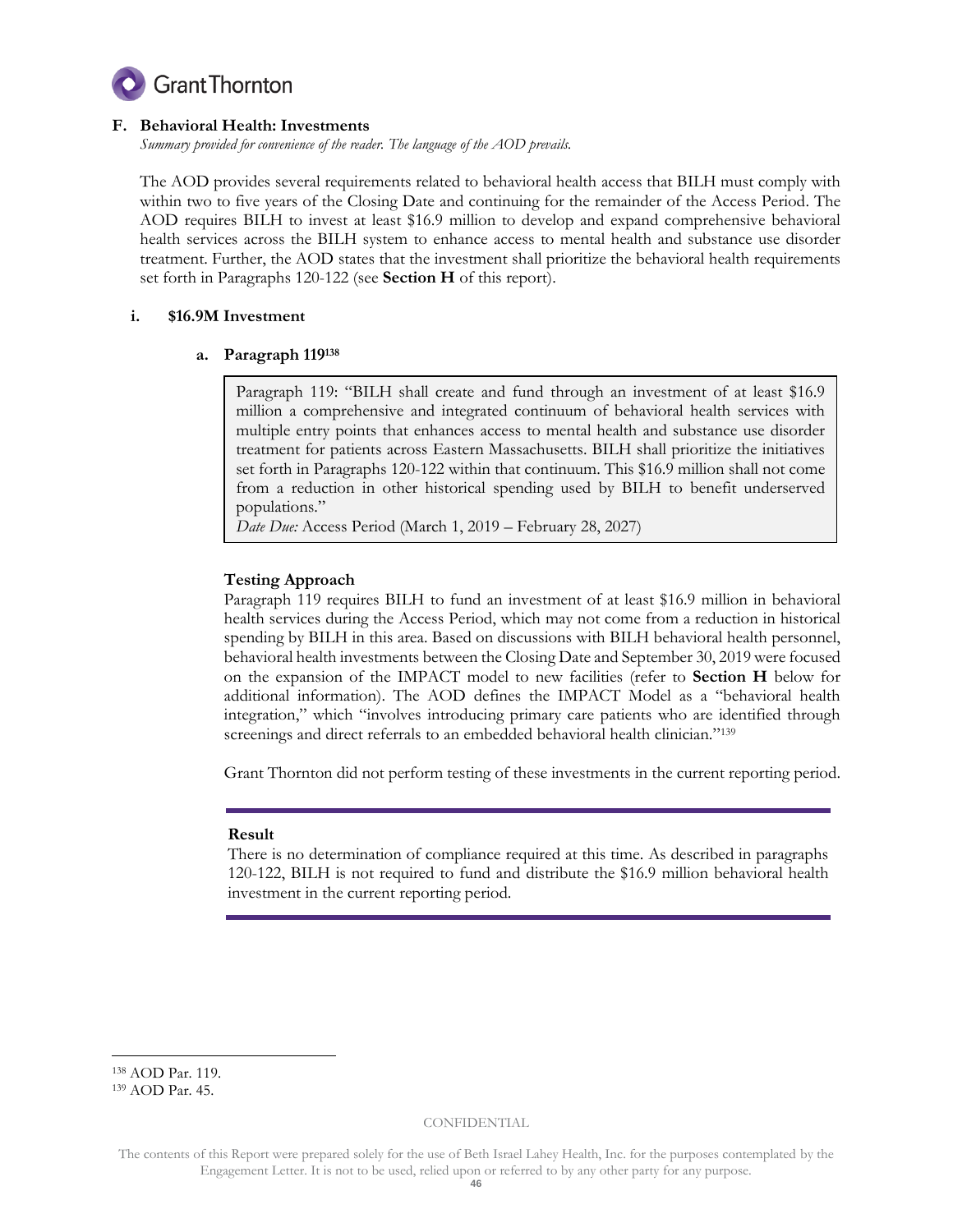

# **G. Governance**

*Summary provided for convenience of the reader. The language of the AOD prevails.* 

The AOD provides several requirements related to the BILH general governance structure and the BILH Board of Trustees. The requirements agreed to by BILH are aimed at increasing diversity among the BILH board members and the boards of its First Tier Affiliates,<sup>140</sup> both for racial, gender, and socioeconomic diversity, as well as diversity of representation among BILH service areas. Additional requirements call on BILH to include community health advocates on its board who are experienced at serving the needs of underserved and uninsured or government-payer populations in the BILH service area.

# **i. BILH Board of Trustees**

# **a. Paragraphs 123-125**<sup>141</sup>

Paragraph 123: "BILH shall maintain and abide by governing documents, including Beth Israel Lahey Health, Inc.'s Bylaws and Articles of Organization, that reflect in the organization's charitable purposes (i) a core commitment to meeting the health care, including behavioral health, needs of at-risk, underserved, uninsured and government payer patient populations throughout the Commonwealth and (ii) a core commitment to diversity and geographic representation from within the service areas of the Safety Net Affiliates."

*Date Due:* Access Period (March 1, 2019 – February 28, 2021)*,* monitored annually.

Paragraph 124: "BILH shall include within the membership of Beth Israel Lahey Health, Inc.'s Board of Trustees a community healthcare leader and/or advocate who is experienced in addressing healthcare access for at-risk, underserved, uninsured and government payer patient populations in the Commonwealth."

*Date Due:* Access Period (March 1, 2019 – February 28, 2021)*,* monitored annually.

Paragraph 125: "BILH shall incorporate into its governance structure, including Beth Israel Lahey Health, Inc.'s Board of Trustees and each First Tier Affiliate's Board of Trustees, a commitment to (i) membership diversity, including but not limited to racial, gender and socioeconomic diversity and (ii) geographic representation from within the BILH (or First Tier Affiliate, as applicable) service area."

*Date Due:* Access Period (March 1, 2019 – February 28, 2021), monitored annually.

# **Testing Approach**

Grant Thornton obtained and analyzed the Bylaws of BILH and notes BILH has included the following as its purpose, set out in Section 1.1 of its Articles of Amendment filed with the Commonwealth of Massachusetts: "…maintaining a core commitment to (i) meeting the health care, including behavioral health, needs of at-risk, underserved, uninsured and government payer patient populations throughout the Commonwealth; and (ii) diversity and geographic representation from within the service areas of its affiliated safety net hospitals, Lawrence General Hospital, Cambridge Health Alliance, and Signature Healthcare Brockton Hospital…"<sup>142</sup>

-

<sup>140</sup> "First Tier Affiliate" means Anna Jaques Hospital, BIDMC, Beth Israel Deaconess-Milton, Beth Israel Deaconess-Needham, Beth Israel Deaconess-Plymouth, Lahey, Mount Auburn Hospital, New England Baptist Hospital, Northeast Hospital Corporation, Northeast Behavioral Health Corporation, and Winchester Hospital (AOD Exhibit A). <sup>141</sup> AOD Par. 123-125.

<sup>142</sup> Bylaws of Beth Israel Lahey Health, Inc., dated June 7, 2019.

The contents of this Report were prepared solely for the use of Beth Israel Lahey Health, Inc. for the purposes contemplated by the Engagement Letter. It is not to be used, relied upon or referred to by any other party for any purpose.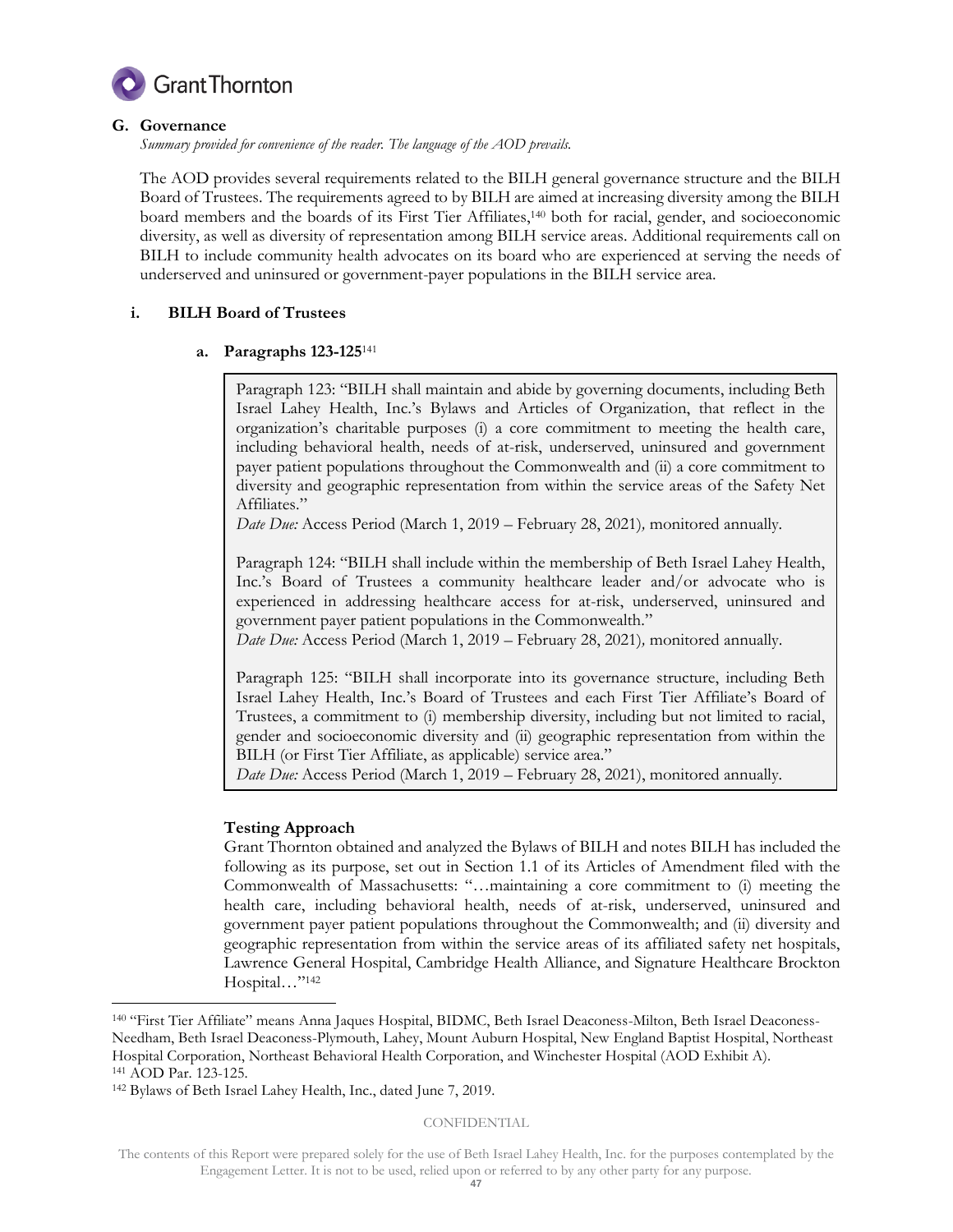

Furthermore, BILH states its policy for ensuring geographic representation from each of its service areas on its Board for the initial period following the merger in Section 3.1.2.1 of the Bylaws as follows: six trustees from Lahey, six trustees from BIDMC, one trustee from NEBH, one trustee from Mount Auburn Hospital, and six "independent trustees" having no prior affiliation with BILH.<sup>143</sup>

Grant Thornton also obtained and analyzed BILH's Articles of Amendment dated June 7, 2019, and notes that amendments to Article II relate to BILH's formation "to maintain and operate charitable hospitals and services associated with charitable hospitals," and that the Corporation "shall develop, provide and maintain, for the benefit of patients, patient families, employers, commercial payers, public payers, and the Commonwealth, a transformative, competitive model of care that provides the highest quality care in settings that are lower cost, clinically appropriate and both accessible and convenient to and for patients and their families."<sup>144</sup>

Based on Grant Thornton's analysis of Board of Trustees meeting minutes from meetings on April 5, 2019 and June 7, 2019, we note that accountability of governance and strategies for integration are standing topics discussed at these meetings. The Board of Trustees meetings during 2019 also included discussions about new trustee appointments, management and communications strategies, and streamlining integration among its entities. The Board of Trustees has a governance committee charged with overseeing general governance and recruitment practices of BILH.

Grant Thornton obtained a memorandum provided by BILH's General Counsel that summarizes the background and demographic information of the members of BILH's Board of Trustees. The memorandum highlighted three persons on the Board whom BILH believes satisfy the Paragraph 124 requirement that BILH includes on its Board persons who are "experienced in addressing healthcare access for at-risk, underserved, uninsured and government payer patient populations."<sup>145</sup> Grant Thornton notes that this information is consistent with the BILH Board of Trustees website, and the three members each have experience consistent with this requirement of the AOD.

Additionally, Grant Thornton analyzed the biographies of all Trustees to understand their backgrounds with respect to racial, gender, and socioeconomic diversity and geographic representation in the BILH service area, as required by Paragraph 125.<sup>146</sup> The Trustees' membership is consistent with the BILH Bylaws in that the Board of Trustees includes six trustees from Lahey, six trustees from BIDMC, one trustee from NEBH, one trustee from Mount Auburn Hospital, and six Independent Trustees having no prior affiliation with BILH.<sup>147</sup> As of September 30, 2019, the Board consisted of ten women and eleven men. The Board also made four additions to its Trustees following the merger to increase its board diversity. Grant Thornton confirmed this through analysis of the BILH Board of Trustees website and trustee biographies.

-

CONFIDENTIAL

<sup>143</sup> Bylaws of Beth Israel Lahey Health, Inc., dated June 7, 2019.

<sup>144</sup> Beth Israel Lahey Health, Inc., Articles of Amendment Pursuant to M.G.L. Chapter 180, § 7.

<sup>145</sup> AOD Par. 124.

<sup>146</sup> AOD Par. 125.

<sup>147</sup> Bylaws of Beth Israel Lahey Health, Inc., dated June 7, 2019.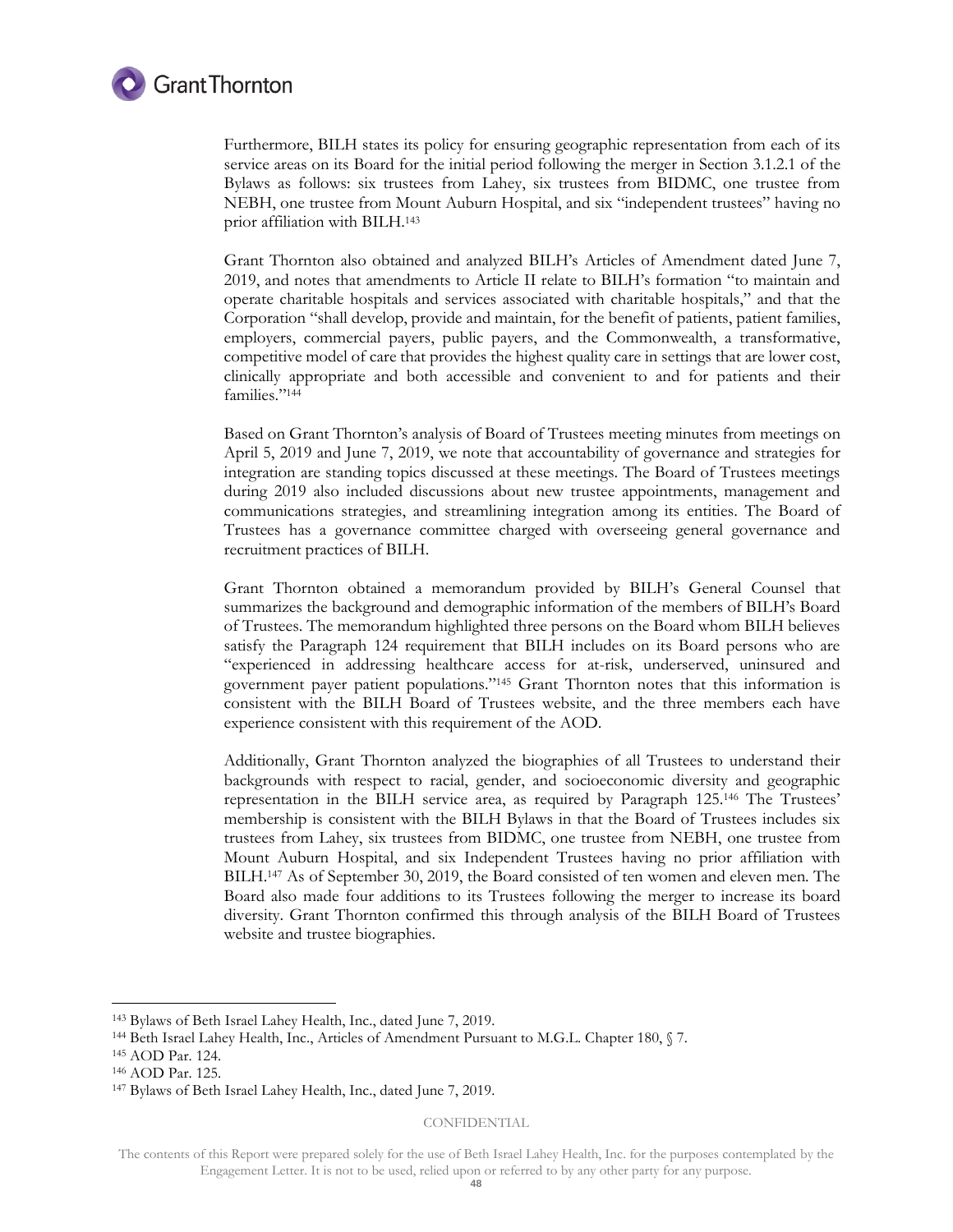

While BILH does not have access to the personal finances of board members, BILH's Chair of the Board of Trustees provided Grant Thornton with a statement asserting that the BILH Board of Trustees "does not require its members to make financial contributions, including philanthropic donations, to BILH or any of its subsidiaries as a condition of board membership." This practice does not prevent potential members who are unable to make a financial contribution from being appointed.

#### **Result**

Grant Thornton finds no evidence of noncompliance by BILH with the requirements set forth in Paragraphs 123-125, as relating to the BILH Board of Trustees.

# **ii. First Tier Affiliates' Board of Trustees**

#### **a. Paragraph 125**<sup>148</sup>

Paragraph 125: "BILH shall incorporate into its governance structure, including Beth Israel Lahey Health, Inc.'s Board of Trustees and each First Tier Affiliate's Board of Trustees, a commitment to (i) membership diversity, including but not limited to racial, gender and socioeconomic diversity and (ii) geographic representation from within the BILH (or First Tier Affiliate, as applicable) service area."

*Date Due:* Access Period (March 1, 2019 – February 28, 2021), monitored annually.

# **Testing Approach**

Per a statement by BILH's General Counsel, a "relatively uniform set of by-laws" has been put in place for all First Tier Affiliates. BILH expressed the need to ensure that the individual organizations were not substantially disrupted at the governance level, which is why the First Tier Affiliates have kept their existing boards in place, as of September 30, 2019. New guidelines have been implemented for staggered three-year terms with term limits and tenure guidelines to create "certain, predictable turnover among board members."<sup>149</sup>

Subsequent to the Scope Period of this report, BILH stated on November 21, 2019 the BILH Chief Development Officer, delivered a presentation at a meeting of the First Tier chairs and governance-nominating committee chairs on best practices for trustee nomination and recruitment. The presentation also included case studies of the efforts made at NEBH, BID-Needham, and the BIDMC boards to improve their board diversity. BILH stated that it plans to hold another meeting of the same governance group in the spring of 2020, and additional meetings once or twice a year going forward to assess progress.

-

<sup>148</sup> AOD Par. 125.

<sup>149</sup> Per statement provided by BILH General Counsel, dated December 4, 2019.

The contents of this Report were prepared solely for the use of Beth Israel Lahey Health, Inc. for the purposes contemplated by the Engagement Letter. It is not to be used, relied upon or referred to by any other party for any purpose.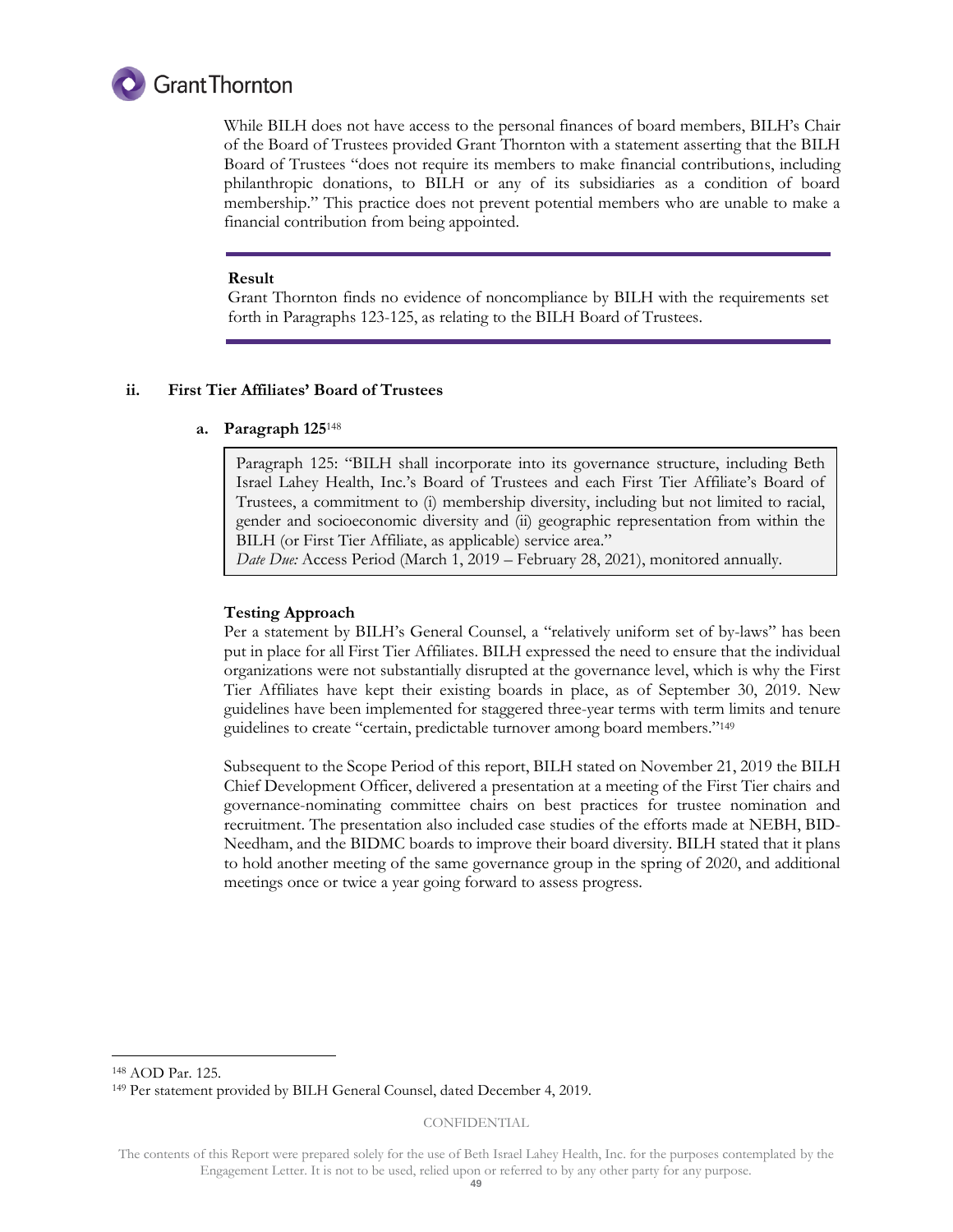

# **Result**

The First Tier Affiliates have altered the terms of their boards so that terms for board seats will expire in a staggered fashion (and not en masse). These changes will allow First Tier Affiliates to replace existing board members with candidates who will help BILH meet the diversity requirement in Paragraph 125 of the AOD. As of September 30, 2019, no First Tier board seats expired or were replaced with people of diverse racial backgrounds.

The AOD does not provide a timeline for compliance with the requirements specified in Paragraph 125, and as such, Grant Thornton will continue to assess BILH's and the First Tier Affiliates' compliance with these requirements in future reporting periods.

# **H. Behavioral Health: Non-Financial**

*Summary provided for convenience of the reader. The language of the AOD prevails.* 

The AOD provides several requirements related to behavioral health access with which BILH must comply within two to five years of the Closing Date, and continuing for the remainder of the Access Period. The AOD requires BILH to extend and implement the IMPACT Model to all BILH PCPs, including hiring of additional behavioral health clinicians ("BHC"), consulting psychiatrists, and program supervisors. Additionally, the AOD requires BILH to extend the CBM Program and enhance access to MAT for patients with opioid disorders.

# **i. IMPACT Model – expansion and participation**

# **a. Paragraph 120**<sup>150</sup>

Paragraph 120: "BILH shall extend the IMPACT Model to all BILH Primary Care Practices, including completion of the hiring of additional behavioral health clinicians, consulting psychiatrists, and program supervisors necessary for the implementation of the IMPACT Model. BILH shall undertake this expansion as soon as reasonably practicable after the Closing Date and, in any event, pursuant to the following timetable:

a. Within three (3) years of the Closing Date, BILH shall extend the IMPACT Model to 50% of BILH Primary Care Practices where BILH employs the PCPs. b. Within five (5) years of the Closing Date and continuing through the remainder of the Access Period, BILH shall extend the IMPACT Model to 100% of BILH Primary Care Practices.

c. In addition to the actions described above, within two (2) years of the Closing Date, BILH will perform a study of the feasibility of expanding the IMPACT Model to the CHC Affiliates."

*Date Due:* (a) Within 3 years of Closing Date (March 1, 2022)*;* (b) Within 5 years of Closing Date (March 1, 2024)*;* (c) Within 2 years of Closing Date (March 1, 2021).

<sup>150</sup> AOD Par. 120.

-

The contents of this Report were prepared solely for the use of Beth Israel Lahey Health, Inc. for the purposes contemplated by the Engagement Letter. It is not to be used, relied upon or referred to by any other party for any purpose.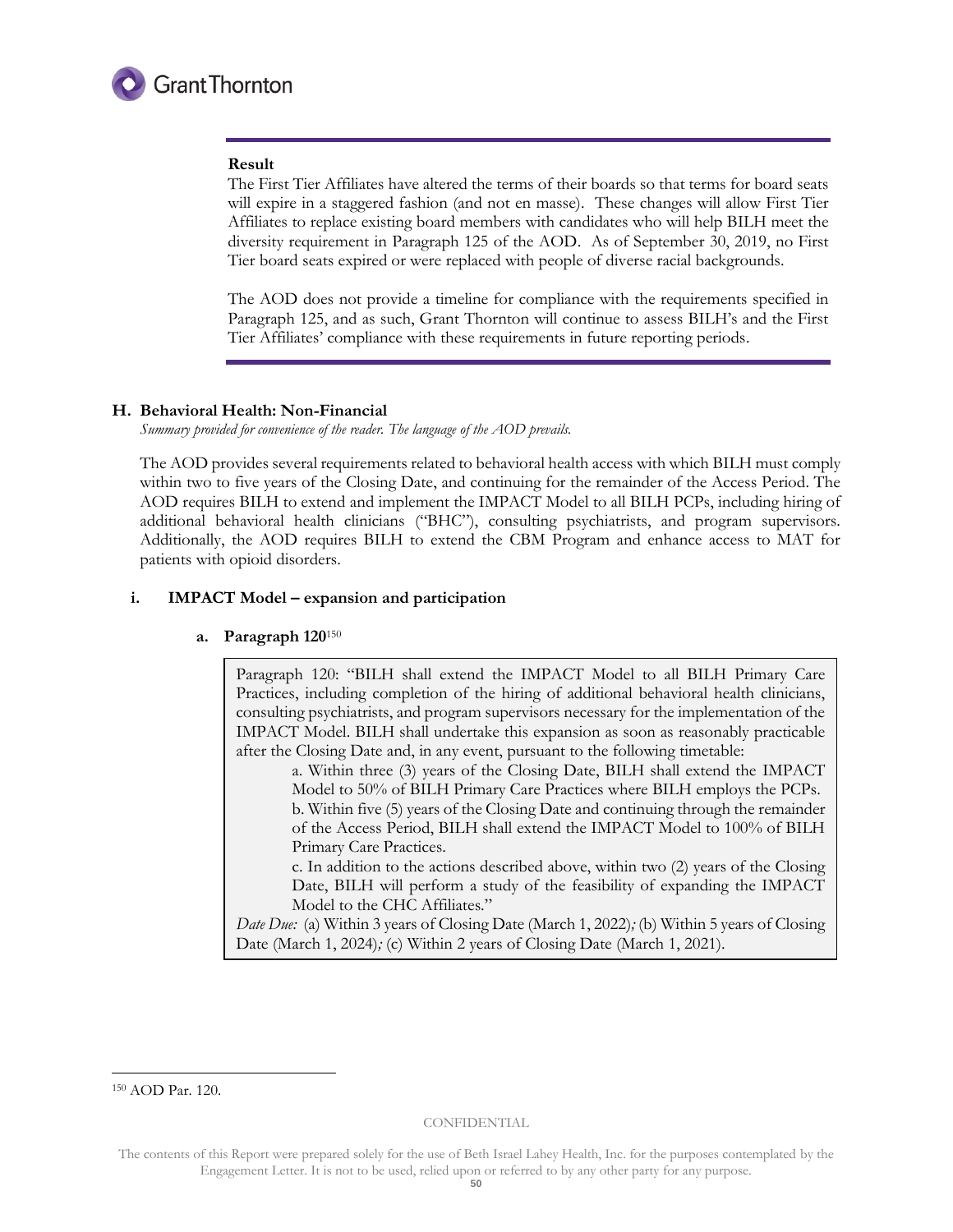

# **Testing Approach**

Grant Thornton's testing approach focused on two different requirements: (1) extending and implementing the IMPACT model to PCPs and (2) the feasibility of expanding the IMPACT Model to CHC Affiliates. Grant Thornton obtained an understanding of the IMPACT model and implementation process through discussion with the BILH President of Behavioral Health, as well as analysis of documentation. BILH prepared a Collaborative Care Model Clinical Service Model Standard Operating Manual dated July 2019 "to (1) standardize processes across the BILH community of primary care practices; (2) provide the Collaborative Care Model team and our partners with core expectations for delivering services effectively; and (3) to serve as a guide for each element of the project workflow." The manual states it will be valuable to use as a guide to facilitate effective implementation with the goal of reaching 50% of total practices in the first three years and all employed practices, in five years. In addition, a clinical workflow and a guide for PCPs documents the internal processes for referring a patient for collaborative care and requesting visits from the BHC.

Grant Thornton obtained and analyzed additional documentation related to the IMPACT model, including Collaborative Care Executive Committee meeting presentations regarding the expansion of the IMPACT model and additional logistics including budgeting, addition of new sites, and plan updates. Grant Thornton also obtained a project plan created by the BILH Collaborative Care Operational Team outlining specific tasks for expansion with a corresponding completion timeline and assigned individuals or team responsible for executing the tasks. This documentation provided evidence BILH is tracking its progress against its plan to expand the IMPACT model to all BILH primary care practices.

Grant Thornton held various discussions with BILH behavioral health management regarding the current state of the IMPACT model and the plan to expand the IMPACT model to all BILH primary care practices. Grant Thornton requested a proposed definition of what constitutes "participation" in the IMPACT model, and BILH noted, "Our implementation strategies will evolve as we plan for smaller practices in dispersed areas and manage workforce availability." BILH is in the early stages of implementing the IMPACT model and is currently in progress of defining "participation" and finalizing the criteria for implementation.

Additionally, Grant Thornton held a discussion with the BILH President of Behavioral Services and BILH's Chief Population Health Officer regarding the requirement that BILH will perform a study of the feasibility of expanding the IMPACT model to CHC Affiliates. These individuals represented that BILH is in the early stages of creating a work plan and criteria to access and understand "feasibility" of the behavioral health services provided at CHCs. At the end of the process, each CHC will make a determination as to feasibility, as each center would bear the cost for the program and determine whether it is appropriate to implement the IMPACT model.

#### **Result**

There is no determination of compliance required at this time. As described in Paragraph 120, BILH is not required to expand the IMPACT Model in the current reporting period.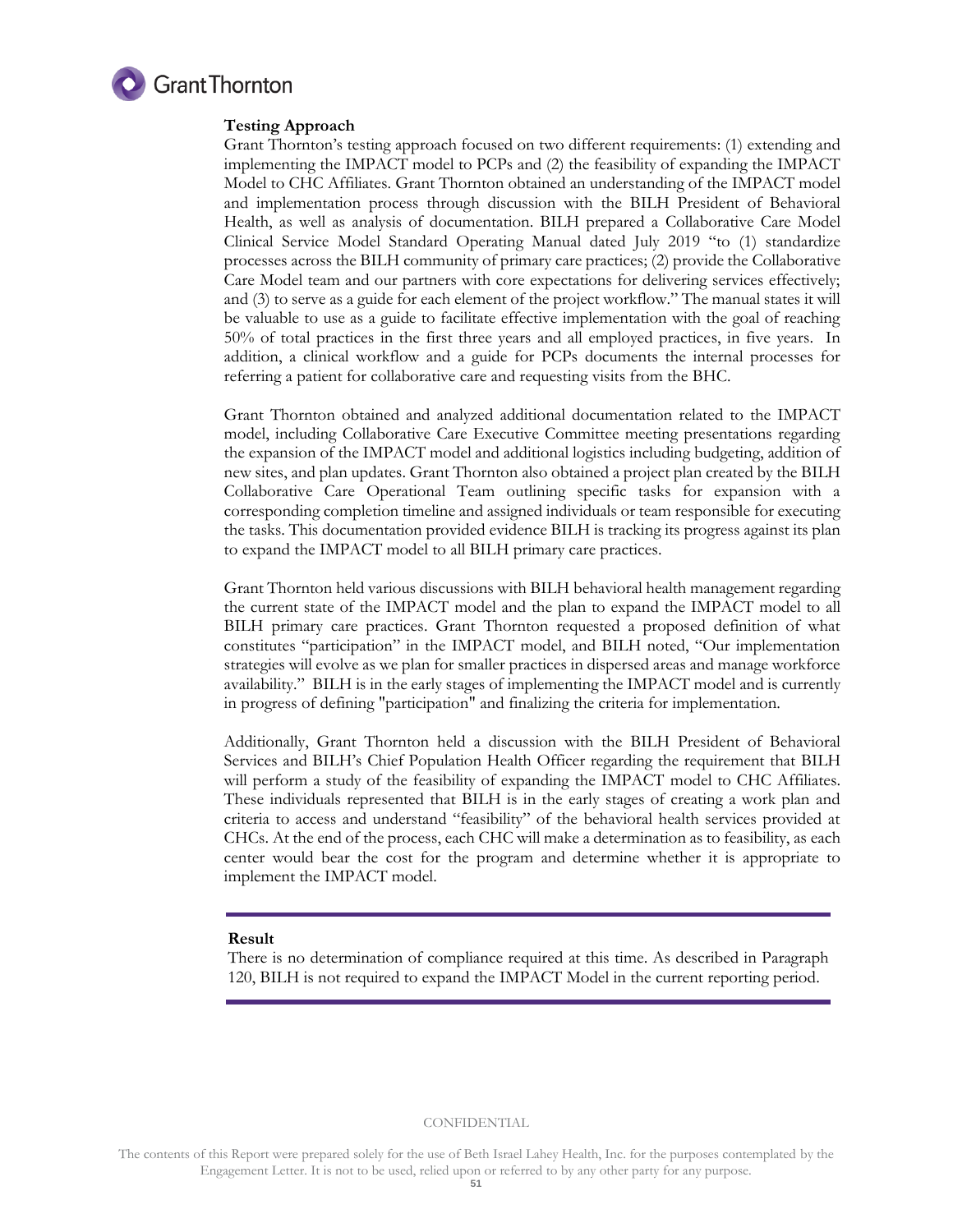

# **ii. Centralized Bed Management (CBM)**

# **a. Paragraph 121**<sup>151</sup>

Paragraph 121: "BILH shall, within three (3) years of the Closing Date and continuing for the remainder of the Access Period, extend the Centralized Bed Management Program to all BILH Hospitals and other BILH Facilities that provide inpatient behavioral health treatment."

*Date Due:* Within 3 years of Closing Date (March 1, 2022), monitored annually.

# **Testing Approach**

The AOD defines "CBM Program" as a "centralized inpatient psychiatry and detoxification bed management and bed placement system wherein a centralized system or department monitors a behavioral health patient's progress through a facility's emergency department and coordinates the placement of such behavioral health patients in the inpatient unit best suited to their needs based on clinical presentation and geographic location."<sup>152</sup> Grant Thornton obtained an understanding of the status and implementation plan for the CBM Program through interviews with BILH behavioral health management as well as analysis of documents provided by BILH. Based on these discussions and documents, BILH appears to be in the process of determining the implementation approach to extend the CBM Program to all BILH Hospitals and other BILH facilities that provide inpatient behavioral health treatment. BILH's CBM implementation project plan, dated June 20, 2019, outlines specific tasks with a corresponding completion timeline and status. The project plan indicated 47 of the 56 tasks were complete as of that date.

Grant Thornton obtained BILH System CBM Executive Committee meeting presentations, which demonstrate that there have been executive committee meetings since the merger, a project plan has been developed, and the committee is tracking progress against the plan. The presentations show that topics included updates to the implementation project plan timeline as well as the CBM operational team including, structure, key roles and responsibilities, and the determination of track leads. Further, BILH behavioral health management stated they met with the emergency departments and receiving facilities and mapped out workflows and requirements.

# **Result**

There is no determination of compliance required at this time. As described in Paragraph 121, BILH is not required to extend the CBM Program to all BILH Hospitals and Facilities that provide inpatient behavioral health treatment in the current reporting period.

-

<sup>151</sup> AOD Par. 121.

<sup>152</sup> AOD Par. 22.

The contents of this Report were prepared solely for the use of Beth Israel Lahey Health, Inc. for the purposes contemplated by the Engagement Letter. It is not to be used, relied upon or referred to by any other party for any purpose.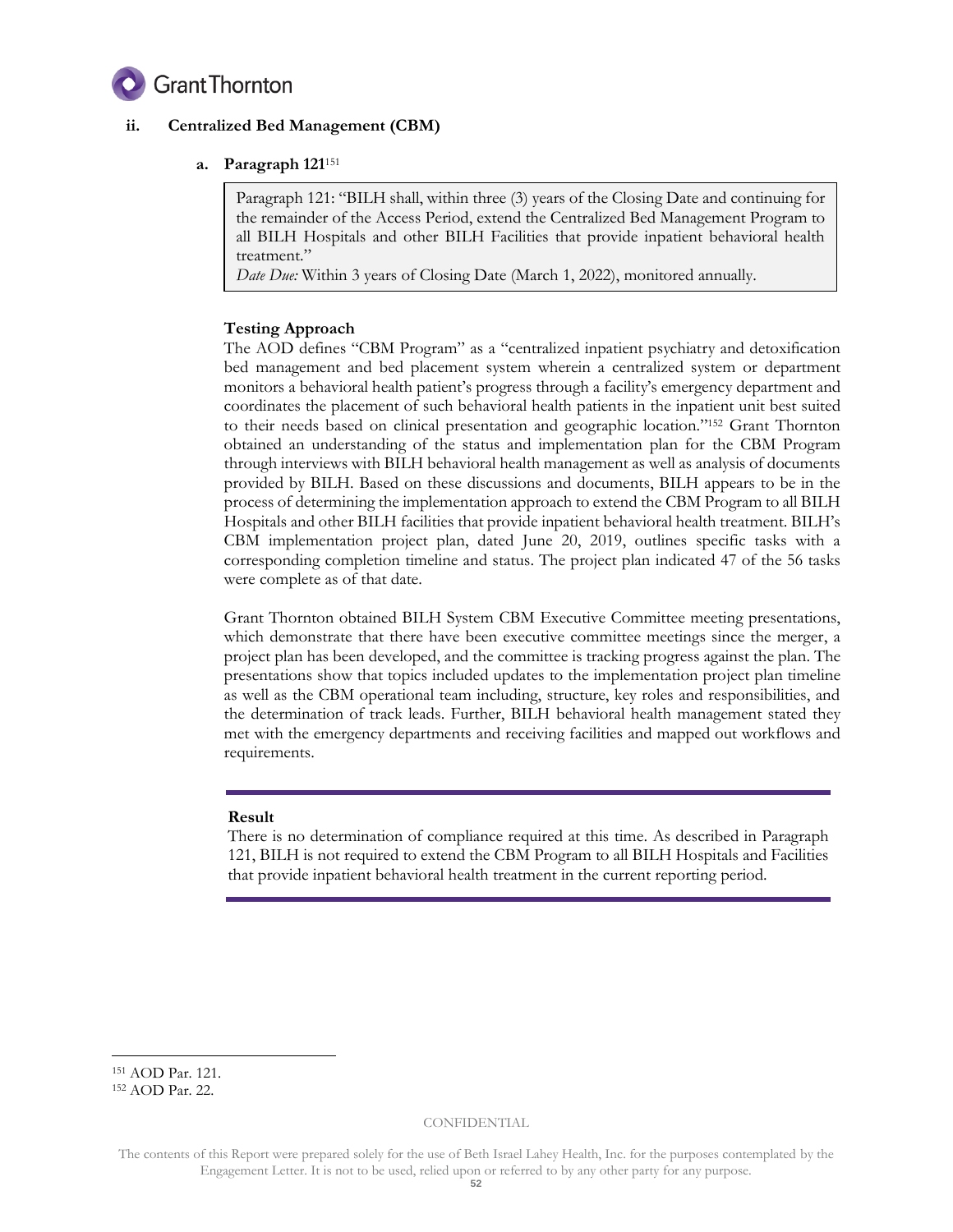

# **iii. Bridge Clinics/MAT**

# **a. Paragraph 122**<sup>153</sup>

Paragraph 122: "BILH shall, within two (2) years of the Closing Date and continuing for the remainder of the Access Period, invest in initiatives to enhance access to MAT for patients with opioid use disorders, including (i) expansion of Bridge Clinics to additional BILH Hospitals and (ii) expansion of same-day admission programs for MAT patients." *Date Due:* Within 2 years of Closing Date (March 1, 2021), monitored annually.

# **Testing Approach**

BILH stated that one Bridge Clinic existed in the BILH network as of the Closing Date. The AOD defines "Bridge Clinic" as a transitional outpatient addiction clinic that provides substance use disorder treatment to patients leaving the emergency department or patients discharged from inpatient care until the patient is placed in a community care setting.<sup>154</sup> As of September 30, 2019, BILH stated that three Bridge Clinics existed within BILH, and there were eight treatment sessions, with each session devoted to a particular medication (e.g., methadone, Buprenorphine and injectable naltrexone, etc.), in which patients with opioid use disorder could access same day enrollment in a MAT program. Based on discussions and documentation, BILH is in the process of planning the continued expansion of Bridge Clinics and same day admission to MAT programs.

# **Result**

There is no determination of compliance required at this time. As described in Paragraph 121, BILH is not required to invest in initiatives to enhance access to MAT for patients with opioid use disorders during the current reporting period.

-

<sup>153</sup> AOD Par. 122. <sup>154</sup> AOD Par. 20.

The contents of this Report were prepared solely for the use of Beth Israel Lahey Health, Inc. for the purposes contemplated by the Engagement Letter. It is not to be used, relied upon or referred to by any other party for any purpose.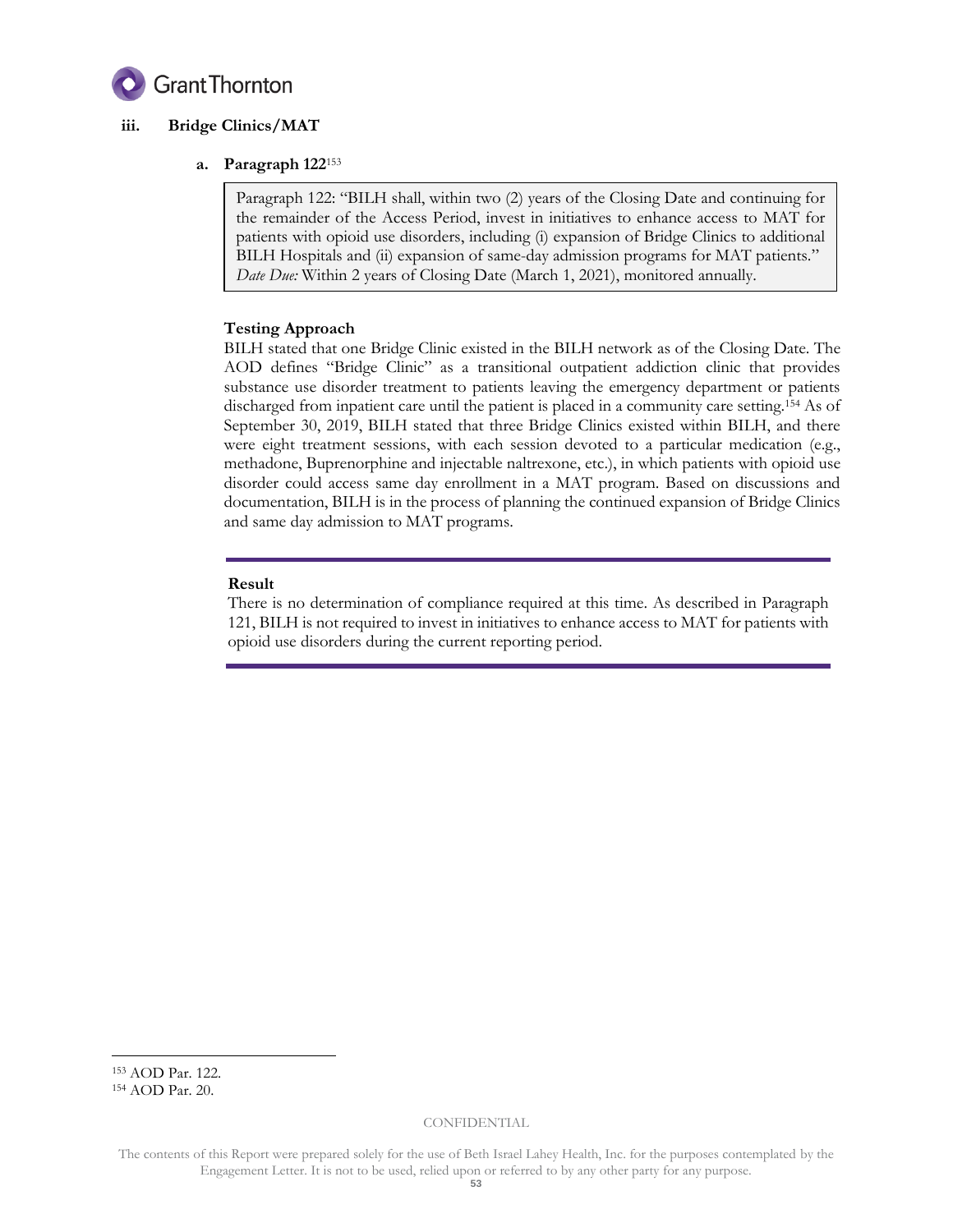

# **I. DPH and AGO Reports**

*Summary provided for convenience of the reader. The language of the AOD prevails.* 

The AOD indicates BILH must provide the AGO copies of any reports it shares with the DPH as a condition of the DoN. BILH also agrees to provide annual reports to support BILH's targeted cost savings as a result of the elimination of redundant operations, improved efficiencies related to patient care, shifting community-appropriate care to higher value sites of care, and the cost savings actually achieved during the reporting period for each of the respective reports. BILH must also identify the creation, elimination, and/or consolidation of any clinical, administrative, financial, or other operations during the reporting period and the locations impacted.<sup>155</sup>

# **i. DPH Reports**

# **a. Paragraph 128**<sup>156</sup>

Paragraph 128: "Throughout the Monitoring Period, BILH shall provide the AGO copies of any reports that it provides to the Department of Public Health ("DPH") as a condition of the approval of the Determination of Need Application: NEWCO-17082413-TO, as amended on October 10, 2018, including but not limited to the reports required by Conditions 1, 2, 4, and 5. Such copies shall be provided to the AGO when BILH provides DPH with the report."

*Date Due:* Monitoring Period (March 1, 2019 – February 28, 2029).

# **Testing Approach**

Grant Thornton requested all documentation BILH provided to the DPH as they relate to AOD Paragraph 128. BILH's Director of Regulatory Integration & Strategic Engagement provided Grant Thornton with the Condition 9 Proposal dated September 26, 2019 provided to the DPH as well as emails from the DPH and the AGO confirming receipt of the file.<sup>157158159160</sup>

# **Result**

Consistent with the requirements of Paragraph 128, Grant Thornton received documentation from BILH demonstrating BILH provided to the AGO and the DPH the Condition 9 Proposal dated September 26, 2019. Grant Thornton has not identified any evidence of noncompliance with Paragraph 128 of the AOD.

-

<sup>160</sup> Confirmation of "Other Condition 9 Proposal" Receipt by AGO.

#### CONFIDENTIAL

<sup>155</sup> AOD par. 128-129.

<sup>156</sup> AOD Par. 128.

<sup>157</sup> BILH Proposal to Expand Access and Treatment of Patients Participating in the MassHealth Program (Condition 9 Proposal), submitted to DPH, dated September 26, 2019.

<sup>158</sup> Confirmation of "Other Condition 9 Proposal" Receipt by DPH.

<sup>159</sup> Confirmation of "Other Condition 9 Proposal" Sent to AGO by BILH.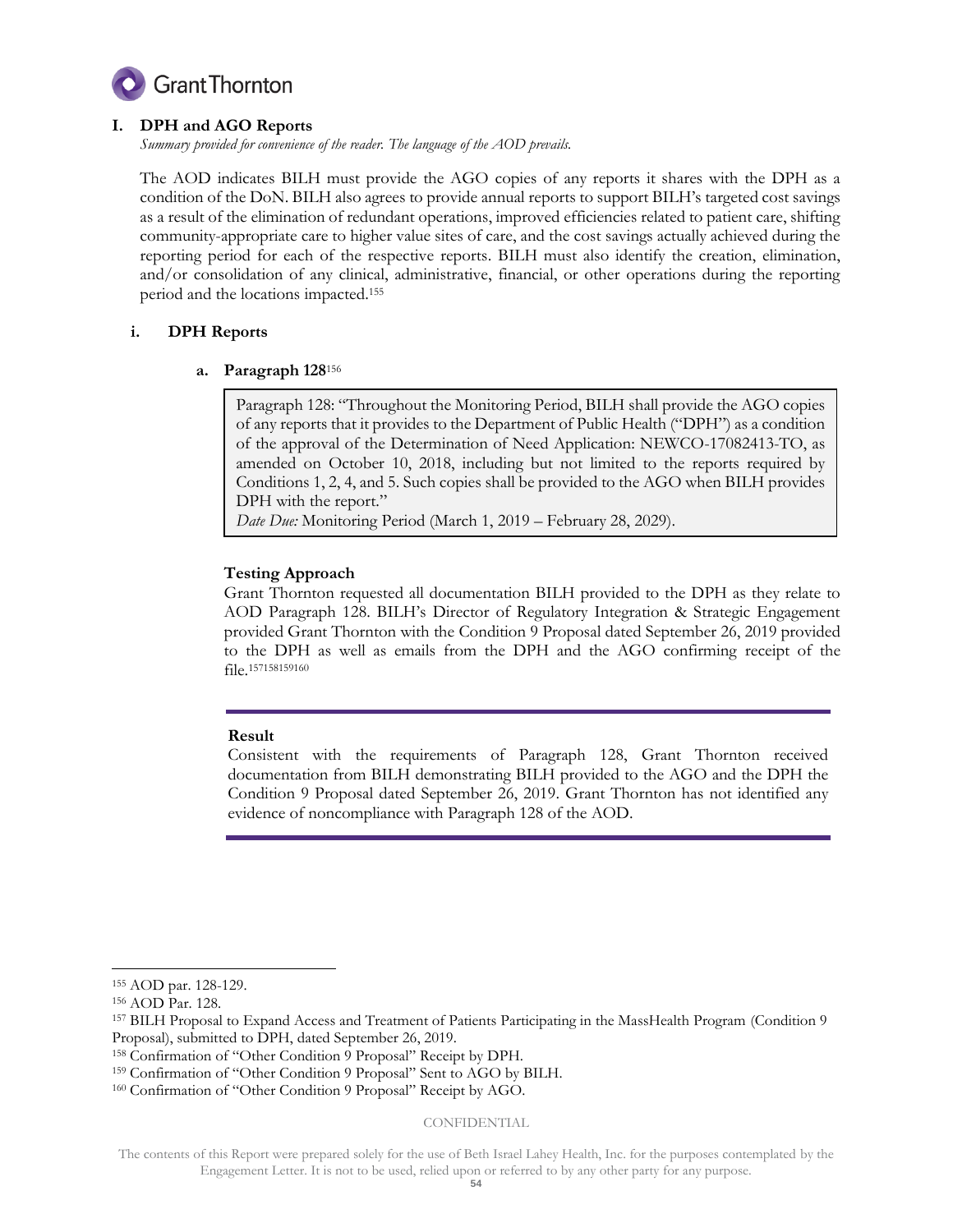

# **ii. AGO Reports**

# **a. Paragraph 129**<sup>161</sup>

Paragraph 129: "Throughout the Monitoring Period, BILH shall annually report to the AGO the following information and data:

a. Analyses with supporting financial data detailing BILH's targeted cost savings, if any, as a result of the elimination of redundant operations; the cost savings actually achieved during the annual reporting period; and the total cost savings achieved in relation to the target.

b. Analyses with supporting financial data detailing BILH's targeted cost savings, if any, as a result of improved efficiencies related to patient care; the cost savings actually achieved during the annual reporting period; and the total cost savings achieved in relation to the target.

c. Analyses with supporting financial data detailing BILH's targeted cost savings, if any, due to shifting community-appropriate care to higher value sites of care; the cost savings actually achieved during the annual reporting period; and the total cost savings achieved in relation to the target.

d. Information sufficient to identify the elimination of any existing clinical services or the creation of new clinical services during the annual reporting period and in total, including the locations impacted.

e. Information sufficient to identify any clinical, administrative, financial, or other operations that have been consolidated during the annual reporting period and in total, including the locations impacted."

*Date Due:* Monitoring Period (March 1, 2019 – February 28, 2029).

# **Testing Approach**

BILH's Director of Regulatory Integration & Strategic Engagement provided Grant Thornton with the "BILH 60 Day Report to the Massachusetts's Office of the Attorney General Provided under Paragraph 129 of the Assurance of Discontinuance" and the "BILH 60 Day Report to the Massachusetts's Office of the Attorney General Provided under Paragraph 132 of the Assurance of Discontinuance." <sup>162</sup> Grant Thornton obtained an email from BILH's Chief Integration Officer to the AGO with these two reports included as attachments.<sup>163</sup> Based on this email, both of these reports were provided to the AGO within the 60-day period following the Closing Date. Grant Thornton's testing of these reports was limited to the procedures described in the Scope of Work (see **Exhibit 1**).

-

#### CONFIDENTIAL

<sup>161</sup> AOD Par. 129.

<sup>162</sup> BILH 60 Day Report to the Massachusetts's Office of the Attorney General Provided under Paragraph 129 of the Assurance of Discontinuance - Cost Efficiencies 60 Day Report.

<sup>163</sup> 60 Day AGO Report Submission – via Email of 60 Day Report (Par. 129, 132) to AGO.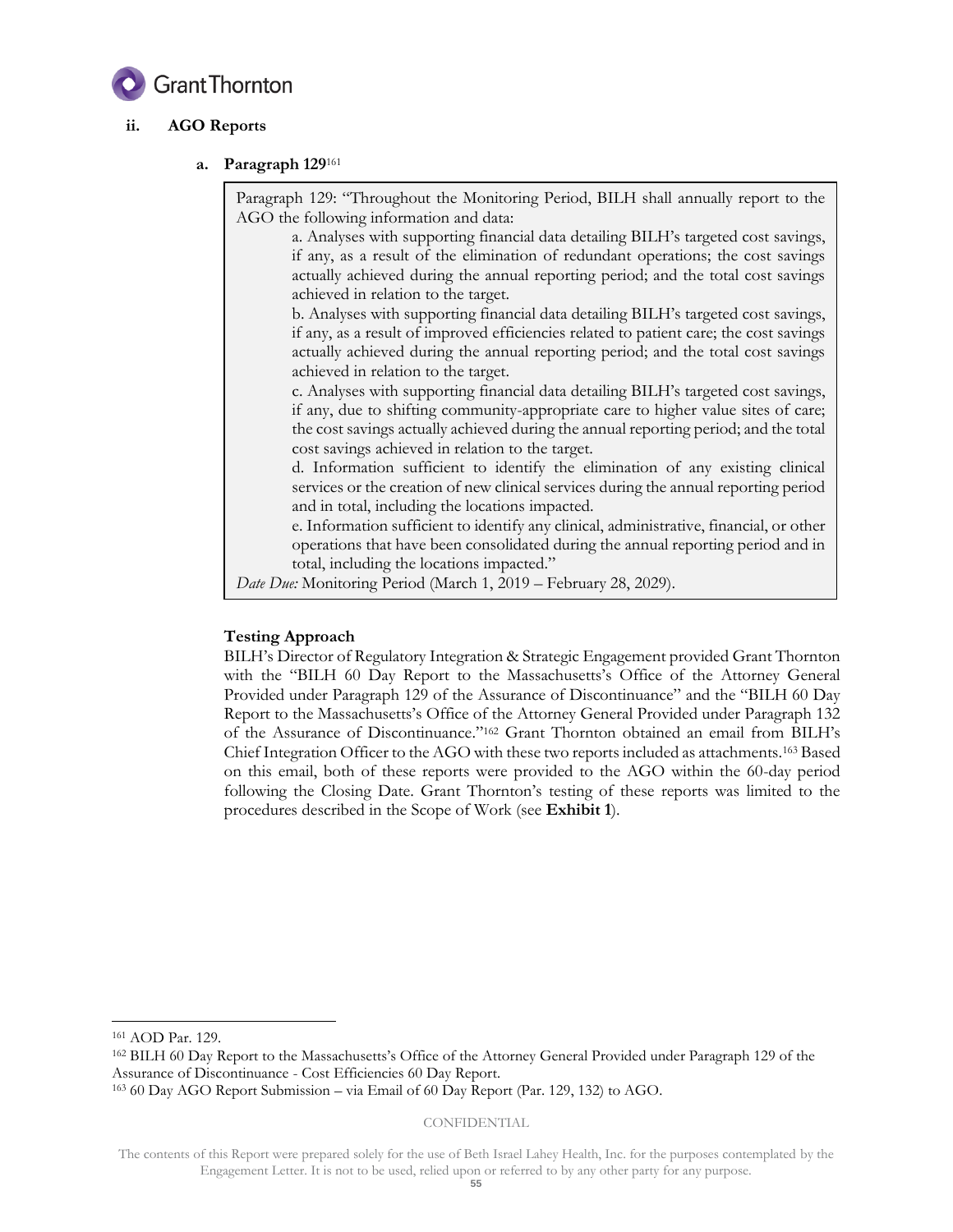

#### **Result**

Grant Thornton notes BILH provided an analysis of targeted cost savings with respect to elimination of redundant operations, improved efficiencies, and shifting communityappropriate care to higher value sites of care (as referenced in AOD Paragraphs 129(a)- 129(c)) to the AGO within the 60-day period following the Closing Date. Based on these procedures, Grant Thornton has not identified any evidence of noncompliance with Paragraph 129 of the AOD.

# **J. Substantially Similar Services**

*Summary provided for convenience of the reader. The language of the AOD prevails.* 

The AOD provides BILH maintain access for the communities served by BILH Hospitals to substantially similar services as before the Closing Date. <sup>164</sup>

# **i. Clinical Services**

#### **a. Paragraph 91**<sup>165</sup>

Paragraph 91: "BILH shall maintain access for the communities served by BILH Hospitals to substantially similar clinical services as before the Closing Date." *Date Due:* Access Period (March 1, 2019 – February 28, 2021), monitored annually.

# **Testing Approach**

BILH distributed a "Clinical Services Inventory Survey" to ten BILH Hospitals, plus two additional responses from facilities under the same license as Beverly Hospital.<sup>166</sup> Grant Thornton analyzed the survey responses and noted one instance of a change in a pre-existing service. In this instance, BIDMC discontinued BIDMC-licensed services at the BIDMC Outpatient Free Care Pharmacy at 350 Longwood Ave, Boston MA 02108. A new BIDMC Retail Pharmacy opened on December 17, 2018 located at 330 Brookline Ave, Boston MA 02215 to provide service to patients. The relocation of services to a site 0.2 miles from the original location does not deter access of these services. 167

Grant Thornton requested interviews with patient access coordinators and scheduling staff at five BILH facilities throughout the BILH service area. Based on survey responses indicating a service(s) existed as of the Closing Date, Grant Thornton randomly selected and verified the existence of select services through September 30, 2019. Patient access and scheduling staff were observed accessing open appointment slots for the selected services. Additionally, Grant Thornton received real-time hospital admission statistics/census reports showing utilization of the selected services through September 30, 2019 and as of the date of each interview.

-

#### CONFIDENTIAL

<sup>164</sup> AOD Par. 91.

<sup>165</sup> Ibid.

<sup>166</sup> Annual Report – Clinical Services Inventory Survey dated October 31, 2019 and email from BILH to BILH Facilities. <sup>167</sup> Brookline Ave to Longwood Ave Location Map, accessed November 26, 2019 via Google Map Search.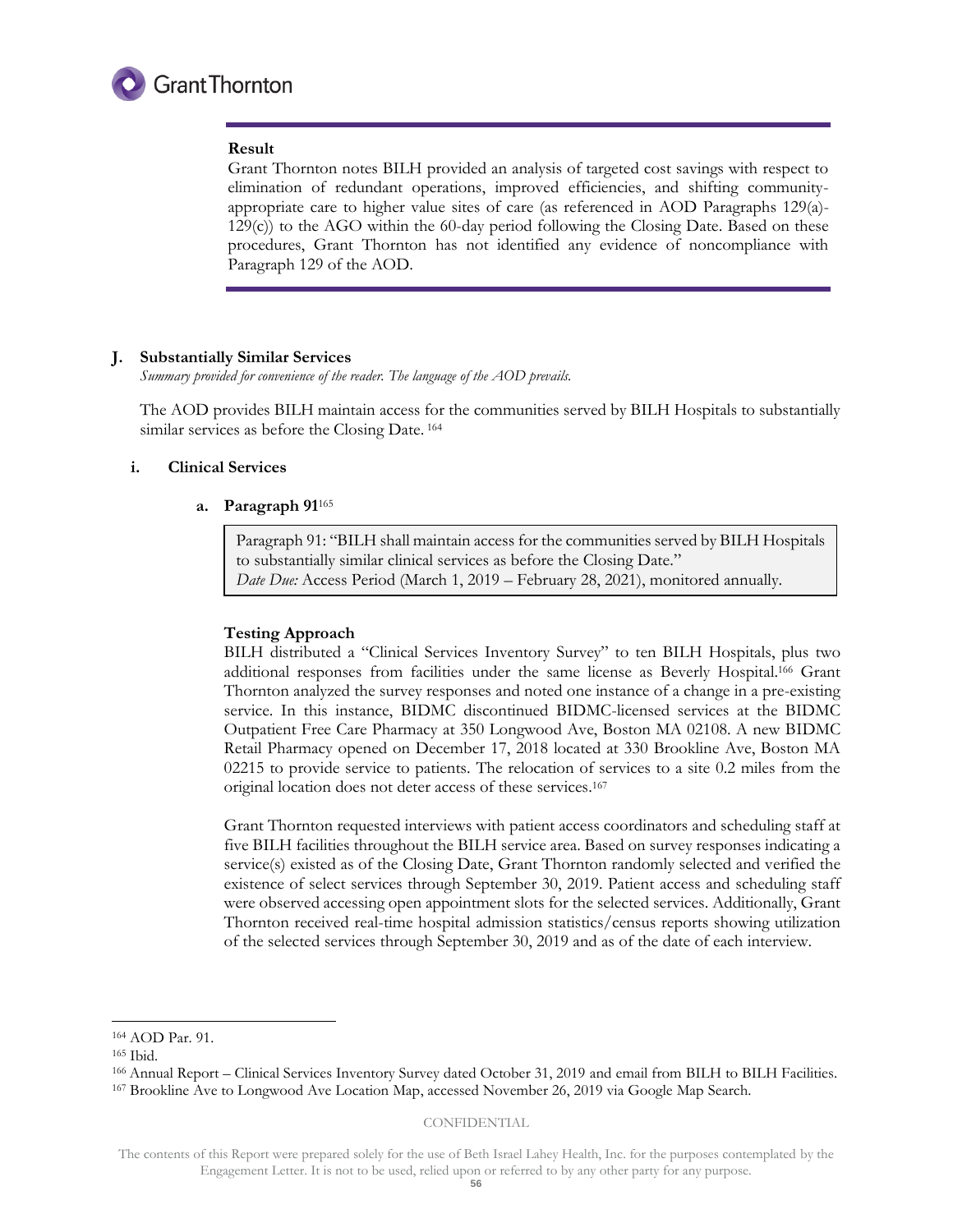

#### **Result**

Based on review of supporting documentation and independent observation as described above, Grant Thornton finds no evidence of noncompliance by BILH with its obligation to maintain access for the communities served by BILH Hospitals to substantially similar services as before the Closing Date, as specified in Paragraph 91.

**CONFIDENTIAL**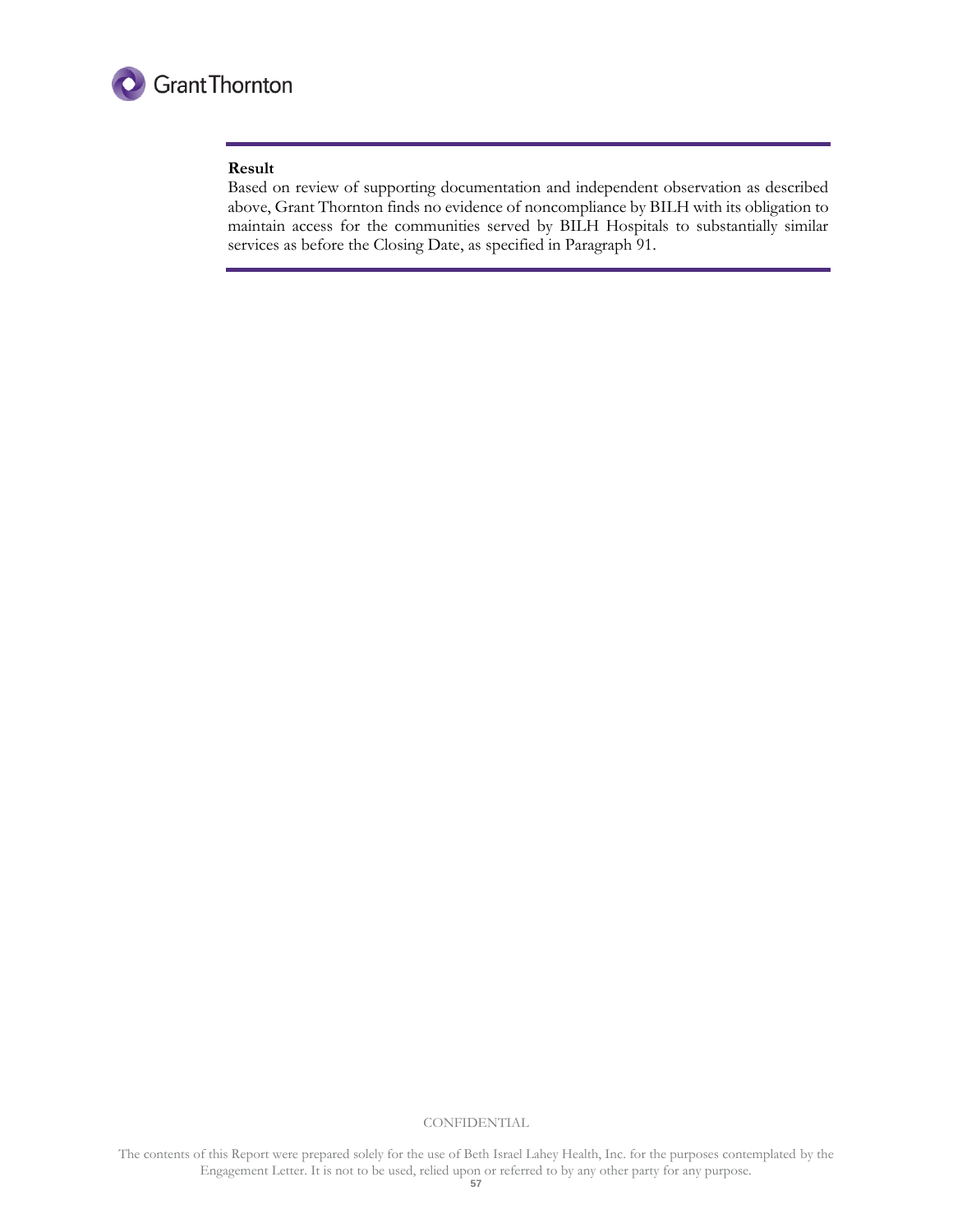

# **EXHIBITS**

# **Exhibit 1:**

# **Scope of Work**

This Attachment B applies to the letter describing the Services to be provided by Grant Thornton ("GT") to Beth Israel Lahey Health, Inc. ("BILH") dated April 24, 2019 and is part of this Agreement.

GT notes that BILH is responsible for complying with the terms of the Assurance of Discontinuance ("AOD"). GT will hold regular discussions with BILH management and the Massachusetts Attorney General's Office (the "AGO") to understand agreed-upon criteria in relation to the AOD.

The proposed procedures, analysis, and testing are based on our current understanding. As our understanding of the AOD and related conditions and factors evolve, GT may have to undertake additional procedures not listed in the scope of work.

# **Phase 1: Information Gathering & Preliminary Assessment**

*Expected Timeline: April 2019 – June 2019*

# **I. Information Gathering**

- A. Make initial data requests to understand BILH financial, operational internal control and process aspects of the components of the AOD, especially related to:
	- i. System-wide price constraint, including agreements with third-parties
	- ii. MassHealth-related access and hiring and solicitation
	- iii. Financial investments in the Community Health Center Affiliates ("CHCs") and Safety Net Affiliates ("SNAs")
	- iv. Non-financial commitments to the CHCs, SNAs, and the Joint Contracting Safety Net Affiliates
	- v. Community investments
	- vi. Behavioral health investments
	- vii. Organizational structure and governance provisions
	- viii. Cost reduction and synergy analyses prepared by BILH
- B. Conduct interviews with management and select employees. Although specific employees interviewed will be determined after initial discussions with BILH management, we anticipate interviewing the following:
	- i. CFO
	- ii. Select Board Member(s)
	- iii. Employee(s) responsible for covered payer contract negotiation
	- iv. Employee(s) responsible for assessing compliance with established covered payer contracts
	- v. Employee(s) responsible for preparing the BILH-issued reports to the AGO so that we can understand their analytic approach and processes and anticipated structure of reports
	- vi. Employee(s) responsible for allocating relevant investments (as described in the AOD)

#### **CONFIDENTIAL**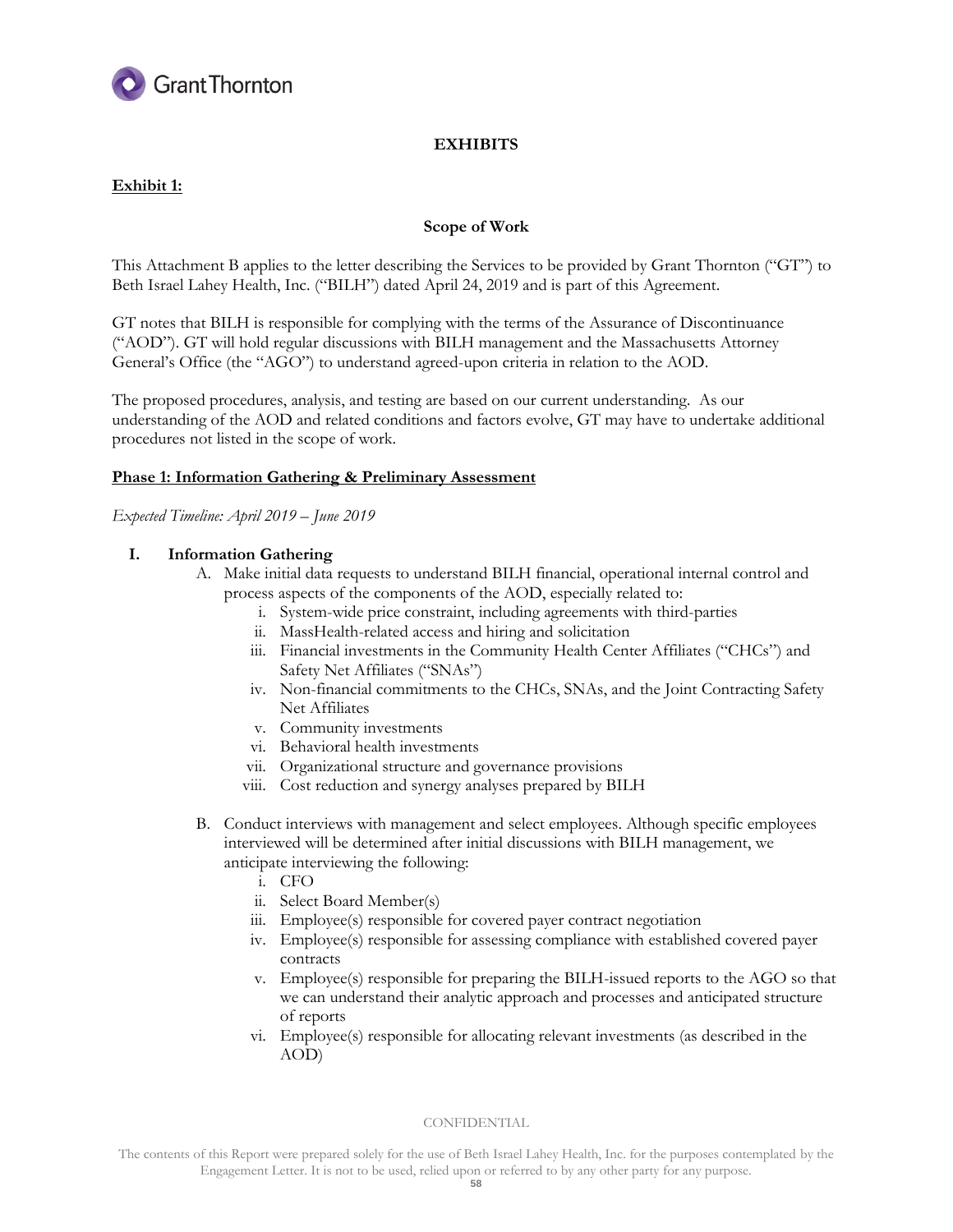

- vii. Employee(s) responsible for making and tracking relevant investments (as described in the AOD)
- viii. Compliance officer
- ix. Chief audit executive or director of internal audit
- x. Integration Office employee(s) with responsibilities related to the AOD

# **II. Preliminary Analysis of Information**

- A. Analyze information received in Section I.A. above and obtain an understanding of how this information affects BILH's compliance with the AOD.
- B. Analyze the information gathered in Section I.B. above to obtain an understanding of BILH's policies and processes for current state components of the AOD. These may include:
	- i. Elimination or addition of clinical services
	- ii. Consolidated operations
	- iii. Plans to participate in MassHealth (within 18 months of the Filing Date)
	- iv. Patient encounters by service line for all facilities
	- v. Patients covered by risk contracts by payer for all PCPs, and additional analysis on those patients related to encounters
	- vi. New physicians
	- vii. Annual revenue by payer, including additional analysis related to type of revenue in total and per member per month
	- viii. Additional compliance requirements (including community investment, behavioral health investment, governance, etc.)

# **III. Understand BILH approach to complying with the AOD**

- A. Identify key BILH employees responsible for ensuring compliance.
- B. Understand mechanism that BILH will put in place to ensure compliance.
- C. Obtain an understanding of BILH's proposed reports, schedules and supporting work papers that it will be producing periodically to demonstrate compliance.

# **IV. Develop Initial Observations & Identify Additional Testing Areas**

- A. Based on the above, GT will develop a proposed Scope of Work and associated budget within 90 days after the Closing Date, coordinating with the AGO as needed. (Per the AOD, the AGO shall have the authority to review and approve such proposal.)
	- i. Scope of Work will be adapted and refined based on conversations with BILH and feedback from the AGO until agreement is reached among GT, AGO and BILH.
	- ii. Testing within this Scope of Work may include:
		- Re-performance of BILH-provided deliverables that address AOD focus areas
		- Testing for integrity of BILH-provided deliverables
		- Interview of BILH and non-BILH personnel, as needed, who may have pertinent information on AOD focus areas
	- iii. GT will provide a fee estimate in coordination with the agreed-upon Scope of Work
- B. GT and BILH to discuss and agree upon a communication protocol. This may include the following:

# **CONFIDENTIAL**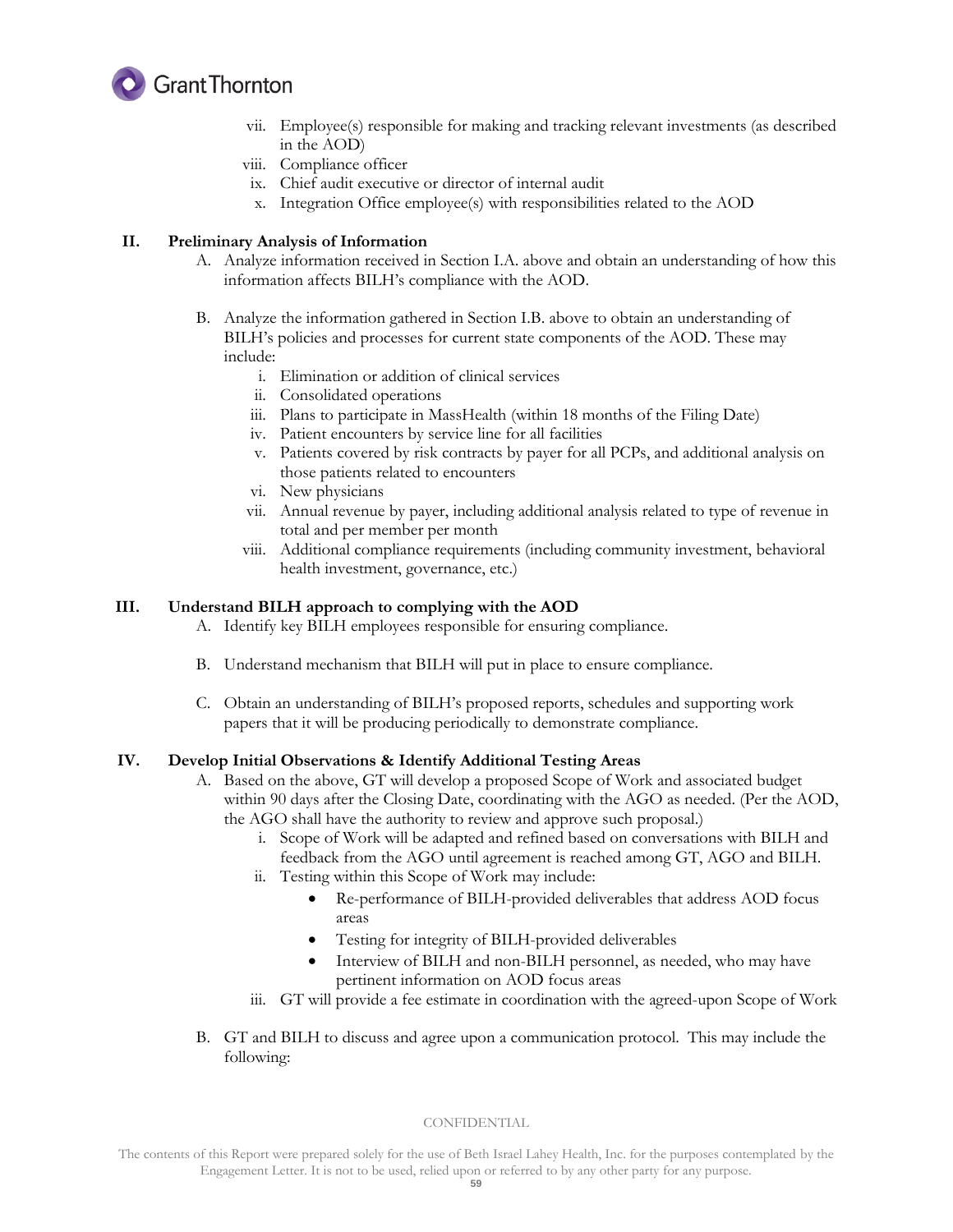

- i. GT to be informed on a timely basis of developments and plans that impact AOD focus areas, such as renegotiated or new payer contracts
- ii. GT and BILH to meet throughout the year to discuss relevant issues and developments. GT to communicate areas of concern as they arise, so that BILH has an opportunity to address areas of concern in a timely manner
- iii. GT and BILH to agree on timing of procedures, which could include interim work to reduce work load and pressure at the end of the year
- iv. GT to have access to BILH internal audit and compliance functions, through meetings and analysis of relevant reports
- v. GT to have access to external auditors
- vi. GT to have access to the audit committee and the board of directors
- C. GT and BILH to discuss and agree upon a reporting protocol. This may include the following:
	- i. Discussion of issue identification prior to report issuance
	- ii. Timing of GT annual report issuance
	- iii. Issuance of representation letter by BILH to GT prior to the issuance of our annual report which will stipulate that BILH has provided all relevant information and access to GT in order for GT to make an informed assessment of the relevant focus areas of the AOD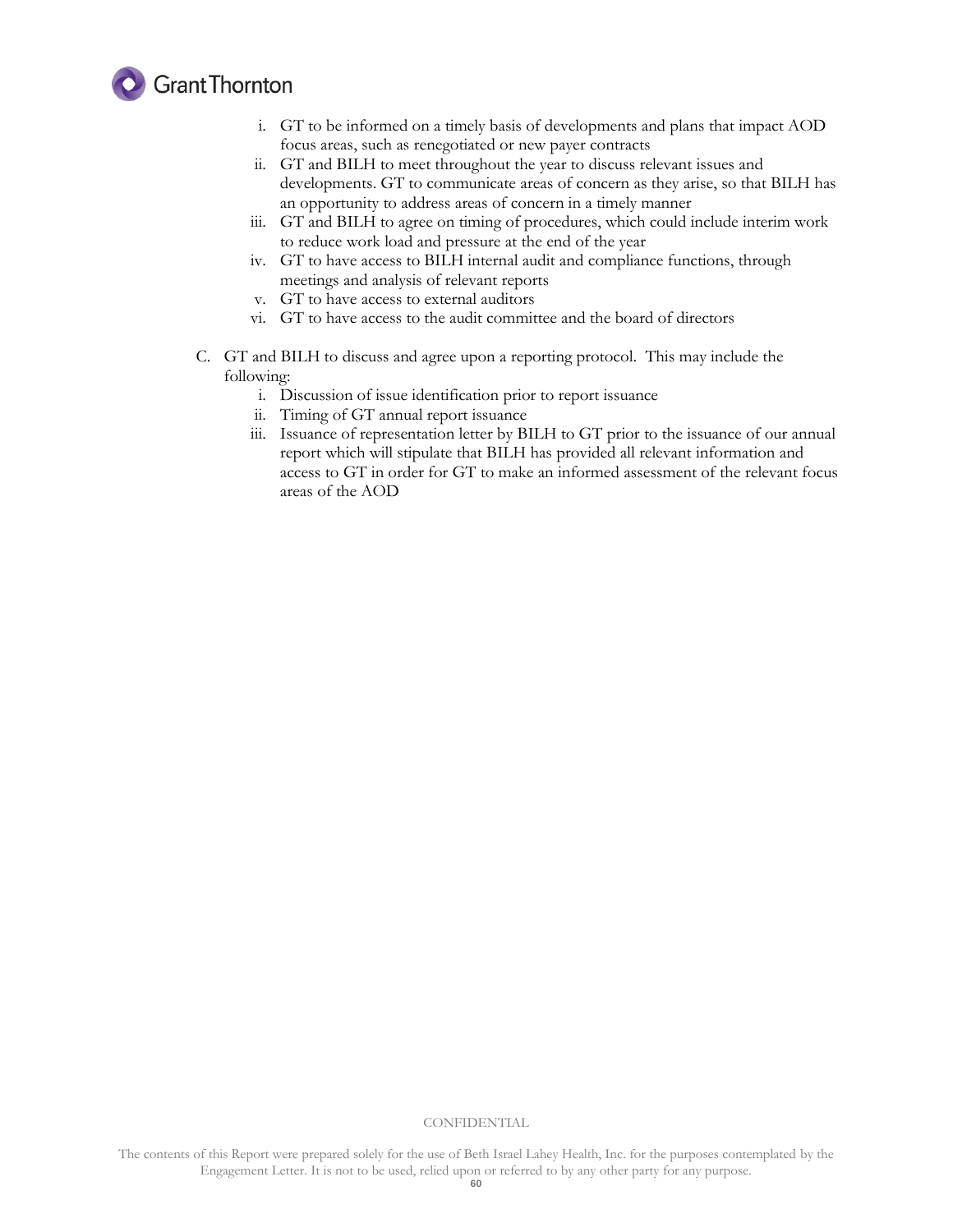

# **Phase 2: Detailed Testing & Analysis**

*Expected Timeline: October 2019 – December 2019*

*To the extent data is available, preliminary work will be performed in July 2019 – September 2019, with analysis finalized after the September 30, 2019 year-end.*

Based on the observations identified in Phase 1 and input from the AGO, GT will perform detailed procedures pertinent to certain terms of the AOD, as described in further detail below. This section is designed to illustrate the general elements expected to be included in this component of the engagement. Areas of testing may include the following:

| <b>Requirement per AOD</b>                                                                                                                                                         | <b>Proposed Testing Approach</b>                                                                                                                                                                                                                                                                                                                                                                                                                                                                                                                                                                                                                                                                                                                                                                                                                                                                                                                                                                                                                                                                                                                                                                                                                                                                                                                                                                                                                                                                                                                                                                                                                                                                                                                                                                                                                                                                                                                                                              |
|------------------------------------------------------------------------------------------------------------------------------------------------------------------------------------|-----------------------------------------------------------------------------------------------------------------------------------------------------------------------------------------------------------------------------------------------------------------------------------------------------------------------------------------------------------------------------------------------------------------------------------------------------------------------------------------------------------------------------------------------------------------------------------------------------------------------------------------------------------------------------------------------------------------------------------------------------------------------------------------------------------------------------------------------------------------------------------------------------------------------------------------------------------------------------------------------------------------------------------------------------------------------------------------------------------------------------------------------------------------------------------------------------------------------------------------------------------------------------------------------------------------------------------------------------------------------------------------------------------------------------------------------------------------------------------------------------------------------------------------------------------------------------------------------------------------------------------------------------------------------------------------------------------------------------------------------------------------------------------------------------------------------------------------------------------------------------------------------------------------------------------------------------------------------------------------------|
| An assessment of<br>А.<br>whether BILH is in<br>compliance with the<br>System-wide Price<br>Constraint as to<br>each of the Covered<br>Payers, as set forth<br>in Paragraphs 72-89 | Note: If new payer contracts are negotiated prior to September 30, 2019, GT would<br>perform these procedures, to the extent possible, prior to year-end.<br>Obtain a schedule of payer revenues for the most recent 12 month period through<br>the Closing Date, and agree to audited financial statements<br>Obtain and analyze a listing of commercial contracts by entity and by payer,<br>$\bullet$<br>including contract terms, expiration dates, and approximate revenues<br>Understand how revenue from Covered Payers fits into the BILH's<br>$\circ$<br>overall payer mix<br>Understand BILH's identification of any payers excluded from the price<br>$\circ$<br>constraint, based on the terms of the AOD<br>For contracts existing as of the Closing Date, agree expiration dates to<br>$\circ$<br>contracts or other supporting documentation. On an annual basis,<br>determine if expected contracts up for renewal are included in listing<br>Confirm contract renewal status with payers<br>$\circ$<br>Perform other procedures, as necessary, to assess compliance with the<br>$\circ$<br><b>AOD</b><br>Read any contracts that the Company negotiates or renegotiates during each fiscal<br>year in order to obtain an understanding of the pricing structure. Note that this may<br>include different rates or different pricing structures for each health system.<br>Obtain and analyze BILH agreement with payer on trailing twelve month<br>$\circ$<br>revenue agreed upon for negotiations<br>Obtain and analyze alternate fee for service pricing vs. value based pricing<br>$\circ$<br>terms provided by BILH to the payer, if appropriate<br>Obtain pricing worksheets for any contracts that the Company negotiates or<br>$\bullet$<br>renegotiates, with supporting work papers<br>Recalculate the pricing worksheet and agree relevant inputs to primary source<br>documents<br>Perform other procedures, as necessary, to assess compliance with the AOD<br>٠ |

#### **CONFIDENTIAL**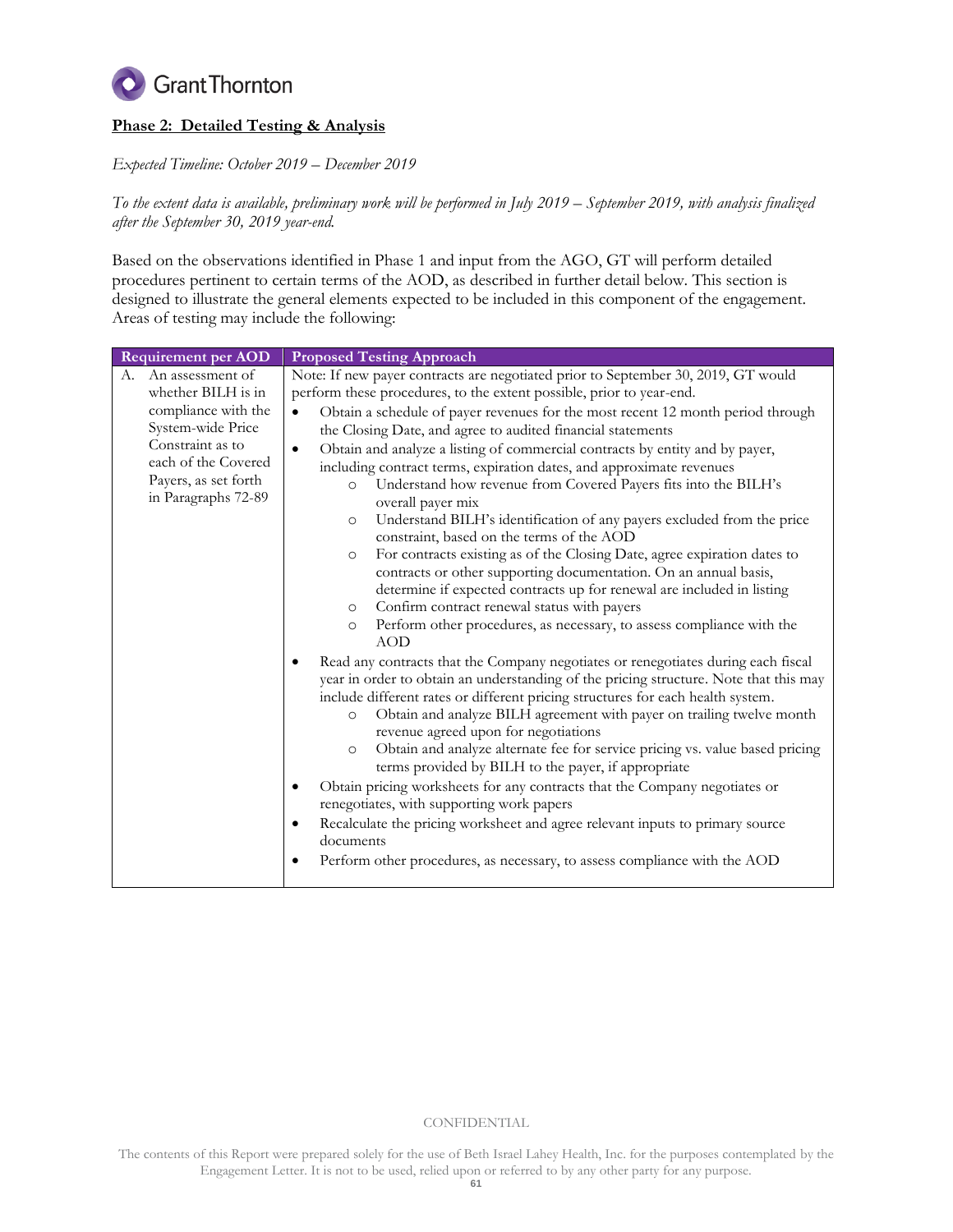

| <b>Requirement per AOD</b>                                                                                                                                                                                                 | <b>Proposed Testing Approach</b>                                                                                                                                                                                                                                                                                                                                                                                                                                                                                                                                                                                                                                                                                                                                                                                                                                                                                                                                                                                                                                                                                                                                                                                                                                                                                                                                                                                                                                                                                                                                                                                                                                          |  |  |  |
|----------------------------------------------------------------------------------------------------------------------------------------------------------------------------------------------------------------------------|---------------------------------------------------------------------------------------------------------------------------------------------------------------------------------------------------------------------------------------------------------------------------------------------------------------------------------------------------------------------------------------------------------------------------------------------------------------------------------------------------------------------------------------------------------------------------------------------------------------------------------------------------------------------------------------------------------------------------------------------------------------------------------------------------------------------------------------------------------------------------------------------------------------------------------------------------------------------------------------------------------------------------------------------------------------------------------------------------------------------------------------------------------------------------------------------------------------------------------------------------------------------------------------------------------------------------------------------------------------------------------------------------------------------------------------------------------------------------------------------------------------------------------------------------------------------------------------------------------------------------------------------------------------------------|--|--|--|
| An assessment of,<br>В.                                                                                                                                                                                                    | Mass-Health                                                                                                                                                                                                                                                                                                                                                                                                                                                                                                                                                                                                                                                                                                                                                                                                                                                                                                                                                                                                                                                                                                                                                                                                                                                                                                                                                                                                                                                                                                                                                                                                                                                               |  |  |  |
| and information and<br>data sufficient to<br>show, BILH's<br>compliance with its<br>Assurances<br>concerning<br>MassHealth-related<br>access in Paragraphs<br>92-97 and hiring and<br>solicitation in<br>Paragraph 103-104 | Obtain an initial list of BILH Facilities and health care providers by Medicare<br>$\bullet$<br>number and NPI, respectively, participating in MassHealth as of the Filing Date<br>Understand the baseline participation, and types of participation, by BILH<br>$\circ$<br>providers in MassHealth<br>Obtain supporting documentation of BILH Facilities and health care<br>$\circ$<br>providers by Medicare number and NPI who have applied to participate<br>in MassHealth as of September 30, 2019, and compare to the initial listing<br>Inquire with BILH regarding progress against plan to have all physicians and<br>$\bullet$<br>licensed providers employed by BILH apply to participate in MassHealth (Note:<br>AOD specifies that this must be completed by 11/29/2021)<br>Obtain and analyze BILH policies, if any, related to access of MassHealth patients<br>$\bullet$<br>(especially related to caps or immediate access, etc.)<br>Obtain and analyze the following marketing and advertising plans and programs<br>$\bullet$<br>created by BILH, if available:<br>Increasing the percentage of MassHealth patients in payer mix<br>$\circ$<br>New England Baptist Hospital's marketing and outreach program,<br>$\circ$<br>including evidence of its funding and execution<br>Policies and evidence of training and compliance for accepting<br>$\circ$<br>appointments with MassHealth payments<br>Obtain general enrollment statistics and trends for MassHealth for markets in the<br>BILH service area (such as the Monthly One Care Enrollment Reports)<br>Perform other procedures, as necessary, to assess compliance with the AOD<br>$\bullet$ |  |  |  |
|                                                                                                                                                                                                                            | Hiring and Solicitation                                                                                                                                                                                                                                                                                                                                                                                                                                                                                                                                                                                                                                                                                                                                                                                                                                                                                                                                                                                                                                                                                                                                                                                                                                                                                                                                                                                                                                                                                                                                                                                                                                                   |  |  |  |
|                                                                                                                                                                                                                            | Acquire NPI numbers for PCPs hired within a year of the Closing Date, along with<br>documentation to determine where the PCPs previously held employment<br>Agree to supporting documentation from Human Resources and/or<br>$\circ$<br>physician privileging.<br>Notify AGO of any identified PCPs who were hired within a year of the<br>$\circ$<br>Closing Date and for whom BILH applies the "in process" exemption of<br>Paragraph 103(b) of the AOD<br>Perform selected interviews with BILH management and SNA employees to assess<br>$\bullet$<br>solicitation of SNA Departments, and obtain and analyze BILH solicitation<br>policies, if any<br>Perform other procedures, as necessary, to assess compliance with the AOD                                                                                                                                                                                                                                                                                                                                                                                                                                                                                                                                                                                                                                                                                                                                                                                                                                                                                                                                      |  |  |  |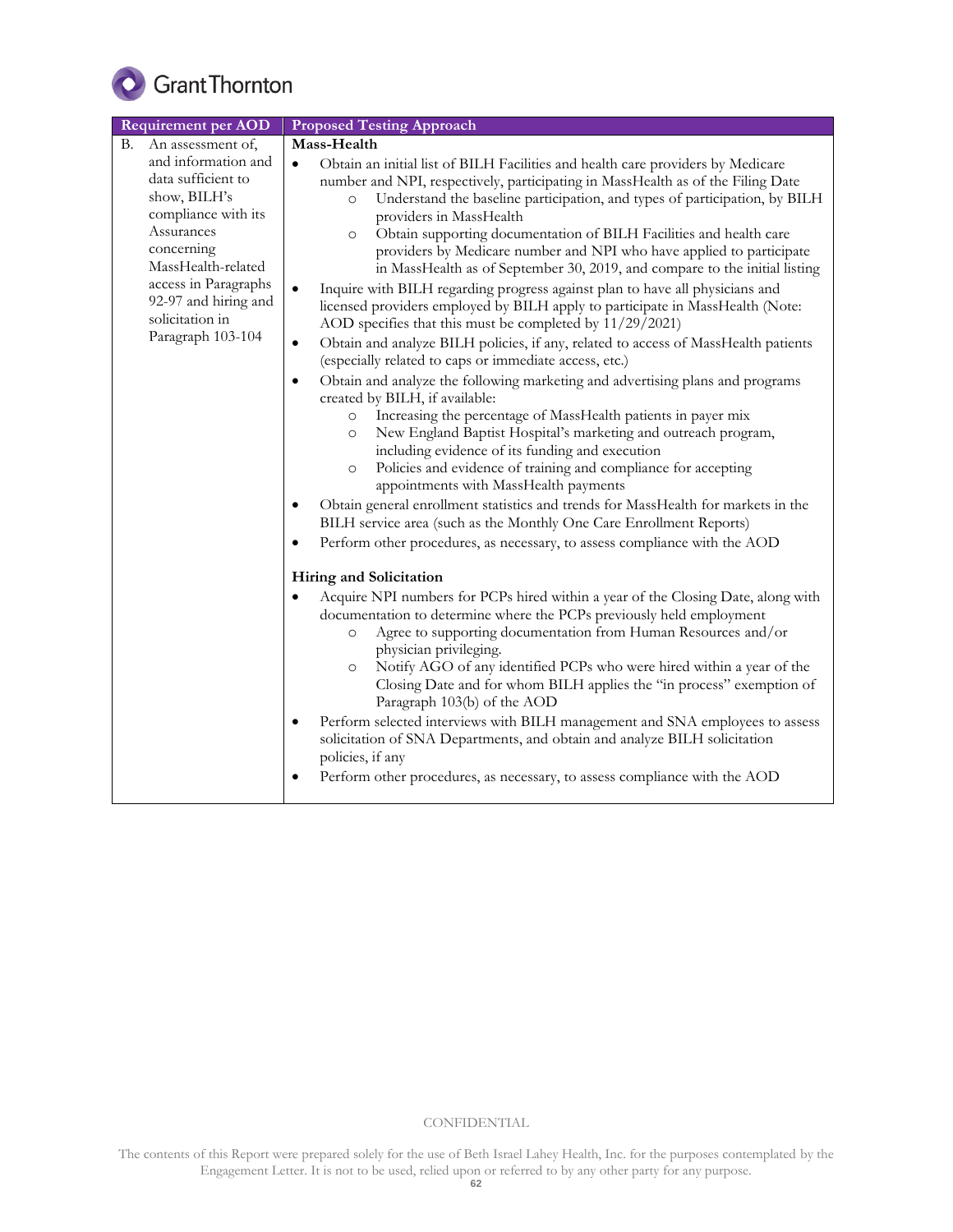

| <b>Requirement per AOD</b>                                                                                                                                                                                                                                                              | <b>Proposed Testing Approach</b>                                                                                                                                                                                                                                                                                                                                                                                                                                                                                                                                                                                                                                                                                                                                                                                                                                                                                                                                                                                                                                                                                                                                                                                                                                                                                                                                                                                                                                                                                                                                                                                                                                                                                                                                   |  |  |
|-----------------------------------------------------------------------------------------------------------------------------------------------------------------------------------------------------------------------------------------------------------------------------------------|--------------------------------------------------------------------------------------------------------------------------------------------------------------------------------------------------------------------------------------------------------------------------------------------------------------------------------------------------------------------------------------------------------------------------------------------------------------------------------------------------------------------------------------------------------------------------------------------------------------------------------------------------------------------------------------------------------------------------------------------------------------------------------------------------------------------------------------------------------------------------------------------------------------------------------------------------------------------------------------------------------------------------------------------------------------------------------------------------------------------------------------------------------------------------------------------------------------------------------------------------------------------------------------------------------------------------------------------------------------------------------------------------------------------------------------------------------------------------------------------------------------------------------------------------------------------------------------------------------------------------------------------------------------------------------------------------------------------------------------------------------------------|--|--|
| Financial data and<br>C.<br>descriptions<br>reflecting BILH's<br>financial<br>investments during<br>the annual reporting<br>period in the CHC<br>Affiliates and Safety<br>Net Affiliates, as<br>required in<br>Paragraph 98-99                                                          | Interview the BILH employee(s) responsible for managing relationships with CHCs<br>$\bullet$<br>and SNAs to better understand the relationships and how investments are managed<br>Obtain an understanding of provider contracts or terms to better understand<br>$\bullet$<br>financial implications of any proposed transactions, including detailed<br>understanding of negotiated risk-based contracts<br>Obtain from BILH the schedule(s) of investments, which shows historical support<br>$\bullet$<br>to CHCs and SNAs and was previously provided to the AGO<br>Agree to General Ledger and/or audited financial statements<br>$\circ$<br>Obtain from BILH the schedule(s) of investments from the Filing Date through<br>$\bullet$<br>September 30, 2019<br>Analyze supporting documentation of the relevant investments during<br>$\circ$<br>each reporting period, which may include invoices, remittances, or loss<br>calculations<br>Tabulate annual contributions during the Access Period<br>Compare to total amount specified in the AOD, as well as to the<br>$\circ$<br>minimum 2-year distribution requirement specified in the AOD<br>Perform other procedures, as necessary, to assess compliance with the AOD                                                                                                                                                                                                                                                                                                                                                                                                                                                                                                                               |  |  |
| D. An assessment of,<br>and information<br>sufficient to show,<br>BILH's compliance<br>with its non-<br>financial<br>commitments to the<br>CHC Affiliates.<br>Safety Net Affiliates,<br>and the Joint<br>Contracting Safety<br>Net Affiliates, as set<br>forth in Paragraphs<br>105-118 | <b>CHCs</b><br>Obtain MOUs with CHCs in place as of the Closing Date and any new or renewed<br>$\bullet$<br>affiliation agreements entered into during the current year<br>Obtain and assess information provided by BILH regarding whether<br>$\circ$<br>renewed affiliation agreements are "substantially the same," or the reasons<br>for any differences in the agreements (such as regulatory requirements)<br>Obtain and assess information provided by BILH regarding any<br>$\circ$<br>reallocation of funds, if applicable<br>$\bullet$<br>Obtain documentation indicating CHC participation in collaborative planning<br>efforts and participation in regional clinical needs assessments, if available (Note:<br>The AOD requires this to begin within a year of the Closing Date)<br>Obtain and analyze the Bylaws of the Community Care Alliance<br>$\circ$<br>Obtain and analyze agendas and listing of participants for all meetings of<br>$\circ$<br>the Community Care Alliance from the Closing Date through September<br>30.<br>Compare listing of CHCs to the population of MOUs provided.<br>$\circ$<br>Conduct interviews with 3 members of the Community Care Alliance to<br>$\circ$<br>understand their participation in collaborative planning efforts<br>Inquire of BILH's efforts to explore opportunities to expand clinical and financial<br>٠<br>support with additional CHCs in Essex and Middlesex Counties and obtain<br>supporting documentation; this may include conducting site visits and interviews<br>with Essex and Middlesex County providers, if applicable (Note: The AOD<br>requires this to begin within two years of the Closing Date)<br>Understand service geography and changes in market assumptions<br>$\circ$ |  |  |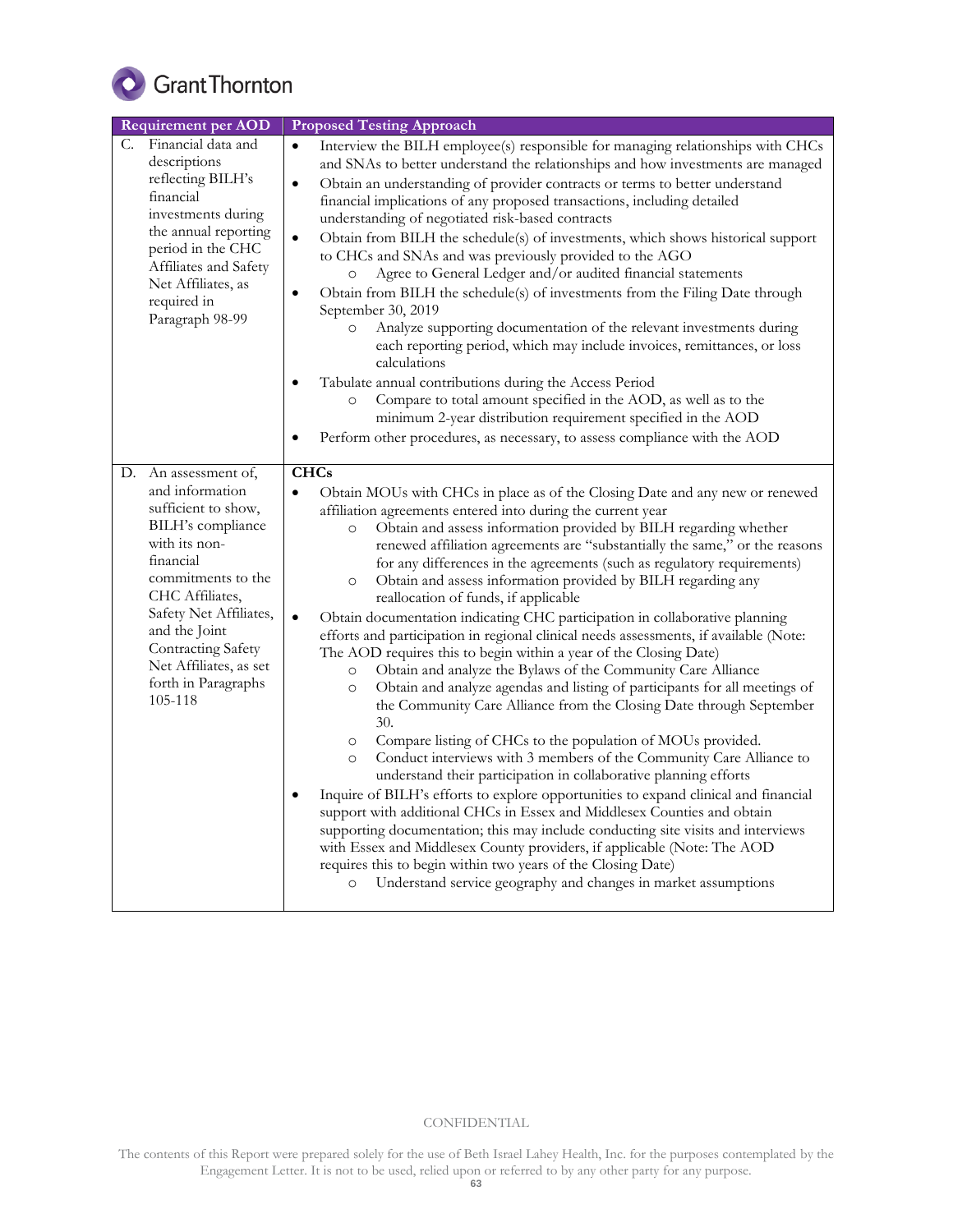

| <b>Requirement per AOD</b>                                                                                                                                                                                                                                                                             | <b>Proposed Testing Approach</b>                                                                                                                                                                                                                                                                                                                                                                                                                                                                                                                                                                                                                                                                                                                                                                                                                                                                                                                                                                                                                                                                                                                                                                                                                                                                                                                                                                                                                                                                                                                                                                                                                                                                                                                                                                                                                                                                                                                                                                                                                                                                                                                                                                                                                                                                                                                                                                                                                                                                        |  |  |
|--------------------------------------------------------------------------------------------------------------------------------------------------------------------------------------------------------------------------------------------------------------------------------------------------------|---------------------------------------------------------------------------------------------------------------------------------------------------------------------------------------------------------------------------------------------------------------------------------------------------------------------------------------------------------------------------------------------------------------------------------------------------------------------------------------------------------------------------------------------------------------------------------------------------------------------------------------------------------------------------------------------------------------------------------------------------------------------------------------------------------------------------------------------------------------------------------------------------------------------------------------------------------------------------------------------------------------------------------------------------------------------------------------------------------------------------------------------------------------------------------------------------------------------------------------------------------------------------------------------------------------------------------------------------------------------------------------------------------------------------------------------------------------------------------------------------------------------------------------------------------------------------------------------------------------------------------------------------------------------------------------------------------------------------------------------------------------------------------------------------------------------------------------------------------------------------------------------------------------------------------------------------------------------------------------------------------------------------------------------------------------------------------------------------------------------------------------------------------------------------------------------------------------------------------------------------------------------------------------------------------------------------------------------------------------------------------------------------------------------------------------------------------------------------------------------------------|--|--|
| (continued from<br>D.                                                                                                                                                                                                                                                                                  | <b>SNAs</b>                                                                                                                                                                                                                                                                                                                                                                                                                                                                                                                                                                                                                                                                                                                                                                                                                                                                                                                                                                                                                                                                                                                                                                                                                                                                                                                                                                                                                                                                                                                                                                                                                                                                                                                                                                                                                                                                                                                                                                                                                                                                                                                                                                                                                                                                                                                                                                                                                                                                                             |  |  |
| previous page)<br>An assessment of,<br>and information<br>sufficient to show,<br>BILH's compliance<br>with its non-<br>financial<br>commitments to the<br>CHC Affiliates,<br>Safety Net Affiliates,<br>and the Joint<br>Contracting Safety<br>Net Affiliates, as set<br>forth in Paragraphs<br>105-118 | Obtain affiliation agreements in place with SNAs as of the Closing Date and any<br>$\bullet$<br>new or renewed affiliation agreements entered into during the current year<br>Obtain and assess information provided by BILH regarding whether<br>$\circ$<br>renewed affiliation agreements are "substantially the same"<br>Obtain and assess information provided by BILH regarding any<br>$\circ$<br>reallocation of funds, if applicable<br>Document clinical programs in place with SNAs as of the Closing Date and<br>٠<br>monitor changes to clinical programs over time through agreements, interviews,<br>and/or non-anonymous surveys<br>To the extent clinical programs are discontinued or reduced, additional<br>$\circ$<br>procedures will be performed, including potential site visits, interviews,<br>and/or analyses<br>Obtain support of BILH assistance with PCP recruitment at SNAs through BILH<br>$\bullet$<br>documents, interviews, and/or non-anonymous surveys<br>Document use of BILH brand and logo by SNAs (photos, etc.) and obtain co-<br>$\bullet$<br>branding guidelines developed by the BILH marketing and clinical teams<br>Obtain support for model for joint system and regional planning via documents,<br>$\bullet$<br>interviews, and/or non-anonymous surveys, once established (Note: The AOD<br>requires this to begin within 1 year of the Closing Date)<br>Obtain and analyze agendas and listing of participants for all meetings of<br>$\circ$<br>the SNA Steering Committee from the Closing Date through September<br>30<br>Obtain and analyze agendas and listing of participants for any meetings of<br>$\circ$<br>the regional planning committee from the Closing Date through<br>September 30<br>Conduct interviews with 3 members of the regional planning committee<br>$\circ$<br>Obtain and evaluate risk-sharing agreements with Joint Contracting SNAs,<br>$\bullet$<br>including:<br>Physician incentives<br>$\circ$<br>SNA reimbursement rates<br>$\circ$<br>Openness of CIN contracts to SNA participation<br>$\circ$<br>Other<br>Obtain an understanding of any referral policies. Evaluate referral relationships,<br>$\bullet$<br>practices and policies of CIN physicians and BILH facilities related to SNA patients<br>Obtain information on CIN Board of Managers to confirm the inclusion of a Joint<br>$\bullet$<br>Contracting SNA representative<br>Perform other procedures, as necessary, to assess compliance with the AOD |  |  |
|                                                                                                                                                                                                                                                                                                        |                                                                                                                                                                                                                                                                                                                                                                                                                                                                                                                                                                                                                                                                                                                                                                                                                                                                                                                                                                                                                                                                                                                                                                                                                                                                                                                                                                                                                                                                                                                                                                                                                                                                                                                                                                                                                                                                                                                                                                                                                                                                                                                                                                                                                                                                                                                                                                                                                                                                                                         |  |  |
|                                                                                                                                                                                                                                                                                                        |                                                                                                                                                                                                                                                                                                                                                                                                                                                                                                                                                                                                                                                                                                                                                                                                                                                                                                                                                                                                                                                                                                                                                                                                                                                                                                                                                                                                                                                                                                                                                                                                                                                                                                                                                                                                                                                                                                                                                                                                                                                                                                                                                                                                                                                                                                                                                                                                                                                                                                         |  |  |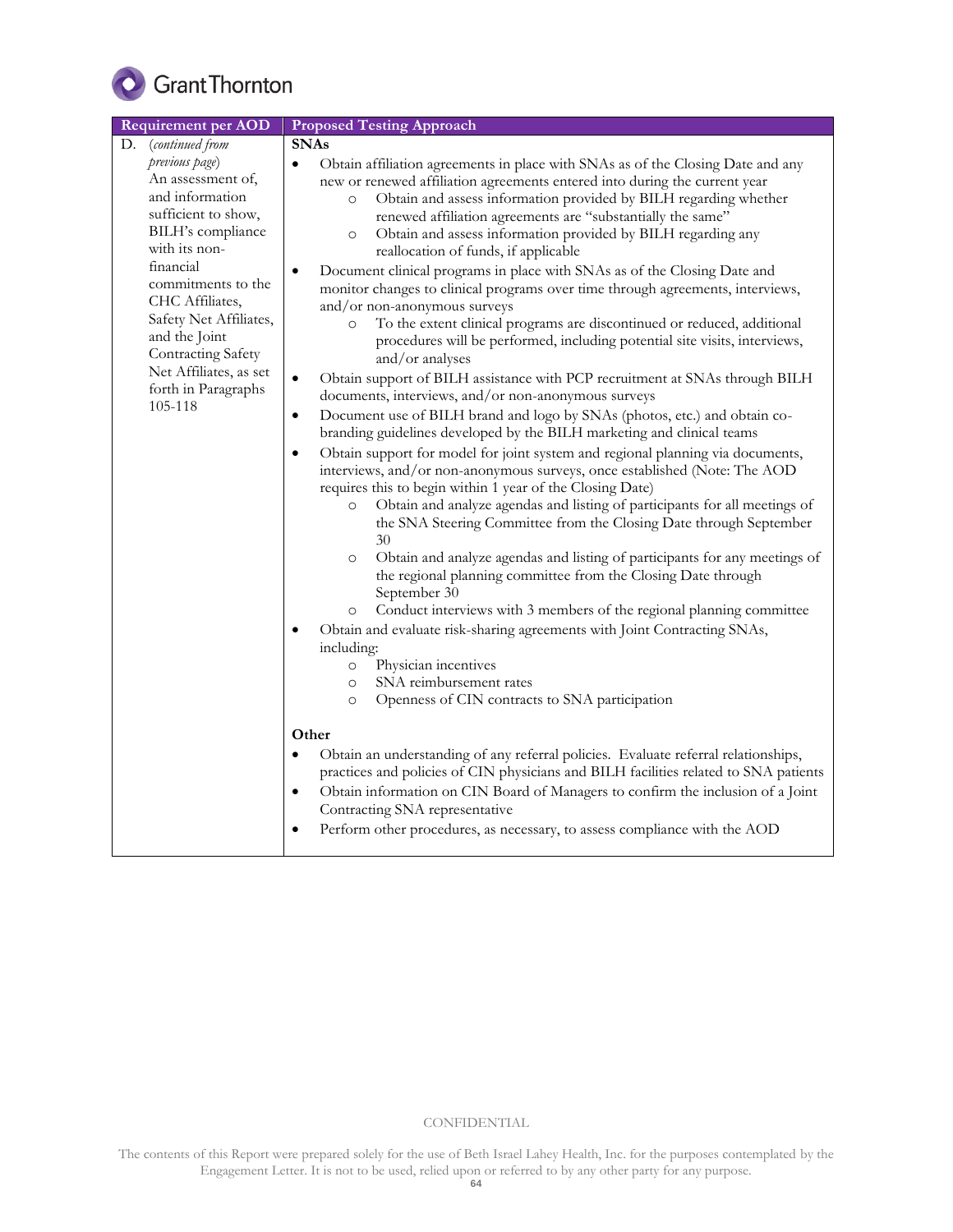

| <b>Requirement per AOD</b>                                                                                                                                                                                                                                                                                        | <b>Proposed Testing Approach</b>                                                                                                                                                                                                                                                                                                                                                                                                                                                                                                                                                                                                                                                                                                                                                                                                                                                                                                                                                                                                                                                                |
|-------------------------------------------------------------------------------------------------------------------------------------------------------------------------------------------------------------------------------------------------------------------------------------------------------------------|-------------------------------------------------------------------------------------------------------------------------------------------------------------------------------------------------------------------------------------------------------------------------------------------------------------------------------------------------------------------------------------------------------------------------------------------------------------------------------------------------------------------------------------------------------------------------------------------------------------------------------------------------------------------------------------------------------------------------------------------------------------------------------------------------------------------------------------------------------------------------------------------------------------------------------------------------------------------------------------------------------------------------------------------------------------------------------------------------|
| Financial data<br>Е.<br>concerning BILH's<br>community<br>investments during<br>the reporting period<br>as required in<br>Paragraph 101 and a<br>detailed explanation<br>of how the<br>investments have<br>been used in<br>communities of<br>color and for low-<br>income and other<br>underserved<br>populations | Obtain BILH's proposed plan and budget for investments to expand access for<br>$\bullet$<br>communities of color and low-income communities, including establishing<br>relationships with CHCs in Gateway Municipalities (as defined by the<br>Massachusetts legislature)<br>Identify and understand the distributions from BILH to the above<br>$\circ$<br>communities<br>Conduct interviews with relevant BILH employees to understand the<br>$\circ$<br>nature of discussions with CHCs in Gateway Municipalities<br>Obtain an understanding of the budgeting process and source of funds<br>$\circ$<br>related to these investments<br>Analyze BILH's quantification of spending in support of the above plan on an<br>٠<br>annual basis and assess relevant supporting documentation, as appropriate<br>On an annual basis, track BILH's spending status against the \$5M<br>$\circ$<br>investment amount specified in the AOD<br>Agree to General Ledger and/or audited financial statements<br>$\circ$<br>Perform other procedures, as necessary, to assess compliance with the AOD<br>٠ |
| Financial data<br>F.<br>concerning BILH's<br>investments during<br>the reporting period<br>to improve access to<br>behavioral health as<br>required in<br>Paragraph 119 and a<br>detailed explanation<br>of how the<br>investments have<br>been used                                                              | Obtain BILH's proposed plan and budget for investments in behavioral health<br>$\bullet$<br>services to enhance access to mental health and substance use disorder treatment<br>Identify and understand the distributions from BILH to the above<br>$\circ$<br>services<br>Conduct interviews with relevant BILH employees responsible for<br>$\circ$<br>coordination of these investments to understand BILH's plan and<br>proposed process for making investments<br>Obtain an understanding of the budgeting process and source of funds<br>$\circ$<br>related to these investments<br>Analyze BILH's quantification of spending in support of the above plan on an<br>٠<br>annual basis and assess relevant supporting documentation, as appropriate<br>On an annual basis, track BILH's spending status against the \$16.9M<br>$\circ$<br>investment amount specified in the AOD<br>Agree to General Ledger and/or audited financial statements<br>$\circ$<br>Perform other procedures, as necessary, to assess compliance with the AOD<br>$\bullet$                                       |
| G.<br>An assessment of<br>BILH's compliance<br>with the governance<br>provisions, as set<br>forth in Paragraphs<br>123-125                                                                                                                                                                                        | On an annual basis, read relevant Form 990s and community benefit filings<br>$\bullet$<br>Obtain BILH's Bylaws and Articles of Organization as of the Closing Date<br>$\bullet$<br>Inquire with BILH and read applicable policies/bylaws to understand<br>$\circ$<br>BILH's documentation of its commitment to membership diversity and<br>geographic representation within its Board of Trustees and First Tier<br>Affiliates' Board of Trustees<br>On an annual basis, request and analyze any updates or edits to these<br>$\circ$<br>Obtain Board of Trustees meeting minutes throughout each year<br>Analyze bios of the members of the Board of Trustees<br>On an annual basis, obtain an updated list of Board of Trustees members,<br>$\circ$<br>along with any bios for new members<br>Obtain documentation related to any existing communications between BILH and<br>the AGO regarding Board membership<br>Perform other procedures, as necessary, to assess compliance with the AOD<br>٠                                                                                            |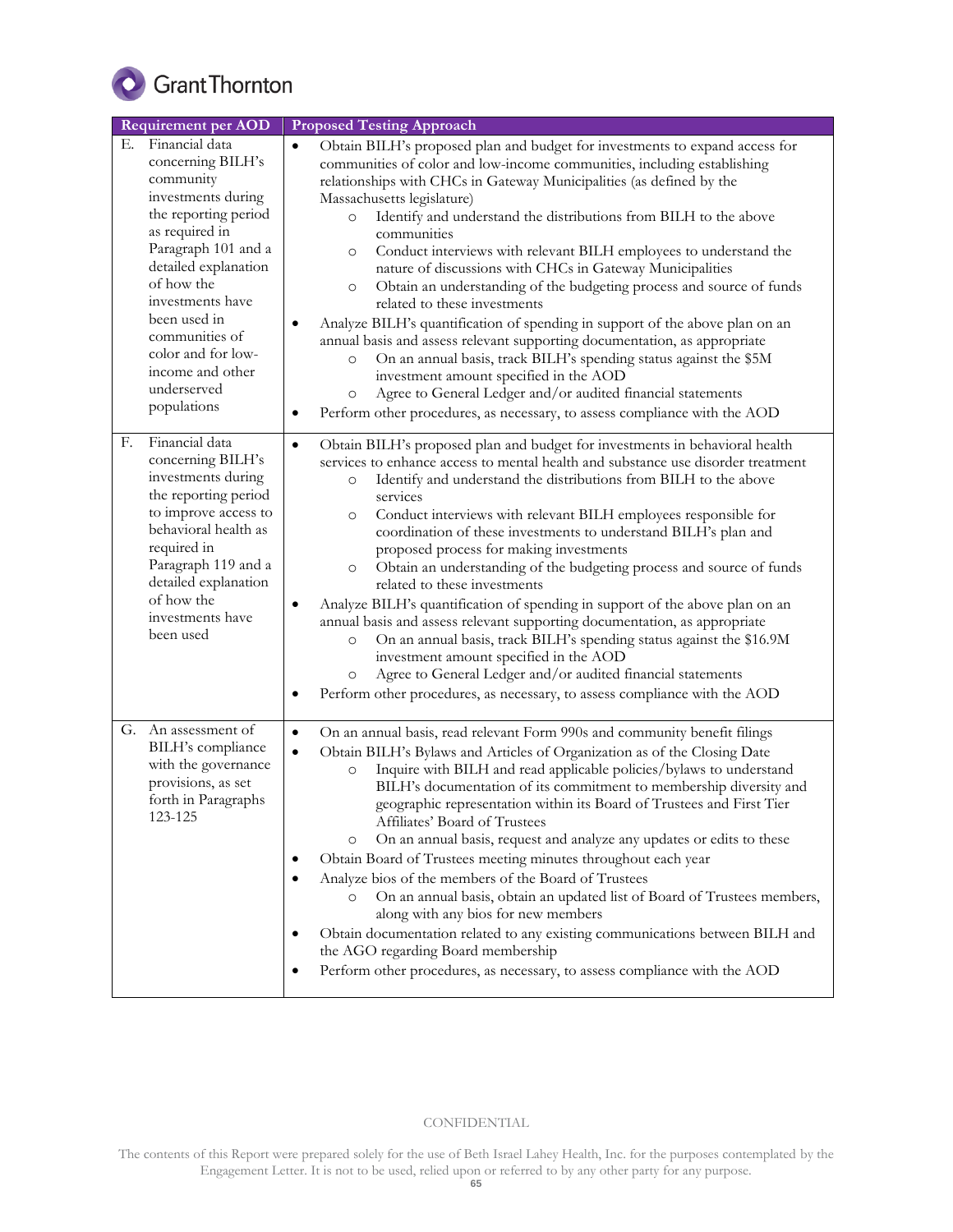

| <b>Requirement per AOD</b>                                                                                                                                                                                                                                               | <b>Proposed Testing Approach</b>                                                                                                                                                                                                                                                                                                                                                                                                                                                                                                                                                                                                                                                                                                                                                                                                                                                                                                                                                                                                                                                                                                                                                                                                                                                                                                                                                                                                                                                                                                                                                                                                                                                                                                                                                                                                                                                               |
|--------------------------------------------------------------------------------------------------------------------------------------------------------------------------------------------------------------------------------------------------------------------------|------------------------------------------------------------------------------------------------------------------------------------------------------------------------------------------------------------------------------------------------------------------------------------------------------------------------------------------------------------------------------------------------------------------------------------------------------------------------------------------------------------------------------------------------------------------------------------------------------------------------------------------------------------------------------------------------------------------------------------------------------------------------------------------------------------------------------------------------------------------------------------------------------------------------------------------------------------------------------------------------------------------------------------------------------------------------------------------------------------------------------------------------------------------------------------------------------------------------------------------------------------------------------------------------------------------------------------------------------------------------------------------------------------------------------------------------------------------------------------------------------------------------------------------------------------------------------------------------------------------------------------------------------------------------------------------------------------------------------------------------------------------------------------------------------------------------------------------------------------------------------------------------|
| H. An assessment of<br>BILH's compliance<br>with obligations<br>relating to access to<br>behavioral health<br>services, as set forth<br>in Paragraph 120-<br>122                                                                                                         | Obtain meeting minutes or other records of discussions by the working groups, if<br>$\bullet$<br>applicable, that are considering the expansion of these behavioral health services<br>Interview administrators to understand the current structure of the behavioral<br>$\bullet$<br>health services and the IMPACT Model<br>Obtain a listing of PCPs as of the Closing Date, including an indication of which<br>$\bullet$<br>PCPs participated in the IMPACT Model at that point in time<br>Obtain an updated listing of the practices currently using the IMPACT Model as of<br>٠<br>September 30, 2019, including supporting documentation (Note: The AOD<br>requires the IMPACT Model to be extended to 50% of Primary Care Practices<br>within 3 years of the Closing Date and 100% of the Primary Care Practices within 5<br>years of the Closing Date). This may include:<br>Documentation of physician trainings<br>$\circ$<br>Referrals made through the program<br>$\circ$<br>Obtain a copy of BILH's feasibility study for extending IMPACT Model to CHCs<br>$\bullet$<br>(Note: The AOD requires this to be completed within 2 years of the Closing Date)<br>Obtain any implementation plan related to the Centralized Bed Management<br>$\bullet$<br>Program and conduct interviews to assess progress against the plan (Note: The<br>AOD requires this to be completed within 3 years of the Closing Date)<br>Track BILH investments related to access in MAT (Note: The AOD requires this<br>to be completed within 2 years of the Closing Date)<br>Obtain a listing of Bridge Clinic as of the Closing Date and supporting<br>O<br>documentation related to any new clinics through September 30, 2019<br>Obtain any implementation plan for the expansion of MAT, if available<br>$\circ$<br>Perform other procedures, as necessary, to assess compliance with the AOD<br>٠ |
| I.<br>BILH shall provide<br>the AGO copies of<br>any reports that it<br>provides to the<br>Department of<br>Public Health.<br>BILH shall annually<br>report to the AGO<br>targeted and actual<br>cost savings and<br>efficiencies (see<br>AOD paragraphs<br>128 and 129) | Obtain copies of any filings with the Department of Public Health that relate to<br>$\bullet$<br>AOD paragraph 128<br>Obtain copies of any filings with the AGO that relate to AOD paragraph 129<br>$\bullet$<br>Based on discussion with the AGO, GT will not perform any testing on these filings.<br>Rather, GT will determine whether BILH made the filings and provided the filings to<br>the AGO, and include this determination in the Monitor's report.                                                                                                                                                                                                                                                                                                                                                                                                                                                                                                                                                                                                                                                                                                                                                                                                                                                                                                                                                                                                                                                                                                                                                                                                                                                                                                                                                                                                                                |
| BILH shall maintain<br>J.<br>access for the<br>communities served<br>by BILH Hospitals<br>to substantially<br>similar clinical<br>services as before<br>the Closing Date<br>(see AOD paragraph<br>91)                                                                    | Obtain baseline inventory of clinical services / departments by BILH Hospital<br>$\bullet$<br>location as of the Closing Date and agree to supporting documentation<br>Obtain supporting documentation of clinical services / departments by BILH<br>$\bullet$<br>Hospital location as of September 30, 2019, and compare to the initial listing<br>Obtain an understanding of changes in clinical services as of the Closing<br>$\circ$<br>Date. This may include an analysis of patient data and/or data from the<br>Massachusetts Center for Health Information and Analysis                                                                                                                                                                                                                                                                                                                                                                                                                                                                                                                                                                                                                                                                                                                                                                                                                                                                                                                                                                                                                                                                                                                                                                                                                                                                                                                |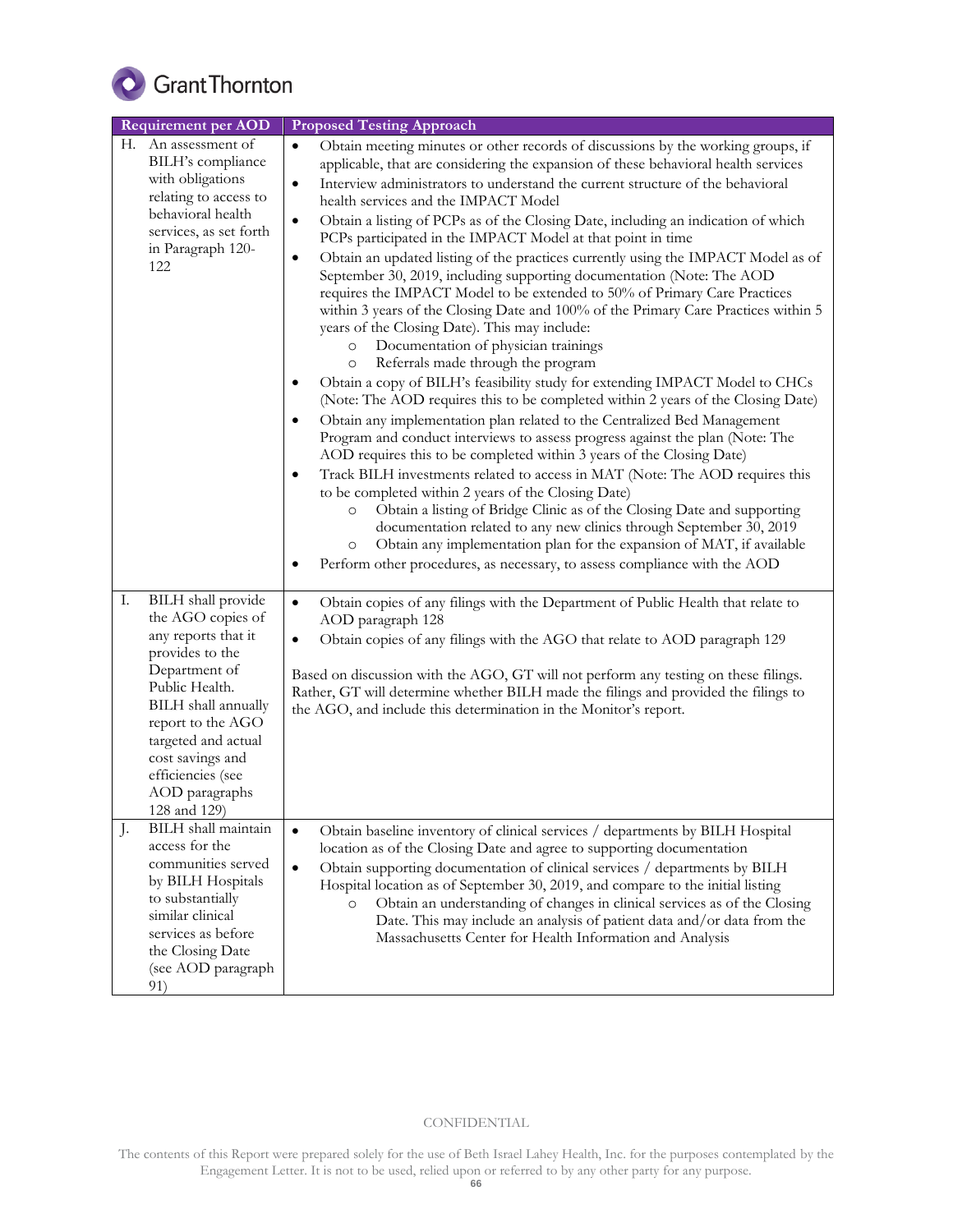

| <b>Requirement per AOD</b> | <b>Proposed Testing Approach</b>                                                                                                                                                                                                                                                                                                                                                                                                                                                        |
|----------------------------|-----------------------------------------------------------------------------------------------------------------------------------------------------------------------------------------------------------------------------------------------------------------------------------------------------------------------------------------------------------------------------------------------------------------------------------------------------------------------------------------|
| K. An assessment of        | As described in paragraphs 132 and 135 of the AOD, BILH shall annually report to the                                                                                                                                                                                                                                                                                                                                                                                                    |
| any concerns               | AGO data detailing total numbers of patients, and beginning 1 year after Closing Date,                                                                                                                                                                                                                                                                                                                                                                                                  |
| presented to the           | BILH shall annually report to the AGO certain employment of PCPs. Based on                                                                                                                                                                                                                                                                                                                                                                                                              |
| Monitor by the             | discussion with the AGO, GT plans to perform the following:                                                                                                                                                                                                                                                                                                                                                                                                                             |
| AGO regarding              | Analyze data included in these reports and agree to supporting documentation, as                                                                                                                                                                                                                                                                                                                                                                                                        |
| BILH's compliance          | needed. This shall not be included in the Monitor's report, although GT will discuss                                                                                                                                                                                                                                                                                                                                                                                                    |
| with this Assurance        | any concerns raised by the analysis with both BILH and the AGO, if applicable.                                                                                                                                                                                                                                                                                                                                                                                                          |
|                            | Any further assessment of any concerns will be handled as needed. Any assessments<br>conducted by the Monitor in relation to this component of the AOD are not included in<br>the initial budget. Beginning in April 2019, GT will have a scheduled meeting with the<br>AGO every other month. In December of 2019, GT and the AGO will meet in person<br>to discuss the progress of the monitoring engagement up to that point. Other meetings<br>with the AGO may occur as necessary. |

# **Phase 3: Reporting of Observations**

*Expected Timeline: January 2020*

- I. Obtain management's representation letter prior to issuance of the report
- II. Draft report of observations of BILH's compliance with the AOD based on analyses performed
- III. Issue report on or before January 15, 2020 for the fiscal year ending September 30, 2019
- IV. Meet with the AGO to discuss the findings in the report within 60 days of providing the report

Note: This work plan is intended for the first reporting period (i.e. with the Monitor's report due by January 15, 2020). While related procedures are expected to be performed in subsequent years, a proposed scope of work will be developed annually, within 90 days of the anniversary of the Closing Date, for subsequent reporting periods. GT will consult with the AGO and solicit input from BILH each year as part of the process for determining the annual work plan.

The contents of this Report were prepared solely for the use of Beth Israel Lahey Health, Inc. for the purposes contemplated by the Engagement Letter. It is not to be used, relied upon or referred to by any other party for any purpose.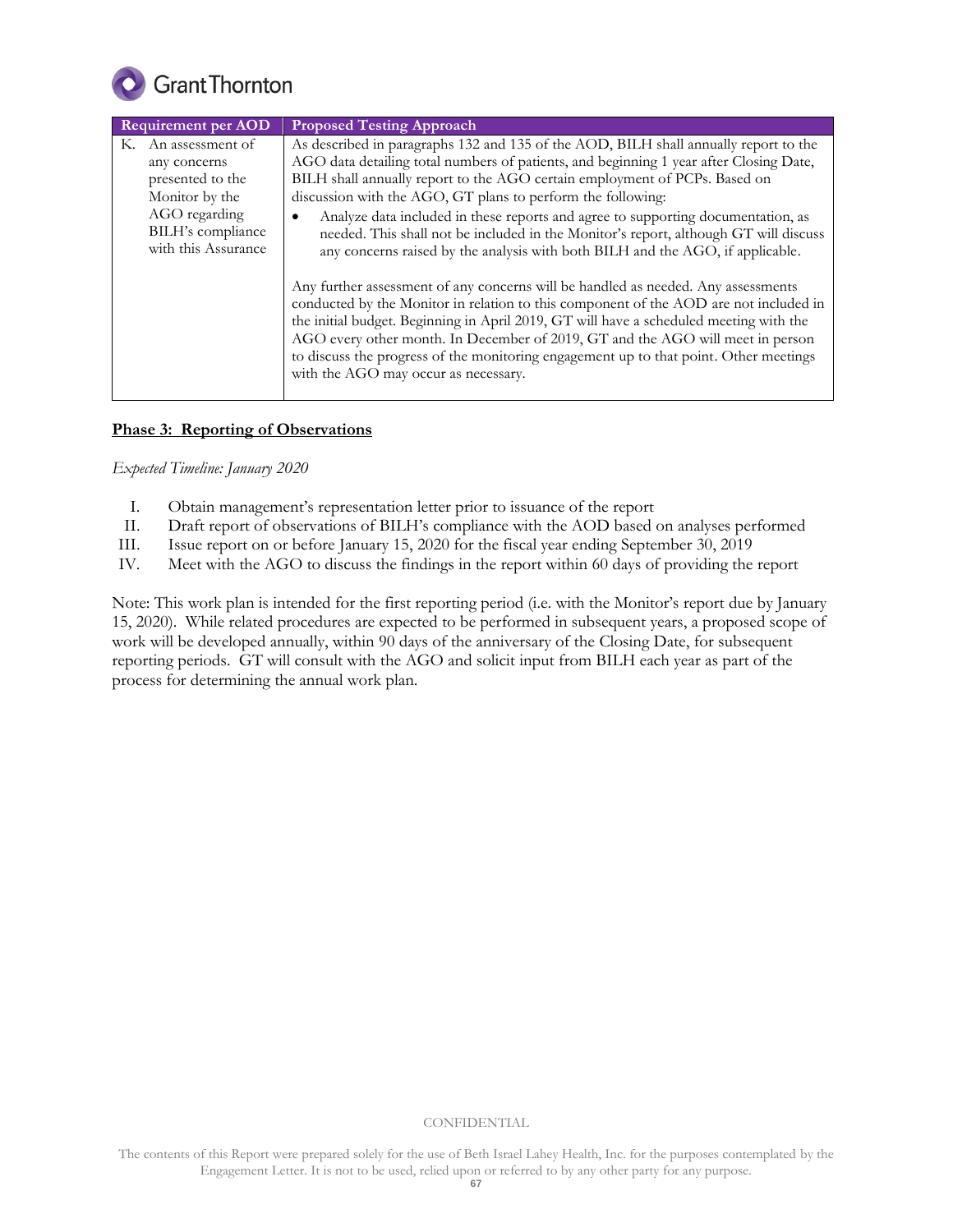

# **Exhibit 2:**

# **Summary of AOD Compliance Due Dates and Compliance Periods**

While many requirements in the AOD are required annually during specific periods of the Access Period or Monitoring Period, a subset of the requirements specify more specific timing than annual recurrence, and are summarized below.

# **AOD Reference Dates**

Filing Date: November 29, 2018 Closing Date: March 1, 2019 Price Constraint Period: March 1, 2019 – February 28, 2026 Access Period: March 1, 2019 – February 28, 2027 Monitoring Period: March 1, 2019 – February 28, 2029

*Note – Highlighted rows indicate the requirement is applicable to the current reporting period. Summary provided for convenience of the reader, where discrepancies with the AOD exist, the language of the AOD prevails.*

| Section | <b>AOD</b> Requirement                                             | <b>Time Periods and Due Dates</b>      |
|---------|--------------------------------------------------------------------|----------------------------------------|
| 72-89   | 7-year price constraint                                            | Price Constraint Period, annual        |
|         |                                                                    | compliance                             |
| 90      | <b>Access to Health Care Services</b>                              | <b>Access Period</b>                   |
| 91      | BILH to maintain access for communities served by BILH             | Access Period, annual                  |
|         | hospitals to substantially similar clinical services as before the | compliance                             |
|         | Closing Date.                                                      |                                        |
| 92      | BILH Facilities participating in Mass Health as of Filing Date     | Indefinitely, monitored annually       |
| 93      | BILH Providers participating in Mass Health as of Filing Date      | Indefinitely, monitored annually       |
| 94      | Good faith effort to have all BILH providers apply to              | Within 3 years of Closing Date         |
|         | participate in MassHealth                                          | (March 1, 2022)                        |
| 95      | Prohibited from capping MassHealth patients served                 | Indefinitely, monitored annually       |
| 96      | New marketing program targeting underserved populations in         | Access Period, monitored               |
|         | Eastern Massachusetts re: BILH access via MassHealth, with         | annually                               |
|         | AGO input                                                          |                                        |
| 97      | New England Baptist Hospital advertising focused on Mission        | Same as above                          |
|         | Hill, Roxbury, Dorchester, Mattapan                                |                                        |
| 98      | Funding for CHCs and SNAs (historical and traditional              |                                        |
|         | support)                                                           |                                        |
|         | $\bullet$ \$40.96 million                                          | Access Period                          |
|         | • Not less than \$4.096 million for any two year period            | Access Period<br>$\bullet$             |
| 99      | Funding for CHCs and SNAs (additional support)                     | Within 2 years of Closing<br>$\bullet$ |
|         | · Initial distribution                                             | Date (March 1, 2021)                   |
| 99      | Funding for CHCs and SNAs (additional support)                     |                                        |
|         | \$8.8 million                                                      | <b>Access Period</b>                   |
| 101     | Funding (\$5 million) for CHCs in Gateway Communities              | <b>Access Period</b>                   |
| 103     | Prohibition on BILH employing PCPs previously employed by          | For a period of 1 year after the       |
|         | SNAs or CHCs                                                       | Closing Date (March 1, 2020)           |
| 104     | Prohibition on solicitation of Safety Net Hospital departments     | <b>Access Period</b>                   |

#### CONFIDENTIAL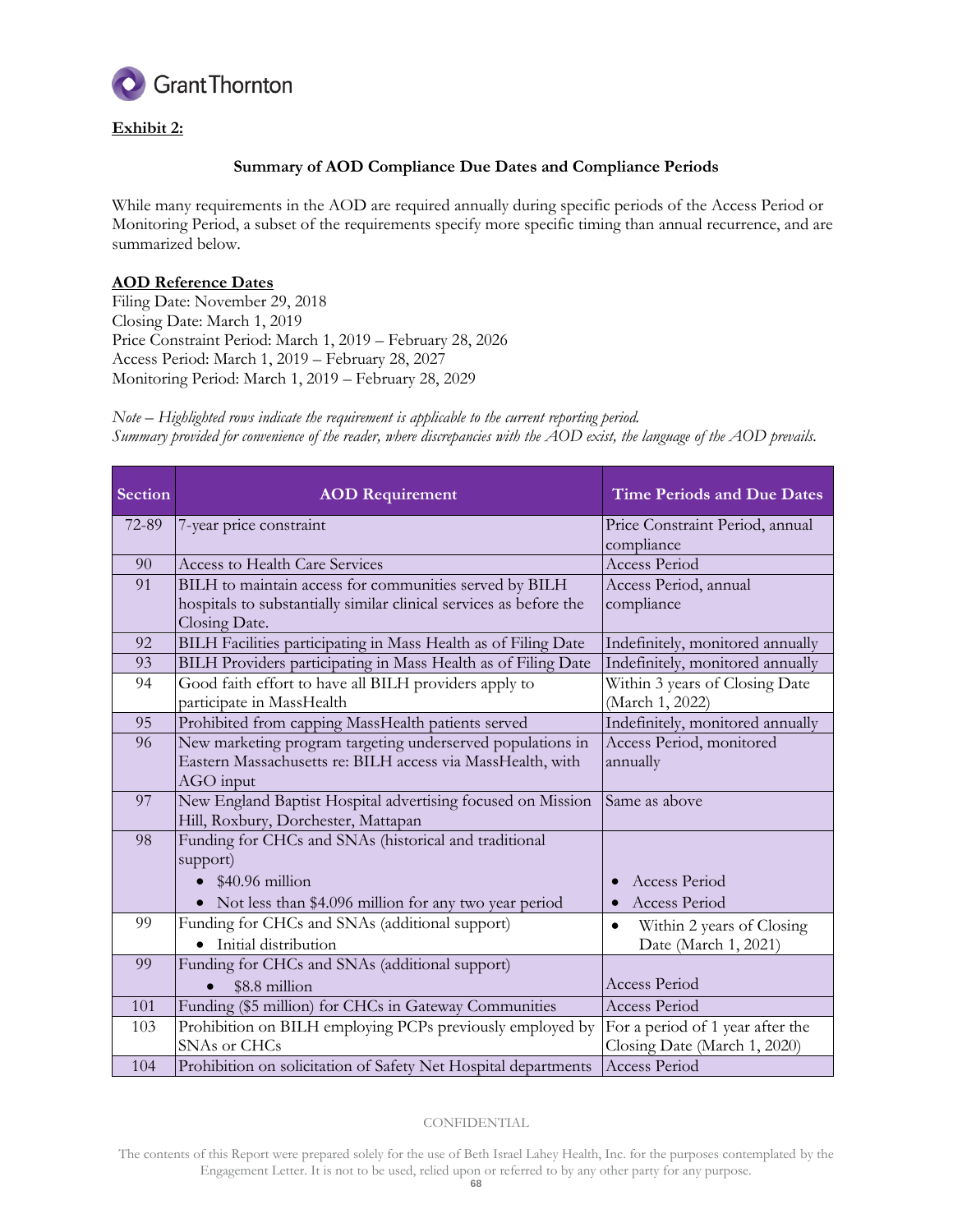

| Section | <b>AOD Requirement</b>                                                                                                                                                                                                                                                           | <b>Time Periods and Due Dates</b>                                                  |
|---------|----------------------------------------------------------------------------------------------------------------------------------------------------------------------------------------------------------------------------------------------------------------------------------|------------------------------------------------------------------------------------|
| 105     | Renewing CHC affiliation agreements on substantially similar<br>terms as those in place as of the Filing Date                                                                                                                                                                    | Access Period                                                                      |
| 106     | Collaborative process with CHCs                                                                                                                                                                                                                                                  | Within 1 year of Closing Date<br>(March 1, 2020), and throughout<br>Access Period  |
| 107     | Explore opportunities to expand clinical and financial support<br>to additional CHCs in Essex and Middlesex                                                                                                                                                                      | Within 2 years of Closing Date<br>(March 1, 2021), and throughout<br>Access Period |
| 108     | Good faith efforts to continue and renew affiliation<br>agreements with the SNAs on similar terms to those in place.                                                                                                                                                             | <b>Access Period</b>                                                               |
| 109     | Maintain the clinical programs that BILH supports at SNAs                                                                                                                                                                                                                        | <b>Access Period</b>                                                               |
| 110     | Assist SNAs with recruitment of PCPs and specialists                                                                                                                                                                                                                             | <b>Access Period</b>                                                               |
| 111     | Brand/logo made available to SNAs                                                                                                                                                                                                                                                | <b>Access Period</b>                                                               |
| 112     | Model and joint regional planning in regions of SNAs                                                                                                                                                                                                                             |                                                                                    |
|         | Regional clinical needs assessments<br>$\bullet$                                                                                                                                                                                                                                 |                                                                                    |
|         | Planning for clinical service expansion or closure<br>$\bullet$                                                                                                                                                                                                                  | Within 1 year of Closing Date                                                      |
|         | Opening, expanding, closing facilities                                                                                                                                                                                                                                           | (March 1, 2020), and throughout<br>Access Period                                   |
|         | Other respective business planning in regions                                                                                                                                                                                                                                    |                                                                                    |
| 113     | BILH shall not incent physicians in risk-sharing agreements<br>with Joint Contracting SNAs.                                                                                                                                                                                      | <b>Access Period</b>                                                               |
| 114     | Treat all referrals by CIN physicians to CIN network<br>hospitals/physicians as "in-system" or "retained"                                                                                                                                                                        | <b>Access Period</b>                                                               |
| 115     | BILH shall not take any actions to discourage or dis-incentivize<br>CIN physicians from referring patients to the Joint Contracting<br>SNA <sub>s</sub> .                                                                                                                        | Access Period                                                                      |
| 116     | BILH shall ensure that at least one member of the CIN Board<br>of Managers shall be a representative from a Joint Contracting<br><b>SNA</b>                                                                                                                                      | Access Period                                                                      |
| 117     | BILH shall ensure that Joint Contracting SNAs and BILH<br>Hospitals with a Statewide Relative Price of less than 0.85,<br>receive a rate increase no less than the Commercial Unit Price<br>Rate of Increase for each Covered Commercial Payer as<br>defined in paragraph 77(a). | <b>Access Period</b>                                                               |
| 118     | BILH shall offer Joint Contracting SNAs the option to<br>participate in all CIN shared risk contracts.                                                                                                                                                                           | Access Period                                                                      |
| 119     | Behavioral health services investment of \$16.9 million                                                                                                                                                                                                                          | Access Period                                                                      |
| 120     | <b>IMPACT</b> model                                                                                                                                                                                                                                                              |                                                                                    |
|         | Extend to 50% of BILH PCP practices (employed)<br>$\bullet$                                                                                                                                                                                                                      | Within 3 years of Closing                                                          |
|         | Extend to 100% of BILH PCP practices (not specified)                                                                                                                                                                                                                             | Date (March 1, 2022)                                                               |
|         | Feasibility Study to extend IMPACT to CHCs<br>٠                                                                                                                                                                                                                                  | • Within 5 years of Closing                                                        |
|         |                                                                                                                                                                                                                                                                                  | Date (March 1, 2024)                                                               |
|         |                                                                                                                                                                                                                                                                                  | • Within 2 years of Closing<br>Date (March 1, 2021)                                |
| 121     | Centralized Bed Management (CBM) Program                                                                                                                                                                                                                                         | Within 3 years of Closing Date<br>(March 1, 2022), annually<br>thereafter          |